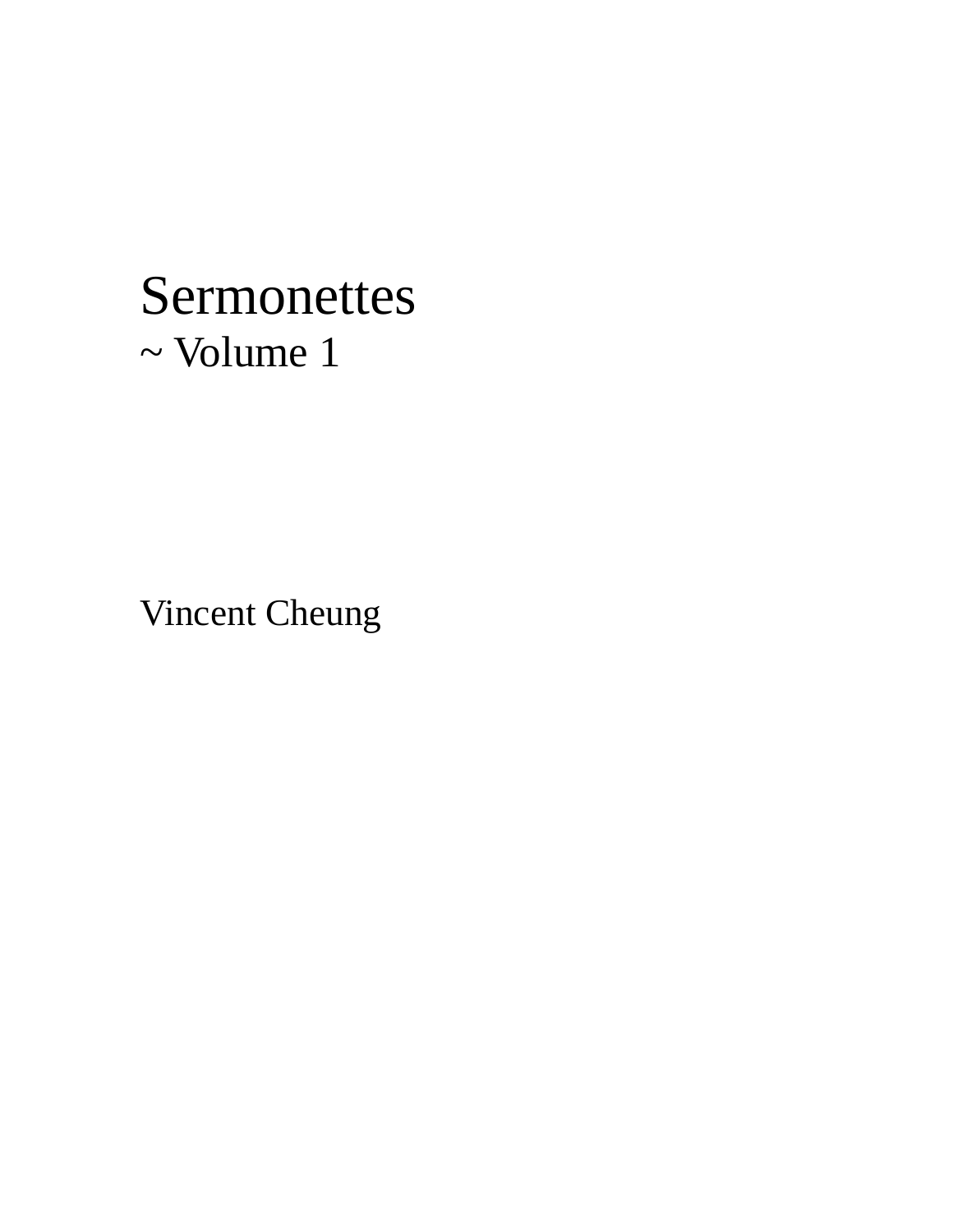Copyright © 2010 by Vincent Cheung

PO Box 15662, Boston, MA 02215, USA http://www.vincentcheung.com

All rights reserved. No part of this publication may be reproduced, stored, or transmitted without the prior permission of the author or publisher.

Unless otherwise indicated, Scripture quotations are taken from the HOLY BIBLE, NEW INTERNATIONAL VERSION. Copyright 1973, 1978, 1984 by International Bible Society. Used by permission of Zondervan Publishing House. All rights reserved.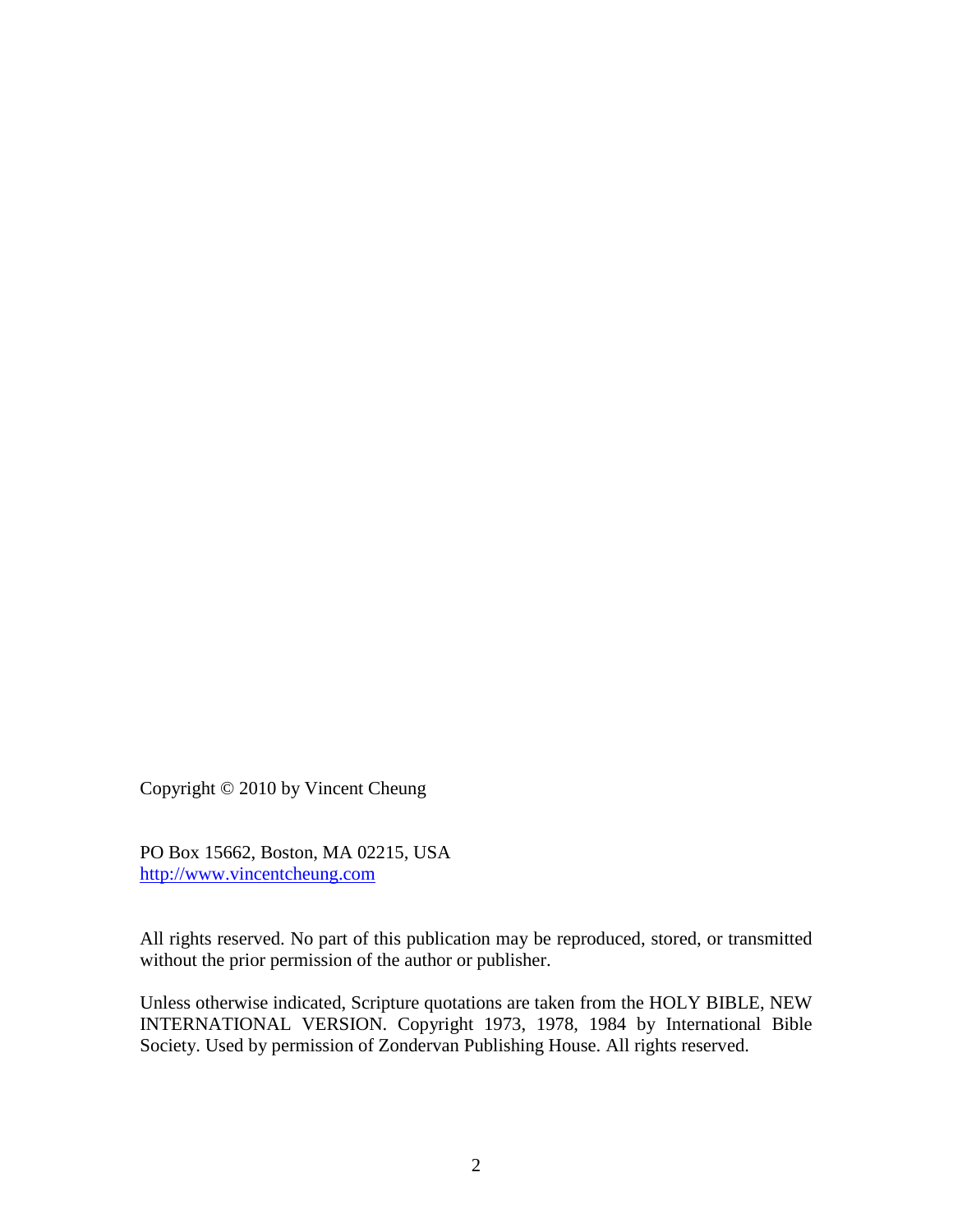# **CONTENTS**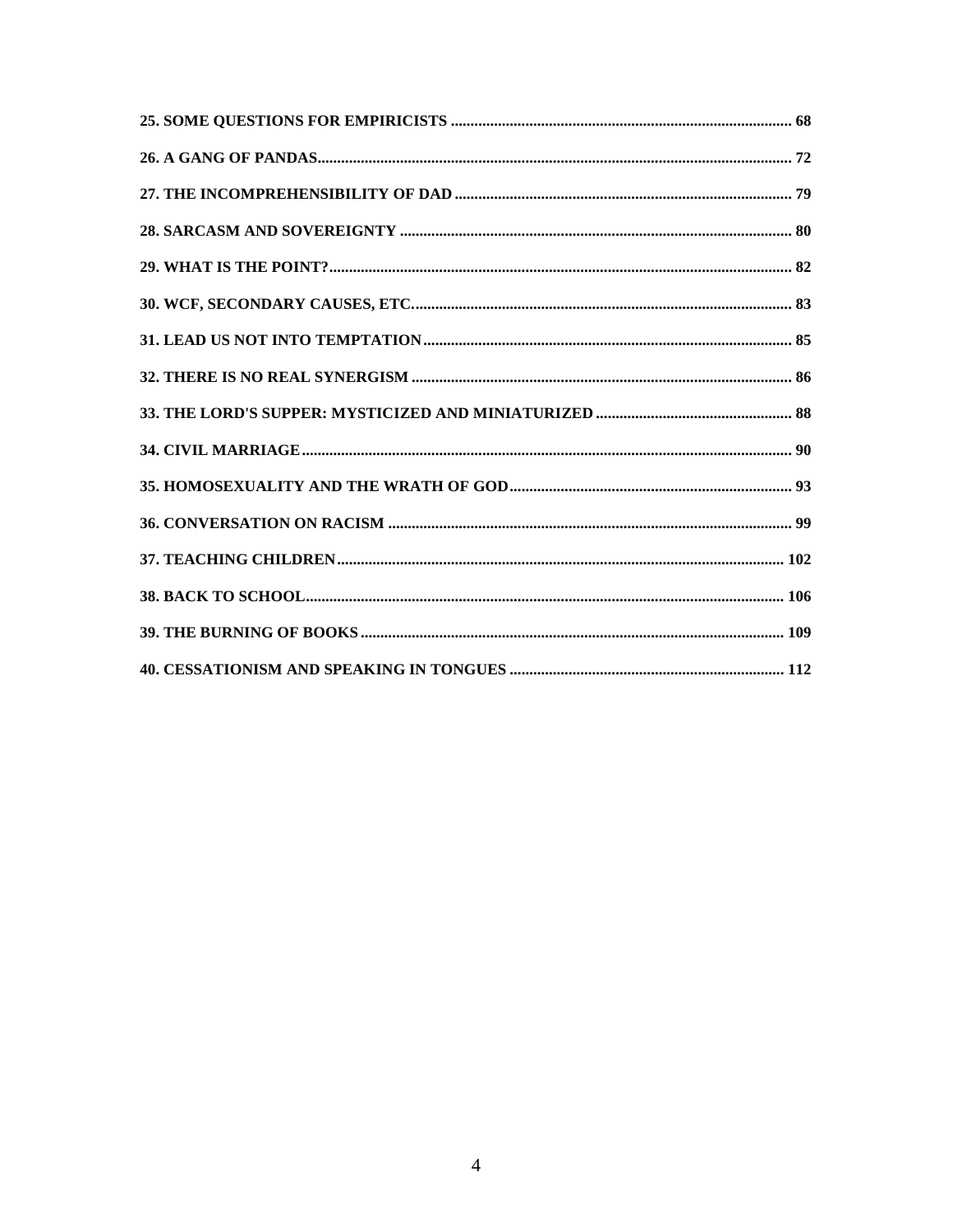#### **1. The Bible: A Stumbling Block**

**The Scripture foresaw that God would justify the Gentiles by faith, and announced the gospel in advance to Abraham: "All nations will be blessed through you." (Galatians 3:8)**

Here is a most curious case of personification. In the Genesis account, it was God who spoke to Abraham, but in this verse, it is said that the Scripture – that is, the Bible, the book itself – spoke to Abraham. The word "Scripture" refers to something written, but even if what God said was immediately committed to written form, it was not in written form when he said it. Yet here it is said that the Scripture uttered the promise to Abraham.

Two divine characteristics are attributed to Scripture. First, Paul writes that the Scripture "foresaw" something. And notice the apostle makes a distinction between the Scripture and God – the Bible foresaw that God would do something. But was it not God who foresaw what he himself would do? The personification is total. He refers to the Bible as something that is alive, personal, and divine. Second, Paul writes that the Scripture announced, or preached, the gospel to Abraham. The promise came from God himself. This was not a statement related by a servant or messenger, but the initial pronouncement of the promise. God was the one who did it, and only God could do it. But here it says that the Bible did it.

Four inferences are drawn from this. First, one of the essential principles of the Christian faith is that, for many intents and purposes, God and Scripture are interchangeable. For example, God and Scripture should be considered identical in truth and in authority. Second, in many contexts, it is entirely appropriate to refer to Scripture as we would refer to God. In fact, this should be expected, even outright demanded, from all Christians. It should be natural to say, "The Bible commands you…," "The Bible forbids you…," or "The Bible predicts that…." We must be suspicious of a person if, from an analysis of his statements, we find a deliberate and consistent distinction between God and Scripture. Third, a formulation or application of the doctrine of Scripture that does not incur the accusation of bibliolatry from some quarters probably falls short of the Bible's own estimation of itself, and is thus unworthy of affirmation. Fourth, if the Scripture can possess divine foreknowledge and make divine pronouncements, then it can be slandered and blasphemed. Any statement made about the Bible that fails to identify it with God's very own truth, knowledge, and authority must be regarded as slander and blasphemy. The offender must be treated accordingly – that is, he must be removed from all church offices, interrogated before the church, and without complete retraction and repentance, expelled from all church premises and relations.

We realize that the Bible's message offends non-Christians. But the very form of its existence is also a stumbling block to them. If they were to believe in God at all, they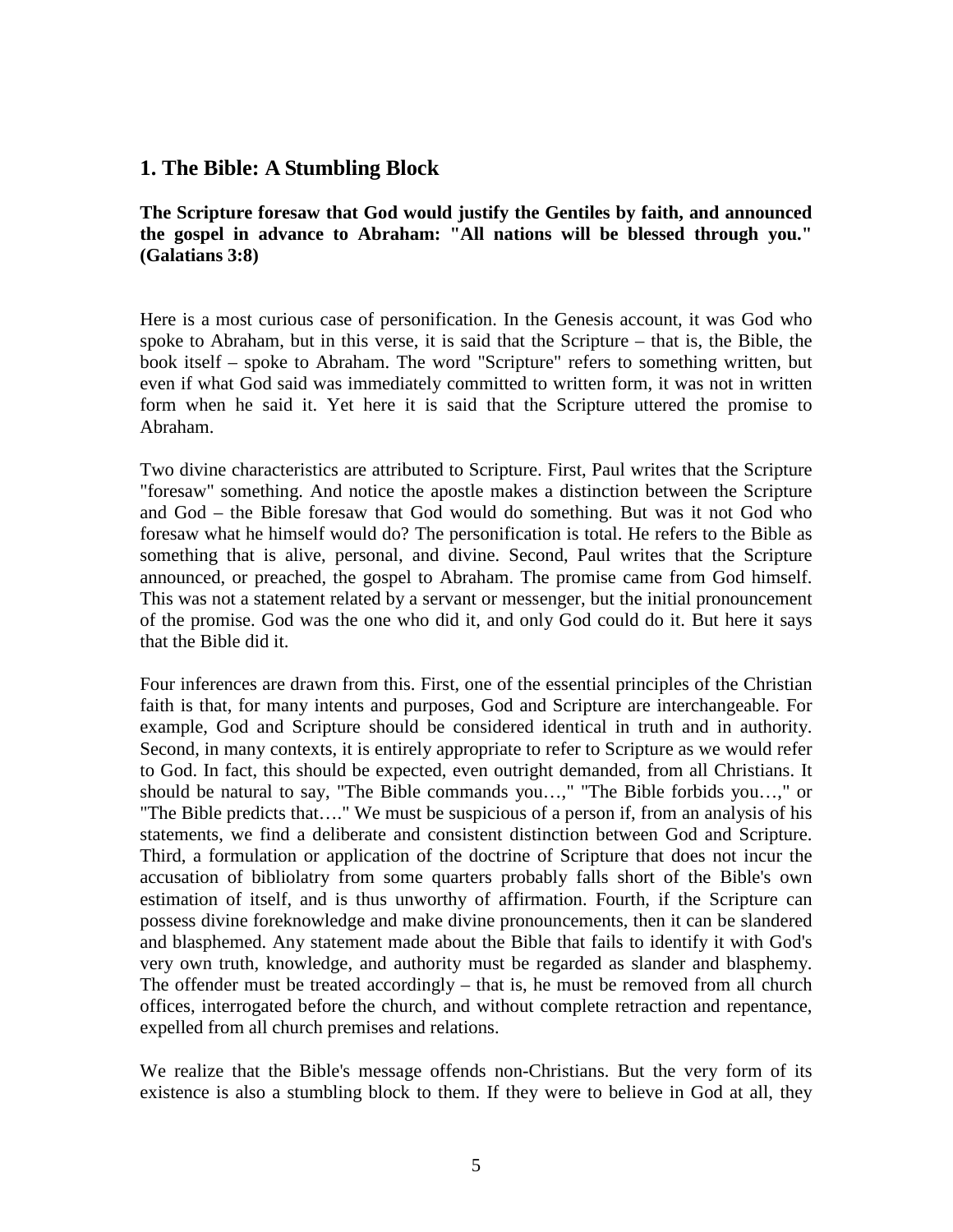would not expect him to speak through the Bible, that is, through a book. Naaman said that he thought Elisha would come out to him, call upon his God, and wave his hand over his leprosy and cure him. Of course God could do it this way, although he did not give Naaman what he expected. But a wise servant reasoned with Naaman, so that he submitted to the prophet's instructions and was healed. Now non-Christians expect God to cause a hand to appear and write a message before them, or to speak from heaven in a thundering voice. Or, they expect Christ to appear in a blinding light, saying, "Fool, Fool, why do you persecute me? It is hard for you to kick against the pricks." What? "I mean it is hard for you to keep hitting your head against the wall."

God had, indeed, done all these things, and contrary to many theologians, he could still do them if he wants. There is nothing in the Bible to guarantee us that he would always comply with the doctrine of cessationism. Nevertheless, in most cases the truth of Jesus Christ does not reach men by what they regard as spectacular ways. Instead, God hands them a book, and in effect, says, "Read it. Believe it and live. Disbelieve it and burn in hell." This is very difficult, even impossible, for non-Christians to accept. God designed this hindrance to expose those who are destined for hellfire, and to exclude them from eternal life. It is not that the divinity of the Bible is hidden, but that sinners are blind to it. As Jesus said, if someone refused to believe Moses, then he would refuse to believe even if a person were to return from the dead to speak to him. Men's refusal to hear the risen Christ is the ultimate fulfillment of this. But God awakens the intelligence of his chosen ones to perceive the Bible's wisdom and power, and to realize that the book is identical to the voice of God.

The Bible told Abraham that he would become the father of many nations, and that through him all kinds of people would be blessed. The promise was never meant to be fulfilled by the flesh, but by the power of God. It was never meant to come in the way that Ishmael came, but in the way that Isaac came. All nations would be blessed because through Abraham, Christ would be born, and his gospel would spread throughout the whole earth, converting multitudes to the truth, saving them from sin and hell, and ensuring them their place in heaven. They would be united by this one promise that came through Abraham. Whether Jew or non-Jew, male or female, rich or poor, they would be united – blessed by one promise – by their common faith in Jesus Christ.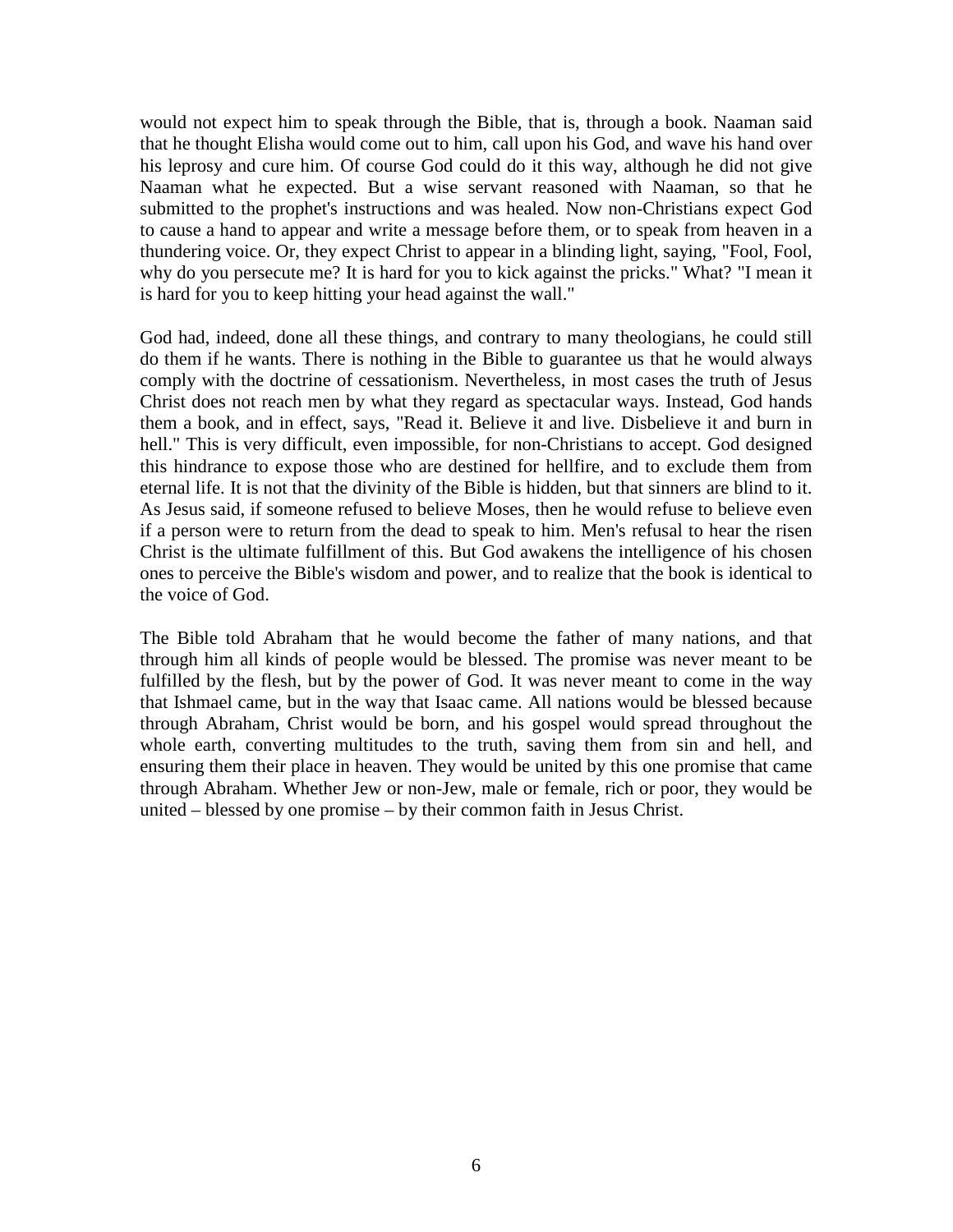# **2. Creation: In the Beginning**

#### **In the beginning God created the heavens and the earth. (Genesis 1:1)**

There is some debate over the meaning of creation in this verse. The linguistic and historical arguments are not altogether unprofitable, but for those who lack the technical training, or who simply have no patience for academic wrangles, there is a way to settle the issue barehanded.

Matter cannot be eternal, in the sense of being timeless, for there is no before and after with that which is timeless. And if there is no before and after with matter, then it would be impossible for it to be one way before and another way after. Therefore, if matter changes at all, it cannot be eternal. And matter could not have existed forever, for if matter is bound to time but has existed forever, then it would have an infinite past. But if it has an infinite past, it could never have reached the present. If it has reached the present, the past cannot be infinite. Therefore, matter is not eternal, but bound to time, and it originated at some point in time.

God is uncreated. He is eternal, timeless, and immutable. And he created the universe out of nothing, that is, without the use of any existing materials, since there were no existing materials when he created. All linguistic and historical arguments that attempt to suggest an opposing view must be wrong. In fact, these kinds of arguments are irrelevant unless the logical arguments based on the very ideas of matter and creation are demonstrated to be inconclusive.

Due to its irrational and fallacious nature, science must be silent on the origin of the universe. When it comes to this topic, its reliance on sensation (which is unreliable), induction (whose conclusions are never necessarily inferred from the premises), and experimentation (which involves a systematic repetition of the fallacy of asserting the consequent), is even more evidently absurd than usual, as if that is possible. Rather than kowtowing to man's impotent method of discovery, and attempt to extract truth out of falsehood, we expose and discard it. If it refuses to honor biblical revelation, we shall whip it into submission with the hard chain of logic.

God created all things, including the light, the sky, the water and the land. And he also configured the relationships between these objects, including the movements and the interactions of the heavenly bodies, and the seasons. He created the vegetation, plants, and trees. Without any dependence or relationship with these, he made the sea creatures and sky creatures. And without any dependence or relationship with these, he made the land creatures. Each belong to their own kind without any direct association with the others.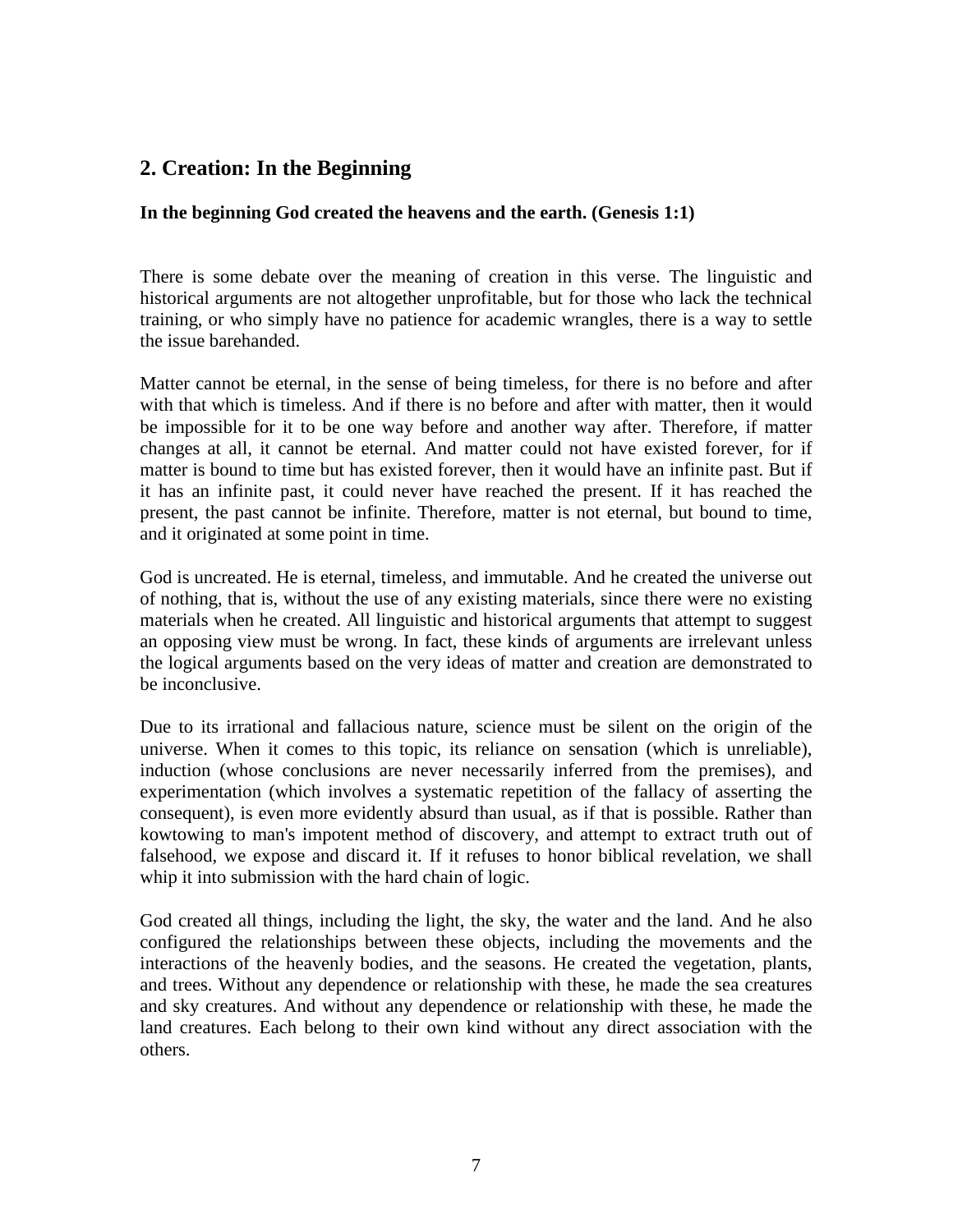Then, God created man in his own divine image. God made man's body from materials directly taken out of the ground, without any dependence or relationship with the plants or the animals. Nothing was taken from them to make man. After that, God breathed life into the body, so that an embodied human person is a dichotomy, consisting of the incorporeal and the corporeal, the spiritual and the physical. The essence of man is the life that God breathed out, since man is considered a person even when he is disembodied. Unlike the human body, this life came completely and immediately from God, without any dependence or relationship with previously created things, not even the earth itself. As for the woman, she was created from the man, again without any dependence or relationship with plant life or the animals.

It is common to assert that God no longer creates anything, especially out of nothing, since it is said that he rested on the seventh day. This is an unwarranted interpretation. Yet it is sometimes used with careless confidence, so that, for example, it is assumed that Jesus never restored missing body parts in his healing miracles, at least without using existing materials, because that would involve creation. There are a number of other farfetched applications. In any case, the rest of the seventh day is said only in relation to the work done on the previous six days. There is no indication that God would be at rest forever. In fact, Jesus said that the Father had never stopped working, and he said this in connection with the Sabbath (John 5:17). There is no basis to say that God will not create again, even out of nothing, or that he has not already done so.

This doctrine of creation provides a crucial basis for many other doctrines. It tells us about the nature of God, that he is full of wisdom and power. It tells us that God is in control of all things, since he created all things and determined the course of history according to his plan. It tells us about his special relationship with man, since he created man in his own divine image, and then declared to man his commandments. It tells us about how God perceived his own creation, that it was good. It tells us about God's design for man and woman, that they are to marry, that marriage is between one man and one woman, and that man is to have authority over woman. Above all, it tells us that man is to serve and worship God, that man is lost until he finds his place in the Creator through Jesus Christ, and that those who know God can possess the assurance that he has found the source, the purpose, and the rock of his existence.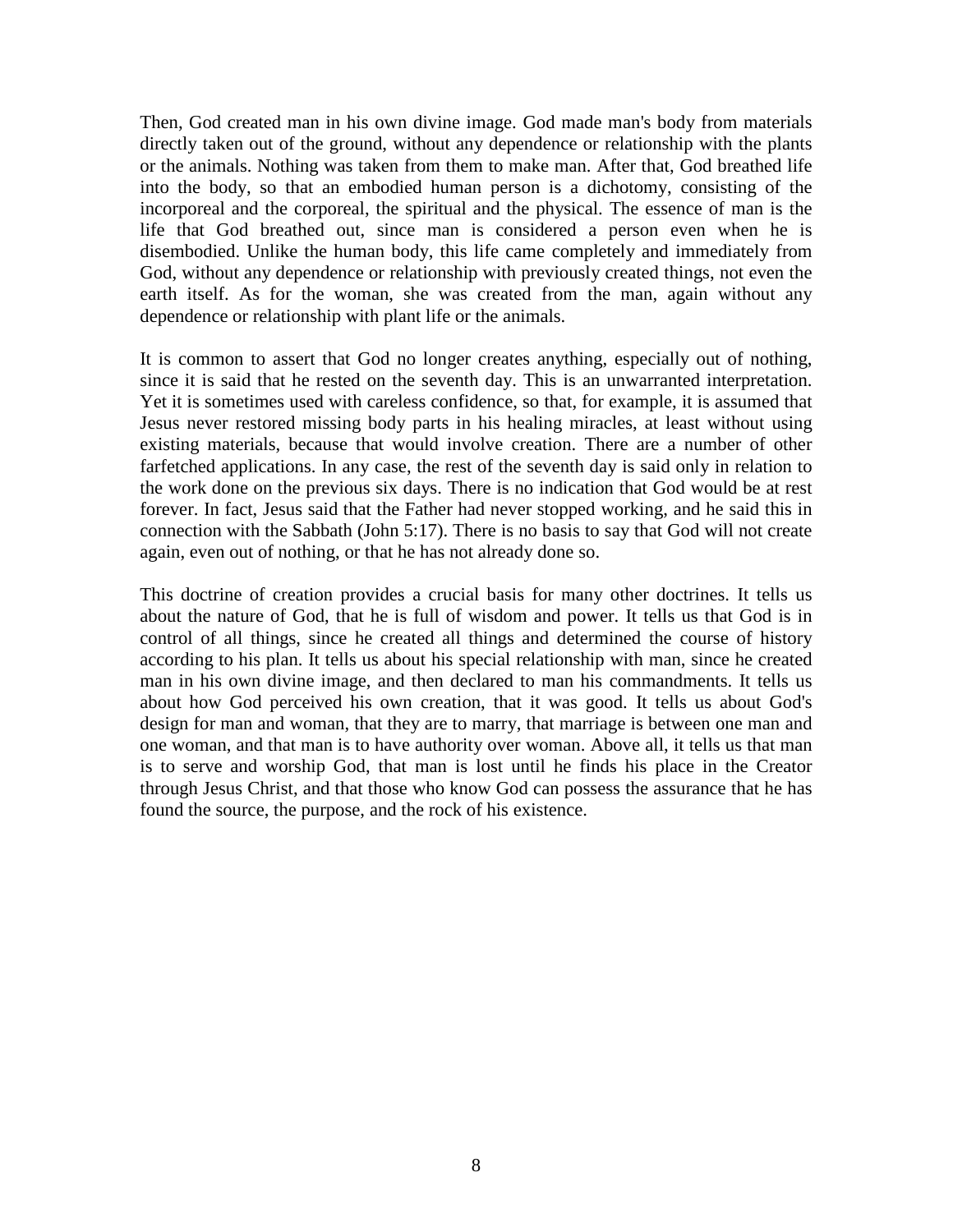# **3. Transgression: You Will Surely Die**

**And the LORD God commanded the man, "You are free to eat from any tree in the garden; but you must not eat from the tree of the knowledge of good and evil, for when you eat of it you will surely die." (Genesis 2:16-17)**

God created the universe, the planets, plant life, and the animals. After that, he created the man and the woman, and placed them in Eden to work the garden. And God issued a command, that they were free to eat from any tree in the garden, but they must not eat from the tree of the knowledge of good and evil, and that when they eat of it, they would surely die.

Here we glimpse the essence of the original relationship between God and man. First, it was founded on verbal communication – God talked to man. He talked to man in terms that conveyed definite ideas, both concrete and abstract, such as personal identity ("you"), eating, trees, garden, knowledge, good and evil, time ("when you eat"), and death. Second, it was an intimate but unequal relationship. Man benefited from God's provision and generosity, but he also functioned under God's authority, which placed restrictions on man's activities. The standard of right and wrong rested solely on God's authority, not as something outside of him, but as identical to his will, and expressed in his instructions and commands.

Some theological traditions maintain that God's command to Adam involved, or amounted to, a covenant. This covenant declared a period of probation for man, so that if he proved to be obedient, he would inherit eternal life, but that if he proved to be disobedient, he would inherit everlasting death. However, there is no indication of probation in God's instructions to Adam. And there is no promise of promotion to a higher life after a period of obedience. Neither is there any trace of the establishment of a covenant. The doctrine is a human invention, and must be discarded.

From the Genesis account, it seems that either Satan took control of a serpent and spoke through it, or he took the form of a serpent and spoke. He tempted Eve to transgress God's command. Eve and the rest of Scripture would later describe his effort as deception. He lied to her. Temptations are characterized by false doctrines and false promises.

Temptation involves persuasion, which is a form of communication. This communication is different from causation, and in itself does not carry the power of causation. Satan persuaded Eve to sin, but he did not cause Eve to sin, for only God has the power to control a human soul. Likewise, Satan tempted Christ. He could not cause Christ to sin, but it is rightly said that he tempted Christ. Thus Satan is the tempter, but not the author of sin. The Bible calls him the "father" of lies, but this is said in a relational sense since it is already known that Satan is a mere creature. He is the chief representative of sin, but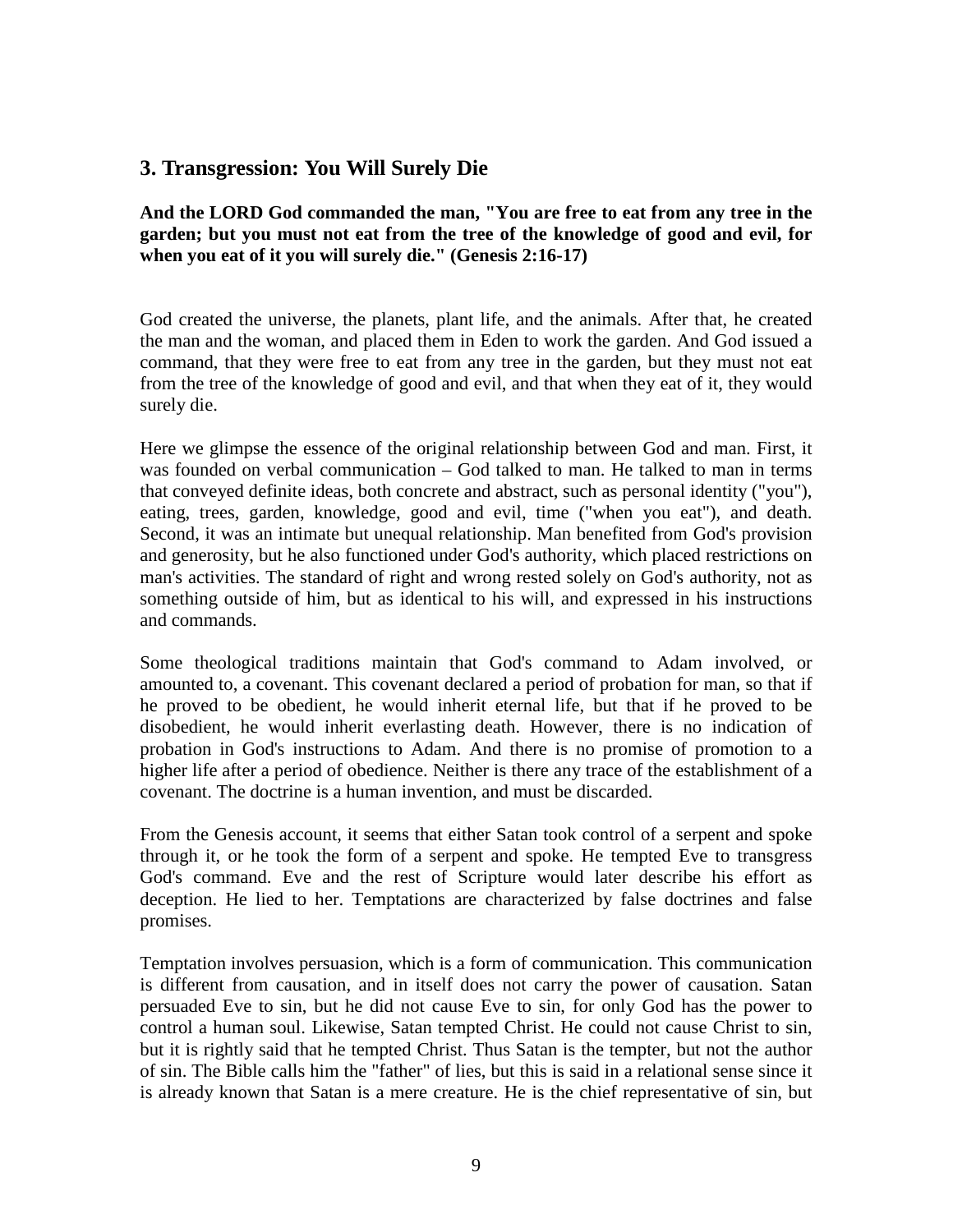this is not to say that he has the power to cause sin in the metaphysical sense, because only God has the power to cause anything at all in this latter sense.

Someone once challenged this view by refusing to acknowledge a distinction between communication and causation. The exchange was confusing because he consistently employed the ideas of temptation and persuasion as if they always succeed. For him, the upshot was that if God is not the tempter, then neither can he be the author of sin. However, if he is correct – if we must identify communication with causation, and temptto-sin with cause-to-sin – then he must reject the biblical account of Christ's temptation. The Bible says that Satan tempted Christ, but Christ did not sin. But if temptation (persuasion to sin) is identified with causation, so that temptation is always successful, then either Christ sinned when he was tempted, or he was never tempted in the first place. For this person to maintain his private and strange definition of temptation, he must call Christ a sinner or Scripture a lie, and thus make himself a non-Christian, and consign himself to hellfire.

Satan lied to Eve, and instead of holding on to God's command, she succumbed and ate the forbidden fruit. She gave some to Adam, who, although he was not deceived, also ate the fruit. Thus the man and the woman sinned, and when they did, they were changed in themselves, and their relationship with God also changed. As God predicted, their spirits died right away – the divine light was snuffed out – and their bodies would also perish in time.

When they heard God walking in the garden, they hid themselves from him. This is a tremendous insight. Since then sinners have invented sophisticated methods of escape from this reality, but the basic motive and purpose are the same. They are terrified of God, and they want to hide from him, but they are too stupid and dishonest to admit that they cannot. They may have become loud and boastful, but in their hearts they are still like scared little chickens running for cover. The run toward unbelief, false religions, and various systems of thinking and living to alleviate their fear, to appease their conscience, to maintain the appearance that they are doing something good or spiritual.

Our message to non-Christians begins with this: God is the creator and ruler of mankind, but you have transgressed his command, and you will surely die. You can complain all you want, but he is coming for you. He is coming to get you and to punish you. You can run and hide, but he knows where you are, and he knows what you have done. According to his perfect justice, he will throw you into a lake of fire and cause you to suffer extreme and endless pain. There you will scream out, but there will be no help and no escape. You will plead for death, but alas, you have already died. O, non-Christian, weak and stupid. You cannot save yourself. O, unbeliever, condemned to the flames! You must not wait. Today is the day of salvation. There is one way to escape damnation. Do you want it? Will you take it?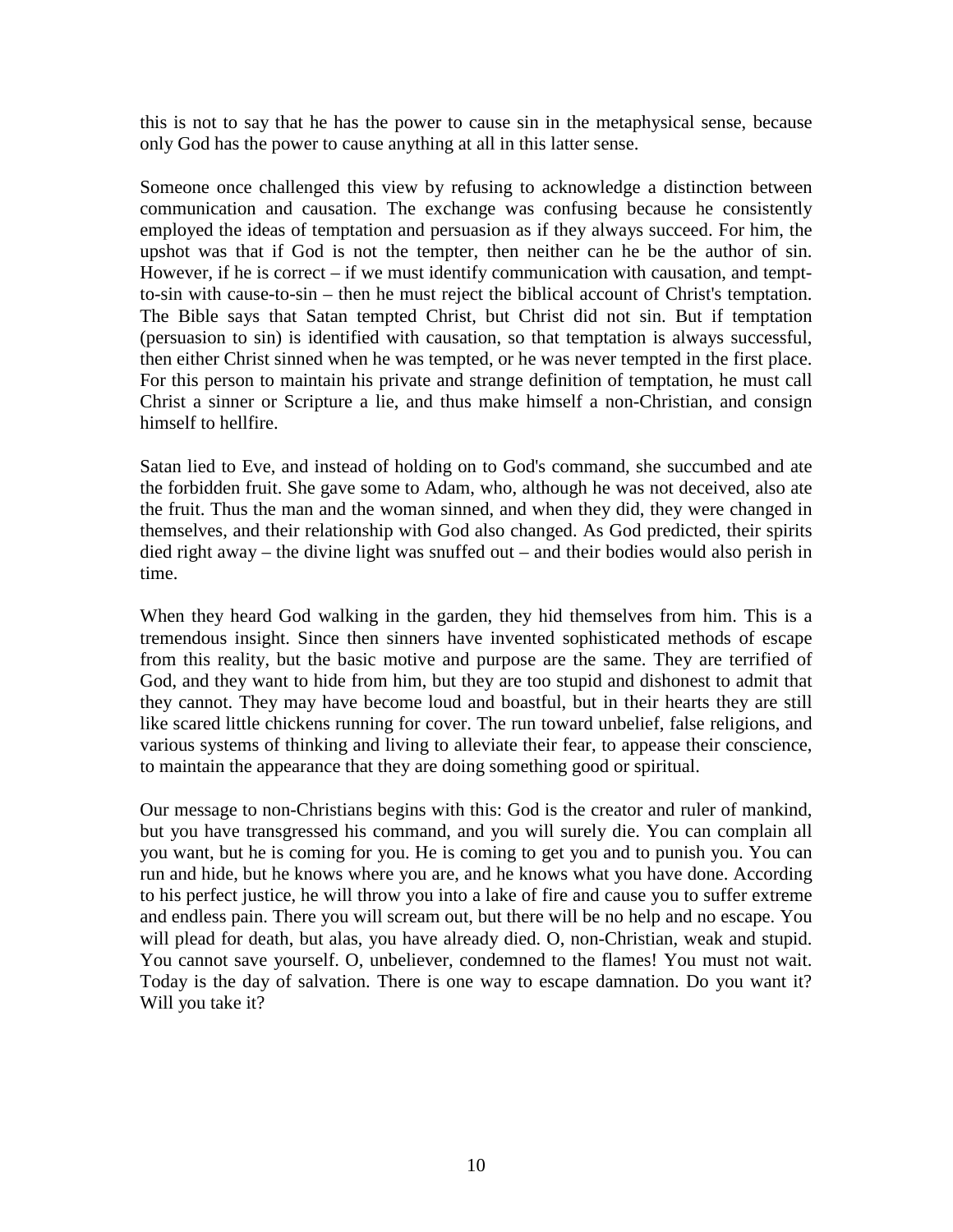# **4. Redemption: He Will Save His People**

#### **"And I will put enmity between you and the woman, and between your offspring and hers; he will crush your head, and you will strike his heel." (Genesis 3:15)**

All things happen by God's will and power, and according to his knowledge. By this I mean that an event occurs only because he wills it and causes it. There is no power that is independent of him or that is in competition with him. This is necessarily true if for no other reason than that God reveals himself as one who possesses total and active control over all things, so that the very possibility of a second power is excluded. His knowledge is complete, so that he knows every event, even man's every thought and action. Since God decides and causes all things, his knowledge is necessarily connected with his will and power. That is, he knows all events because he decides and causes all events, and he knows his own plans and purposes.

The fall of man was not an accident. If a sparrow cannot die apart from God's will, and if a man cannot turn his own hair black or white, then like all events, the fall of man happened because God decreed it and caused it. This does not mean that God himself performed evil, but that he sovereignly and righteously caused man to perform evil. All attempts to refute this position must reduce God to something less than what he is, who is sovereign by right and by power, and whose decrees and actions establish the very definition of goodness and righteousness. There is no standard higher than or apart from God by which to judge him. We do not assume a standard to judge whether God is good, or to restrict what he is permitted to do; rather, we derive the standard of what is good by learning what he thinks and what he does.

Thus the fall of man was one step in God's plan. Scripture teaches that his ultimate purpose is to glorify himself, and he has decided to do this through his Son, Jesus Christ, who would rescue a chosen people, subdue all things, and deliver to his Father a kingdom of priests, of true worshipers. On the way to fulfil this purpose, it was necessary to plunge all of humanity into sin, spiritual death, and judgment, so that God may save some by Jesus Christ.

This plan of salvation was revealed, albeit in a broad form, immediately after the fall of man. Adam was the head of the human race, and when he sinned, all his descendants fell with him. From that time forward, every man and woman would be conceived with a sinful nature and with the guilt that incurs condemnation. It was at this point that God carried out the next step in his plan, and declared a division in humanity. He said that not all men would follow after Satan, but there would be another line of men who would oppose the devil and his children. This hostility would come to a head when it would receive ultimate fulfillment in a man. In due time, he would be born to a woman. He would become the champion of the line of the righteous. He would save his people and demolish the devil's power.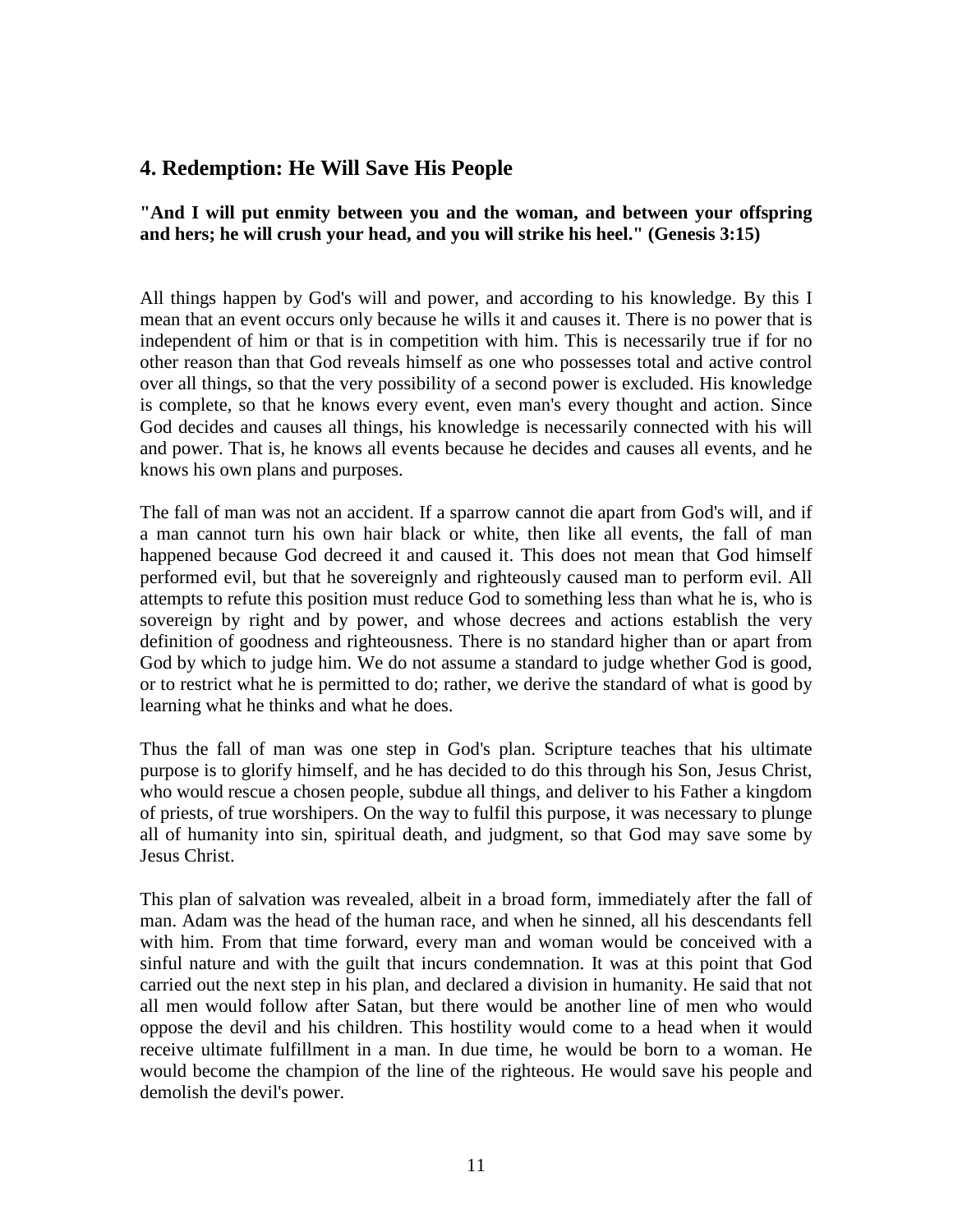God would add to and develop this promise by his revelation, spoken and recorded by his prophets, but the basic idea had been announced, and those who looked to it and believed on it were manifested as members of the righteous line of humanity. It remained the same promise through the centuries. The difference was in the amount of information about this promise that was available. Each generation was required to affirm what God had revealed up to that point in time. As the details concerning this champion unfolded, it became obvious that he would be both fully divine and fully human, and this would be possible because he would be an incarnation of God. The fullness of revelation was manifested in Jesus Christ, and was expounded by his apostles.

Much had been built upon the initial declaration, but the promise was unaltered. From the very beginning, the promise referred to the coming of Jesus Christ to save his chosen people. It is not an anachronism, but rather an aid to unity in our understanding, to state that all who would believe on the promise throughout human history, including those who believed before the coming of Christ, are to be called Christians. Thus Hebrews 11 says that Moses preferred to suffer reproach for the sake of Christ than to indulge in the treasures of Egypt. And Peter wrote that the Spirit of Christ was in the prophets, and revealed to them even the times and circumstances surrounding the Savior's incarnation and ministry. Therefore, from the perspective of a complete revelation, we now realize that humanity was divided into the line of Christ and the line of Satan, or into Christians and non-Christians.

These are the two families that opposed each other throughout history, and the conflict would continue until the consummation of all things. The hostility was not alleviated but was accentuated by the coming of Jesus Christ. He said that he did not come to bring peace, but a sword. He would be the cause for increased strife between nations, cultures, and family members. The preaching of the gospel compels men to choose a side, or rather, it uncovers which side they are on. As we proclaim the Lord Jesus, the family of Satan arises in opposition, but the family of Christ awakes to faith and righteousness, to take up spiritual weapons, and to join the fight for the glory of God.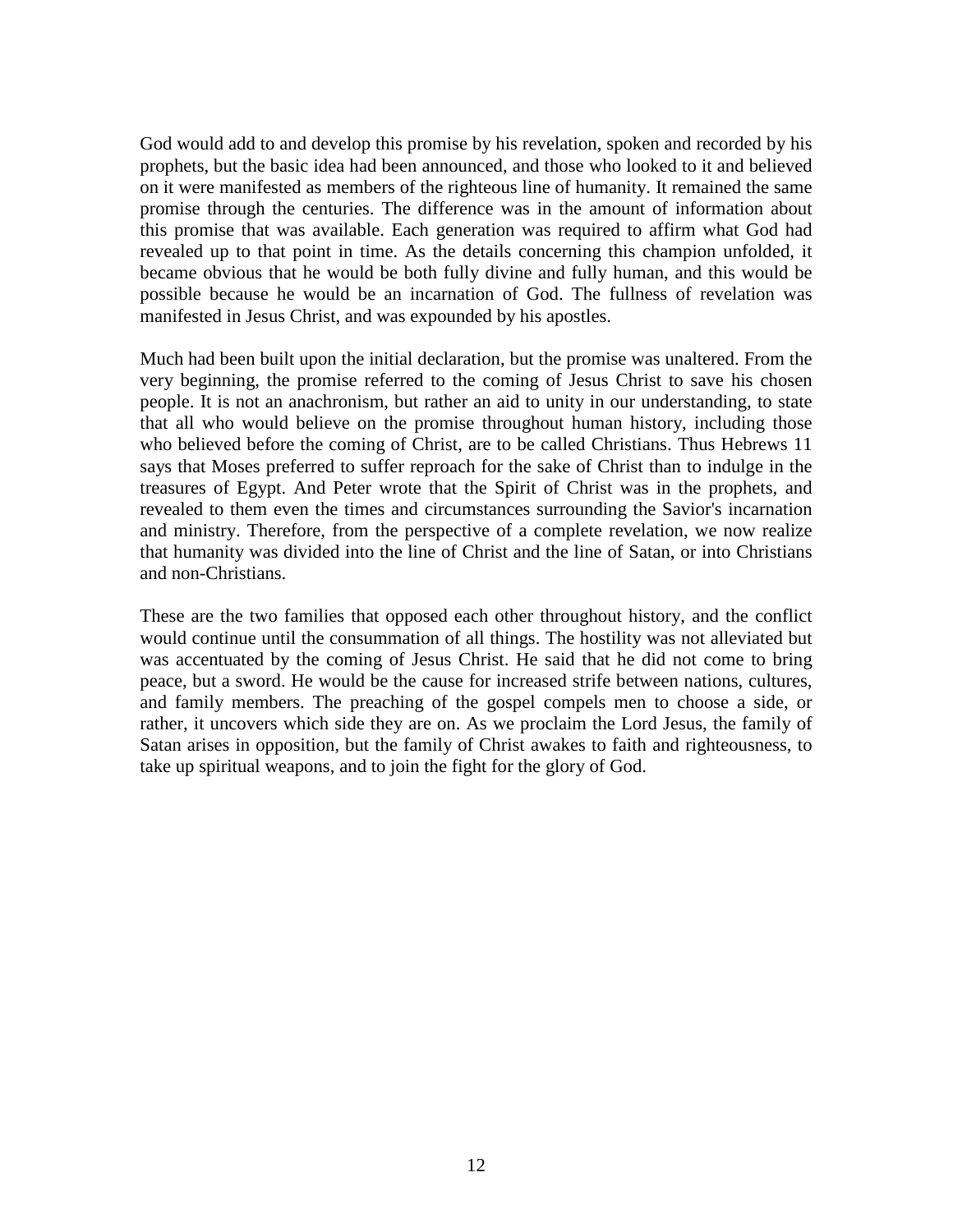## **5. A Greater Threat than Moses**

**Anyone who rejected the law of Moses died without mercy on the testimony of two or three witnesses. How much more severely do you think a man deserves to be punished who has trampled the Son of God under foot, who has treated as an unholy thing the blood of the covenant that sanctified him, and who has insulted the Spirit of grace? (Hebrews 10:28-29)**

It is a popular and persistent assumption that the Old Testament reveals the wrath of God, while the New Testament reveals the grace of God. This is a most inaccurate portrayal of biblical teaching. It is the Old Testament that says the Lord's mercy endures forever, and it is the New Testament that says it is a fearful thing to fall into the hands of the living God.

The true biblical teaching is that both wrath and grace belong to God's nature. Paul writes, "Note then the kindness and the severity of God: severity toward those who have fallen, but God's kindness to you" (Romans 11:22, ESV). Thus he shows wrath toward some men and shows grace toward others. The distinction is based on his decision, without regard to the conditions found in men, for he is the one who creates all conditions found in men in the first place, including faith. In fact, Paul writes that God creates some men as vessels of wrath and some as vessels for mercy, some to suffer damnation and some to enjoy salvation (Romans 9:21).

This is elementary. Indeed, the doctrine of predestination is one of the clearest, simplest, and least mysterious doctrines in all of Scripture. The whole doctrine is this: God creates, sustains, and controls all things. All additional expositions serve only to assure people that the doctrine means what it says. A retarded child can understand it. But even some of the most well-regarded theologians refuse to believe it, or to believe all of it, and to admit to the directness and fullness of God's power over all things, including human thoughts and decisions.

Thus, although few doctrines are more simple, misrepresentations remain common, and it is necessary to teach it again and again. Let us never become weary of basic doctrines, especially this chief of doctrines, that God is God. It is to be asserted, not with inordinate prudence and care, but with the bluntness by which it is presented throughout the Scripture.

The original point is that God is not one way in the Old Testament and another way in the New Testament. He has always been a God who damns and who saves, damning sinners and saving believers. Our passage is first directed to professors of faith, so that those who claim to believe in Christ will hold firm to their allegiance.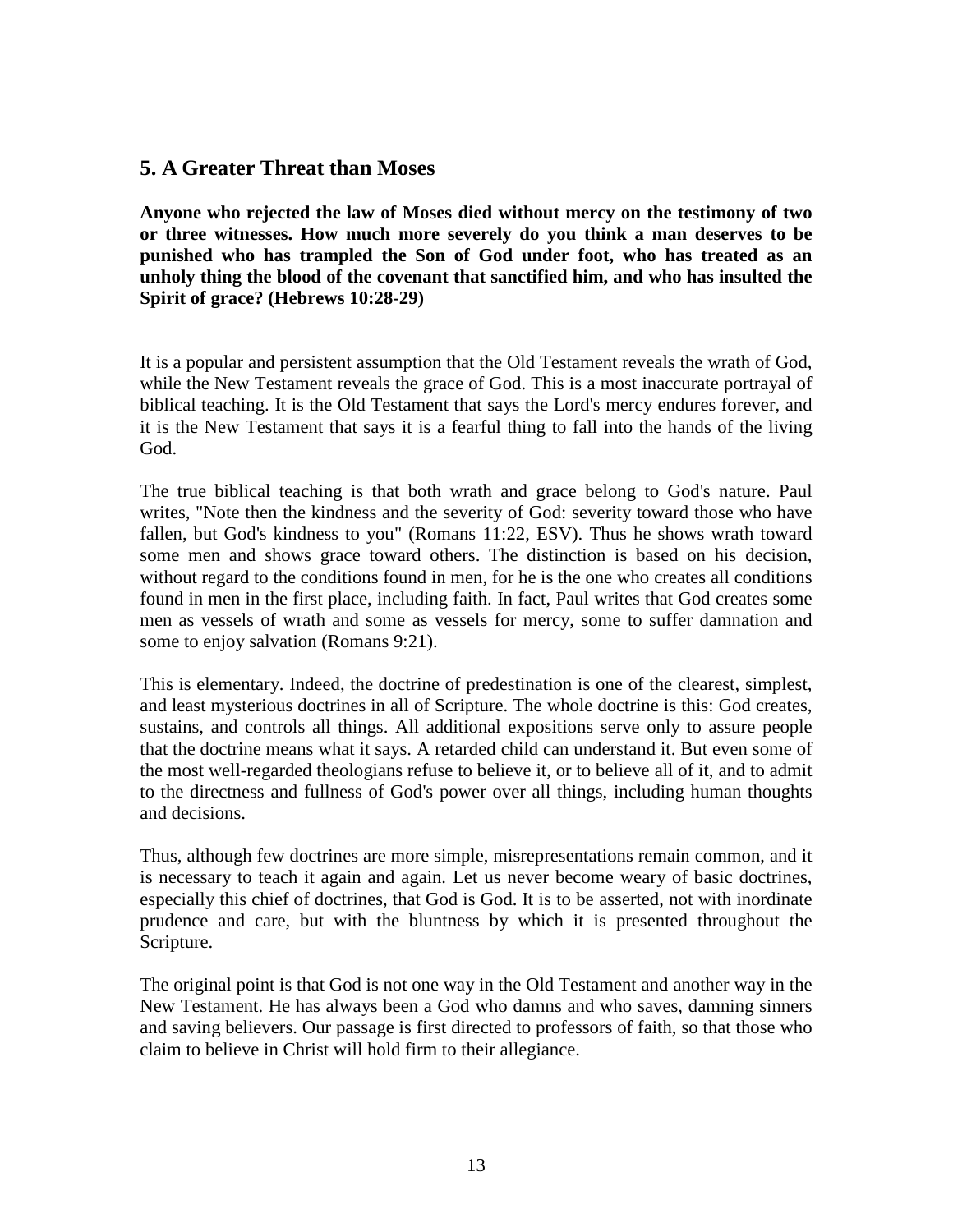Now, the Bible teaches that God converts those whom he has chosen for salvation, and then he preserves their faith, so that not one true believer is ever lost. Surely he exercises a direct and hidden power in the souls of his chosen ones, so that they remain faithful to him. But in addition to this, he also uses various means by which he maintains their faith and encourages them to increase in the life of Jesus Christ. One of these means is the verbal warnings in Scripture concerning the unreasonableness and the consequences of abandoning this true religion. He preserves his chosen ones by issuing warnings and by causing them to heed these warnings. Reprobates and false Christians will not heed them. They do not reverence the words of God, and he does not cause them to heed these words. Rather, he hardens their hearts against them.

Although the first audience consists of professors of the faith, the argument hinges not on the identity of the audience, but on the superiority of Christ over Moses. The principle is universal regardless of the audience addressed. Therefore, the passage is readily adaptable to broader applications, so that it can be directed not only to professing Christians, but also to non-Christians. And the upshot is that the message of Jesus Christ sets forth an even greater threat against non-Christians than the message of Moses.

This destroys any notion that there is a disparity between Moses and Jesus Christ, as if Moses preached punishment while Christ proclaimed salvation. Rather, both preached damnation for sinners, unbelievers, non-Christians, and the threat of punishment is even more clear and acute in the Christian message. And both proclaimed one way to salvation: If we will look outside of ourselves for salvation, but rather look to Jesus Christ to save us, then we are manifested as God's vessels of mercy, as chosen recipients of his grace, so that God has already punished our sins in Christ. He is faithful and just to pardon all our transgressions, to impute the righteousness of Christ to our account, and to receive us as sons and daughters of the Most High.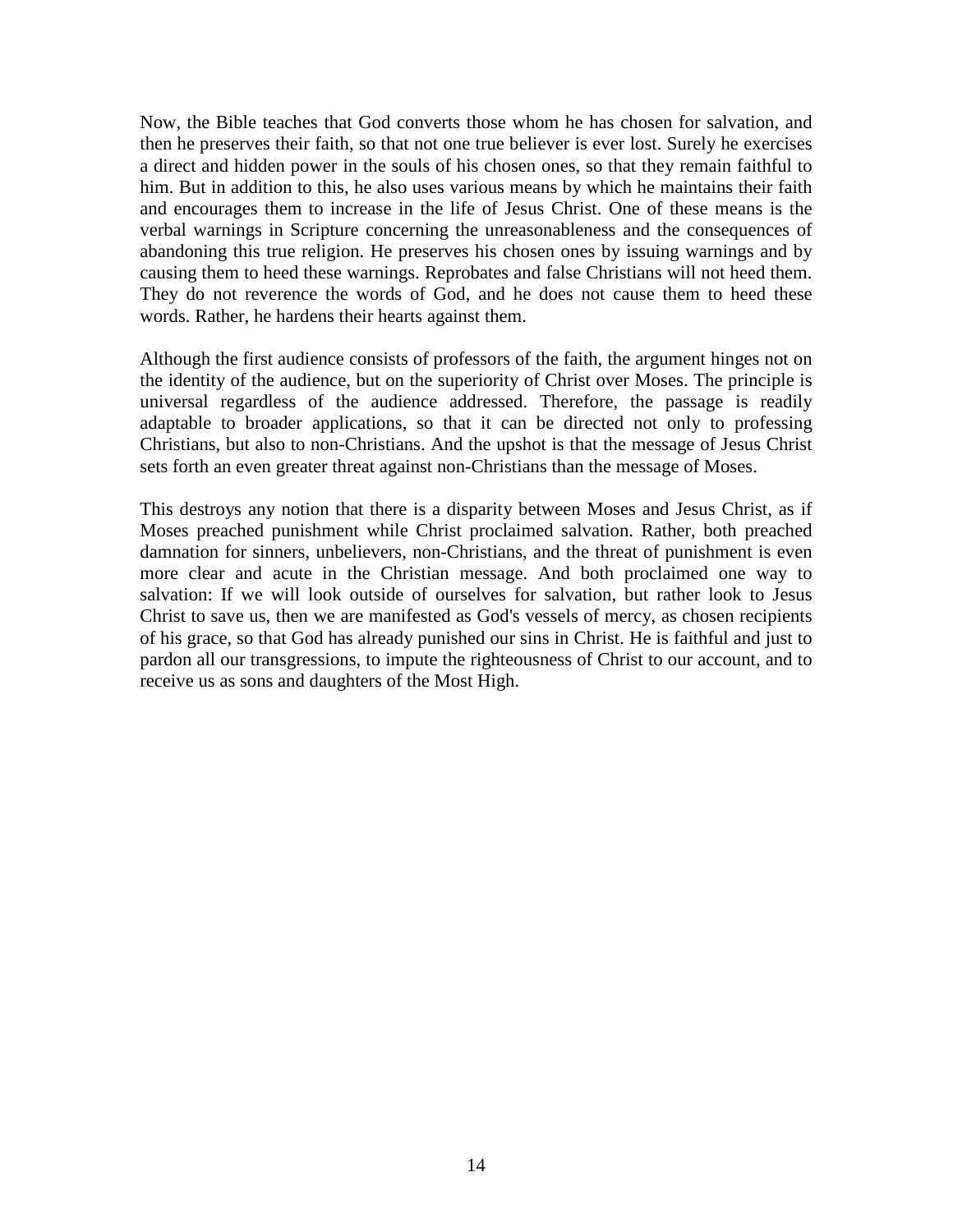#### **6. Where is Your Brother?**

**Then the LORD said to Cain, "Where is your brother Abel?" "I don't know," he replied. "Am I my brother's keeper?" The LORD said, "What have you done? Listen! Your brother's blood cries out to me from the ground." (Genesis 4:9-10)**

God asked Cain, "Where is your brother?" The passage makes it obvious that God asked the question not because he did not know the answer and needed a man to tell him. This is because when Cain denied that he knew, God revealed that he already knew what happened, that Cain had killed Abel. He said, "What have you done?" But again, he was not requesting information. It was a rhetorical question, for he immediately added, "Your brother's blood cries out to me."

From this we derive two principles that should control our thinking in theology and in biblical interpretation:

First, it is a nonnegotiable Christian dogma that God knows all things. We could add that God knows all things because he causes all things, including human thoughts and deeds, but it is possible to put that aside for now and focus on his knowledge. God knows the truth about all things, and he cannot be deceived. Cain's answer was contrary to the truth, but that did not affect God's knowledge. He knew the truth and saw through Cain's deception.

Second, it is established that when God asks a question, it never means that he does not know the answer, and therefore, when he asks a question, it must be for a purpose other than to obtain information. In fact, our passage stresses God's knowledge, since he knew the truth clearly even in the face of Cain's deception. Although God already knew what happened, instead of immediately confronting Cain, he produced an occasion or a context in which he could discuss it with the man.

Thus when God asks a question, or when he speaks in a manner as if he is less than omnipotent and omniscient, it is not due to any deficiency in himself, but it is for the purpose of effecting interactions with his creatures in a way that is intelligible and meaningful for them.

There are those who think that such interactions are possible only if God were limited in power and knowledge, and they seize upon passages where God acts and speaks in a manner that permits his creatures to respond. However, given the previous considerations, this doctrine is impossible, but it must be condemned as heresy and blasphemy.

Interactions that are intelligible and meaningful to the creatures does not depend on any impotence or ignorance in God, but it depends on what some would call his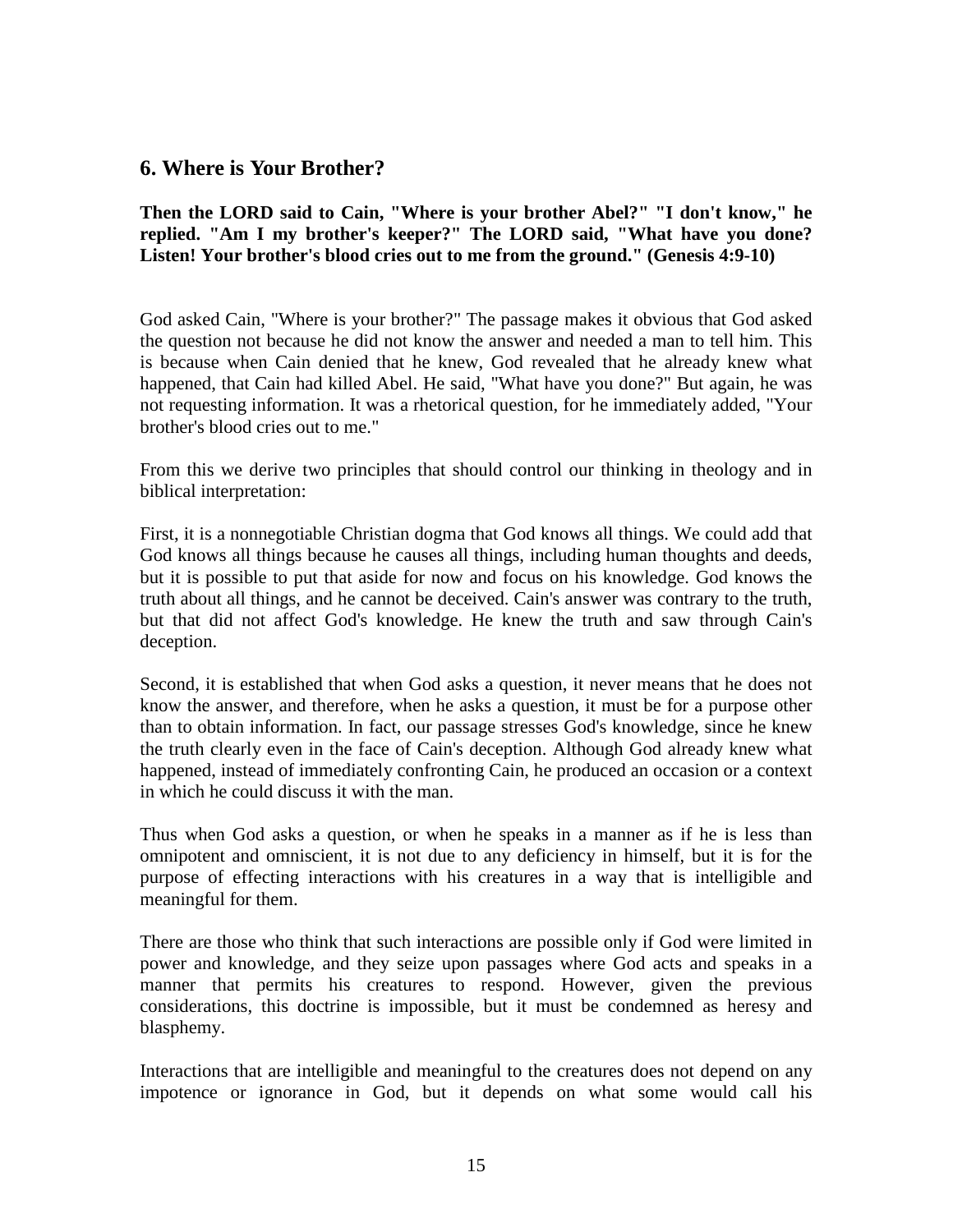condescension. A man cannot function as if he is deity; his mind cannot embrace or communicate all knowledge in an instant. If God and man are to interact with each other, God would have to communicate in a way that man can follow, understand, and respond, and this is what God has done throughout history, and in a public and permanent form, in the Bible.

Contrary to what some heretics have taught, this does not mean that God communicates with man solely in terms of analogies, or that man has only an analogy of information about God's being and God's mind. There is no biblical basis for the strange doctrine. God's condescension does not alter the nature or status of the information communicated – it is merely a different way to communicate.

John wrote that we shall know as we are known. But unless we become deified in heaven, and we will not, God will still have to condescend when he communicates with us, so that if we only have an analogy of the truth now, we shall have only an analogy of the truth forever. This contradicts John as well as the whole testimony of Scripture. Rather, if we shall remain human, and if we shall know as we are known, it means that we can possess univocal knowledge about God even now. The difference is only in the degree or amount of knowledge. Paul affirms as much when he wrote, "Now I know in part; then I shall know fully, even as I am fully known." We have an abundance of knowledge about God now, and we shall have even more knowledge in the future, so much so that it can be said that we shall know then as we are known now.

All of this amounts to a refutation of the traditional doctrine of the incomprehensibility of God, which represents God as a mystery, even though we are made in his image, and even though he has revealed and explained himself. Ironically, the doctrine has been used as a test of orthodoxy, when the traditional formulation is itself a rejection of God and of Scripture, and an example of heresy and blasphemy. Christians should not be embarrassed to oppose it, and to overthrow those who assert it. Do not be afraid of the ecclesiastical powers. No theologian, seminary, or denomination, and no council or confession or church court, or any other human authority, has the right to usurp the power of Christ and force you to believe false doctrine. Throw off the yoke and fight back.

When God commanded Abraham to sacrifice Isaac, even though he said, "now I know" the patriarch's obedience, it was to maintain the interaction for the benefit of the man, and not because the omniscient God discovered something new. As the Lord stopped the sacrifice, a ram was already prepared, caught by its horns in the thicket. He knew the man's heart all along, but the command produced the occasion for Abraham to demonstrate his obedience, for God to renew and add to his promises, and for revelation to be recorded and interpreted, since Abraham's faith was a metaphor for belief in the resurrection.

When God showed Ezekiel a valley of dry bones and asked, "Can these bones live?" he was not requesting input that he needed. The prophet wisely answered, "Lord, you know." And of course the Lord knew, for he himself would cause the bones to arise and flesh to come on them. Likewise, when Jesus asked Philip, "Where shall we buy bread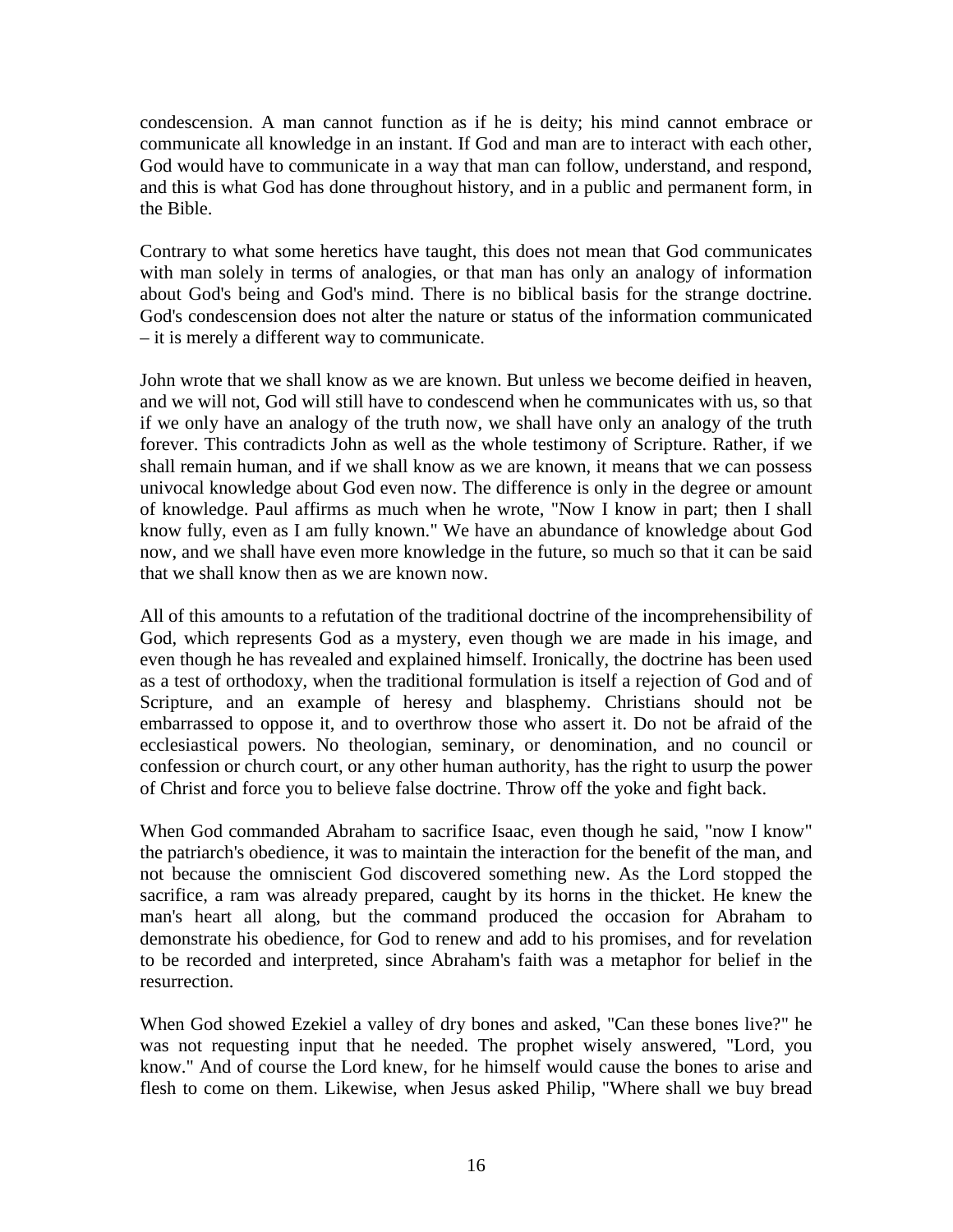for these people to eat?" the Bible explained, "He asked this only to test him, for he already had in mind what he was going to do."

Now the Lord Jesus tests all men by the Christian message, for he sends us to ask on his behalf, "Who do you say that I am?" He asks this not because he does not know what people think – he is the good shepherd, and calls his own sheep by name. Rather, the divine shepherd condescends and interacts with men. By their reaction to the gospel, they are revealed to be either the children of heaven or the children of hell. Those who believe with their hearts and confess with their mouths that Jesus Christ is Lord shall be saved, and those who do not shall be damned.

There are those who, like Cain, attempt to deceive him, calling him, "Lord, Lord," although their hearts are far from him. But even as he asks men whether they would repent and believe the gospel, he already knows their hearts, and he will say to the imposters, "Why do you call me Lord, but refuse to do what I say? Surely I never knew you!" And he will cast them out into the darkness, where there will be weeping and gnashing of teeth.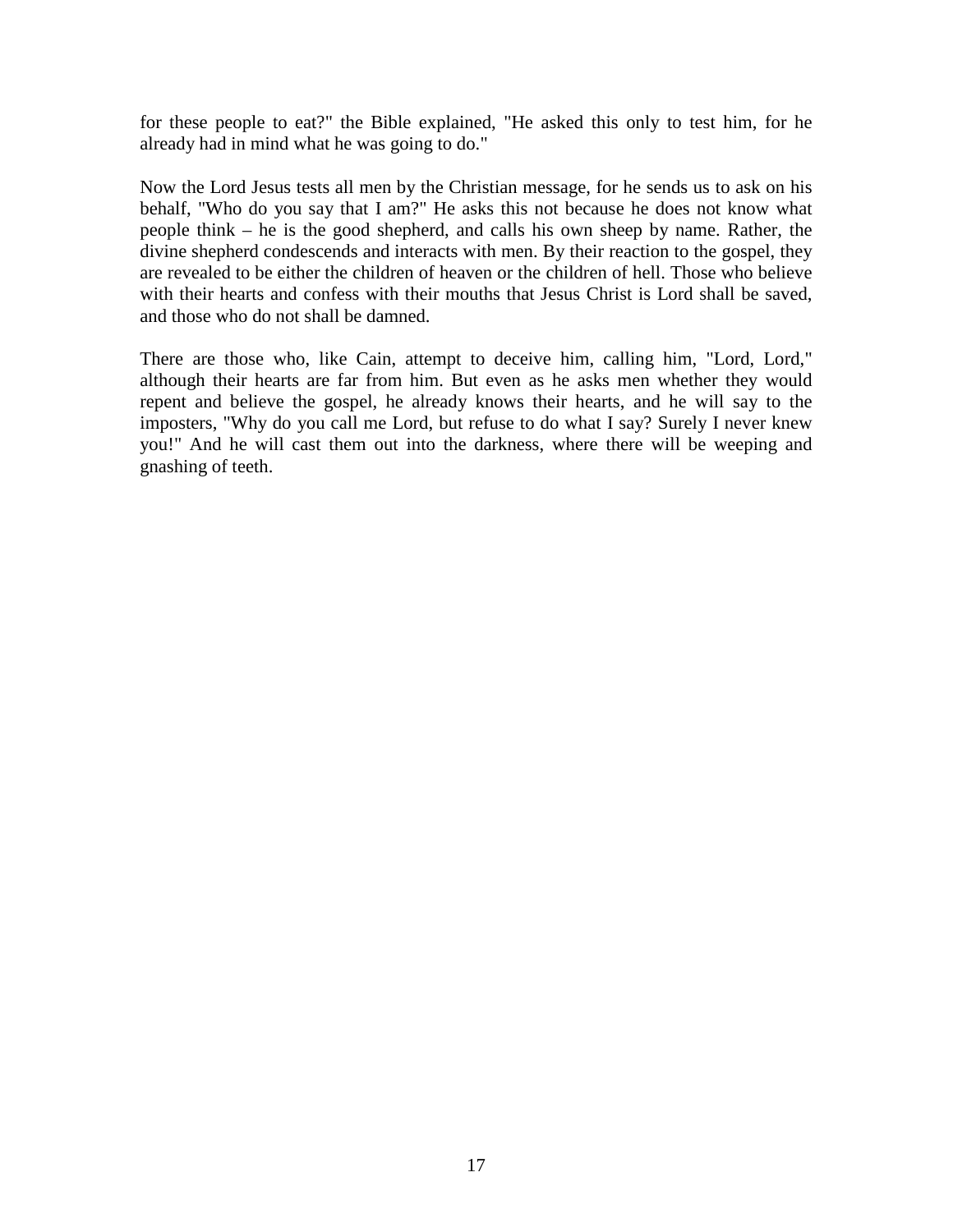# **7. Faith in Resurrection**

**By faith Abraham, when God tested him, offered Isaac as a sacrifice. He who had received the promises was about to sacrifice his one and only son, even though God had said to him, "It is through Isaac that your offspring will be reckoned." Abraham reasoned that God could raise the dead, and figuratively speaking, he did receive Isaac back from death. (Hebrews 11:17-19)**

I despise the man who is gullible enough to disbelieve in resurrection. Such a person cannot be very intelligent and trustworthy. In fact, we have a moral duty to adopt a low opinion of him. Do you wish to think highly of a person who insists that your Lord never returned from the grave? If so, there is something wrong with you, too. But I want to talk about Abraham.

God gave Abraham a son, Isaac, by an act of power. And he said that through Isaac, Abraham would become the father of many nations. But one day he told Abraham to offer up Isaac as a burnt offering (Genesis 22:2). This meant that Abraham was to kill his own son and burn the body. However, Abraham knew that Isaac had to live, because God had said that the promise would be fulfilled through Isaac (Genesis 21:12).

So, God made a promise that would have required Isaac to live, and now God commanded Abraham to kill Isaac, and to burn the body. This would have posed a dilemma for our theologians, but not for Abraham. Abraham did not believe that there could be paradox in revelation. And he did not believe in graded absolutism, the school of ethics that says God's commands often contradict one another, and that as long as we perform the higher ones, it is not regarded as sin to break the lower ones. Talk about "the lying pen of the scribes" (Jeremiah 8:8)! No, even when Jesus said that some of God's commands are greater than others, he said it only to declare, "You should have practiced the latter without leaving the former undone" (Luke 11:42).

The Bible says, "That prophet or dreamer must be put to death, because he preached rebellion against the LORD your God" (Deuteronomy 13:5). Now if the church does not have the power of execution, at least it has the power of excommunication. On the basis of the word of God, my judgment is that any person who affirms that there can be paradox in revelation or any person who affirms the ethics of graded absolutism must be excluded from all forms of ministry, and if we are truly zealous, even from parenthood, because these people are evil and dangerous. Those who teach rebellion against the Lord deserve punishment, shame, and exclusion, not honor and authority over God's people. Those who do not oppose them share in their sin, as Saul stood over the stoning of Stephen and gave his approval.

Abraham believed in God's intelligence and coherence. It was certain that the divine promise was to be fulfilled through Isaac – thus he had to live. It was also certain that the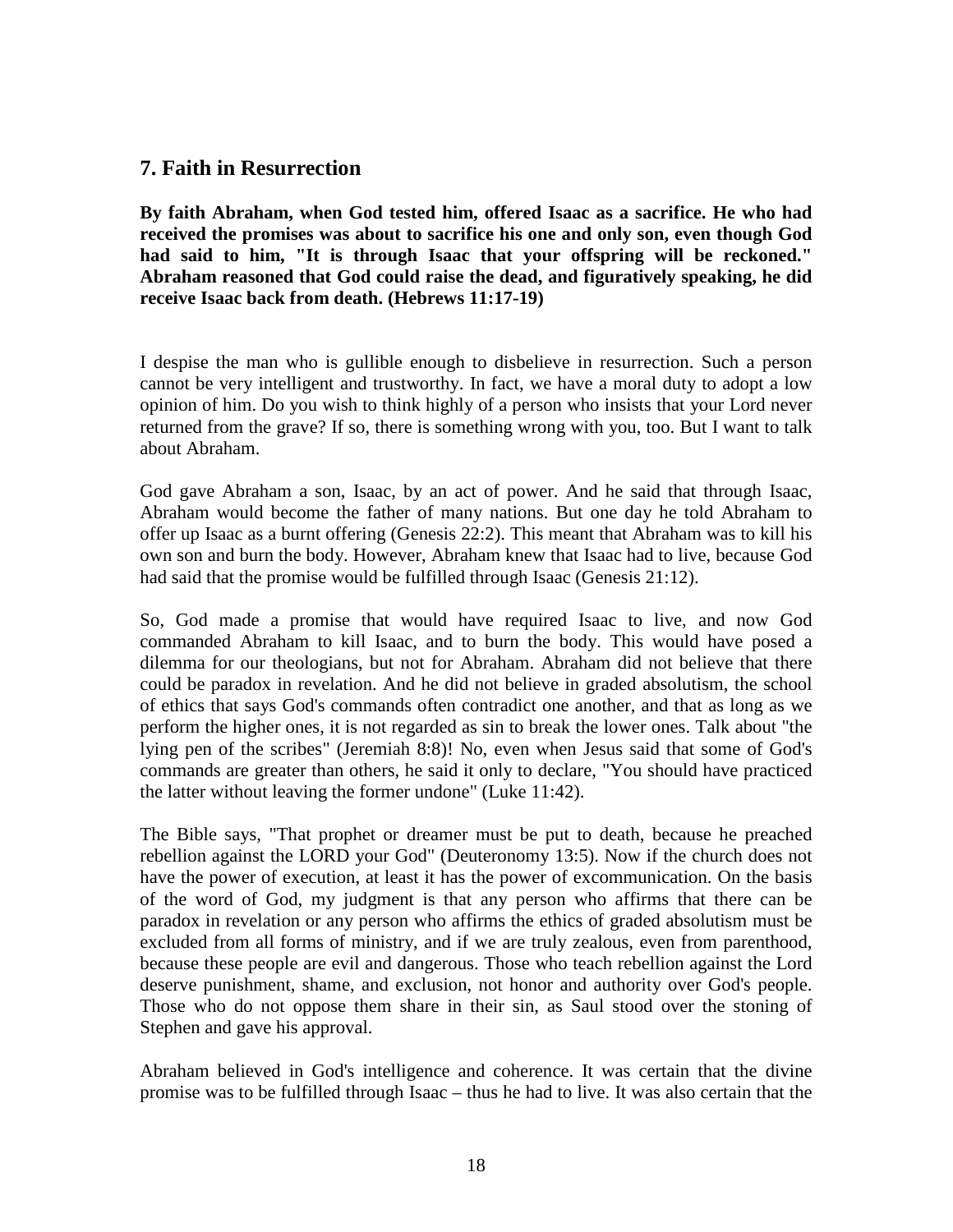divine command was to kill Isaac and burn the body – thus he had to die. Abraham considered this, and reasoned. And to a mind that had been enlightened by the faith of Jesus Christ, the implication was just as natural and sure: God would raise Isaac from the dead, even from the ashes. Although God stopped him at the last moment, Abraham was thoroughly prepared to perform the sacrifice, not knowing that God would stay his hand. Thus, as our text indicates, he indeed received his son back from the dead in a figurative sense, even from the ashes.

This is a model of Christian faith. The Bible says that the promise that came through Abraham is not reserved for those who are of the law, but it is given to those who follow his faith: "Therefore, the promise comes by faith, so that it may be by grace and may be guaranteed to all Abraham's offspring – not only to those who are of the law but also to those who are of the faith of Abraham. He is the father of us all. As it is written: 'I have made you a father of many nations.' He is our father in the sight of God, in whom he believed – the God who gives life to the dead and calls things that are not as though they were" (Romans 4:16-17). Spiritual heritage is what matters "in the sight of God." Christians are Abraham's children not because they are necessarily his blood descendants, but because they follow his faith. And this faith, the passage says, is in "the God who gives life to the dead."

Therefore, because when the Bible talks about faith, it means the resurrection faith of Abraham, the doctrine of resurrection is a test of profession and orthodoxy. The true Christian believes that although Jesus Christ was murdered by crucifixion, and that he was dead and buried, God raised him from the dead. And he believes that God will likewise resurrect all who have believed on Jesus Christ, even if their bodies will have crumbled to dust, or if they have been burned to ashes. Unless a person believes this, he cannot be a Christian.

Non-Christians cannot accept this, because it boggles their tiny minds. They do not believe in resurrection because their intellectual horizon is narrow. Of course a person can rise from the dead, even from the ashes of his body. The impossibility of resurrection is rationally inconceivable. The denial of resurrection is foolish and irrational. It is an outworking of the fantasy world conjured by the non-Christian's grotesque imagination. But God has cured our ignorance and expanded our horizon, so that we can believe the truth, that resurrection is possible, that it has happened in the person of Jesus Christ, and that it will happen to all those who trust in him.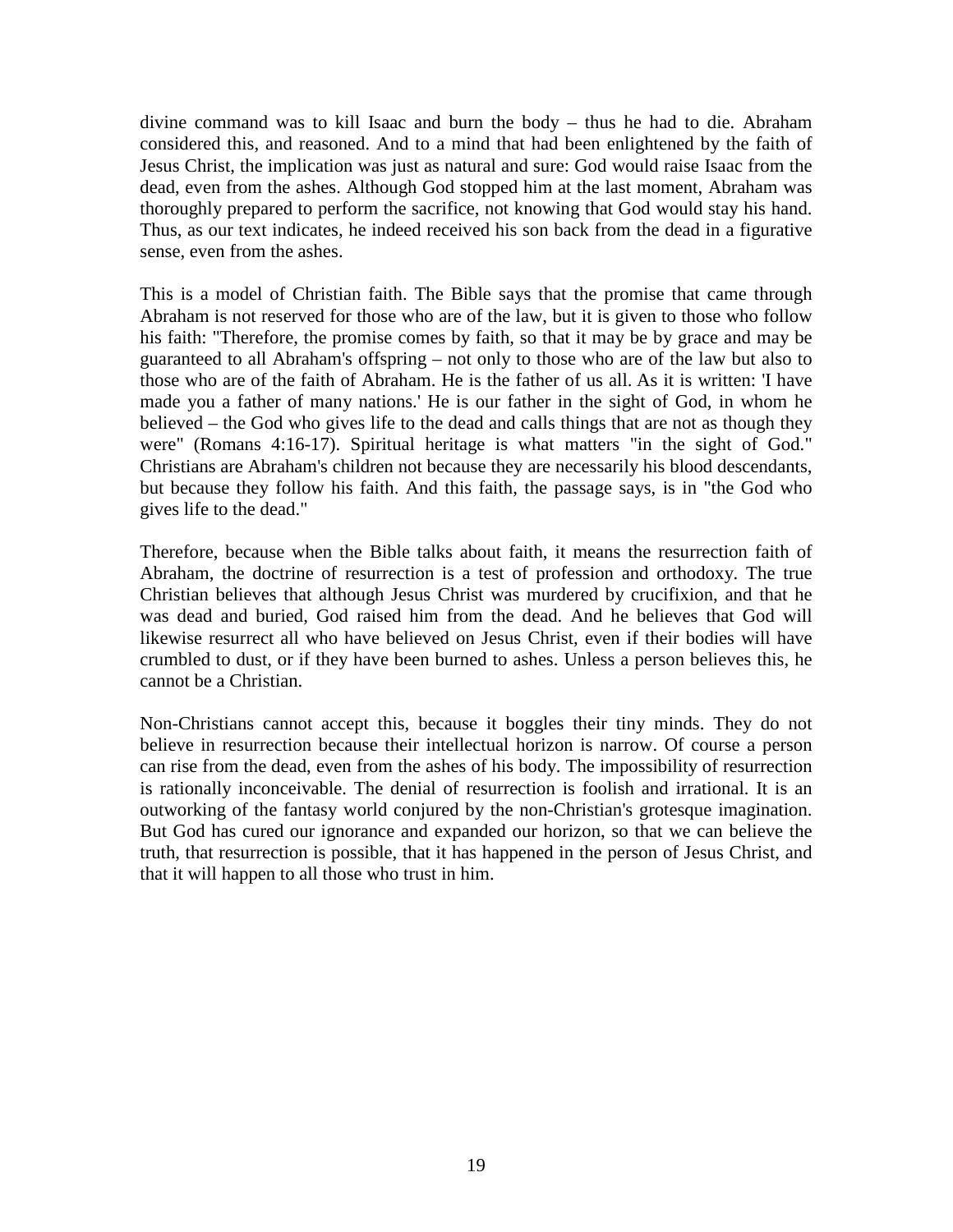## **8. For Jonathan's Sake**

**David asked, "Is there anyone still left of the house of Saul to whom I can show kindness for Jonathan's sake?" (2 Samuel 9:1)**

Back in 1 Samuel 20, David and Jonathan made a covenant of friendship, and swore that they would show kindness to each other, and to each other's descendents. Jonathan had an infant son, Mephibosheth. When Saul and Jonathan were killed in battle, and the house of Saul fell, a nurse hurriedly fled with the child, who was injured and became crippled in both feet.

After David was established as king, he remembered his covenant with Jonathan, and asked if there remained any person in the house of Saul to whom he may show kindness for the sake of his friend. Mephibosheth was found, and David said to him, "Don't be afraid…for I will surely show you kindness for the sake of your father Jonathan. I will restore to you all the land that belonged to your grandfather Saul, and you will always eat at my table." Thereafter he dined at David's table as one of the king's own sons.

Mephibosheth benefited from a covenant that he did not make, but he received kindness due to his association with a person who entered into covenant on his behalf. He did not press for an audience with David – the king sought him out. He was a cripple, and did not perform acts of valor to earn David's respect – the king decided to honor him. The only reason David bestowed on him a king's estate and a prince's place was because of his association with Jonathan.

Mephibosheth did not have to worry if he was good enough for this  $-$  he was not  $-$  but Jonathan was good enough in David's eyes. He did not have to gain David's acceptance, because David had already accepted Jonathan. And he did not have to wonder if David would change his mind and throw him into a dungeon the next day, because David made a promise to Jonathan and sealed it with a covenant. Mephibosheth's confidence rested on his knowledge of David's attitude toward Jonathan.

Likewise, there is nothing that we have or that we can do to gain God's attention and favor. We are not wise enough, righteous enough, beautiful enough. But concerning Jesus Christ, the Father declared, "This is my beloved Son. In him I am well pleased." And he gave evidence of his approval when he raised Jesus from the dead. Now in Jesus Christ we are loved, saved, justified, and preserved forever. We come boldly to the throne of grace, not because we have confidence in our own goodness, but even in our weakest moments, we are sure of the goodness of Jesus Christ, and we are sure that God accepts him, so that he is ever before the Father's throne to intercede for us. Do we doubt the Father's love toward us? We do not doubt the Father's love for his Son, and we can come before the Most High with the same measure of confidence that we have concerning the righteousness of Jesus Christ.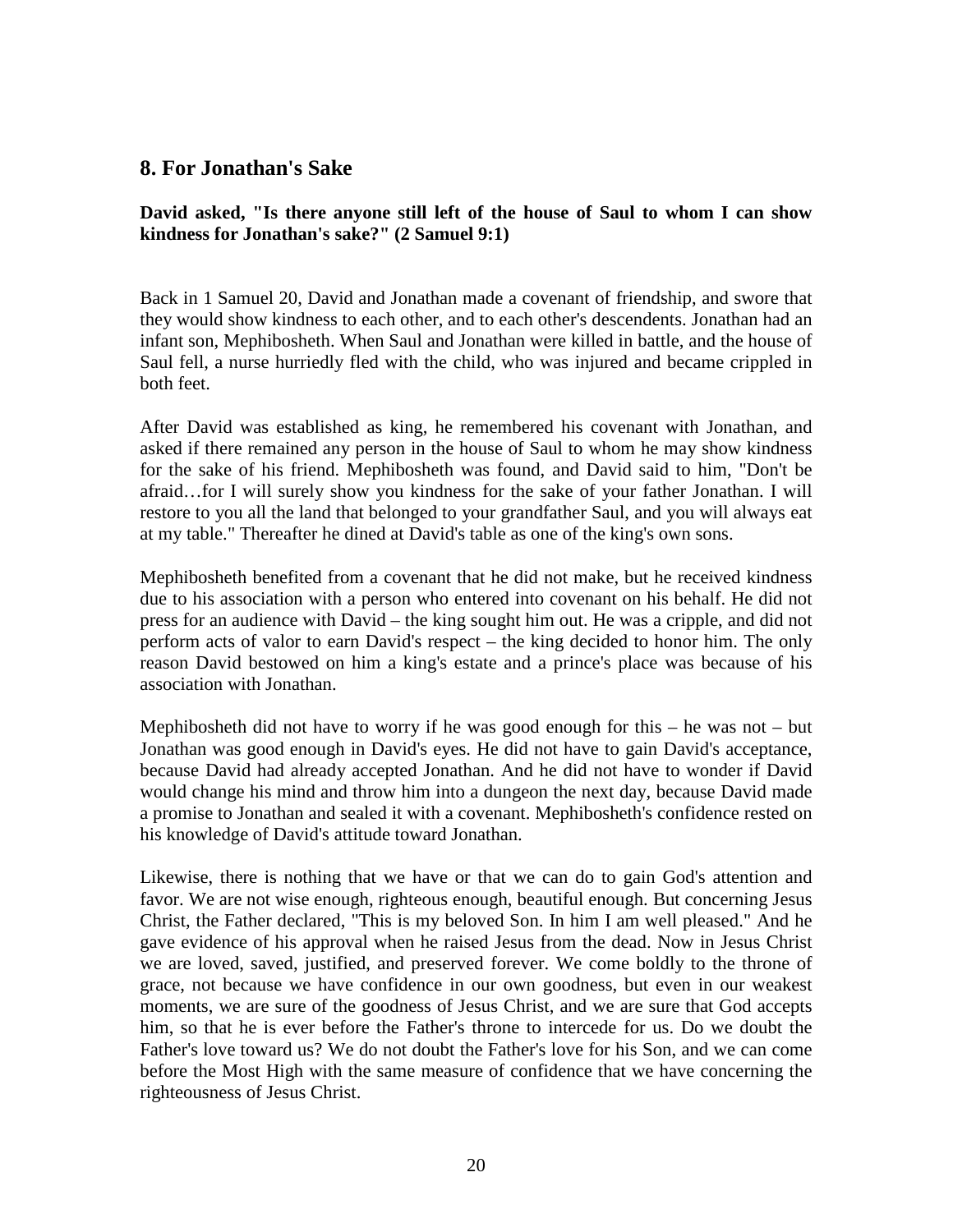We should exude the same power as we preach the gospel. Unbelievers demand, "How dare you talk to us this way? Are you perfect?" We reply, "We are not perfect, but we speak for one who is. And it is to him that we command you to yield." That said, it is obvious that so many who claim to serve God do so on the basis of confidence in themselves. Sometimes my confidence so offends them that they accuse me of pride and self-importance. But of course my confidence is total – it reflects my opinion of Christ. They reply, "But you say that you are invincible in your defense of the faith." Of course! It is because Christ is invincible. Why, who are they defending, and who are they depending on? What does their accusation imply about their own thinking? Should we assume that the measure of confidence that they have in the gospel is really nothing other than the measure of confidence that they have in themselves? Or, perhaps the truth is that they have a low opinion of Christ. If either is true, are they even Christians? My brothers and sisters, when you speak for Christ, consider *his* perfection, proclaim *his* greatness, and stop thinking about your own!

Mephibosheth answered wisely: "What is your servant, that you should notice a dead dog like me?" Any person who understands the truth about humanity would readily confess that he is but a dead dog before the Lord. And any person who preaches the truth will not hesitate to declare this. Non-Christian, do you see yourself as a dead dog before God? You say, "No, I am wise, I am good, I am able. I will reach the throne of God by my own efforts and command his attention. I will compel him to favor me." But you will not get an audience with David unless you are related to Jonathan. God will not hear you, and your life can have no value or purpose, other than for a display of divine wrath, unless you are related to Jesus Christ through faith. Come to him. But do not come as a prince, lest he strike you down. Come as a dead dog, with confidence that Jesus Christ stands as your righteous advocate before God, and you shall dine at the king's table, as one of his own sons.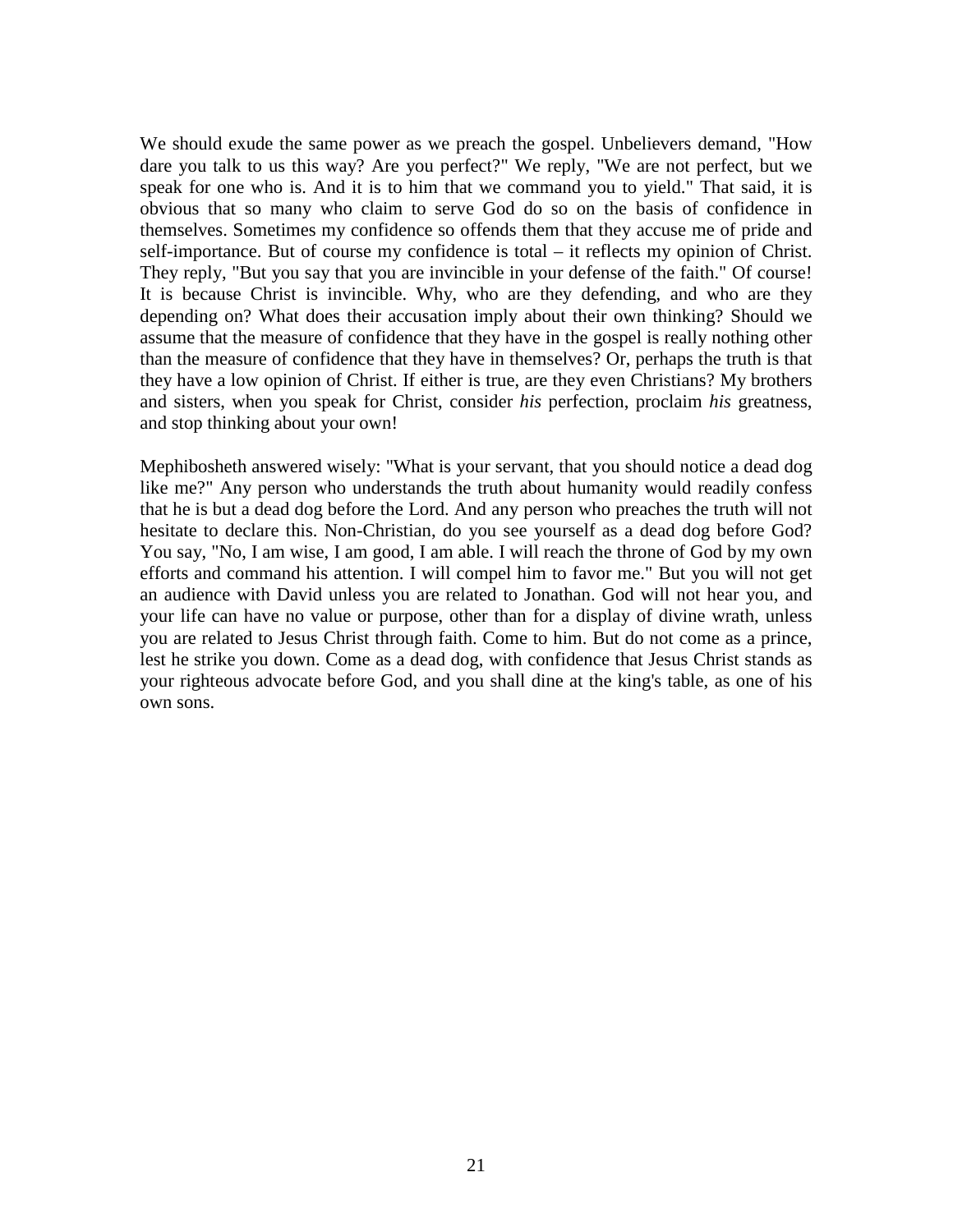#### **9. The Confession of Sins**

**If we claim to be without sin, we deceive ourselves and the truth is not in us. If we confess our sins, he is faithful and just and will forgive us our sins and purify us from all unrighteousness. If we claim we have not sinned, we make him out to be a liar and his word has no place in our lives. (1 John 1:8-10)**

True religion must have a proper place for the forgiveness of sins. Theologies that are centered upon the dignity and welfare of men, if they include the idea of sin at all, cannot rightly interpret forgiveness. We can see this in the popular understanding of conversion, often attributed to the Christian faith, but in fact has no resemblance to it. This is illustrated in the analogy of the drowning man. It is said that the sinner is in trouble and is about to submerge, as Jesus Christ extends a helping hand. The Lord saves, but the man has to take the hand, and accept the assistance.

But if we are to think about it this way, why not make the analogy more accurate? Salvation does not occur in a vacuum. There are thousands of religions in the world, many of which acknowledge some kind of problem in man's condition and propose ways to save him. This may or may not be salvation from sin, from intellectual blindness, and from divine judgment, since some of them do not include these ideas. Nevertheless, each of them extends a helping hand. Thus what we really have is the ridiculous scenario of thousands of hands crowding around the head of the drowning man. The man-centered believer claims that, even in his desperate condition, he considers his options, weighs the arguments, and decides that the truth is in Jesus, and so he chooses the Christian faith. Even if there were only ten hands, that is one sharp drowning man. But is it possible that he is still in the sea, that he has submerged and passed out, and the rescue is nothing more than a dream, a wishful fantasy?

Consider the actual Christian teaching. The man is not drowning, but dead in the water. Thousands of hands reach up to seize him. We hear voices from the water. One of them says, "Come with us. Be with Buddha." Another says, "Come with us. Bow before the Bishop of Rome." Still another says, "You are not drowning. Just relax and come with us." But there are too many of them, and at times it is difficult to distinguish one from all the others. Suddenly, the noises merge together and a deeper voice demands, "Come with me. There is no difference. We are legion, but we are as one." As the hands reach up to drag the man down, a ship draws near. And a voice thunders from above, "THIS ONE IS MINE! LEAVE HIM!" Screams of terror rise from the water – "It is Jesus, the Son of God!" – and the shadowy figures turn back into the dark regions of the ocean. Jesus reaches out, and without any cooperation or awareness from the dead man, pulls him out of the water. And the Lord says to the corpse, "I command you, LIVE!" Immediately, life returns to the man – he opens his eyes, and wakes in the bosom of his savior.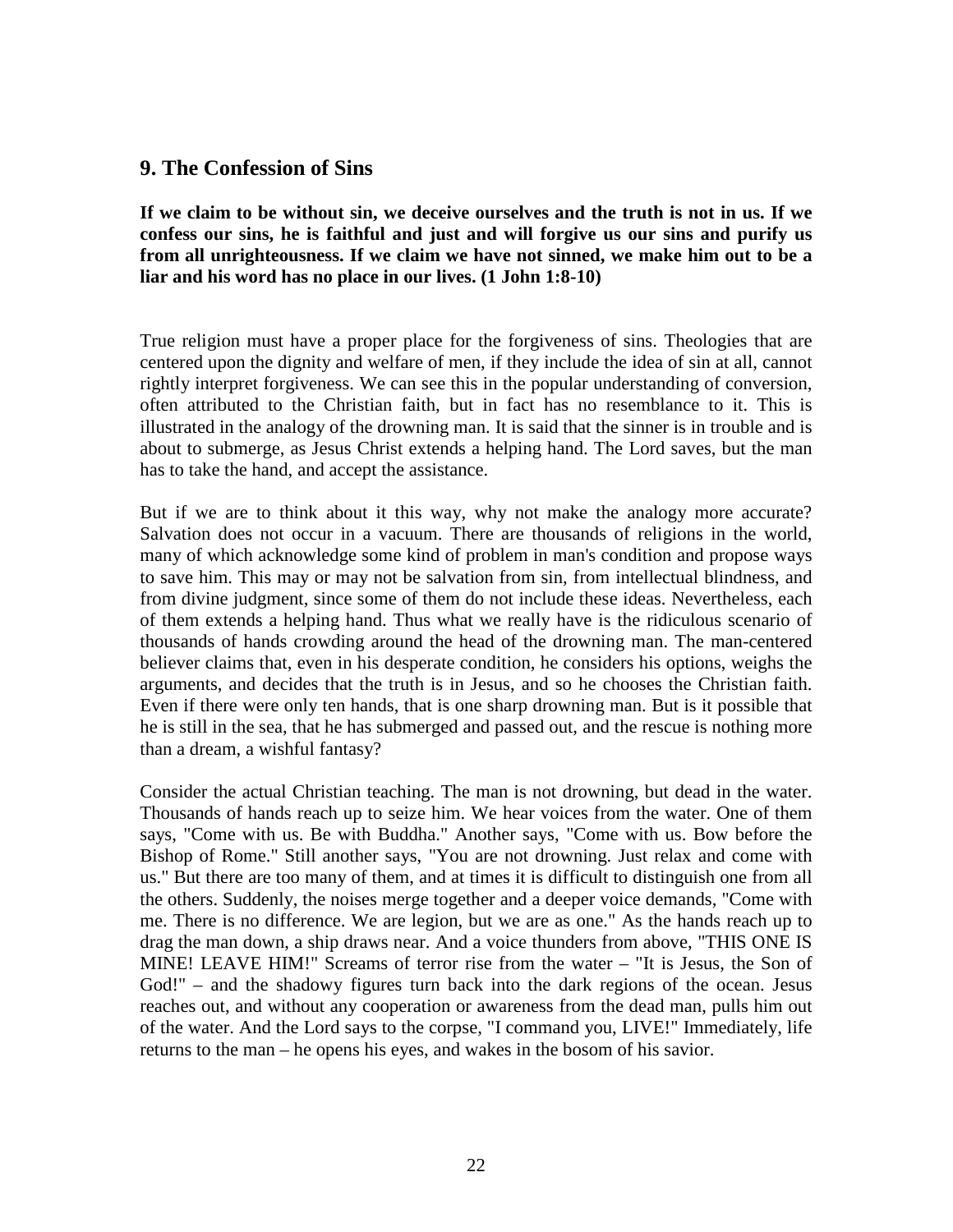You are a Christian because Jesus chose you, and not because you chose him. You were dead in sin, and in bondage to the powers and doctrines of demons. But Jesus took you away from them and raised you from the dead. He rescued you. He saved your life. A Christian consciousness that is unaware of this, or that fails to think of salvation as…salvation, is at best a defective faith, if it is genuine at all, since that awareness is itself a manifestation of salvation. It *is* faith in the gospel.

This awareness is what makes our sins all the more repugnant to us. If someone saves your life and takes you to his home, will you steal from him? Will you abuse his wife and his children? Whenever we sin, we betray our savior, and it pierces our soul with pain and regret. Peter cried bitterly. Judas, even though reprobate, killed himself. What does this say about those who complain that we take sin too seriously, or that we rebuke sinners too harshly? Oh, I stand in doubt of them.

But Jesus Christ continues to saves us. The Bible says that he saves us to the uttermost – completely and all the way. We betray our savior in many ways and on many occasions. If we claim that we do not sin, we deceive ourselves, and we call him a liar, since he knows that we do sin. But if we will confess our sins, to declare our wrongs and ask for pardon, the Bible says that he is faithful and just to forgive us and to cleanse us from all unrighteousness. What relief! What a necessary provision! What a God of mercy and patience!

Perhaps the most important feature of this teaching is that God makes forgiveness depend on his integrity, and not our goodness. We are not very good, and that is why we need forgiveness in the first place. Rather, "Jesus Christ *the righteous*" (2:1, KJV) represents us before the Father. The righteousness of Christ, and the faithfulness and justice of God, constitute an anchor for our souls. When we confess our sins, we are confident that we receive forgiveness, because it is easy to believe that Jesus Christ is righteous, and it is easy to believe that God is faithful and just to acknowledge that our sins have been paid by Christ's suffering.

If you are a non-Christian, or if you do not rely on Jesus Christ for your forgiveness, then be very afraid, because the same God has declared everlasting punishment against all sinners who have not received pardon. Just as he is faithful to forgive a Christian, because he is faithful to his own nature, he is also faithful to condemn you. His justice guarantees pardon for those who belong to Christ, but the same justice guarantees hellfire for those who do not cling to his Son for salvation.

Think on the goodness and sacrifice of Jesus Christ, then confess your sins. God pardons you because Jesus Christ is righteous, and because Jesus Christ has paid for the sins of those who believe in him. Confess your sins to the Father, looking to Christ as your only mediator and priest. By this, you will gain and regain immunity from accusation, confidence in fellowship, and boldness in service.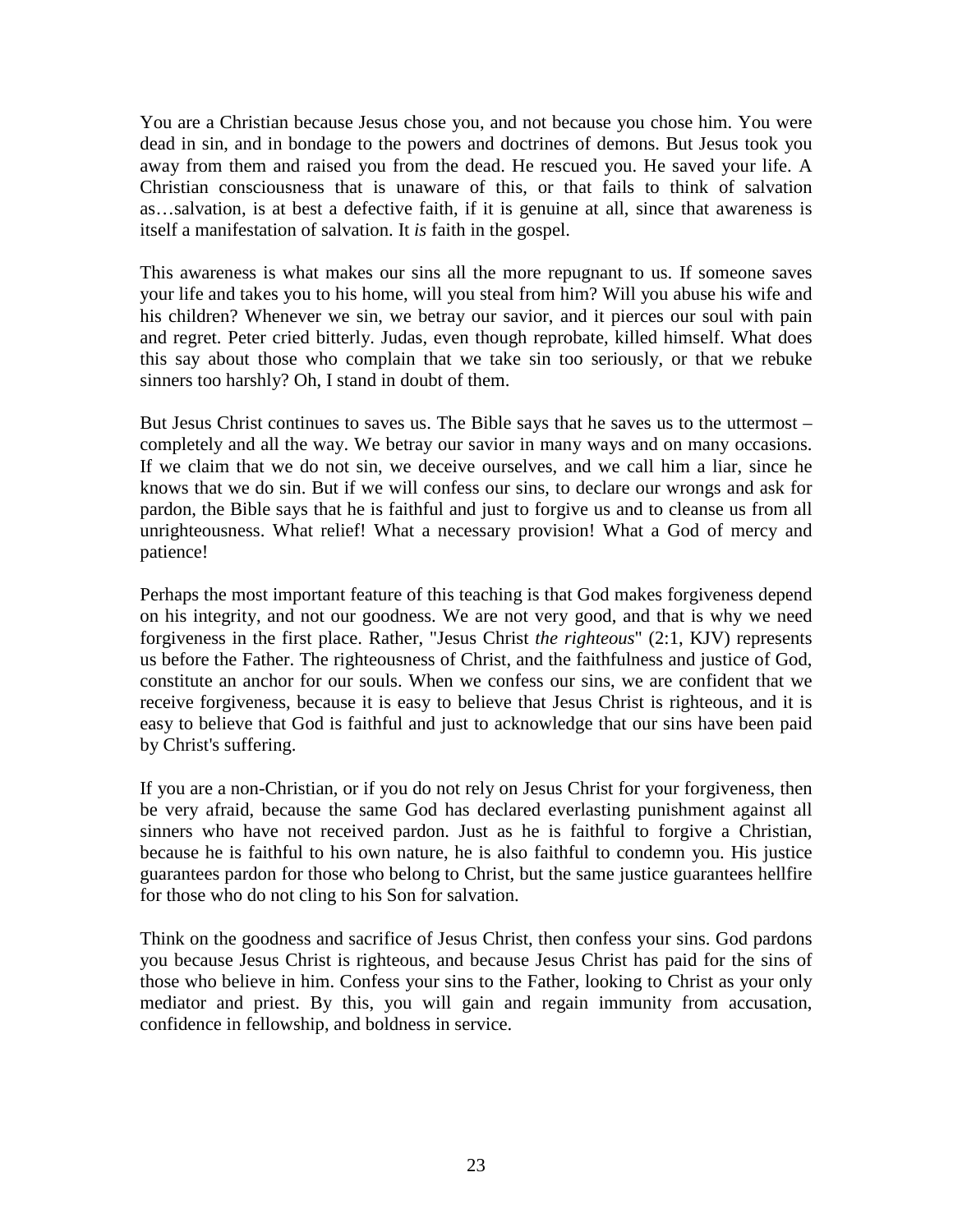## **10. Let Him be Anathema!**

If any person does not love the Lord, may a curse come upon him. You heard me. If a person does not love the Lord for any reason, whether it is because he is a non-Christian, or someone who claims to be a Christian but does not love the Lord, so that he is not really a Christian – a curse be on him! This is my theology. This is my statement of faith. And this is my message to you today.

Right now you may not be very pleased with me. Imagine, how many Christian leaders, preachers, theologians, churches, seminaries, denominations, parents, teachers, politicians, and people from all spheres of life, would denounce me for this utterly unchristian statement and attitude? How many people would pick up their Bibles to quote passages against me? How many people would complain that my faith is completely contrary to the religion of Jesus Christ and his apostles?

And this would tell me how many people are far from God and out of touch with the Christian faith, because I am merely repeating what Paul says in 1 Corinthians 16:22. In fact, verse 21 indicates that he took the pen away from the amanuensis so that he could write this by his own hand: "I, Paul, write this greeting in my own hand. If anyone does not love the Lord – a curse be on him." I, Vincent Cheung, also put my name on this statement. It has my full endorsement. My challenge to you is whether you will take up a pen and sign your name to it. Or is the Christian faith not "Christian" enough for you?

As much as the Christian faith is about a revelation of God's love for sinners, its chief concern is always the honor of God and not the welfare and comfort of men. Once you reverse this, you no longer have Christianity. My initial statement is a test of authentic religion, a test of orthodoxy and reverence. And as many as those who would reject it or criticize me for saying it, that is how many people who would fail this test.

If you were offended or embarrassed by that statement, if you even thought that I was a non-Christian because of it, and that it is wholly against the spirit of Christ, then there is something very, very wrong with you. You are out of touch with what the Christian faith really is, and what it really teaches. You are the one who is out of alignment with the spirit of Christ and the religion of the New Testament.

At a time when most of the Church has in mind the affairs of men and not the affairs of God, this is one way to draw the line and clarify the faith. Yes, God so loved the world that he sent his Son, so that whoever would believe on him shall be saved. Yes, he who loves the Son loves the Father also, and they will make their abode with him. Yet, if we are Christians we will also say, if anyone does not love the Lord, a curse be on him!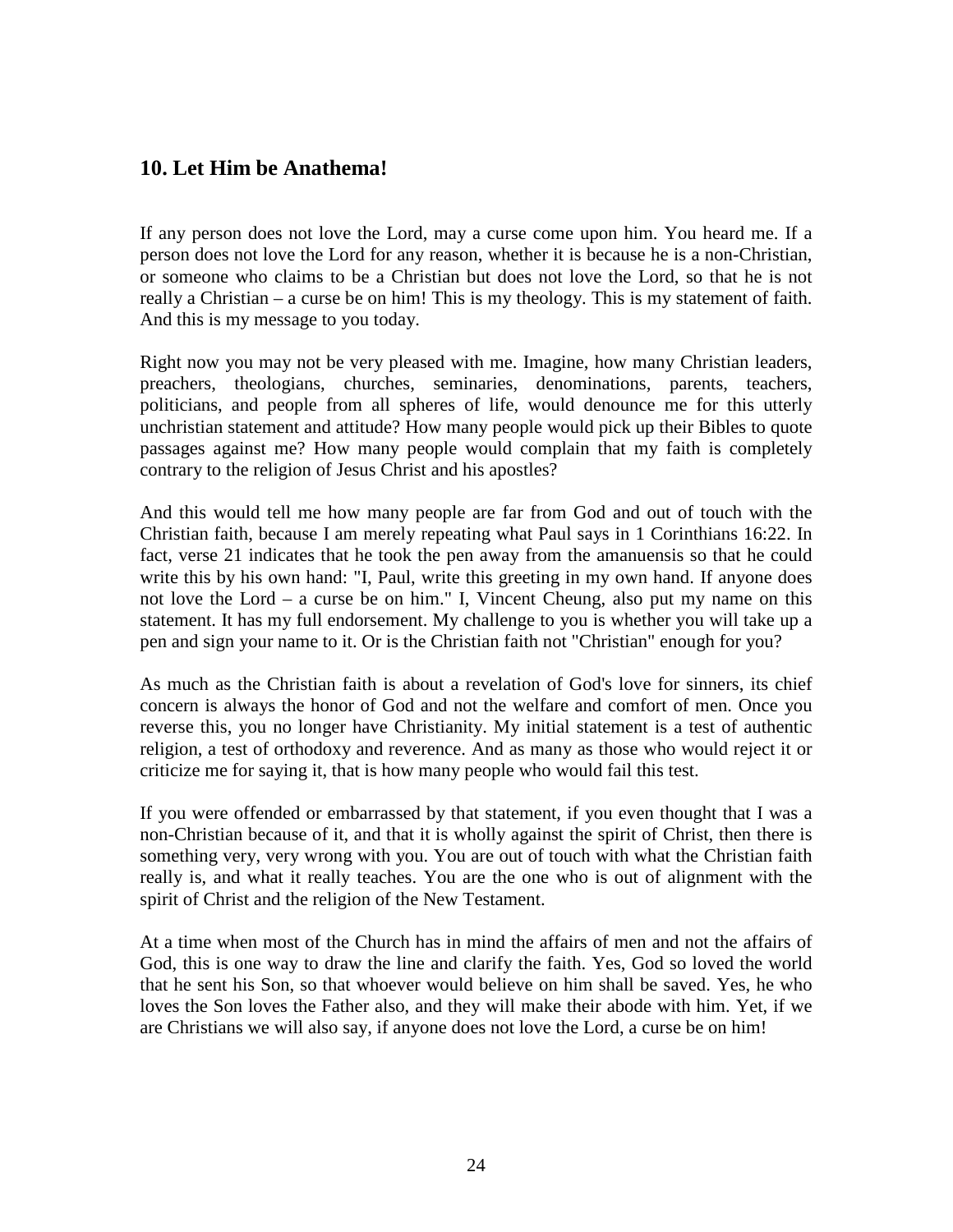#### **11. The Way of the Righteous**

**Blessed is the man who does not walk in the counsel of the wicked or stand in the way of sinners or sit in the seat of mockers.**

**But his delight is in the law of the LORD, and on his law he meditates day and night. He is like a tree planted by streams of water, which yields its fruit in season and whose leaf does not wither. Whatever he does prospers.**

**Not so the wicked! They are like chaff that the wind blows away. Therefore the wicked will not stand in the judgment, nor sinners in the assembly of the righteous.**

**For the LORD watches over the way of the righteous, but the way of the wicked will perish. (Psalm 1)**

A prominent theologian was expounding on the tradition that God's grace in some sense extends to all people and to all spheres of their lives. Although the tradition calls it grace, it is not a grace that saves, but a grace that is called common. The doctrine is interesting, not because it is true, but because it makes us marvel that some people can think like this. For the sake of illustration and emphasis, the theologian declared that he would even join hands and march together with Satan worshipers to protest an evil such as abortion.

Those of us who have not been brought up in the faith by this tradition may find the doctrine alarming, but in some circles it is almost a test of orthodoxy. It is remarkable how difficult it is for some teachings to survive when presented to those of a different heritage. Try to force a Chinese Pentecostal to accept the doctrine of cessationism, or common grace, or the covenant of works, and see how far you get. If he has never heard of it, he is going to ask you to prove it from the Bible. He will not permit you to cite tradition to assert an interpretation of the Bible, as the Catholics do, or to draw fantastic inferences supposedly from the Bible, but in fact *ex nihilo*. He will really make you prove it from Scripture. If you cannot do it, he does not have to believe it. But, of course, if your denomination is large enough, then he is still called the heretic.

The Bible makes a clean and consistent distinction between two kinds of men – the righteous and the wicked, the saints and the sinners, the believers and the unbelievers, the Christians and the non-Christians. The way of the righteous – that is, their way of life and their way of thinking – is completely different from the way of the wicked. They are so different that one excludes the other. The righteous man does not walk in the counsel of the wicked. He does not stand in the way of sinners. He does not sit in the seat of mockers. Rather, he delights in the law of God – he likes it. And he thinks about it all day. How different this is from how non-Christians live. How can the two walk together, unless they agree?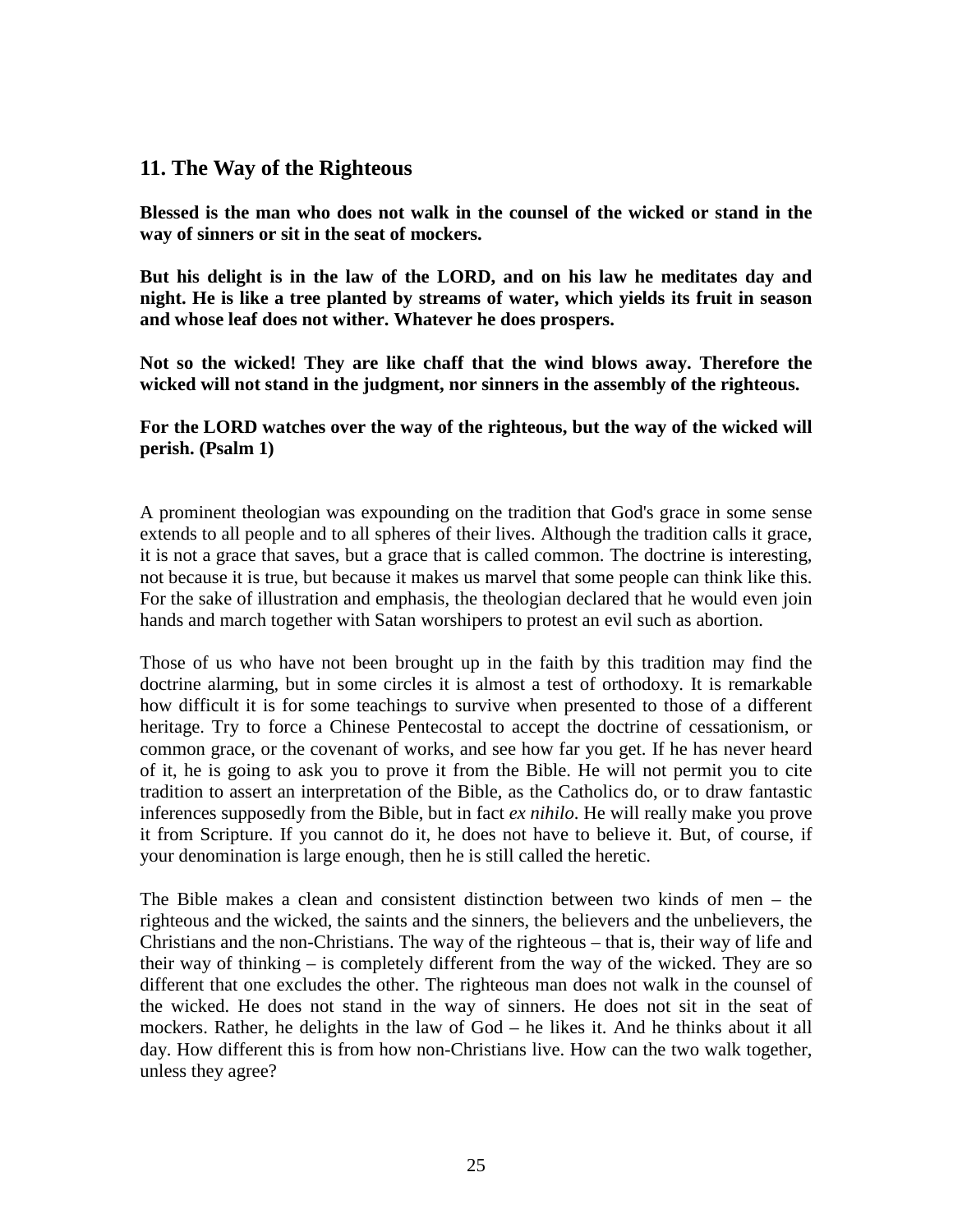The doctrine of common grace, or some other invention, may give you an excuse to attend a sporting event with a blasphemer. If you are cowardly, you may crack a smile when he berates your Lord or makes some vulgar joke to your face. But the Bible teaches that a righteous way of life entails a separation. Some Christians are weary of the hostility, and they wonder if losing a drinking, smoking, gambling, cursing, fornicating friend is too great a price to secure a pious life with Christ.

Behind this attitude is disapproval of the God who makes this separation. Perhaps the difference has been obscured by sin and by circumstances, so that the weeds now grows together with the wheat, but he would not tolerate the confusion forever. He has determined that the wicked will not stand in the judgment, and that sinners will not stand in the assembly of the righteous. As for us, now is the time to perceive and to live out the distinction, lest we find that we were in the seat of sinners because that was our place all along.

Now if anyone complains that the theologian has misapplied the tradition, good. Let us apply it in a way that totally destroys it. And if anyone objects that the doctrine criticized has been poorly formulated, fine. Let us formulate it in a way that totally denies it. The point that interests me is that there is a difference between the way of the righteous and the way of the wicked. The difference has been instituted by God, and is comprehensive in application, pervading all spheres of thought and life. We are to delight in the standard that defines and reveals this difference, which is the Word of God. Even if we refuse to do it, one day God will make it clear, and with force. We can only hope that those who defend the tradition will end up on the right side when he does so.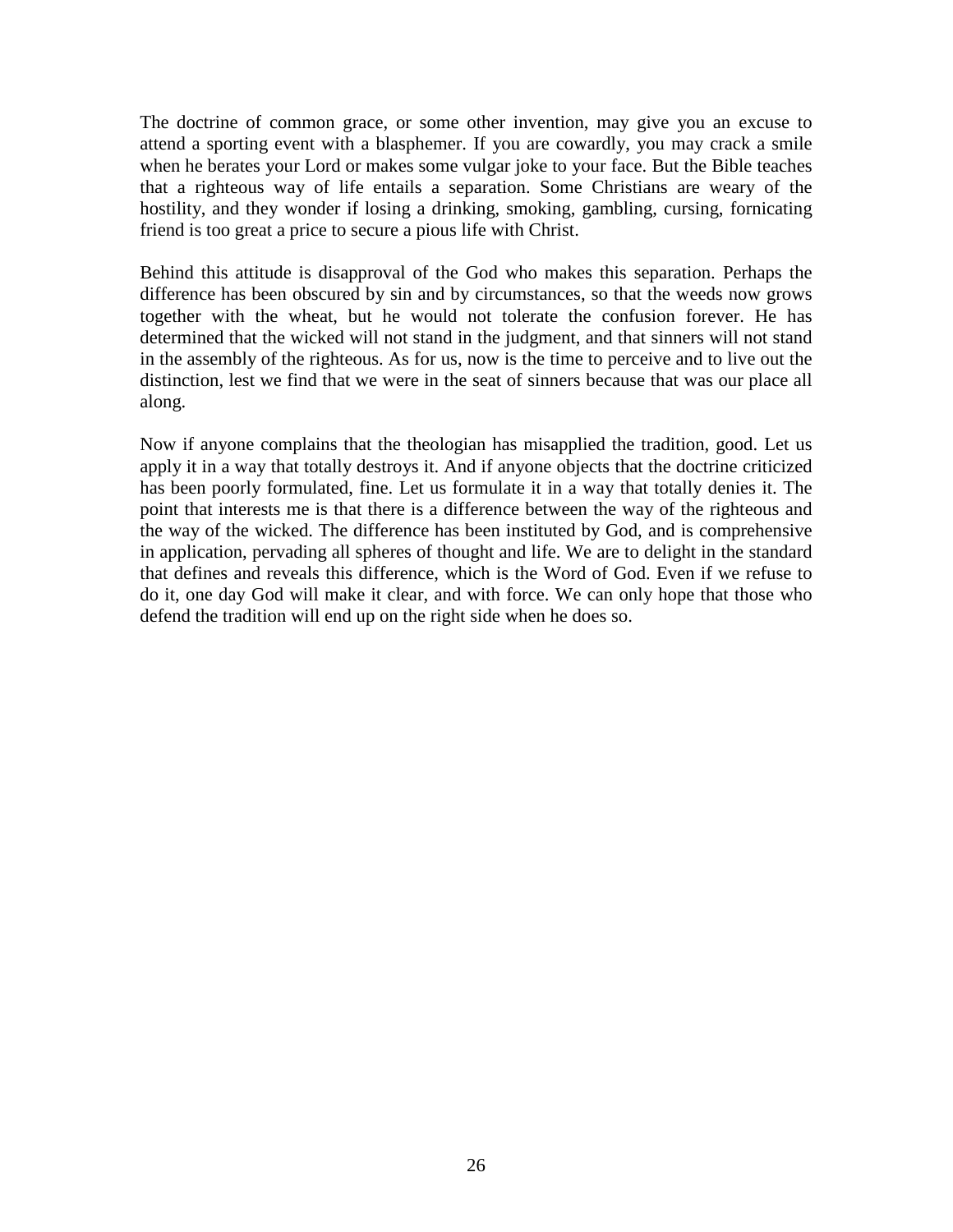# **12. The Prosperity of the Wicked**

**But as for me, my feet had almost slipped; I had nearly lost my foothold. For I envied the arrogant when I saw the prosperity of the wicked. (Psalm 73:2-3)**

The Bible is a book of answers, and not a book of unending puzzles. When his disciples asked why he spoke to the crowd in parables, Jesus answered, "Because it is given unto you to know the mysteries of the kingdom of heaven, but to them it is not given" (Matthew 13:11, KJV). The inability to understand the things of God is not a religious attainment, but a sign of reprobation. Theologians have the self-damning habit of parading this curse of the demon-spawned as if it is an emblem of holiness and reverence. "But," you say, "don't you believe in the creator-creature distinction?" Of course! This is why when the creator tells you that you can understand something, you better bow down and admit that you can understand it, and understand it very well.

Jesus said to his men, "I no longer call you servants, because a servant does not know his master's business. Instead, I have called you friends, for everything that I learned from my Father I have made known to you" (John 15:15). What does this say about those preachers and theologians who impose a mandate of incomprehensibility upon the people of God, as if it is a moral duty for us to avoid understanding and to confess that understanding is impossible? It can only mean that they are not the friends of Christ, and that they do not want you to be his friends, either.

They say to us, "Come now, come with us to this cave of darkness. There we shall find God. And when we find him, he will make everything darker still, until everything becomes madness and confusion." But we reply, "Go away from us, you messengers of Satan! Our Christ is the light of life, and has come to expound on God and salvation. He has come to give us an understanding, to awaken our intelligence, to grant us interest and perception into the things of God. Ah, look up, look up! There he is, as bright as the noonday sun. We will not come with you, but we shall go to him."

One of the enduring questions that Christians agonize about is the prosperity of the wicked. Asaph, the writer of Psalm 73, saw that the wicked lived without problems, infirmities, and burdens. They increased in pride and violence, in wealth and followers. And they even boasted, "How can God know? Does the Most High have knowledge?" Yet trouble did not befall them, and their success continued unabated. Asaph was so disturbed by this that he had a crisis of faith. He thought, "Surely in vain have I kept my heart pure; in vain have I washed my hands in innocence." It seemed to him, as it appears to many others, that if anyone should be rich, strong, and happy, it should be the one who serves God in faith and reverence. Why are the wicked rewarded, and the righteous punished?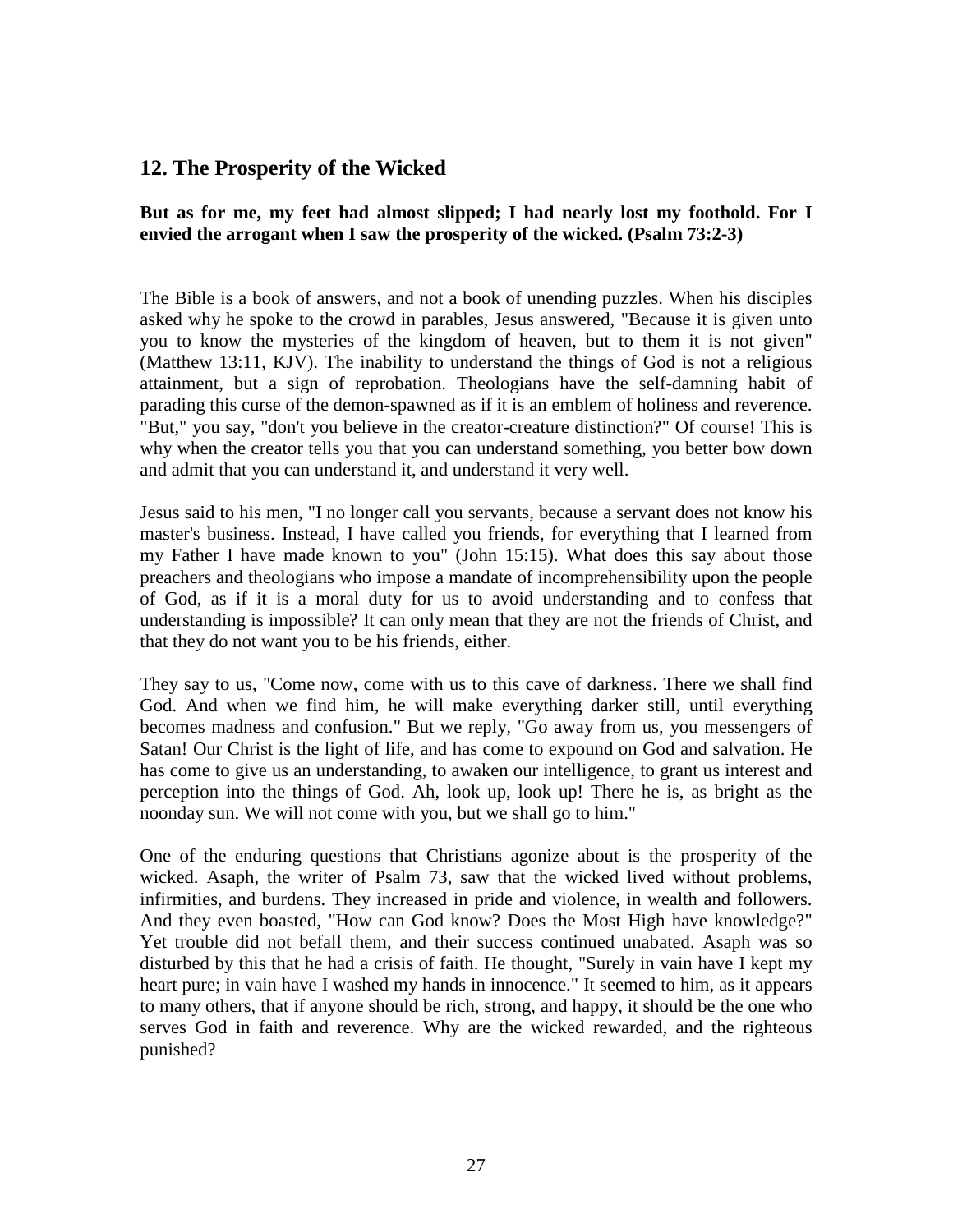Even in this dismal condition, Asaph remained faithful at a crucial point. As he thought about this, the matter became "oppressive" to him. But he realized that if he had vented to others, "I would have betrayed your children." Many preachers and theologians today speak as if they are agents of the devil and of unbelief. They identify with men's bitter complaints against God in the name of empathy. They encourage men to unleash their suspicion and resentment against divine providence even in prayer, or especially in prayer, and assure them that in doing so, they would only be imitating the prophets and the best of the saints. Instead of saying, "Be still and know that he is God, lest you blaspheme in your mind or in your speech," they say, "He is your father! Blast him with all you've got!" This, in fact, seems to me as the majority view. But Asaph makes a right judgment – they are traitors, not teachers and comforters. They encourage God's people to blaspheme, and to do it right to his face.

Then, Asaph was held up by God's power, and guided by God's counsel (v. 23-24), and as he drew near to God, he perceived the answer that resolved the whole matter. He "understood their final destiny," and realized that the wicked prospered because God placed them "on slippery ground." He surrounded the reprobates with comforts and with friends so that they would increase in pride, and so that they would become callused in sin. The prosperity of the wicked is not a reward, but a snare.

Asaph realized something else. He perceived that God did not leave him with nothing, but he had the only thing that mattered – God himself. He wrote, "Whom have I in heaven but you? And earth has nothing I desire besides you. My flesh and my heart may fail, but God is the strength of my heart and my portion forever." The suffering of the righteous is to keep them alert in the spirit, and to compel them to mature in knowledge and godliness.

The prosperity of the wicked is to keep them spiritually asleep, and unaware of the fire and brimstone that will shortly rain upon them. When God arises against them, he "will despise them," because he "will destroy all who are unfaithful." Asaph concluded, "But as for me, it is good to be near God. I have made the Sovereign LORD my refuge; I will tell of all your deeds." The divine counsel gave him renewed appreciation for his place in God, and renewed motivation for service.

Growing up, and before I was very familiar with the Bible, one of the enduring questions that I puzzled over was not the prosperity of the wicked, but why Christians would agonize over the prosperity of the wicked. It seemed to me that they were weak in spirit, unholy and irreverent. This opinion would meet with overwhelming opposition in almost all Christian circles, but it is the opinion of Scripture, God's own verdict on the matter. Asaph admitted that while his heart was grieved and embittered, he was "senseless and ignorant," even "a brute beast" before the Lord. If Christians could learn to agree with this, it would revolutionize our preaching and counseling, and produce true faith and reverence in God's people.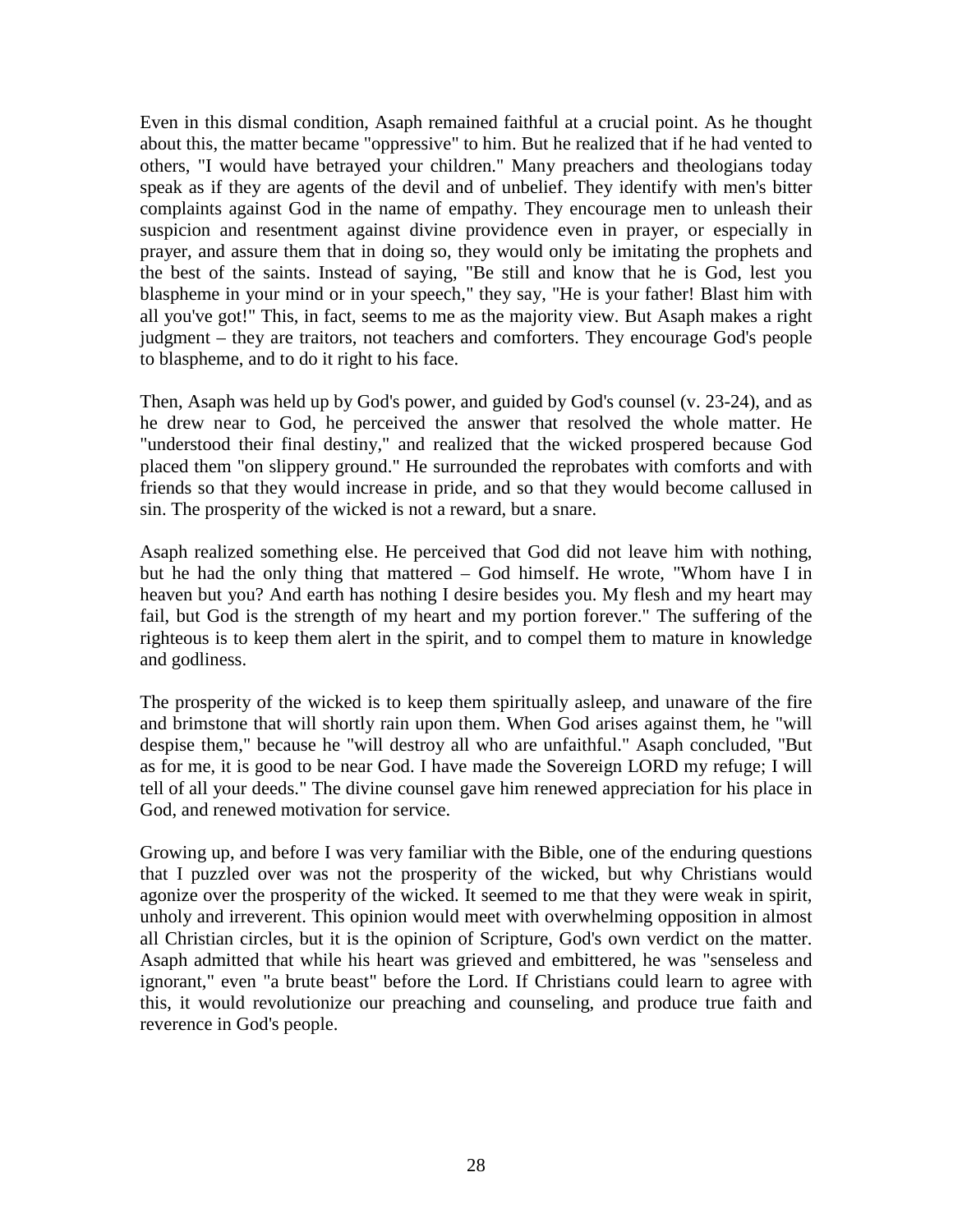#### **13. Counsel for Winners**

**"If you have raced with men on foot and they have worn you out, how can you compete with horses? If you stumble in safe country, how will you manage in the thickets by the Jordan?" (Jeremiah 12:5)**

Jeremiah had a difficult life. God called him to speak a message of punishment to the people, and because of this, they hated him, and even his own family plotted against him. He did not enjoy proclaiming such a message and antagonizing everyone, but it was the message that God commanded him to speak, and that he inspired in the prophet by the Spirit.

Thus in one place we read, "Whenever I speak, I cry out proclaiming violence and destruction. So the word of the LORD has brought me insult and reproach all day long. But if I say, 'I will not mention him or speak any more in his name,' his word is in my heart like a fire, a fire shut up in my bones. I am weary of holding it in; indeed, I cannot." (Jeremiah 20:8-9). Christians often cite verse 9 to express their eagerness to preach the gospel, but we insult Jeremiah if we ignore the original context. His task was to tell the people that God would send Israel's enemies to slaughter them and to capture them. This would come as punishment against their idolatry and disobedience. The decision was made, and judgment could not be averted. It was too late. God told Jeremiah that, even if Moses and Samuel were to pray for the people, he would not listen.

Jeremiah did not want to proclaim such a harsh message, but God wanted him to do it, and he placed such a spiritual compulsion in the earthen vessel that, even when the prophet decided to fold up his ministry, the fire burned within him until it was impossible to endure. He opened his mouth again, and "violence and destruction" came out. As Paul wrote, "Behold therefore the goodness and severity of God" (Romans 11:22, KJV). This is the kind of God we serve. When sinners aggravate him enough, he kills them and sends them to hell, and it is the right thing to do.

James wrote that Elijah was a man just like us. But he mentioned this so that we could imitate his example of faith in prayer (James 5:17), and not so that we could run when Jezebel pursues. If you stop the rain for three and a half years, then you might have an excuse to have a pity-party – well, not even then. In any case, if all you know to do is run when someone pursues, you are no Elijah.

Jeremiah was also a man like us, and he was feeling the pressure from the opposition, and exasperated, he prayed, "You are always righteous, O LORD, when I bring a case before you. Yet I would speak with you about your justice: Why does the way of the wicked prosper? Why do all the faithless live at ease?" (12:1). There seems to be a consensus in Christian literature, except for some Pentecostal and Charismatic writings that are often accused of a warped understanding of faith, that this kind of complaining prayer is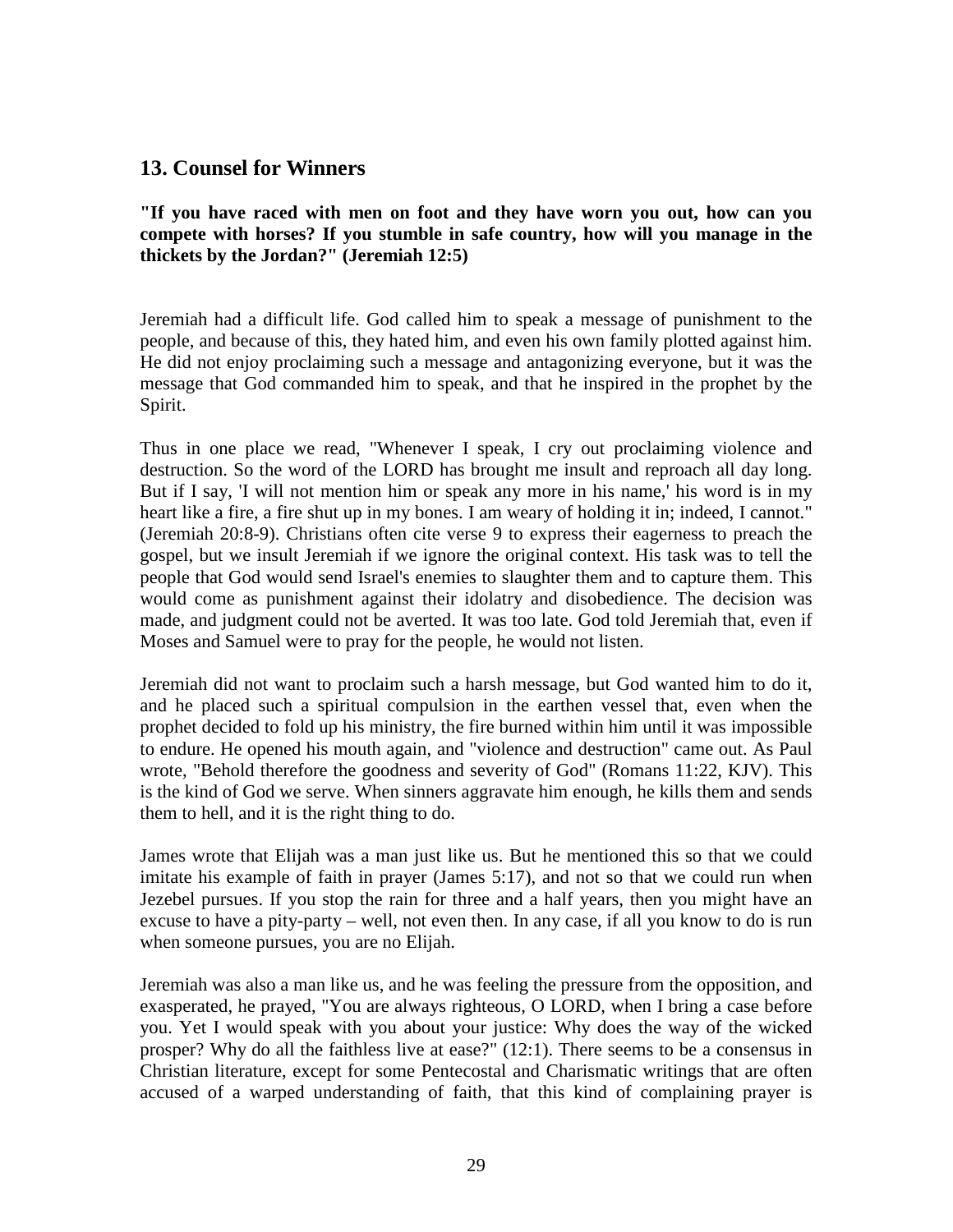worthy of emulation. Christians are encouraged to vent their frustrations to God, even in a questioning and accusatory tone. This is counsel for spiritual losers, from spiritual losers. They appeal to the prophets and the psalms for support, but they fail to mention how God responded to this attitude.

For example, Asaph was disturbed by the prosperity of the wicked in Psalm 73, but he admitted that he was wrong, that his foot almost slipped, and that he was senseless and ignorant, and as a brute beast before the Lord. In other words, he should never have thought the way he did. But if even Asaph had no excuse, why do you think you have one, when you have the benefit of Psalm 73 and so much more? We ought to appeal to the prophets and the psalms to *forbid* this type of attitude and prayer. If you cannot say something reverent to God, shut your mouth, and read the answer that he has already given in the Bible. Then, begin your prayer with repentance for your weak faith and blasphemous emotions.

Jeremiah was a spiritual winner. That was his destiny. And God was not about to let him think like a loser – perhaps someone like you. So he said to the prophet, "If you have raced with men on foot and they have worn you out, how can you compete with horses? If you stumble in safe country, how will you manage in the thickets by the Jordan?" In other words, "If you cannot keep up now, and if you stumble now, how will you succeed when things become even more difficult?" This is counsel for a spiritual winner, one who is destined for increasing greatness in the service of God.

Most of our troubles are nothing like the threats that Jeremiah faced, and the degree of faith and patience that he exhibited would be unfathomable for today's Christians. Thus to bring it down to their level, I might say, "If you are now immobilized with grief because your pet gerbil died, how can you encourage someone whose children perished in an accident, and how will you fight off atheists and heretics?" Understand?

God's counsel is stern when measured by the delicate and effeminate sentiments of modern Christianity. He challenges us to renounce our self-pity and unbelief by presenting to us even greater difficulties. He refuses to relax his demand for excellence. This is contrary to the loser mentality of non-Christian psychology, and that have poisoned the teachings of Christian preachers and counselors. Our Lord Jesus is not one who says, "I know, I know, just let it all out…," but one who exclaims, "How long do I have to be stuck with you? How long do I have to put up with this? Man, where is your faith?" (see Matthew 17:17, Luke 8:25). He wants his disciples to be spiritual winners. Ironically, today his approach would be considered unchristian, lacking in love and refinement.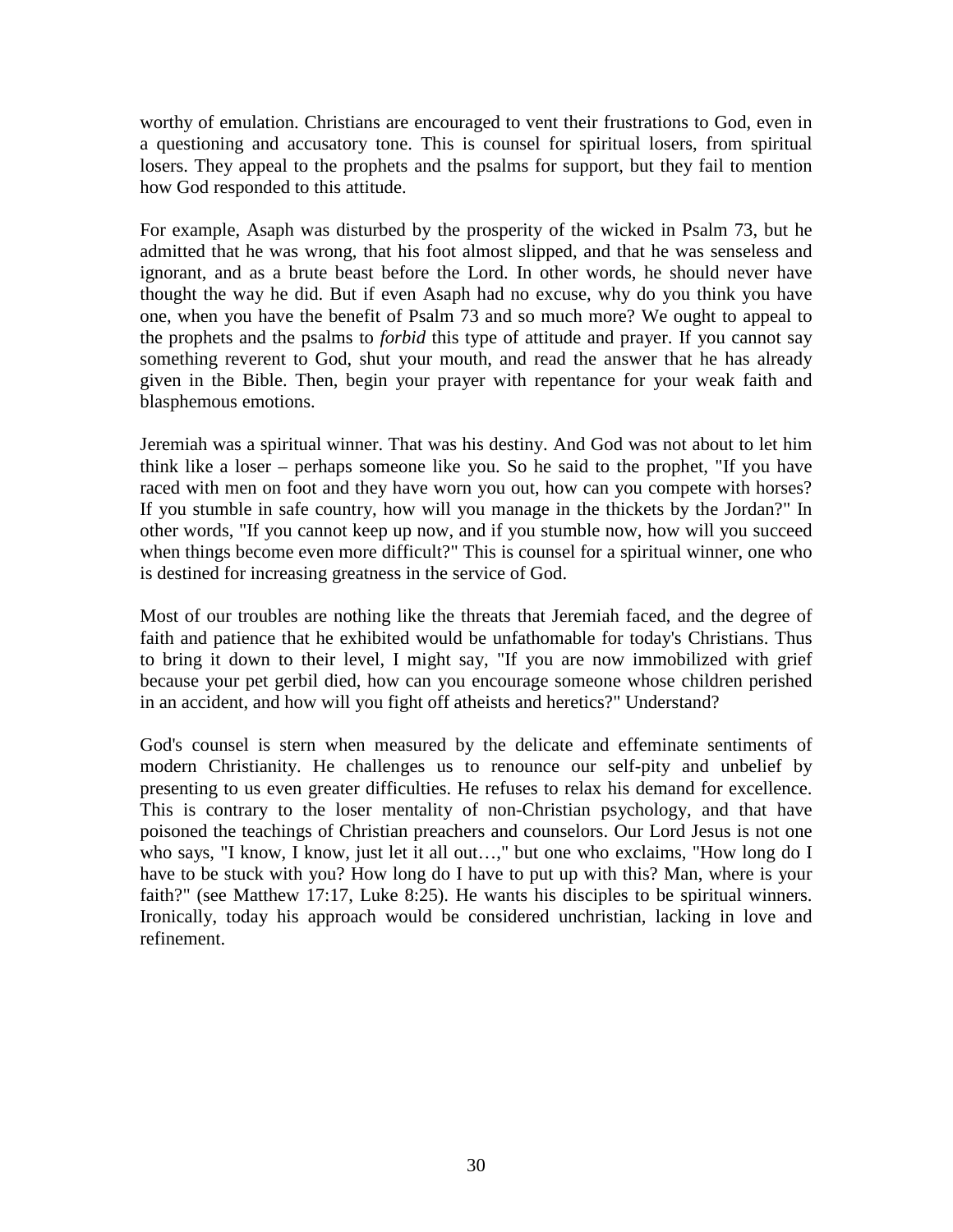## **14. More Counsel for Winners**

**Therefore this is what the LORD says: "If you repent, I will restore you that you may serve me; if you utter worthy, not worthless, words, you will be my spokesman." (Jeremiah 15:19)**

God called Jeremiah to speak for him. The message was not pleasant. His own countrymen would be taken captive, and many of them would be killed. His whole nation would be ruined. The prophet explained that the Lord had determined to punish them, and it was too late for prayer and repentance. To submit to God's will and to limit the casualties, they were to surrender to their enemies and serve their time in exile. For this message, Jeremiah was branded a traitor, although in his age there was no one more faithful than he.

The message was not only painful for Jeremiah to speak, but the backlash against him was also difficult to endure. Thus he complained against the Lord in chapter 12. Instead of offering what Christians today would call a compassionate response, God told him to become stronger, for even more trying times were soon to come. But by chapter 15, Jeremiah was at it again. He said, "Why is my pain unending and my wound grievous and incurable? Will you be to me like a deceptive brook, like a spring that fails?" (v. 18).

The context provided above is important, lest we think that the prophet was a weakling, bending to the wrath of men as a reed in the wind. No, he was an exemplar of spiritual power and moral courage, even a type of the Lord Jesus (Matthew 16:14). In terms of privilege, even the least of the Christians is greater than he. But in terms of the actual quality of service rendered to the Lord, he was worth more than five hundred thousand, nay, five hundred million, of what we so glibly call Christians today. This is not to say that he had an excuse, but rather, to show up our failures for the catastrophic displays of weakness, selfishness, and incompetence that they are.

At any rate, it was clear that Jeremiah faced much opposition and danger. In sheer anguish of mind, he cried out again. God was either unfamiliar with our counseling techniques, or he just did not want to produce spiritual losers like we do, so instead of indulging the weeping prophet, he rebuked him: "Therefore this is what the LORD says: 'If you repent, I will restore you that you may serve me; if you utter worthy, not worthless, words, you will be my spokesman.'" (v. 19). God did not even address his complaints directly, but straightway told the man to repent, and to stop speaking nonsense.

Those who have been with my ministry for very long should be comfortable with this. Even when I was a teenage preacher, my counseling would make adults two to three times my age weep, with tears streaming down their faces. My words were so much more severe that their problems appeared insignificant by comparison. But when they listened,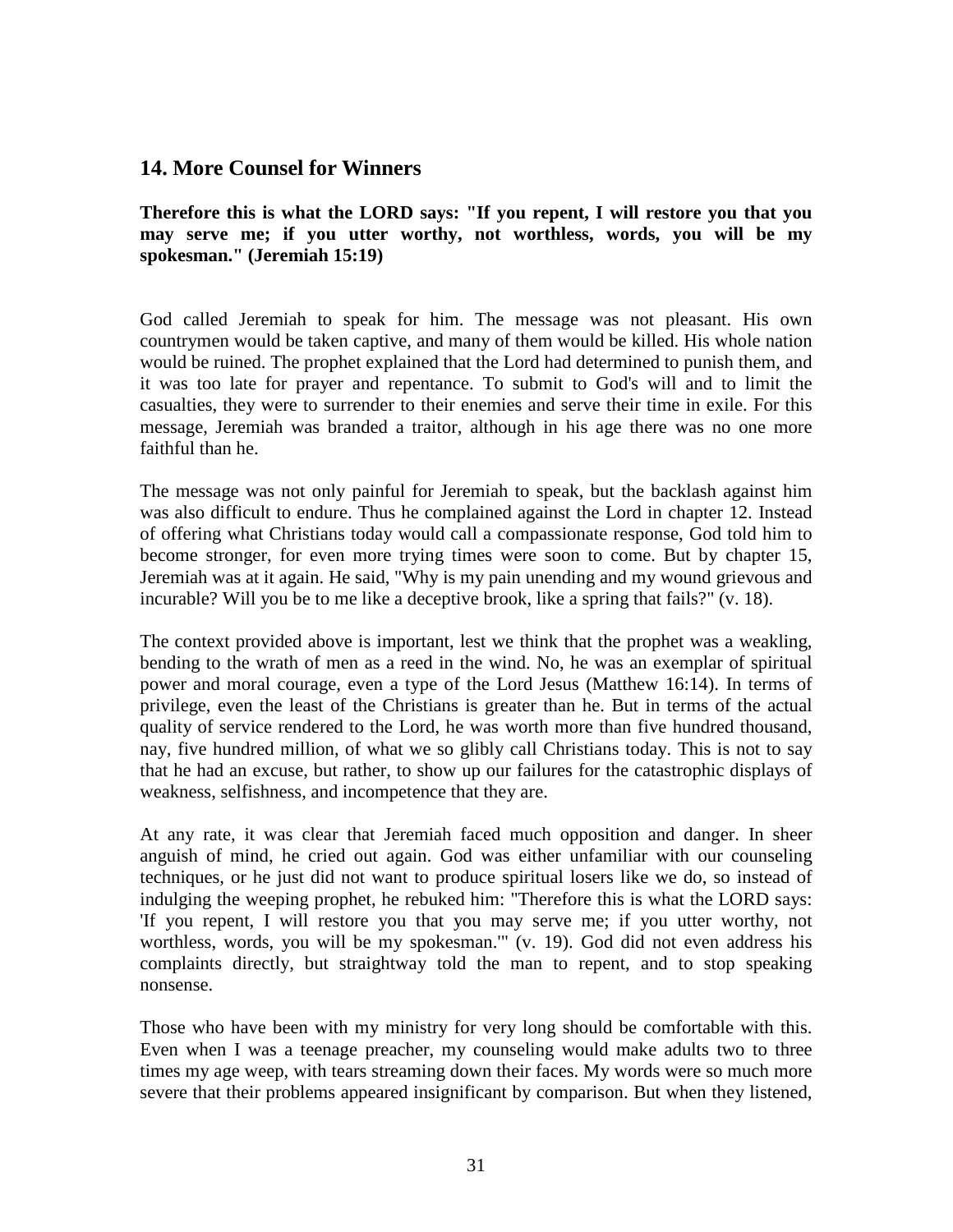they did not settle back into a mode of endless endurance. Rather, they fought and overcame their problems. This kind of counsel is not always appropriate, especially when counseling losers who would never amount to anything for the Lord. Sometimes the best one can do is to keep people from committing suicide. Am I trying to be humorous, or just frank? This is not always the right way to counsel, but it is certainly not always wrong, either.

If God told Jeremiah to repent, how much more does he despise your petty whining? As mentioned in a previous discourse, there is a common teaching that it is understandable to harbor doubt, anger, and resentment against God, and that when we do, we are to freely express these thoughts to him. Those who teach this horrible doctrine obtain examples from the prophets and the psalms, but they fail to acknowledge that those instances are marked by God's disapproval and the speakers' own repentance. To illustrate, God recorded the incident of David's sin with Bathsheba, not so that you too might commit murder and adultery, but so that you will not do these things, seeing the many deaths and tragedies that God brought upon David's family and nation because of his sins.

Those who urge this kind of complaining prayer teach God's people to blaspheme. They ought to be confronted and compelled to repent for spreading rebellion among the saints. They are losers, and they want you to be losers like them. Do not listen to them. Do not blaspheme. When oppressive thoughts arise, do not entertain them. Repent for the very feelings of dissatisfaction. Confront and destroy them with truth and reason. Do not speak against the Lord, but study the answers that he has already given in the Bible.

Christian doctrines, accompanied by the power of the Holy Spirit, make weaklings into strong men and women. Paul wrote, "Be strong in the Lord, and in the power of his might." Those who grant license to feelings of victimhood and bitterness betray this gospel heritage. We enter the Christian life by way of the cross, but just as Christ was raised from the dead after his suffering, after the cross there is glory. After suffering, there is victory. We are more than conquerors in Christ Jesus, and we can have a taste of the power of heaven right here on earth, if we will only believe.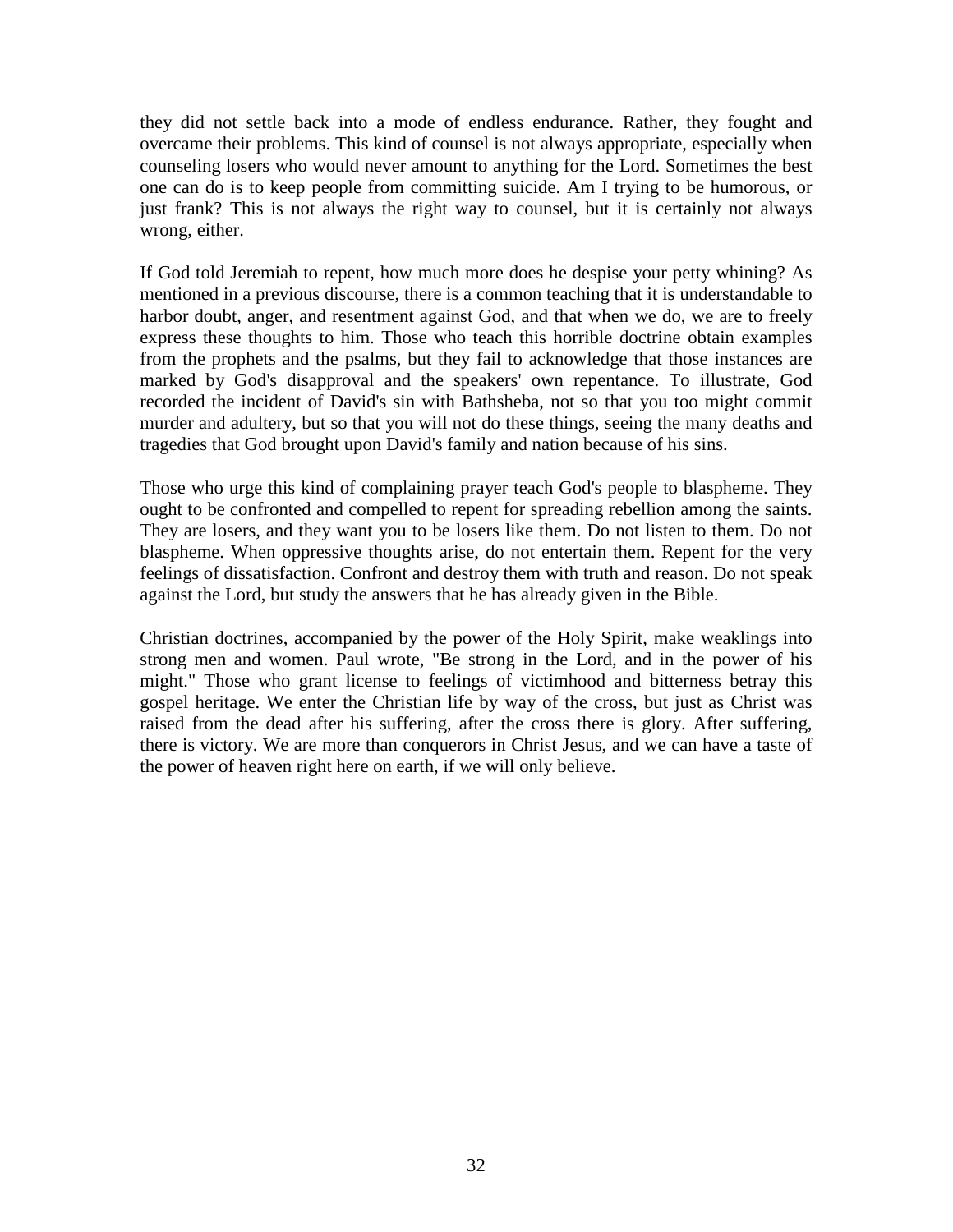# **15. Christ and Self-Conference**

#### **Why are you downcast, O my soul? Why so disturbed within me? Put your hope in God, for I will yet praise him, my Savior and my God. (Psalm 43:5)**

God created man in his own image. The most basic feature of this image of divinity is intelligence. By it man possesses an awareness of self. And through it man has the capabilities for thought and speech. The remarkable consequence is that man is able to think about himself and to talk to himself. He is not only capable of self-contemplation and self-examination, but also self-conference – he can consult with himself.

As with every other aspect of man, this reflection of divinity was corrupted when man transgressed the law of God and became enslaved to an evil nature. Now when a sinner talks to himself, he lies to himself. The Bible says that, although God has made his nature and his power evident to men, so that they know about him, in their wickedness they have suppressed this truth (Romans 1:18-20).

Some non-Christians find that they need to scream louder and louder to remain convinced, so that they even make a profession out of their unbelief. Perhaps the lies that they tell themselves might remain intact for a little longer if they can secure approval from other people, or if they can even baffle a few of those who affirm the reality of God, the very reality that threatens to erupt from their own minds and obliterate their sanity. The Bible says that they know about God's righteous standard and about the punishment ordained for offenders (Romans 1:32, 2:15), but because they are evil, and because they are feeble and dishonest in their intellects, they persist in their rebellion and wickedness (Romans 1:21-22).

Then, some unbelievers cannot even stand to lie to themselves about God, sin, and judgment. They prefer not to talk to themselves at all. So as much as possible, they spend their lives with other people, surrounded by noise and chatter. They could talk for hours about sports, music, politics, and sometimes even about religion, as long as it is to mock it, and as long as there is no personal application, or direct confrontation about their own spiritual state. It could be that they are extroverts, but some are so much so that the easier explanation is that they are terrified to face the truth about God. They loathe themselves, and they seek distraction from themselves. The alternative is suicide.

If they were to talk to themselves in honesty, there would be nothing good to say. The Bible says that non-Christians are without God and without hope in this world. They are pathetic and despicable now, and before them is only the guarantee of endless regret, pain, and hellfire. Their self-help manual suggests that they tell themselves, "Everyday in every way, I am getting better and better." But if the self-talk of non-Christians has any chance to truly help, they ought to look into the mirror every morning and say, "Everyday in every way, I am closer to hell, closer to endless pain, endless misery, endless fire that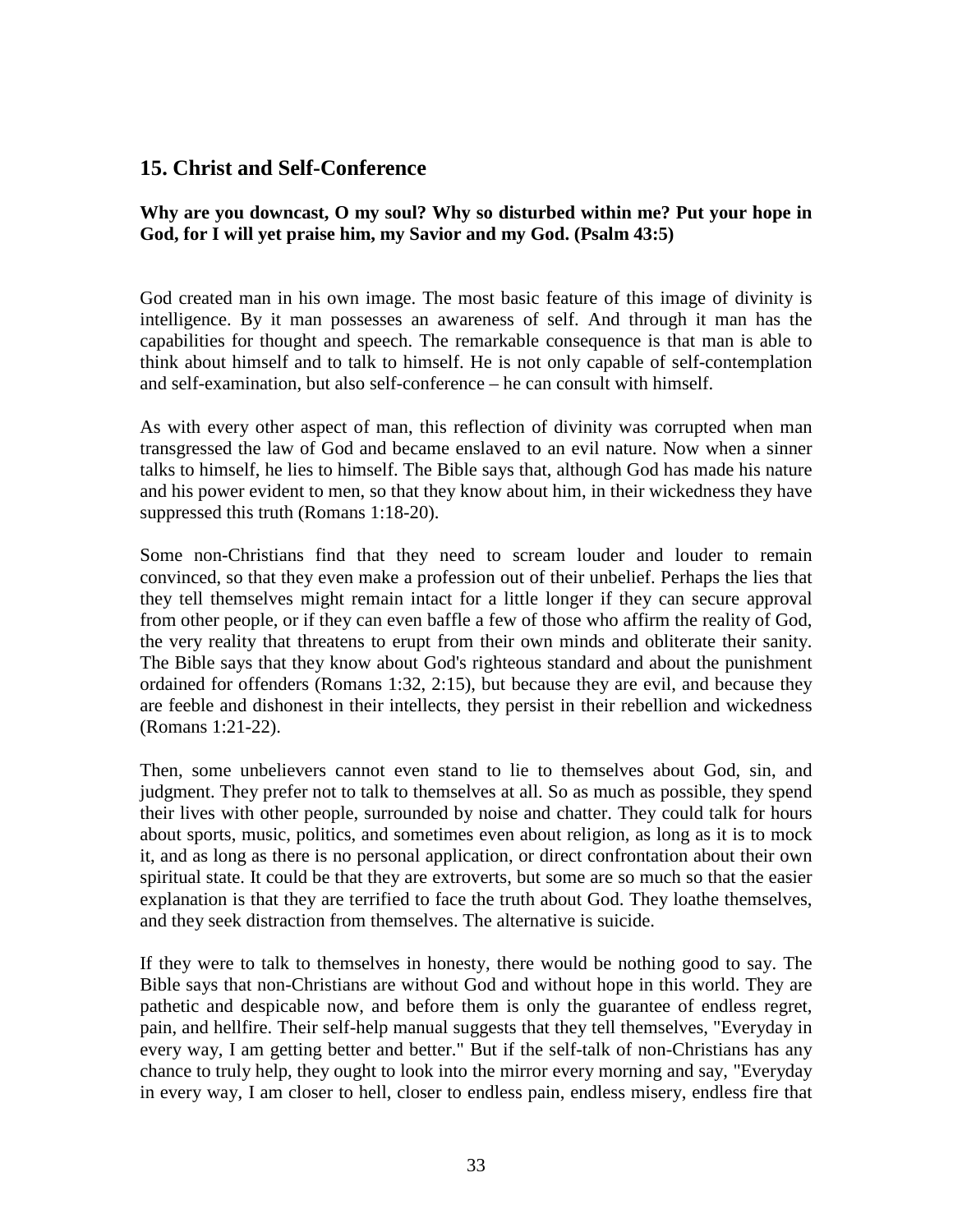burns my soul and my body, never waning, never relenting. Everyday in every way, I am closer to facing the God who will damn me without chance of pardon. I…I am afraid. I cannot help myself. I need someone to save me."

On the other hand, if we have faith in the Lord Jesus, it means that he has rescued us from this depressing condition. Now there is a basis for hope! Now truth empowers and rejuvenates! Now God is beautiful to us! We perceive many imperfections in us, but now we can face them. We do not fear that God will reject us for our wrongs, because our faith is a manifestation, an indication, of our unbreakable association with Christ, and God has already accepted him. Now in the secret chambers of our minds, we talk to ourselves about God, our sins, and the salvation that he has sent in Jesus Christ. And the more we speak to ourselves on the basis of this truth and this hope, the more we increase in knowledge, character, and strength. Neither are we afraid to face our remaining sins and call them what they are. We can be honest with ourselves and rebuke ourselves, and implore God to make us wiser, stronger, purer, by his Holy Spirit. In Christ, even when we scold ourselves, there can be an inner harmony. Our inner knowledge and inner conference agree.

In the Christian, intelligence has again become a blessing, and self-conference has again become profitable. If we have received training from the word of God, we often know what to say to another person in order to teach, remind, encourage, or rebuke him. Yet we sometimes do not take our own advice, because we do not give ourselves the same advice. Do not remain silent when it comes to your own affairs and your own spiritual condition. Preach to yourself. Encourage yourself. Rebuke yourself. Speak to yourself on the basis of the word of God, and stimulate yourself to greater heights in the faith of Jesus Christ.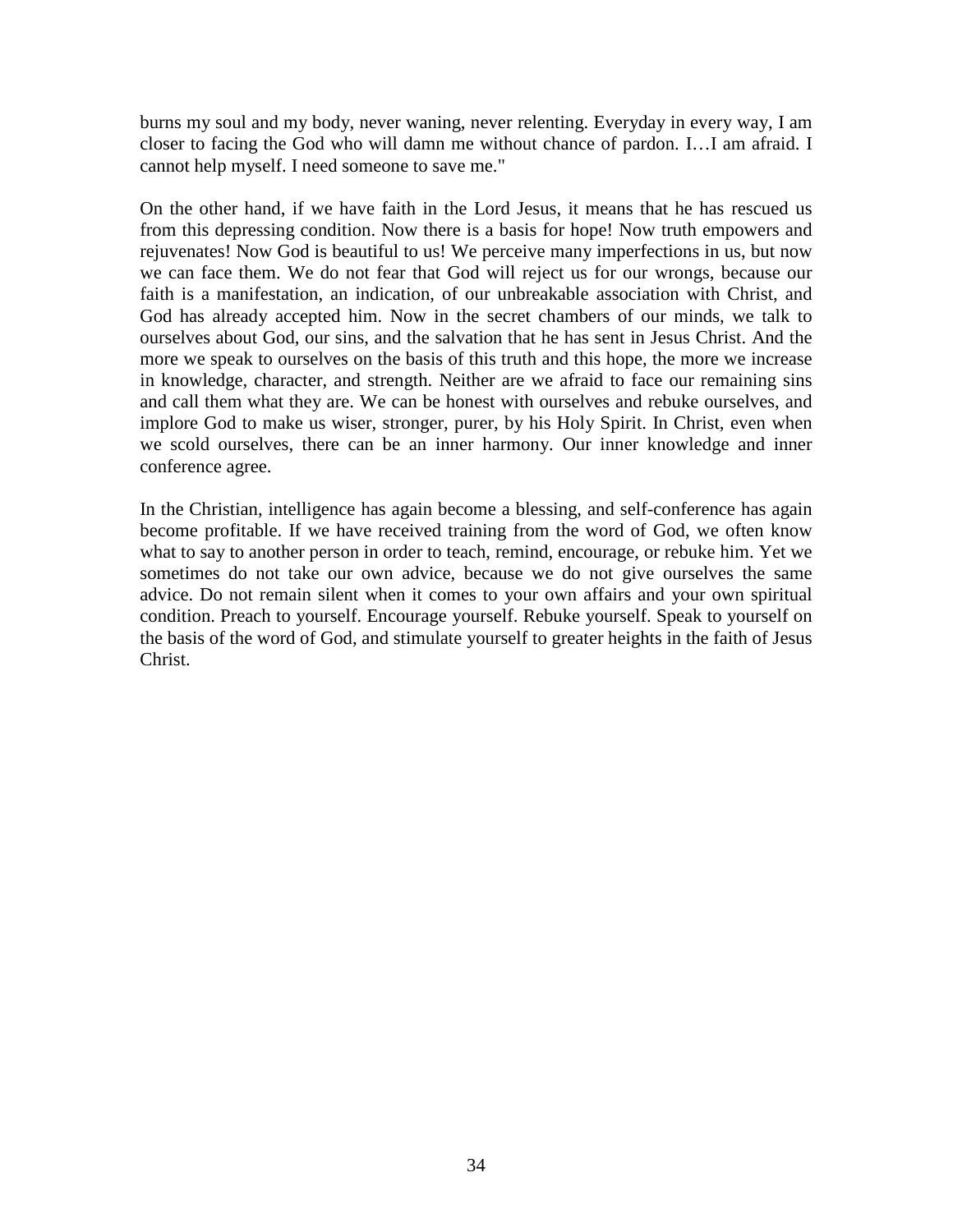# **16. Persistence in Prayer**

**Then Jesus told his disciples a parable to show them that they should always pray and not give up. He said: "In a certain town there was a judge who neither feared God nor cared about men. And there was a widow in that town who kept coming to him with the plea, 'Grant me justice against my adversary.'**

**"For some time he refused. But finally he said to himself, 'Even though I don't fear God or care about men, yet because this widow keeps bothering me, I will see that she gets justice, so that she won't eventually wear me out with her coming!'"**

**And the Lord said, "Listen to what the unjust judge says. And will not God bring about justice for his chosen ones, who cry out to him day and night? Will he keep putting them off? I tell you, he will see that they get justice, and quickly. However, when the Son of Man comes, will he find faith on the earth?" (Luke 18:1-8)**

The lesson pivots on the *a fortiori* argument. This kind of argument first establishes one point, and then on this basis proposes another that, in the light of the prior, is advanced with even greater force. To illustrate, once it is assumed that calculus is more difficult than algebra, and calculus presupposes algebra, then if it is established that a person is proficient in calculus, we can assert with even greater force that he is proficient in algebra. Or, once it is assumed that a watermelon is heavier than an orange, then if a child can lift a watermelon, we can assert with even greater confidence that he can carry an orange.

This is the kind of argument that Jesus puts before us. He is, of course, not likening God to an unjust judge. Rather, the point is that *if even* an unjust judge, who does not respect God or care about men, would surrender to a widow's persistence and see to it that she is vindicated, then *how much more* would God, who is just, hear the persistent pleas for justice from his chosen ones? The teaching is that "they should always pray and not give up."

Perhaps there are things that we have been asking from God that have not happened, and time and suffering have wearied us to spiritual exhaustion. To us, Jesus offers something far greater than mere sympathy or sentimental counsel. He gives us solid reasons for faith that we can return to again and again:

First, he reminds us of the nature of God, that God himself is just, and not like an unjust man. Second, he reminds us that we are his chosen ones. We trust him because he first chose us. We love him because he first loved us. We do not have to wonder about his attitude – he has shown us that he cared for us even before we knew him, and we have come to know him because he cared for us in the first place. Then, these two truths, unassailable because they are based on God's own character and decision instead of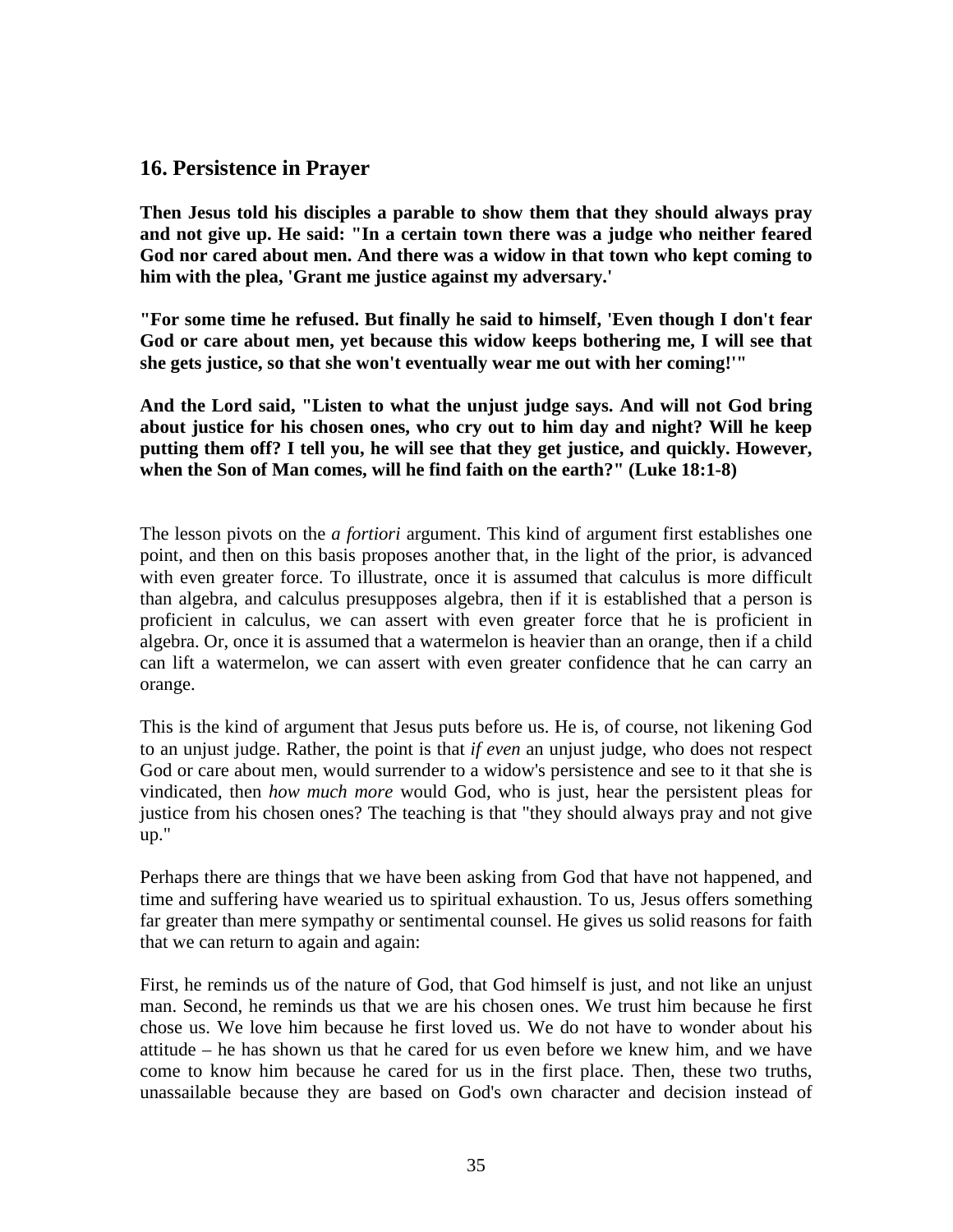anything in us, are couched in the resistless logic of the *a fortiori* argument, that he is greater than an unjust man, so that they penetrate our consciousness with even greater force.

Therefore, if the things we ask for accord with God's ideas of justice and goodness, then we ought to continue in prayer concerning them. Let us persist especially for the advance of the gospel, so that the fame of Jesus Christ may conquer all nations and convert many hearts, and that the Father's doctrines and precepts may be established in all the earth. As verse 8 indicates, the question is not whether God is keen to enforce justice, but whether he will find faith among men.

At a time when reverence toward God appears to decline, even in the churches that claim his name, God honors us by making us a remnant. He has ordained us the heroes of this age. This is not to say that he shares his glory with us, since he shares his glory with no one, but that he glorifies himself by setting before the world, even before angels and demons, individuals who persist in faith and in prayer, even when all others forsake him. What a wonderful privilege to live as faithful believers in this evil and foolish generation, among evil and foolish men. May God continue to guide and uphold his people.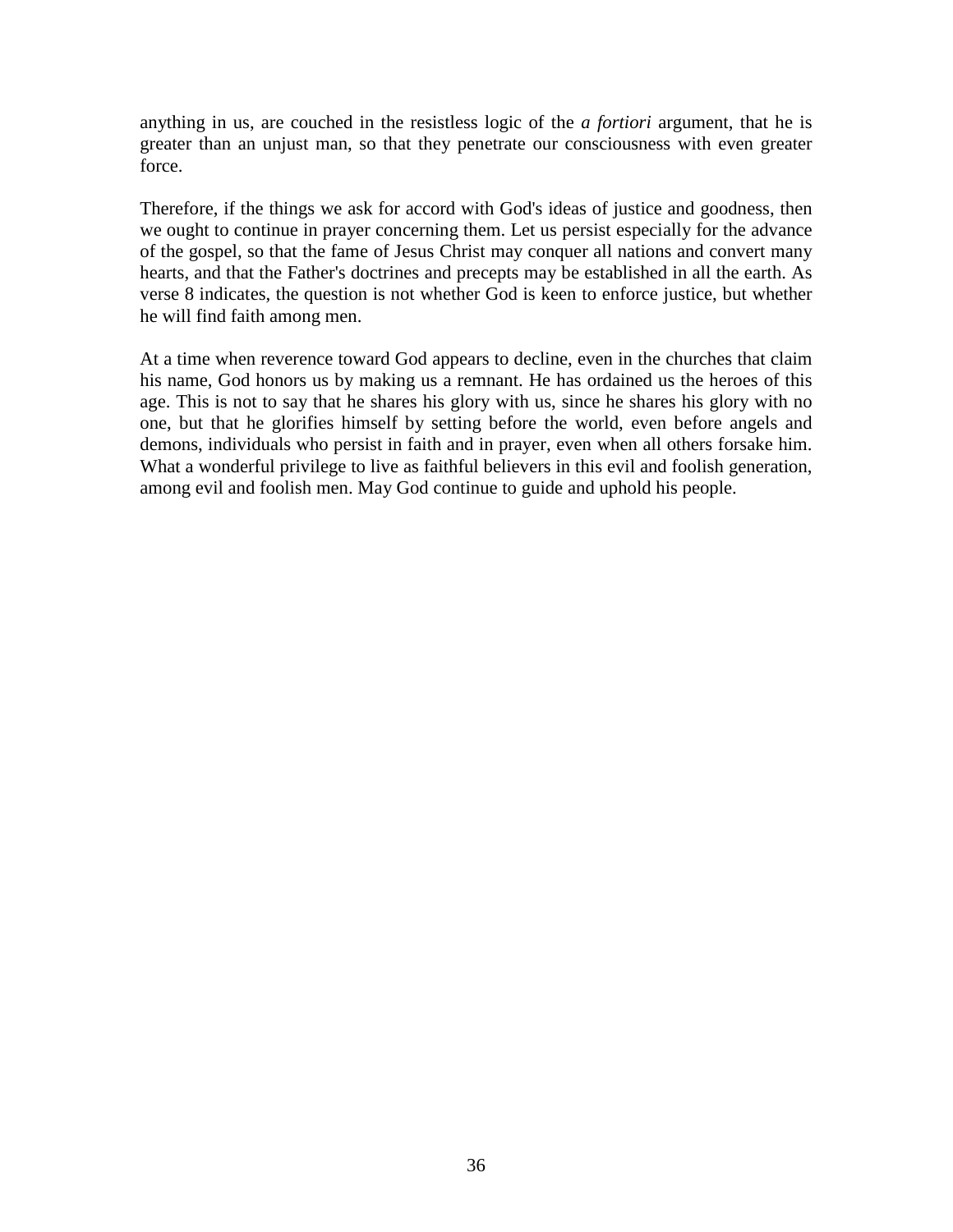# **17. Faithful in Famine**

### $\sim$  1  $\sim$

#### **"The LORD sends poverty and wealth; he humbles and he exalts." (1 Samuel 2:7)**

The sovereignty of God is one of the first things that we should consider when we face lack, poverty, and famine. There are those who place little emphasis on God's sovereignty, and they think that our fascination with it is a matter of private preference. Indeed, some Christians are obsessed with this doctrine for illegitimate reasons. They have a view on the subject, and they do not like to be contradicted. They cannot state a cogent theological reason for making this their chief concern. They are obsessed with it, but they do not know what they are saying or what they are doing. In the same way, some people are obsessed with disputes about the sacraments, some about eschatology, some about covenants, and so on.

Those who accuse us of placing an inordinate amount of emphasis on God's sovereignty must not understand this doctrine very well. If they understood it, they would either forsake their faith in God, showing themselves to be reprobates, or they would rejoice in it with us, and proclaim and defend it with equal vehemence. On the other hand, their accusation of theological imbalance indeed applies to those who are always going on about God's sovereignty as if this is the only teaching in all of Scripture, and who cannot provide a sound reason as to why they give it such emphasis. They exalt the doctrine not because they understand its significance, but it is because they have identified themselves with it. It is a private obsession, and badge of their identity and tradition. They defend this God-centered doctrine from the perspective of man-centered interests. Thus the danger of false piety is real, and we need to examine ourselves, to see if we truly understand this doctrine.

When we say that God is sovereign, the meaning is that God is king over all his creation. He created the world, he sustains it, and he continues to exercise control over it. It is not enough to say that he *can* control all of creation. This leaves room for the false doctrine, affirmed by most of the people who claim to believe in his absolute sovereignty, and even by those who call themselves Calvinists, and who supposedly give the doctrine its strongest and purest expression, that there are some things that he does not directly cause, but that he merely permits to occur. This is blasphemy at the deepest level.

We must rather say that God can and God *does* control all of creation. If God can control all of creation but does not, then it leaves room for billions upon billions of events to be decided and caused by influences other than himself, even if these are somehow controlled by being "permitted" – a strange and self-contradictory doctrine. No matter how hard this perspective is defended, we are left with a God who is in direct control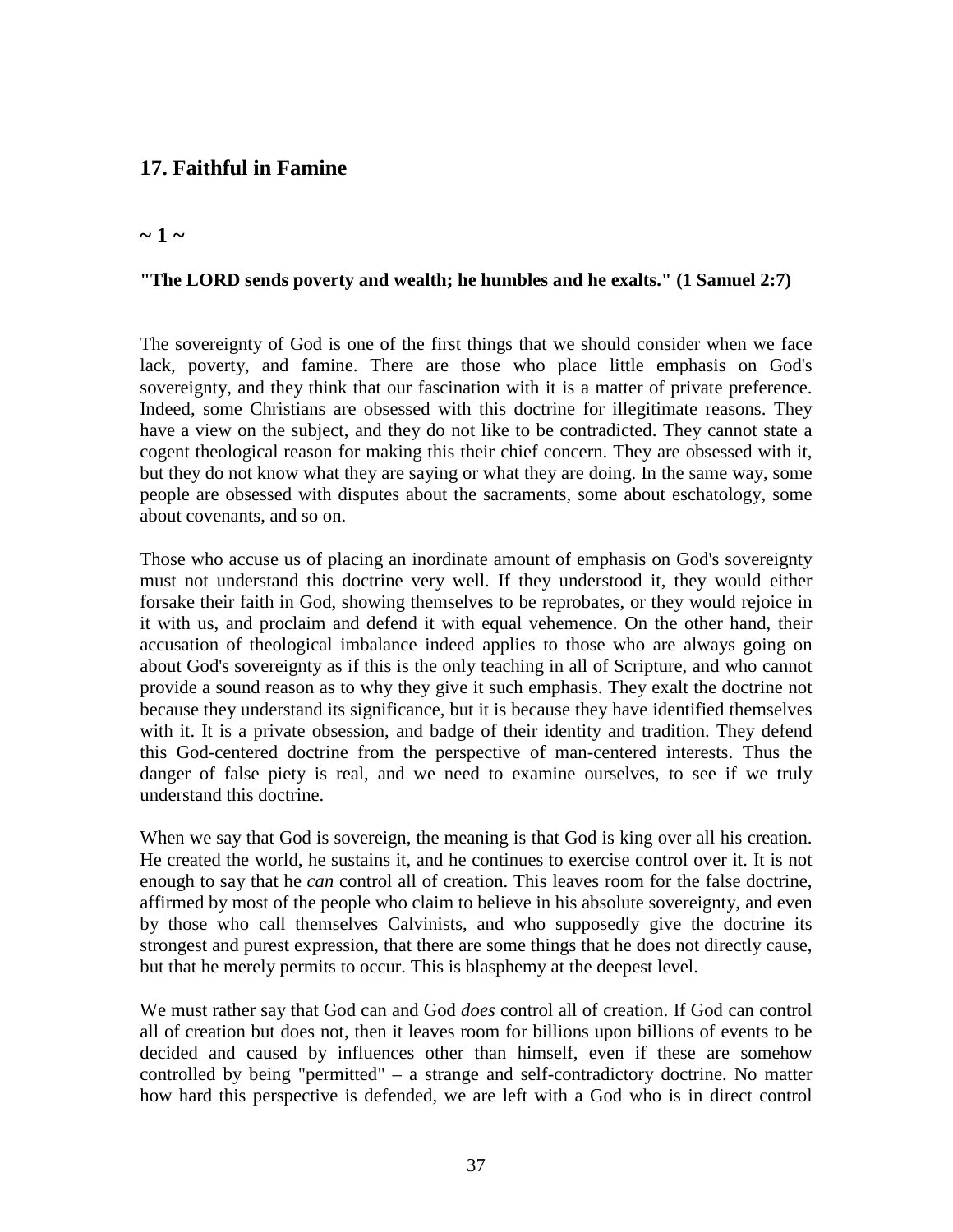only over the "big picture" of what happens in his creation. This God is different from the God of open theism only in degree. This is not the God of the Bible, but one that man has imagined to satisfy his own standard of what God should be and what he should not be.

The agenda is to distance God from being the direct cause of evil, and this is necessitated by the assumption that to cause evil in the metaphysical sense is to commit evil in the moral sense, a standard that is nowhere found in the Bible, and never successfully defended in the entire history of human thinking. So why has this standard been imposed on Almighty God? Is it not obvious? The underlying principle that forbids God to be the ruler over all things and the cause of all events is not reverence but self-worship. That is, if God must adhere to *your* standard in order to remain righteous, when he himself has declared no such standard, then in your thinking, he is not God, but *you are*. You are the one who sets the standard for him.

If we understand the doctrine, then when we say that God is sovereign, it is just another way of saying that God is God. And if he is not God over all, if he does not exercise direct causation over all things, all minds, and all events, then he is not God at all. Thus the idea of permission is only a hidden denial of actual and complete sovereignty, a denial of the true God. And this is why the doctrine of God's sovereignty ought to receive such emphasis.

God's sovereignty applies to things that are pleasant and things that are unpleasant to us. Our verse comes from Hannah's prayer. God had shut her womb, so that at first she bore no children. But she petitioned the Lord for a son, and vowed to offer him to serve the Lord all the days of his life. The Lord granted her request and opened her womb, whom she named Samuel. She brought the boy to Eli as she promised, and uttered this prayer from which our verse is taken. She realized that the Lord could shut up a woman's womb, so that she could not bear children, and afterward he could open it, so that she could bear children. Both are of the Lord.

She says in verse 6, "The LORD brings death and makes alive; he brings down to the grave and raises up." This is clear enough, but lest it eludes some people, let me paraphrase it. It means that God can *kill you* whenever he wants, and just as easily, he can make you alive again, and raise you from the dead. He can put you into the grave, and he can also bring you back out. He is the author and cause of both death and life. The same applies to poverty and wealth. God can make a person rich, and then take away all his wealth. And God can make a person poor, and afterward make him rich. He is the author and cause of both poverty and prosperity on all levels – the personal, the national, and the global.

This recognition should not lead to despair and grumbling, but to reverence, submission, and gratitude. This is because the exercise of God's sovereignty, whether pleasant or unpleasant to us at the time, is always for the good of his people. Consider the case of Hannah. She was barren, and berated and provoked by another woman because of it. In her plight she petitioned the Lord, who granted her a son. Born out of suffering and prayer, Samuel turned out to be one of the most faithful and powerful prophets in all of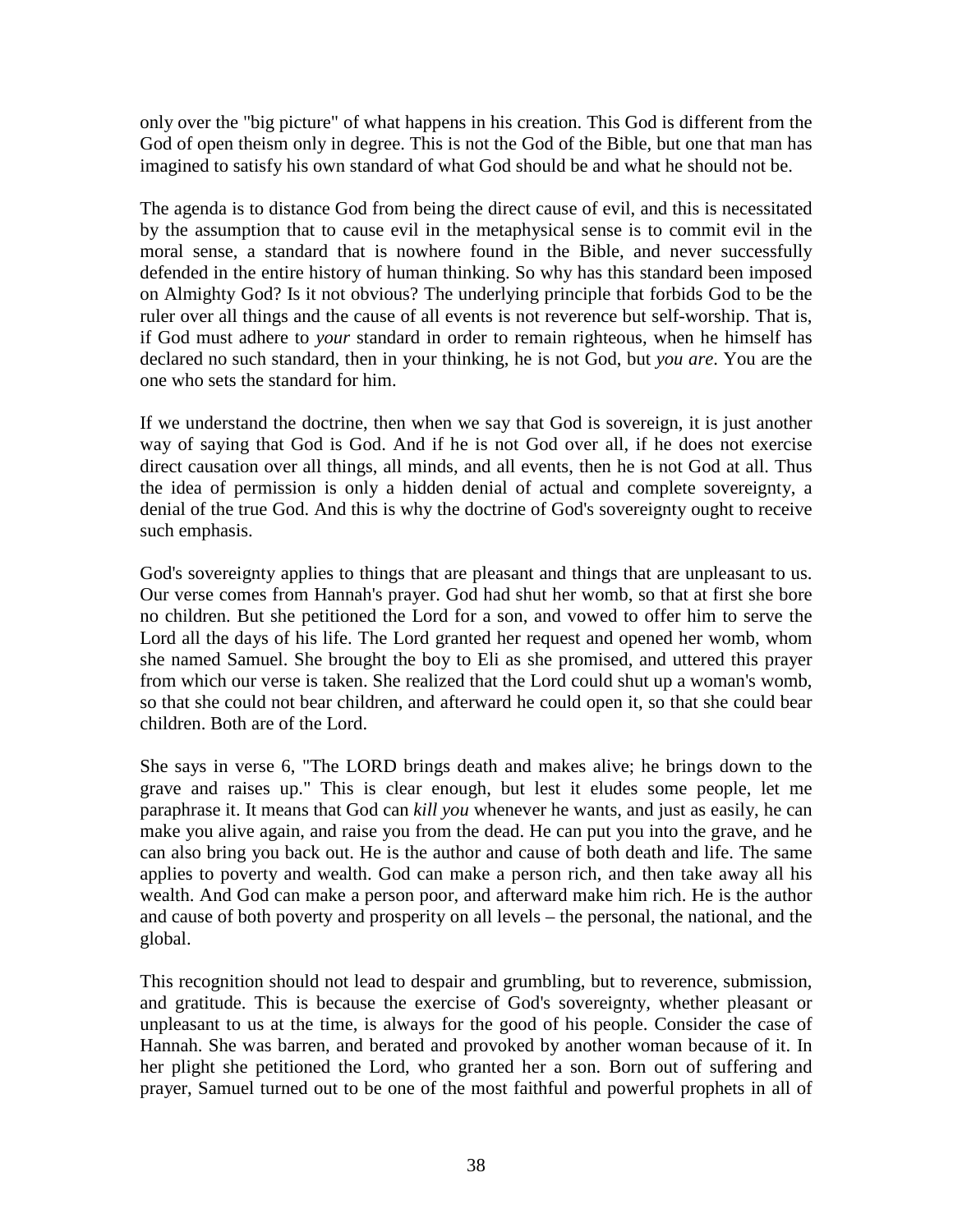biblical history. He brought great honor to her mother, and great blessing to his nation, and also to us, who read about his words and deeds, and who benefit from his ministry to David, out of whom Christ was descended.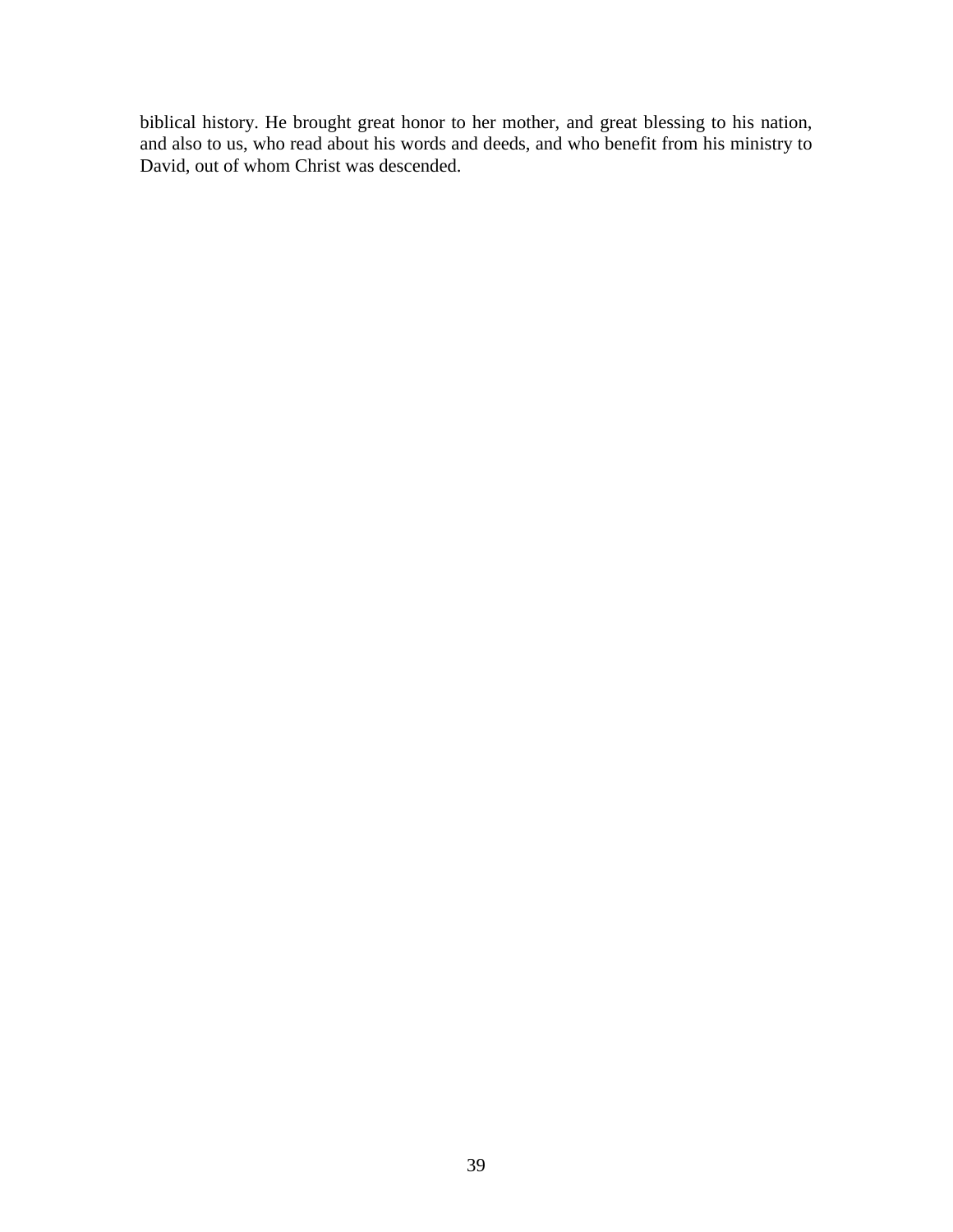$\sim$  2  $\sim$ 

**This is what the LORD Almighty says: "These people say, 'The time has not yet come for the LORD's house to be built.'" Then the word of the LORD came through the prophet Haggai: "Is it a time for you yourselves to be living in your paneled houses, while this house remains a ruin?"**

**Now this is what the LORD Almighty says: "Give careful thought to your ways. You have planted much, but have harvested little. You eat, but never have enough. You drink, but never have your fill. You put on clothes, but are not warm. You earn wages, only to put them in a purse with holes in it."**

**This is what the LORD Almighty says: "Give careful thought to your ways. Go up into the mountains and bring down timber and build the house, so that I may take pleasure in it and be honored," says the LORD.**

**"You expected much, but see, it turned out to be little. What you brought home, I blew away. Why?" declares the LORD Almighty. "Because of my house, which remains a ruin, while each of you is busy with his own house. Therefore, because of you the heavens have withheld their dew and the earth its crops. I called for a drought on the fields and the mountains, on the grain, the new wine, the oil and whatever the ground produces, on men and cattle, and on the labor of your hands." (Haggai 1:2-11)**

God's people had returned to their land to rebuild the city. This included the reconstruction of the temple, but they were so busy building their own houses and setting their lives in order that the house of the Lord remained a ruin. They cared more about their individual comfort and stability than the honor of the Lord, who was even the glory of the nation. By the mouth of Haggai, the Lord rebuked the people for their neglect and their wrong focus.

It is true that God does not suffer lack, hunger, or discomfort. And he does not really live in any physical building. One can draw the conclusion, "We need our houses, but the temple can wait. The Lord has need of nothing." But consider God's attitude about the matter. He knew that he needed nothing. The people's neglect did not in any way injure his being. Yet he insisted that his people should give his temple the priority, and he defeated their efforts to restore their own lives while temple construction was postponed. He regarded his honor and his program more important than the comfort and prosperity of his people. Those who have the mind of Christ will also prioritize their lives according to this order.

Because they neglected the Lord, their efforts at improving their own lives were frustrated. This happened not because of some natural order of things, but God actively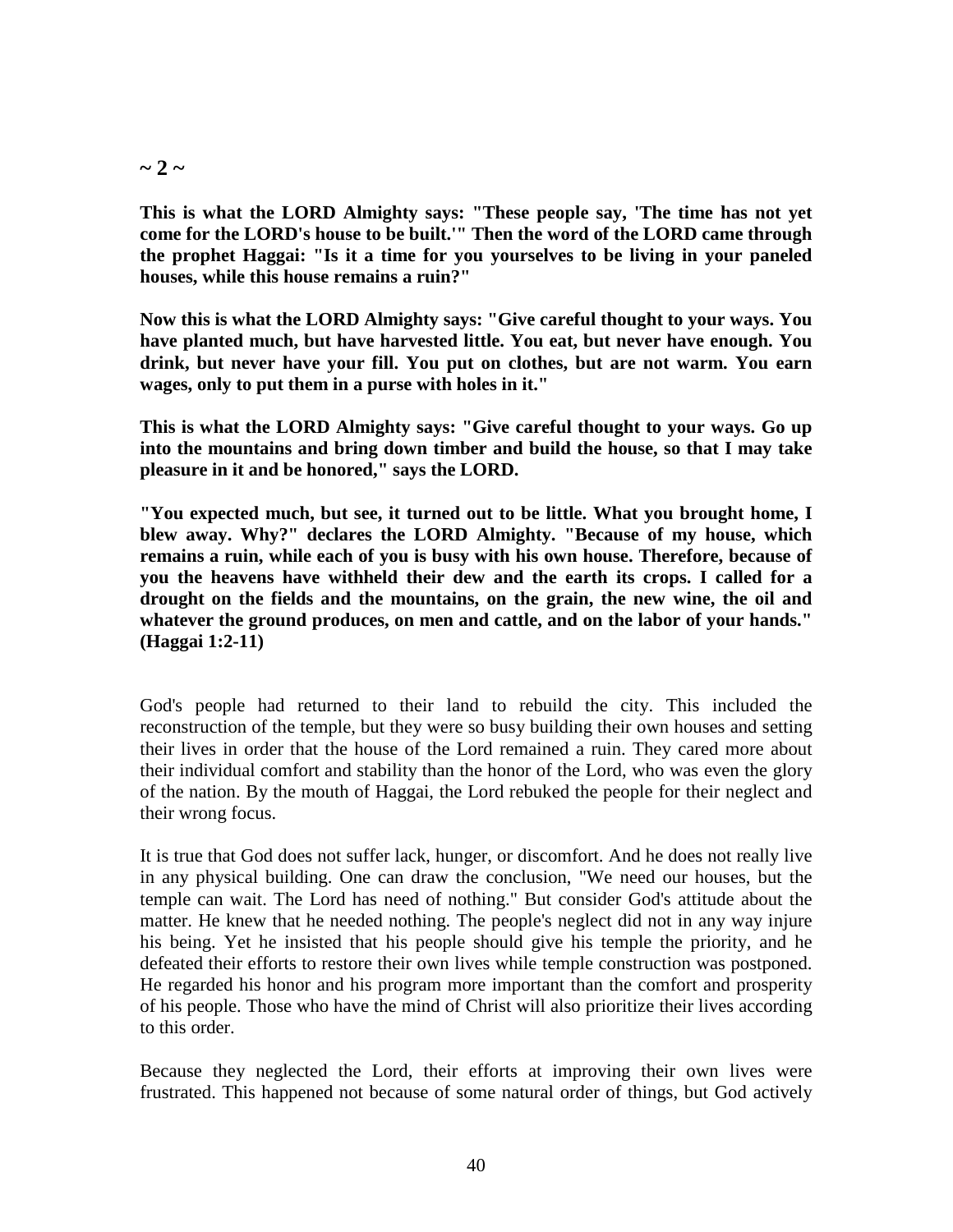counteracted their efforts to attain stability and prosperity: "You have planted much, but have harvested little. You eat, but never have enough. You drink, but never have your fill. You put on clothes, but are not warm. You earn wages, only to put them in a purse with holes in it….You expected much, but see, it turned out to be little. What you brought home, I blew away." You may say, "God has no need of anything. He can wait." The Lord can indeed afford to wait, but can you afford to make him wait?

Most church members are freeloaders. They give very little money to the churches that they attend, and many do not give anything at all. This remark is not targeted at the poor, since some of them exhibit sacrifice and generosity that put others to shame. Jesus said that the widow who gave only "two very small copper coins, worth only a fraction of a penny" had put more into the treasury than all the others. He explained, "They all gave out of their wealth; but she, out of her poverty, put in everything – all she had to live on." Now, whatever the motive or context, two coins remain two coins, and usually cannot make a financial impact except through extraordinary providence of God, who calls those things which be not as though they were. But he, who understands the economic realities of men, nevertheless esteems faith and devotion more than dollars and cents.

For those people who contribute anything at all, church giving is one of the first things to be cut from the budget when financial difficulty arises, or when they are told that the economy is not well. This is because church giving is considered an unnecessary expense. They would scheme hard to maintain their standard of living. They strive to keep their cars and houses, to keep eating well, and if possible, to keep on having their vacations and other luxuries. Church giving ceases immediately to make room for these. Even their television sets are more valuable than their pastors and the church workers. What, are they to keep watching the games on their small screens? And of course their children's education, which would translate into careers and earnings, is top priority. Let the pastors' children go hungry, and may the church crumble into dust, but no sacrifice is too great to provide a secular education for their own children.

A time of famine is also a time to reassess our priorities. For many people, it uncovers that their faith is a sham. When push comes to shove, they shove God right out of the door. Some things seem to be necessities. Some things are obviously luxuries. And some things seem good in themselves. But there is no excuse for putting anything before the Lord and his work on the earth. In a time of famine, the temptation of self-indulgence persists, and the instinct of self-preservation is aggravated. But only non-Christians are swept away by the lusts of the flesh and the instincts of beasts. As Christians, God has infused life into our souls, and we have been awakened to the realities of heaven and the powers of the world to come. Thus we are well able to overcome forces that hold unbelievers captive.

Where your treasure is, there is your heart also. You confess your faith by your words, but you also demonstrate your true priorities by your actions. You are either vindicated or condemned by them. If you confess the Lord, but contribute nothing to his cause, or if you cut him off whenever your own welfare is threatened, then this betrays that your allegiance belongs to someone or something else. At the very least, it shows that your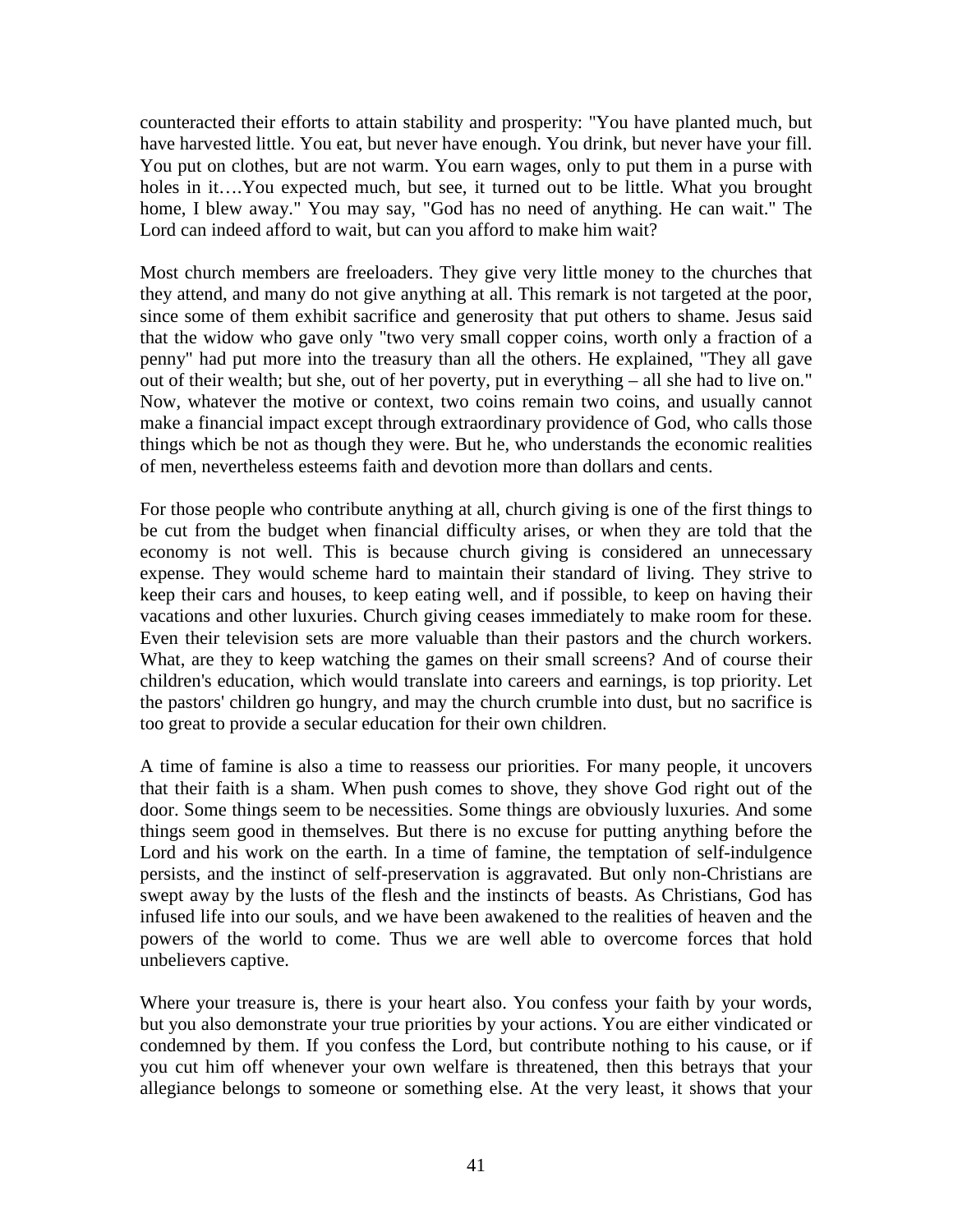faith is weak, and that you trust in the method and system of man rather than the providence of God. You profess that he is able to provide, but by your works you deny it. You profess that the Lord is above all, and that he is the love of your life, and that your utmost desire is for his name to be honored among the nations. But when resources are scarce, suddenly your priorities become clear, and the Lord might not even make the list.

What are you to do? Do not stop giving to your church. And if you have not been giving as you should, now is the time to begin. You may plan, save, organize, and rearrange your finances, but whatever you do, you must support the work of the Lord with your money, and you must do it consistently. At a time when the Lord's people forsake him to appease Mammon, you can give voice to the Lord's remnant by your giving and by your testimony. Resist the temptation of self-indulgence. Control the animal instinct of selfpreservation. Walk in the spirit, and act from your higher nature. Establish your faith by reading the Scripture and thinking on its promises. Pray for God to strengthen your inner man with might by his Spirit. Stir up the gift that is within you. Then go encourage your brothers.

You can also support your church in other ways, by offering your time and labor. The church needs money to pay its expenses and salaries, and to continue and expand its projects and outreaches. But it also needs personal participation. Ask your church leaders what you can do for the church, then accept your assignments without protest, and carry out your work with joy, as if you are doing it for the Lord, for indeed that is the case. In this way, you will help encourage morale, and your volunteer work will also lower the expenses for the church.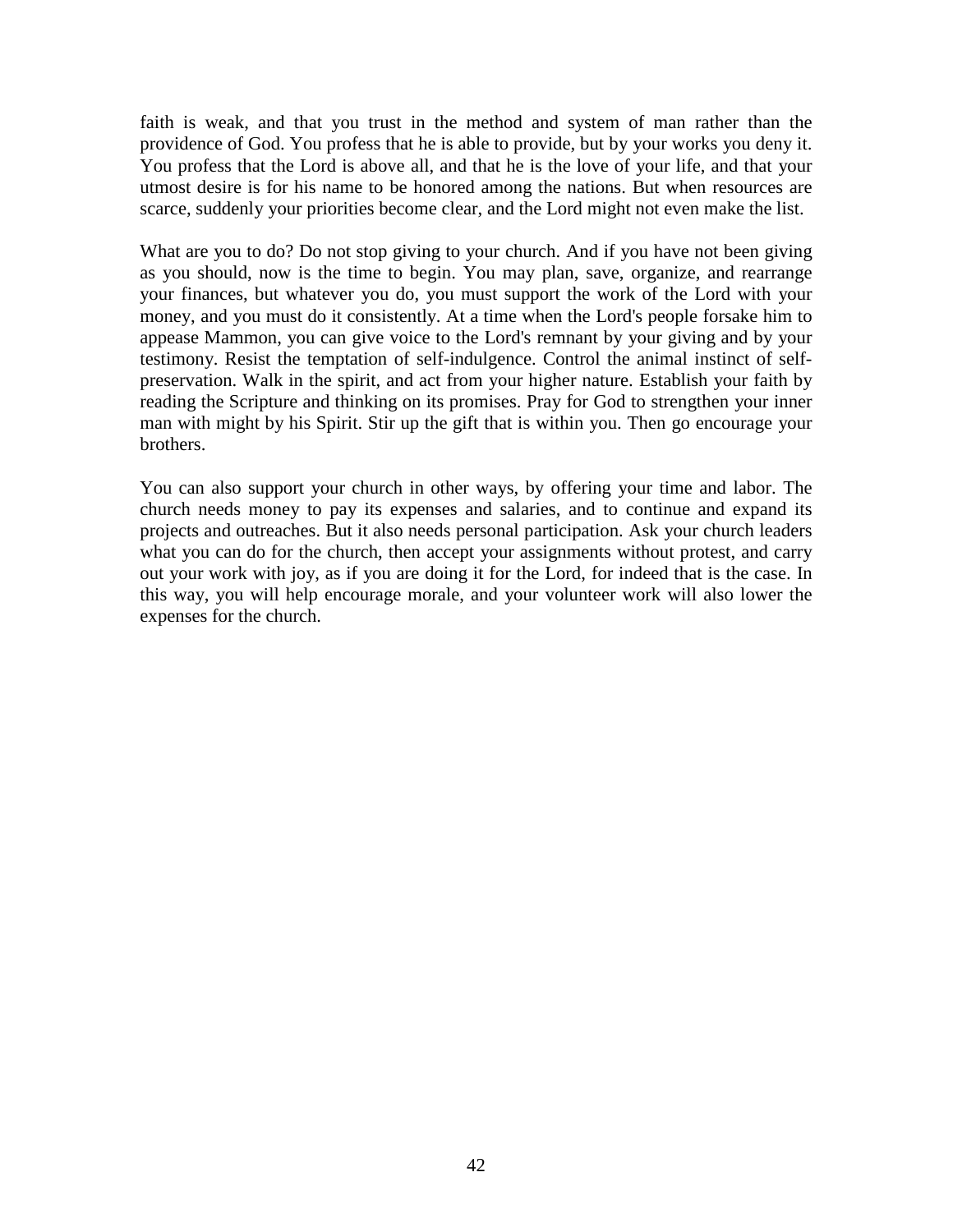### $\sim$  3  $\sim$

**"My covenant was with him, a covenant of life and peace, and I gave them to him; this called for reverence and he revered me and stood in awe of my name. True instruction was in his mouth and nothing false was found on his lips. He walked with me in peace and uprightness, and turned many from sin.**

**"For the lips of a priest ought to preserve knowledge, and from his mouth men should seek instruction – because he is the messenger of the LORD Almighty. But you have turned from the way and by your teaching have caused many to stumble; you have violated the covenant with Levi," says the LORD Almighty. (Malachi 2:5- 8)**

Even when the economy is poor, we must continue to support our churches and other organizations that promote the cause of Christ. This leads to the question of which churches we ought to support, or whether all churches deserve our support. Based on my own judgment, and on testimonies from brothers around the world, it would seem that it is no exaggeration to say that most churches should die. The world would be a better place, it would seem, if nine out of ten churches would perish today, and there are those who consider my estimate too charitable.

However, since there is no actual tabulation, let us say "many" instead of "most." That is, the cause of the Lord Jesus and the welfare of his people would be better served if many churches would perish. This is, of course, a statement about appearance, since the Lord himself controls and sustains all things, and designs the exact proportion of good and evil to advance his own plan. Thus it is a statement made relative to his precepts and not his decrees. His precepts are what we should consult to guide our daily thinking and behavior.

When resources are scarce, good churches suffer as well as bad churches. Even if you are unaffected by dismal economic conditions, many other people are affected, and whether due to their actual inability or to their fearful and selfish attitude, this translates into a withdrawal of support, and thus financial problems for churches. So it is more important than ever for you to withdraw support from churches that are indeed unfaithful and ineffective, and to redirect it to churches that are fulfilling the Christian mission.

Now is the time to decide if the church that you attend is a good church, and if it deserves the support that you give to it. Of course, it should go without saying that no church is perfect, and you will almost always find something to complain about. If your complaints are petty and personal, then the problem is with you and not the church. You are the one who needs to repent and change. But if the church compromises the gospel of Jesus Christ, or fails to live up to what is required of it in significant ways, and especially if it is confronted with this and fails to repent, then this is a church that deserves to die, and you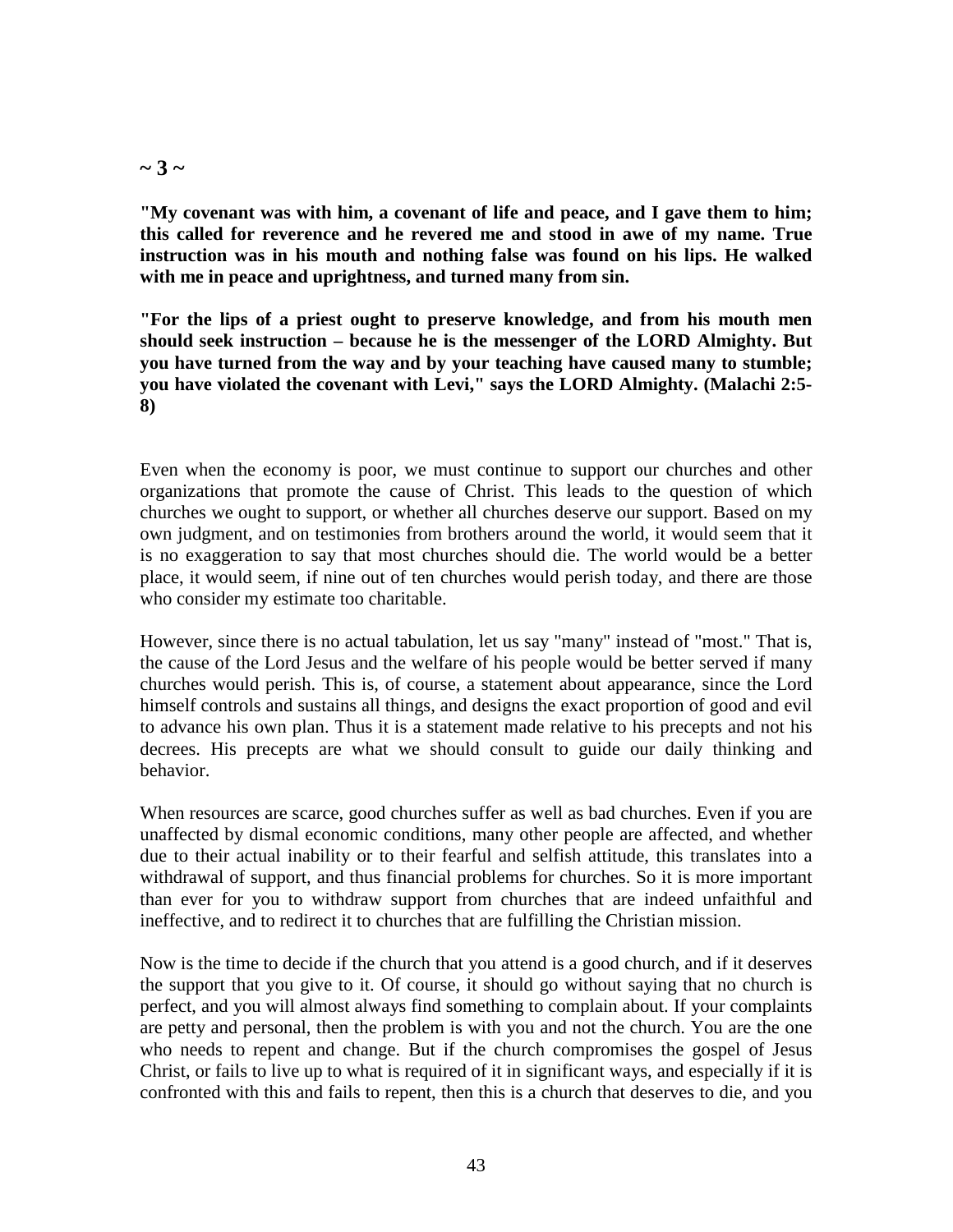should consider withdrawing support from it and join yourself to one that truly honors the Lord.

Our passage tells us what God requires from spiritual leaders, and thus from the church, since the church consists of people. They must revere God and stand in awe of his name. This alone might disqualify all of the leaders in your church. True instruction must be in their mouths – they must teach sound doctrines. And "nothing false" must be found on their lips. This is said in contrast to "true instruction," so that it refers to false doctrines or heresies. Thus spiritual leaders must teach sound doctrines, and no false doctrines. This disqualifies not only heretics, but also those who teach nothing at all, or who are not diligent in the ministry of teaching, since it is said that "true instruction" must be found in their mouths.

God commands every person in every place to repent and to believe in Jesus Christ. He requires all men and women to become Christians, and then to grow as Christians, and to serve and worship as Christians. Those whom he has chosen for salvation will obey this command, but those whom he has actively chosen and created for damnation will reject the gospel. It is written of Eli's sons, who sinned against the Lord, that they "did not listen to their father's rebuke, for it was the LORD's will to put them to death" (1 Samuel 2:25). In other words, the Lord does not forgive or punish because of men's response; rather, men embrace or reject the Lord Jesus because of God's foreordination, or God's predetermined plan concerning them. In any case, it is the church's mission to declare the doctrines of the Christian faith to every person and in every place, and then to shepherd and educate those that God adds to the church.

If any church or ministry does not make specific and explicit effort at pursuing this purpose, then it is nothing more than a show of godliness, if even that, and a camouflage for negligence and rebellion. There is no legitimate reason for its existence as a Christian organization. Unless the leadership and the people repent and wholeheartedly commit to the propagation and the establishment of the Christian faith, that church or ministry must die without mercy. It is a waste and a drain on the resources of God's people. It should perish without delay. Anyone who helps it survive shares in its sin, and also incurs the guilt of failing to support faithful churches and ministries.

A church that honors the Lord is one that teaches sound doctrines, and also *applies and enforces them*. God, by the mouth of Malachi, defines the qualities of a spiritual leader, even one who serves before him as priest. And he states that he is one who walks in peace and uprightness. A Christian minister must exhibit personal holiness and integrity. He must live up to the gospel that he preaches. Then, he must also apply and enforce it when it comes to other people's lives. In the words of our passage, a good minister of Jesus Christ is one who turns many from sin.

A minister who turns people from sin needs to do a number of things. He needs to explain the nature of God, that he is holy and righteous, and that he does not tolerate transgressions. He needs to talk about judgment and hellfire. He needs to talk about sin, and to tell people that they are sinners. Then he needs to talk about God's forgiveness,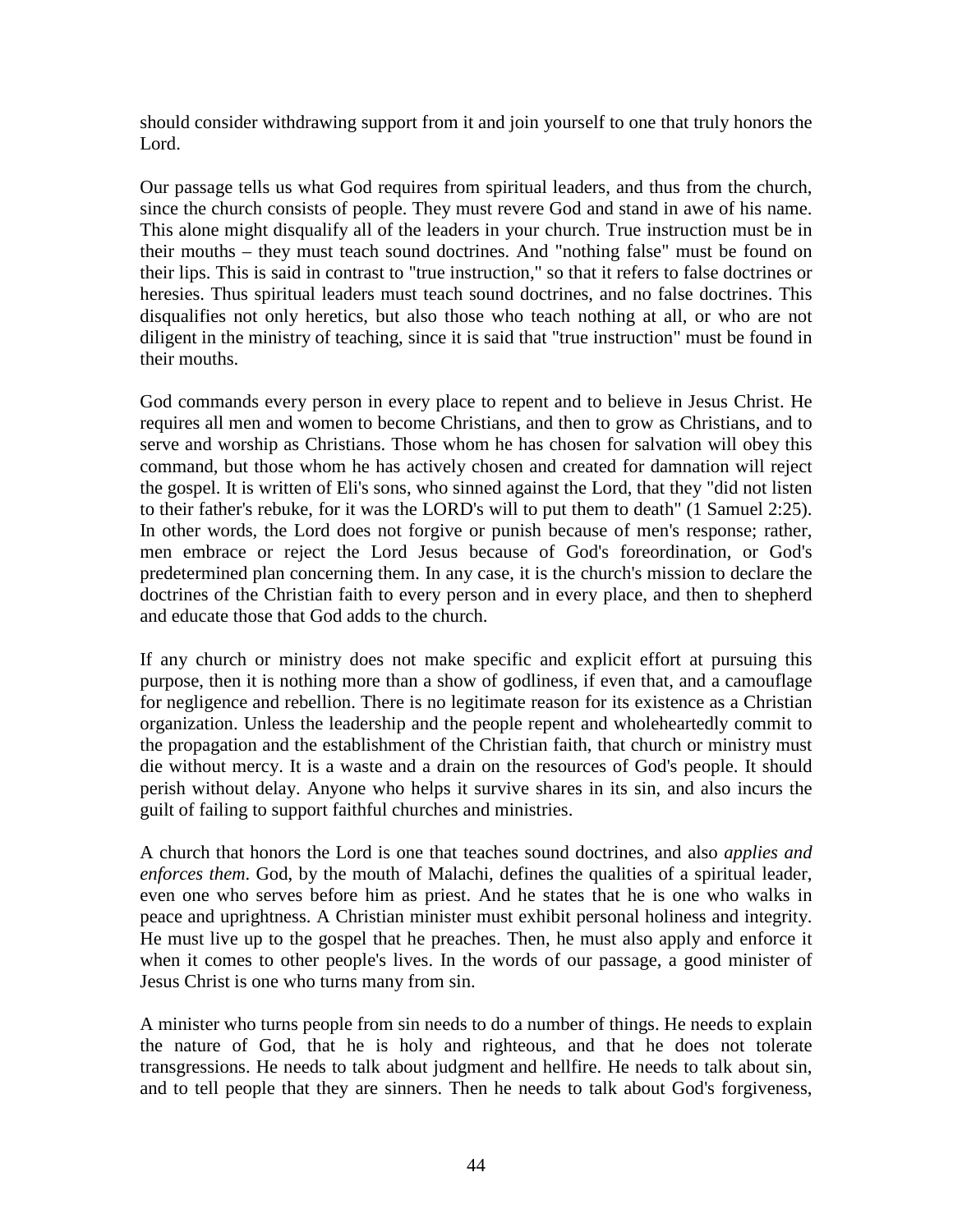and that it is found only through faith in Jesus Christ. And if it is found only there, then it is not found anywhere else. Thus all non-Christians remain condemned, without forgiveness, for their many sins, and God will forever punish them in hellfire that cannot be quenched.

Again, to turn someone away from sin, you need to define sin. And sin can be defined only in relation to God and his commandments. Then, you need to explain the evil of sin, of transgressing the laws of God, and the consequences of sin, that of everlasting suffering in hell. Moreover, a true church must enforce what it teaches about sin. It must practice church discipline. This means that it must directly confront those who have sinned, and demand their repentance. If they refuse to repent, they must be expelled from the church. It is again crucial to define sin, so that the private preferences of the leaders are not enforced, but rather the holy precepts of God. Sin must be defined also because so that nothing will be missed. For example, to affirm and spread heresy, to adore images, and to use God's name in vain are sins just as much as murder and adultery.

If the above paragraph alone speaks more clearly and abundantly about sin than your church does over an entire year, if not longer, yours is not a Christian church, but a gathering of demons. You need to confront your church and call the leadership to repent, or you need to take your support to another church, which is not another, since yours is not a church in the first place. You must not support a church that refuses to turn people away from sin, since that should be one of its chief duties. This is not an insignificant difference of opinion – revolt or leave, but do not share in its guilt.

If your church is not founded on the perfection of the Bible, its inerrancy and infallibility, it should die. If your church denies the sovereignty of God, that God is God, it should die. If your church shuns the penal atonement of Christ, that he died a bloody death at the hands of the Jews to pay for the sins of his people, it should die. If your church shrinks from the doctrine of hell, a place that punishes all unbelievers with acute and extreme agony forever, it should die. If your church does not practice church discipline, calling out sinners for their sins, imploring, admonishing, rebuking, threatening them, and expelling those who refuse to repent, it should die.

And if your church endorses abominations like abortion, homosexuality, divorce and remarriage, and other such things, it should die. If your church holds yoga classes, palmistry workshops, and astrology seminars, it should die. Churches are called to fight these things, not to teach and applaud them. Churches are called to confront sinners, and to shame those who refuse to repent, and not to glorify them, or to make them into heroes. God's wrath is poured out upon all those who practice evil, and also on those who approve of these people.

These are only some of the necessary characteristics of a true church, and to fulfill them makes one nothing more than a minimally faithful congregation. It is a description of a normal church. It is how every church should begin and continue, and not some extraordinary spiritual height to be aspired to and attained after many years, if ever. Yes, most churches should probably die. Today. Let it not be your fault that they live one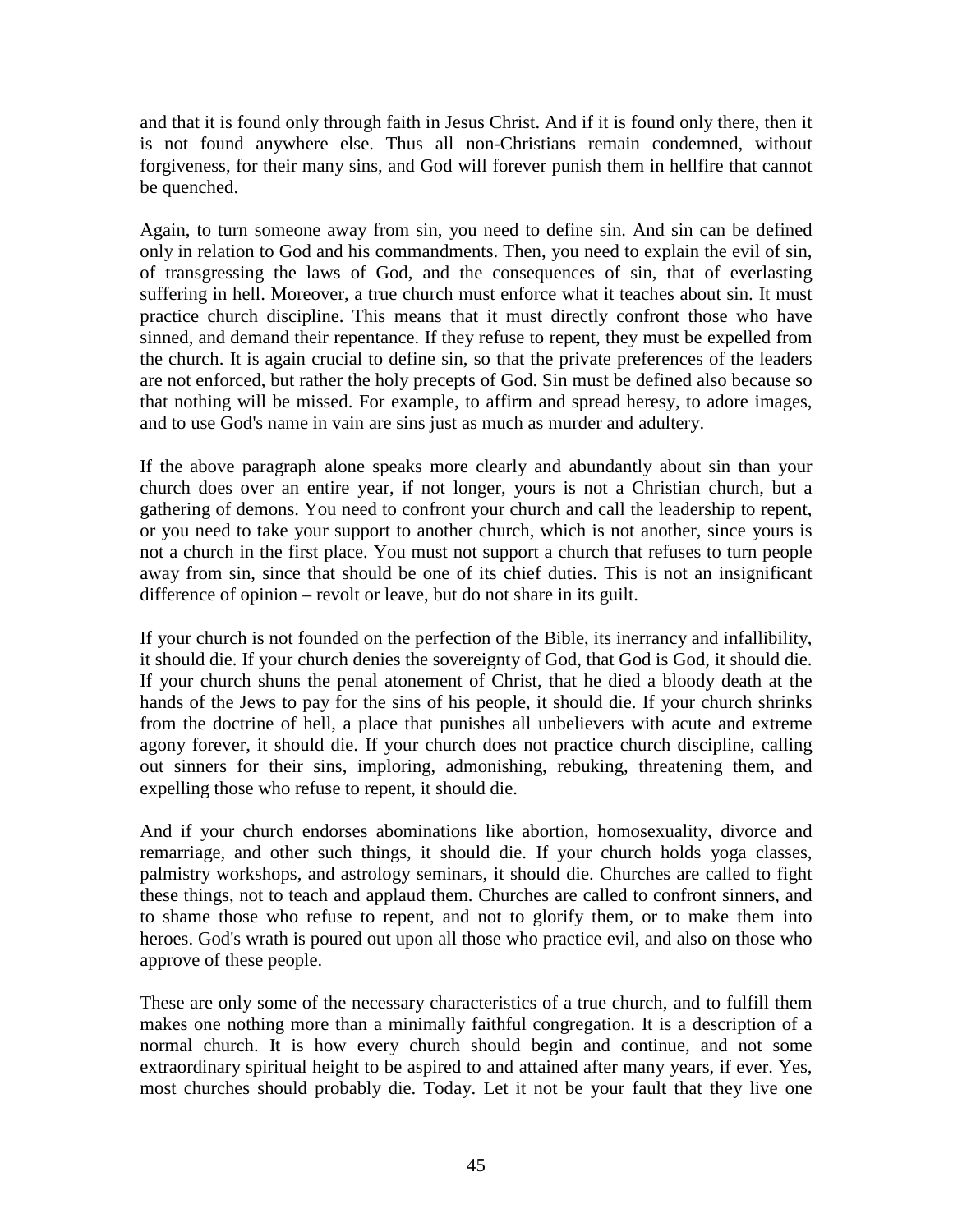moment longer. Whether any given church survives is God's hands, but your duty is to support those that are good and oppose those that are evil.

Good churches suffer partly because bad churches thrive. Bad churches thrive because people are gullible and rebellious. And people are gullible and rebellious because most of them are not even Christians. They support leaders and churches that tell them what they wish to hear, so that they may appear to seek God, but still believe and behave the same as before. And they are able to get away with this because Christians have failed to declare God's inflexible standard with clarity and boldness.

What you sow, you will also reap. If you support unfaithful churches, they will grow stronger, and you will reap destruction. If you sow fear and compromise, sins and heresies will increase. But if you support faithful churches, those that preach, apply, and enforce the doctrines of Jesus Christ, and if you join them in doing these things, then the Christian faith will thrive and take root, and the harvest will be peace, righteousness, and prosperity.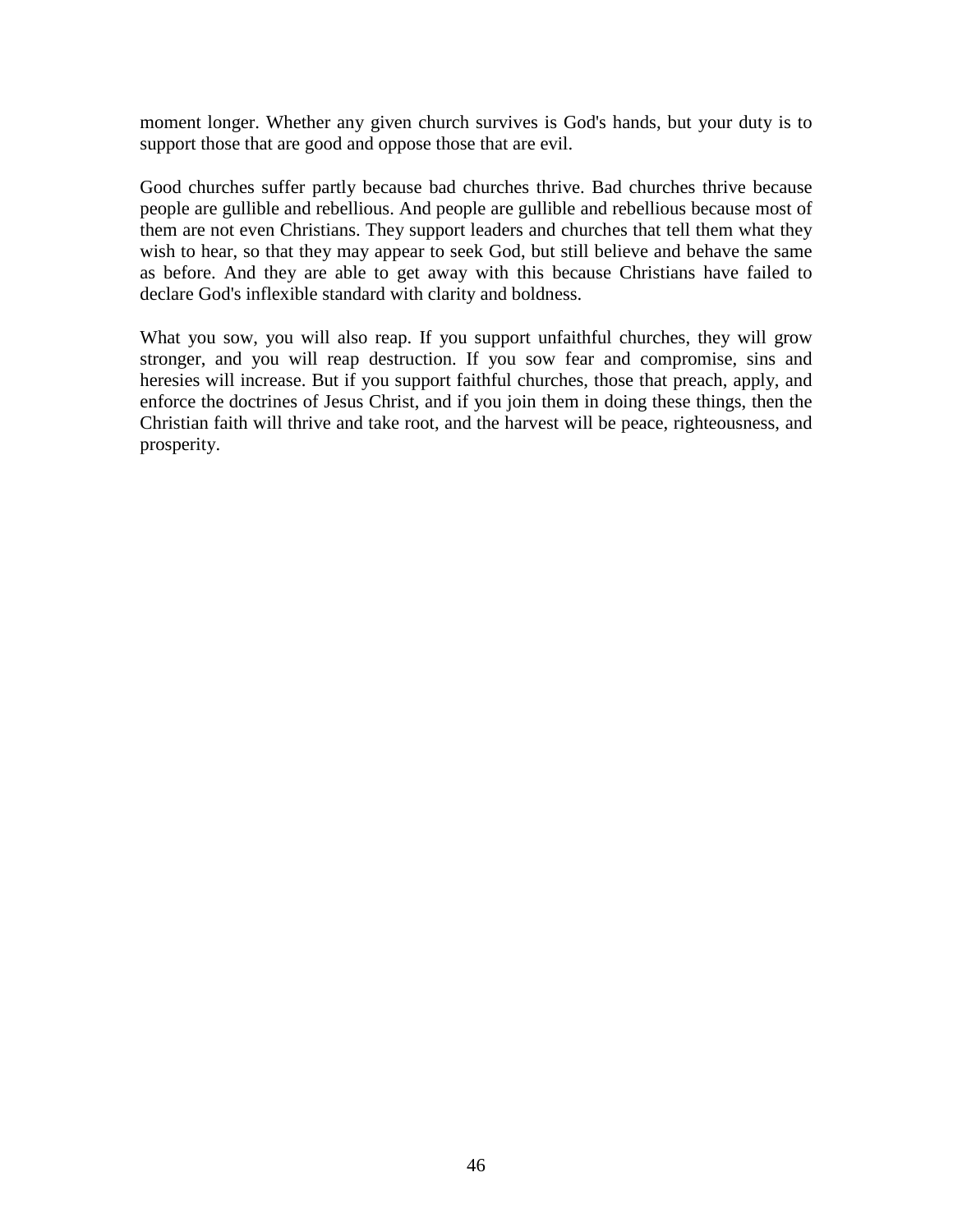#### $\sim$  4  $\sim$

**Consider it pure joy, my brothers, whenever you face trials of many kinds, because you know that the testing of your faith develops perseverance. Perseverance must finish its work so that you may be mature and complete, not lacking anything. (James 1:2-4)**

As Paul was writing his letter to the Philippians, he considered the prospect of death and said, "For to me, to live is Christ and to die is gain" (Philippians 1:21). Whether a person thinks this way depends on who he is and what he values. He was a Christian, so that for him to live was to serve Christ, and to die was to be with Christ. Although he was eager to serve Christ by preaching the gospel and strengthening the church, he much preferred the death of the body, so that his soul might ascend to Christ. He was a Christian, so that he had a relationship with Christ. And he valued Christ, so that he desired the presence of his Lord above all else.

Surely this is the correct way to see things. When a Christian fails to think this way, it is because his mind has not yet been renewed. He needs to be taught, not just by men, but by the Lord. And he can be taught, because the life of God is in him. But a non-Christian cannot do it at all, because of who he is and what he values. He is a non-Christian, and so he has no peaceful relation with God, and rather than holding Christ in high esteem, he values the indulgence of the flesh, and other abominable desires and prospects.

The Christian perceives the value of suffering. Now, there is no value in suffering itself. Some people suffer and become bitter. Some people suffer and blaspheme God. Suffering is constructive only when it is dealt by God to a person in a loving manner, for the purpose of training and discipline. In other words, suffering is meaningless in itself, and it is destructive for the reprobates. On the other hand, suffering provides the occasion for Christians to consider their ways, to strengthen their faith, to rekindle their compassion, to renew their resolve to overcome all distractions and temptations, and to express their dependence on God by their worship and persistent petitions. It provides occasion for them to reevaluate their habits and their priorities, and to lay aside every weight that hinders them.

James writes that we should rejoice when we face different kinds of hardship, because the testing of our faith develops perseverance, which in turn is able to lead us to become mature and complete. This can apply only to Christians, because only Christians have faith to be tested in the first place. And only Christians will develop perseverance and other fruits of the Spirit when faith is tested. The students of Christ can rejoice when facing hardship because they want to develop perseverance; they want to become mature and complete. Who we are and what we value distinguish us, and enable us to face hardship with the right attitude and benefit from the suffering.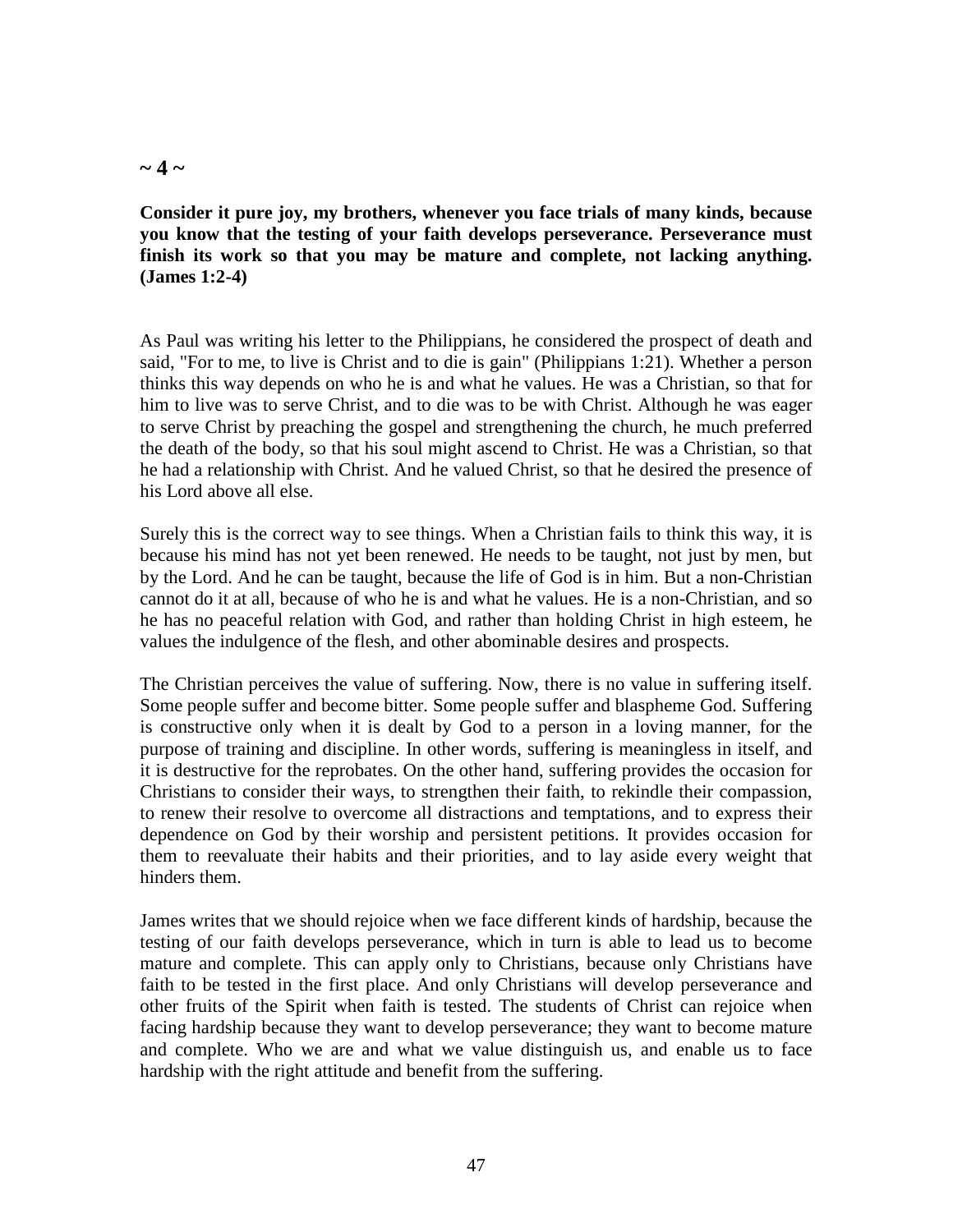Job said regarding his ordeal, "When he has tested me, I will come forth as gold" (Job 23:10). This is appropriate in a time of famine, for gold is what people lack in the first place. Job was in a destitute condition, but he recognized a higher treasure. What a blessing it is to have our faith refined and purified. What a blessing it is to have our weaknesses exposed and removed. What a blessing it is to know where we stand with God, and that we stand with God. What a blessing it is to gain self-understanding, to perceive where we have deluded ourselves about the greatness of our faith, if we have indeed deluded ourselves, but also to obtain the assurance that there is a genuine foundation, that God has indeed performed a work in our hearts, so that even though we struggle, we endure, and become stronger because of it.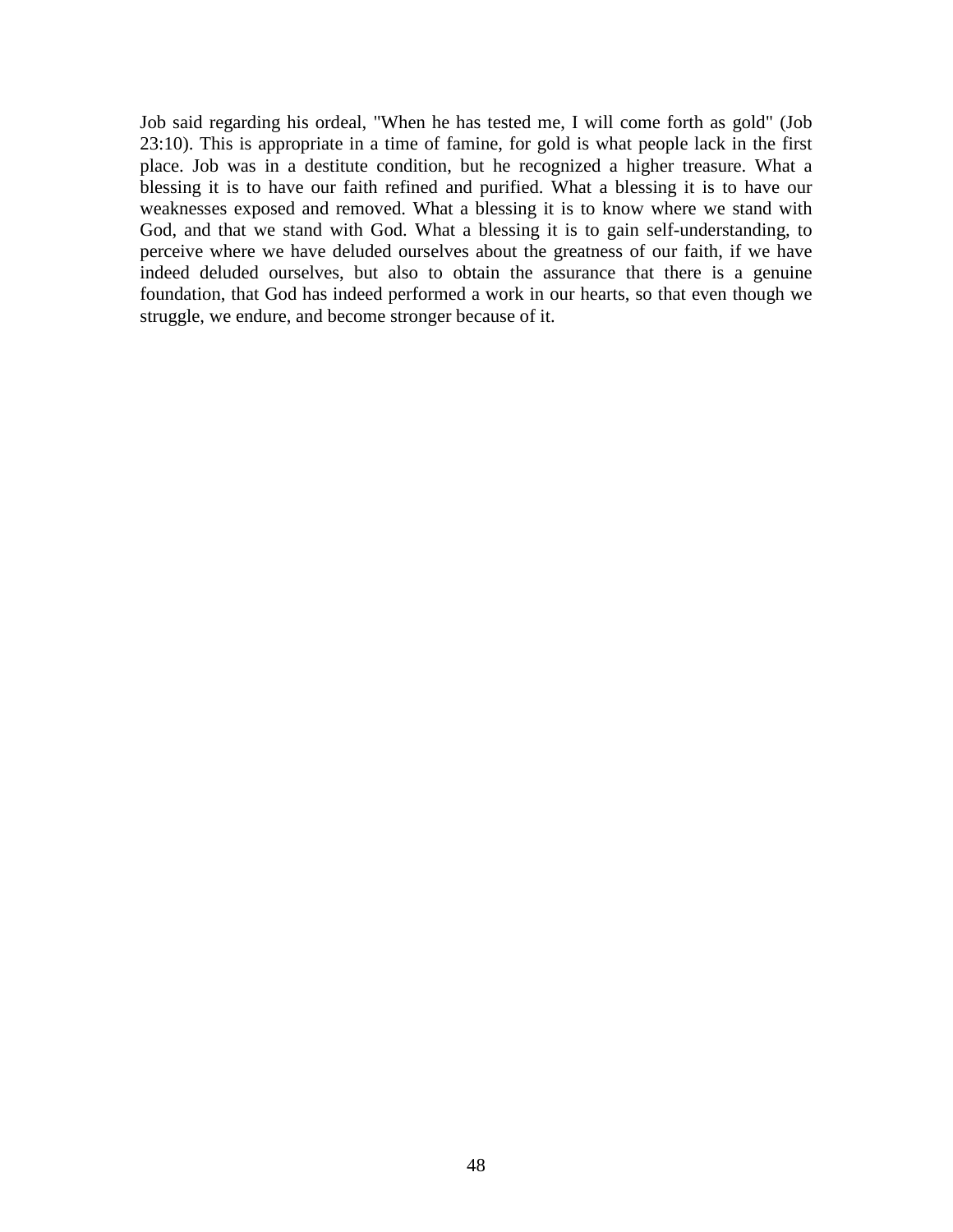### $\sim$  5  $\sim$

#### **And my God will meet all your needs according to his glorious riches in Christ Jesus. (Philippians 4:19)**

We are confident that Philippians 4:19 applies to us because we know the same God and the same Christ Jesus that the Philippians knew. We have a common faith, and therefore common promises and blessings. Thus it is only right that we are to find consolation and encouragement from it, and it has been used for just this purpose by countless believers as they faced financial hardship and various worries. However, as we embrace this verse as God's word to us in a time of famine, we should be aware that Paul mentions two things before this verse that provide context to his statement.

First, Paul indicates that he has attained the beautiful quality of contentment: "I have learned to be content whatever the circumstances. I know what it is to be in need, and I know what it is to have plenty. I have learned the secret of being content in any and every situation, whether well fed or hungry, whether living in plenty or in want. I can do everything through him who gives me strength" (v. 11-13).

Verse 13 is taken out of context even more often than verse 19. When Paul says, "I can do everything through him who gives me strength," he is not talking about self-serving things such as professional exploits or something petty like athletic achievements. This is how many people use the verse. Of course, God can give you strength to achieve these things, but Paul refers to something much more precious. He is saying that, by the strength of Christ, he can remain content whether he is well fed or hungry, whether living in plenty or in want. In other words, he has learned to endure hunger and poverty, and to do this with an attitude of contentment. He has the power to suffer with grace and gratitude. Thus Paul writes verse 19 as a person who values the virtue of contentment and realizes the spiritual power it requires to remain in such a state of mind.

Second, the Philippians have repeatedly sent financial support to Paul: "Moreover, as you Philippians know, in the early days of your acquaintance with the gospel, when I set out from Macedonia, not one church shared with me in the matter of giving and receiving, except you only; for even when I was in Thessalonica, you sent me aid again and again when I was in need" (v. 15-16). Paul is writing to a group of Christians who faithfully supported him by sending him money "again and again."

Let these two points temper your sense of entitlement to verse 19. If you are a whiny and ungrateful weakling, you must learn to depend on God's strength to endure suffering, even hunger and poverty. If you are unable to suffer, you should probably not prosper. And if you only think about your own needs, and have no concern about the condition of your church or other ministries that publish the gospel, laying claim to verse 19 would be an act of presumption rather than of faith. These two items do not nullify the verse – it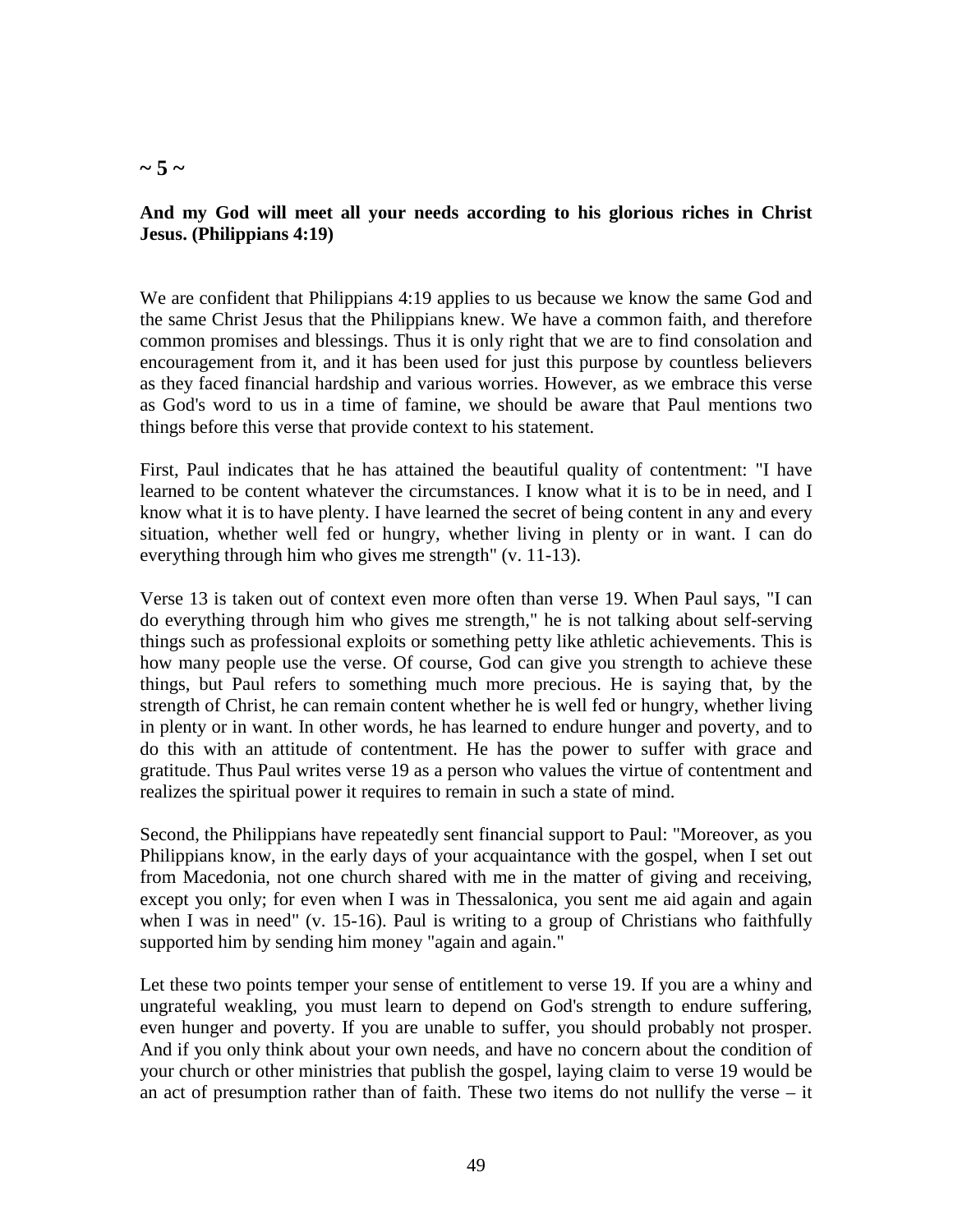says what it says – but they remind us that it is written within a broader context of a vital Christian life, and life that is alive to God, a life in which God is at work to develop strength, contentment, and sacrifice.

There are two things to note regarding verse 19. It tells us that God will meet all our needs, but it also tells us about the basis and source of his provision.

The basis for God's supply is "Christ Jesus." God blesses us not because of any merit that we have on our own, but because of his sovereign love, so that he sent his Son Jesus Christ to secure for us an everlasting salvation. Paul wrote, "For you know the grace of our Lord Jesus Christ, that though he was rich, yet for your sakes he became poor, so that you through his poverty might become rich" (2 Corinthians 8:9). Commentators suppose that the statement refers to spiritual wealth, that Jesus suffered the humiliation of his ministry on earth in order to obtain an inheritance for us. However, it would be a mistake to spiritualize the entire inheritance, as if God would grant us material provisions and blessings on a basis other than the work of Christ.

Rather, our inheritance includes the redemption of the body, and not just the soul. And even our present corruptible flesh has become the temple of the Holy Spirit. So the effect of redemption extends to the corporeal realm, and carries ramifications for the present. Jesus taught his disciples to ask for their "daily bread," and instructed them to request the forgiveness of sins in the same prayer. It would be senseless to suppose that forgiveness is granted to us because of Christ, while our daily bread, or material provision, is granted on some other basis. No, all blessings come to us on the basis of Jesus Christ, and we receive these from God because of our affiliation with our Lord. Jesus became poor, so that through his poverty we might become rich in every way.

This in turn provides a foundation for unshakable faith in God's provision. I have no confidence in myself, but I can have absolute confidence that God is pleased with his Son, Jesus Christ, and that he has regard for the work of redemption that he performed. To the extent that I think God favors the Lord Jesus, that is also the measure of my confidence in his provision for me, since that has been secured for all his people in the work of redemption.

Then, the source of God's supply is his "glorious riches." The state of the economy has nothing to do with it. God is neither helped nor hindered by the condition of the world, because he does not depend on it. Here is where faith or unbelief makes all the difference. How is the provision going to come? Will God rain money from above? Perhaps he will, but that is none of your concern. He did not supply for the Israelites out of an abundance of resources in the wilderness, for resources were scarce, which led to much grumbling and rebellion. Rather, he was able to provide because of his command over all of creation. And if the earth does not have what is needed, he can always make it.

Christians are accustomed to the idea that God works through ordinary providence, and indeed God works in such a manner. However, this does not mean that he is limited by a situation that he himself has created. That is, when the economy is poor, it is because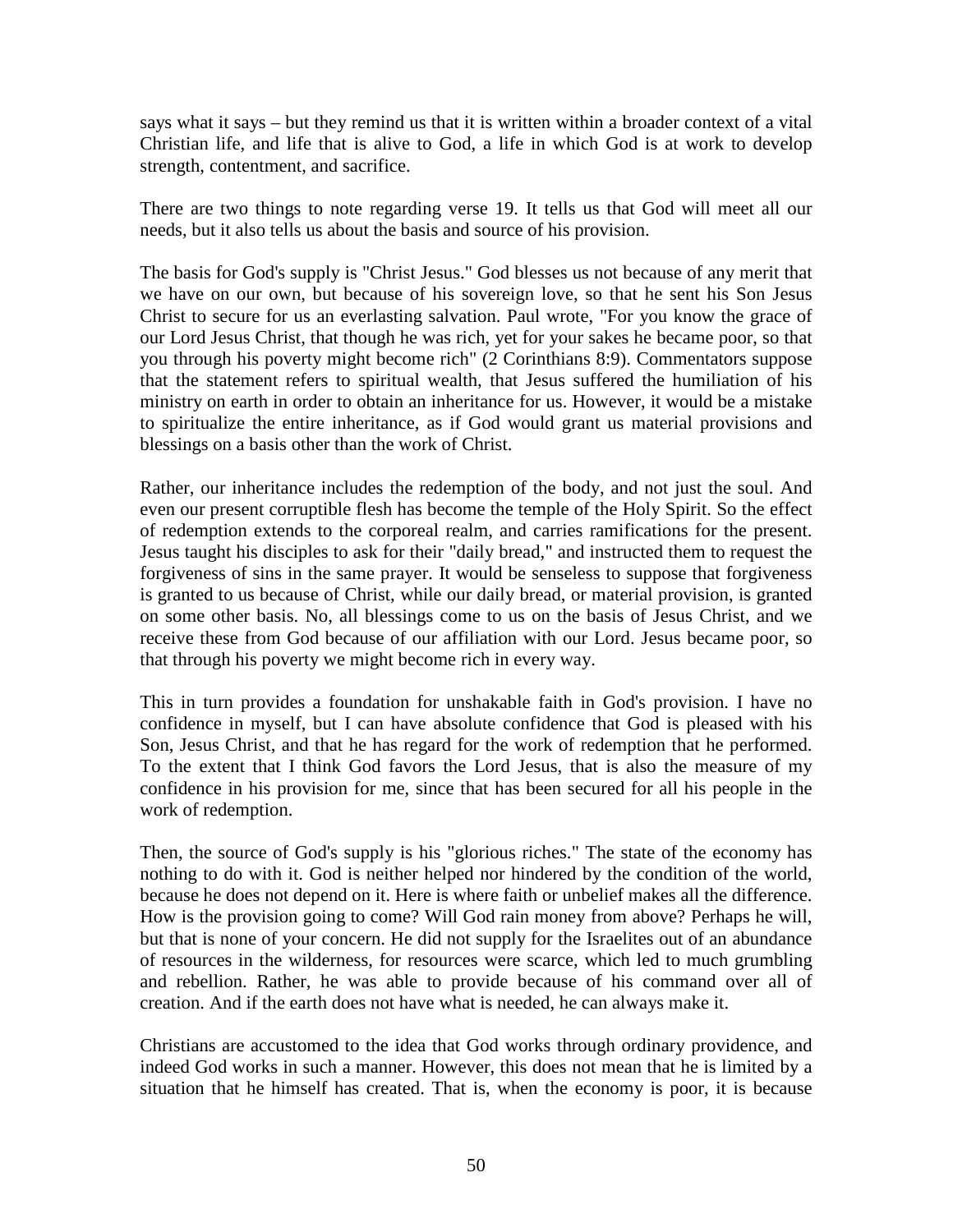God has willed and caused it. But this does not mean that he is now unable to provide for whom he wishes until he reverses the entire scenario.

An implicit deism has poisoned the thinking and the theology of so many believers that it is difficult for them to conceive of God's power as active and present. The doctrine of ordinary providence is an affirmation of God's active and present control over all things in a regular and consistent manner. It is not meant to be a cover for unbelief. Jesus said that God had never stopped working (John 5:17). God can and God does prosper his people regardless of the state of the economy. He will meet the needs of his people according to his glorious riches that is in Christ Jesus.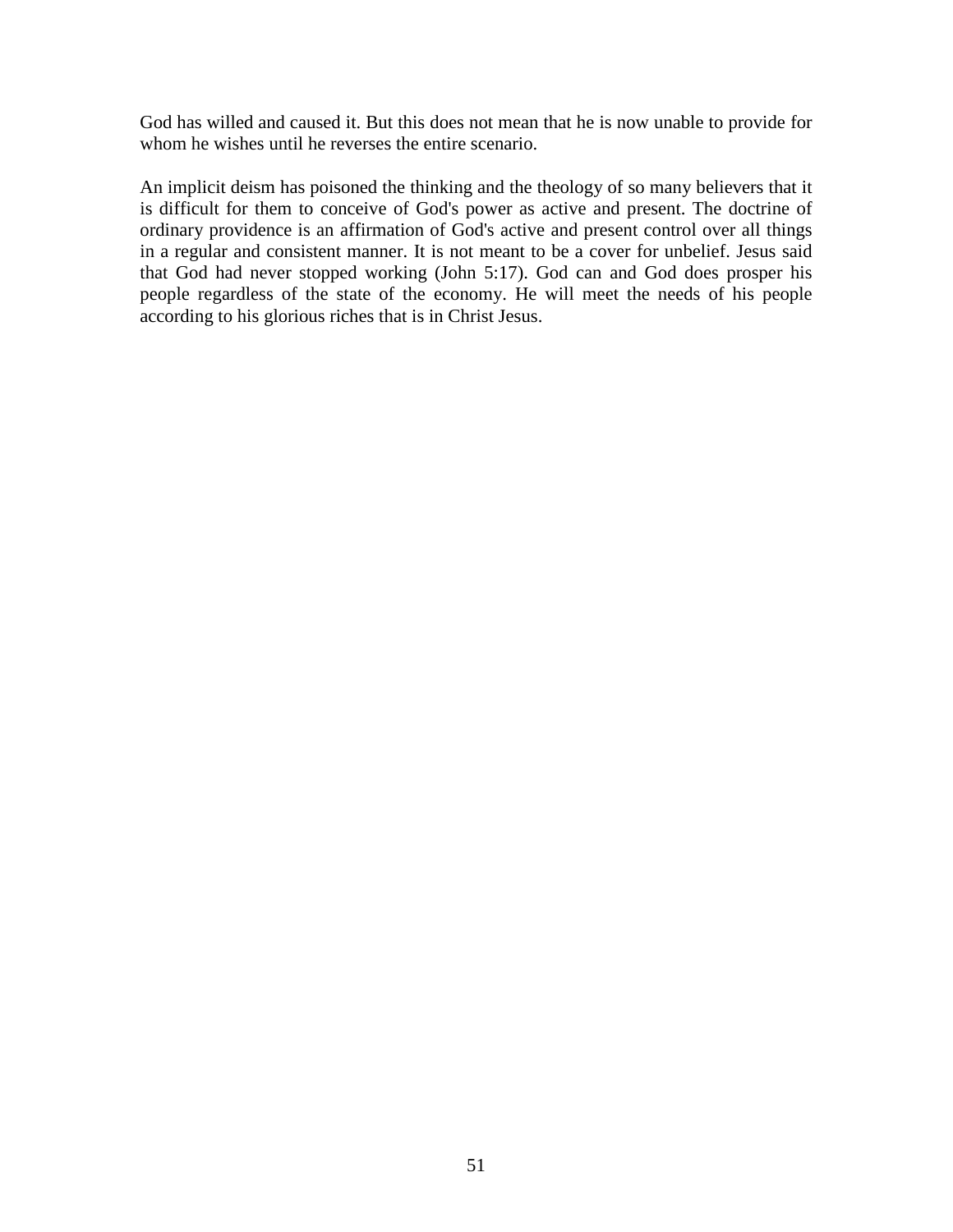### $\sim 6 \sim$

### **"For I have chosen him, so that he will direct his children and his household after him to keep the way of the LORD by doing what is right and just, so that the LORD will bring about for Abraham what he has promised him." (Genesis 18:19)**

A time of crisis provides the head of the house a golden opportunity to teach his family about faith in God. This does not mean that day to day instructions are less important. Indeed, a man who consistently speaks well of the Lord, who faithfully passes on his doctrines, and who persists in obedience to his precepts exhibits beauty and strength that is bound to make a positive impression on the elect members of his family. Nevertheless, how he responds to a crisis situation provides a different kind of opportunity for him to honor the Lord in his word and deed.

There are those who appear pious for long periods. They are able to handle the pressure of time, and can persist in the same type of belief and behavior. But unless they can maintain the same trust in the Lord in a time of great hardship, all it means is that they are talented at being hypocrites for great lengths of time. Thus a worthy legacy of faith is one that has been tested not only by time, but also by the heat of urgent troubles.

Abraham instructed Isaac both by word and by example. Even as he brought Isaac before the alter to be offered to God as a burnt sacrifice, he told him, "God himself will provide." This foreshadowed God's provision of Jesus Christ as a sacrificial lamb to atone for the sins of his people. In any case, the entire experience, which was verbally interpreted by the Lord as he commended Abraham's obedience, must have impressed Isaac with the way that a man should and could place God above all else, even his most beloved son, in order to follow his commands and instructions.

It was an informed and intelligent trust. Abraham knew this God. He knew of his great wisdom, limitless power, and unbreakable promises, so that in order for this God to fulfill his promises, he would have had to raise Isaac from the ashes. Thus he marched toward the alter with Isaac, fully intending to offer him up, and fully expecting to receive him alive again, so that although the Lord stopped him at the last moment, the Scripture states that Abraham indeed symbolically received his son from the dead. In this sense, it made no difference that Isaac was not slain – to Abraham, he was as good as dead, and it was as if God raised him from the ashes and returned his son to him. How Abraham honored God with his faith! And what a gift it was to Isaac, who was able to learn that this kind of faith was right, beautiful, and possible.

Now it is our turn to show our families that we are the children of Abraham, and to honor God before them by an exposition and demonstration of intelligent faith. You have been telling your wife and children that God is faithful, that a man cannot serve both God and Mammon, that the progress of the gospel in this world is more important than our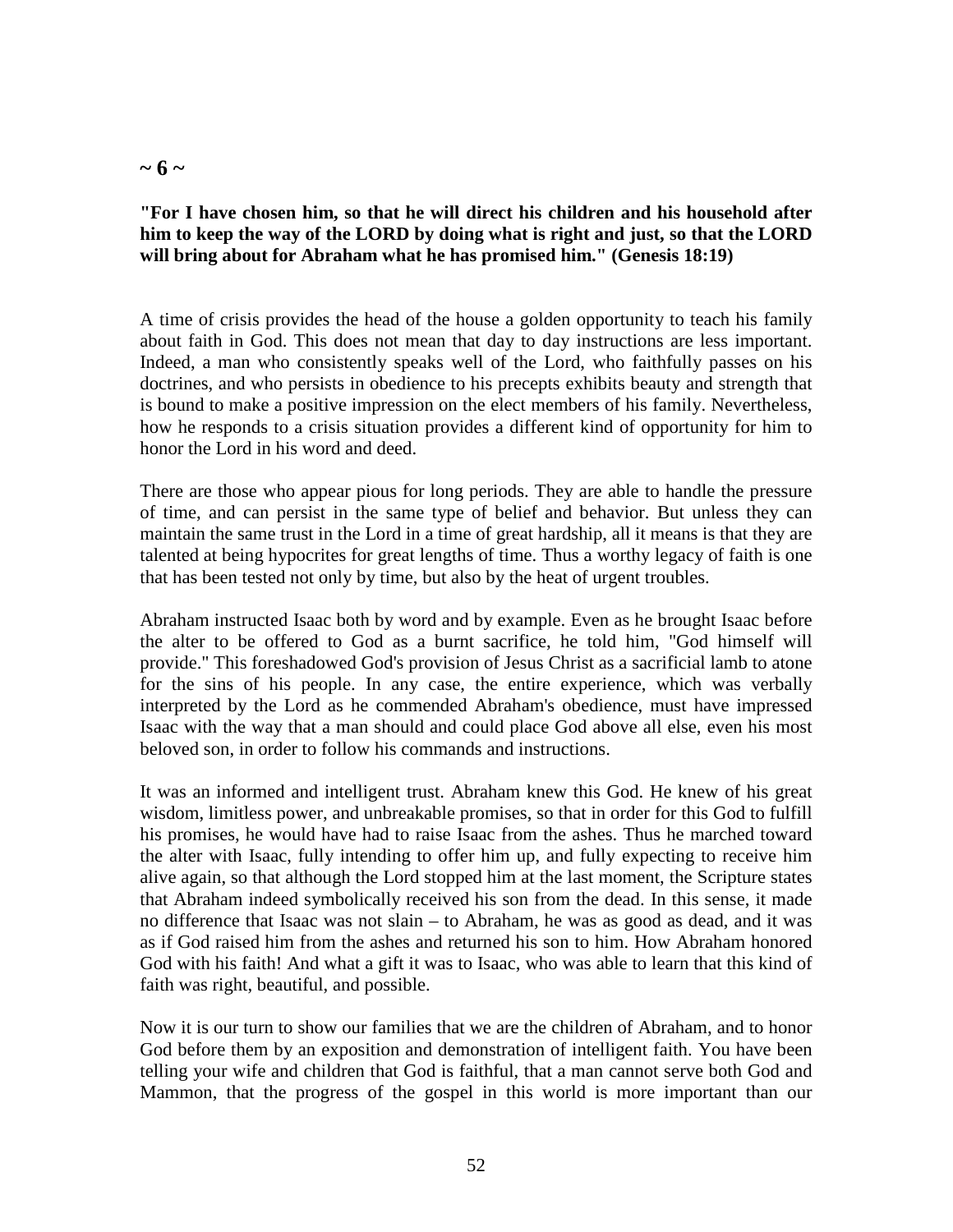personal comfort, and that as Jesus said, life does not consist of the abundance of possessions. Do you believe any of it? Now is the time to show them.

There are many who say that they have strayed from the faith of their parents because of the hypocrisy that they saw in them. However, only stupid people stumble over the failures of others. Just because some people claim to be Christians but fail to live up to their profession of faith does nothing to show that the Christian faith is false or that Christ is unworthy of their allegiance. In fact, the Christian faith itself insists that there are many such hypocrites. Your children's faith should rest on divine revelation and not on human example, but this does not release you from the duty to honor God before them, and to be before them a picture of what it is like to be a godly man, full of faith, love, knowledge, patience, and all kinds of spiritual graces and virtues.

Some of what you impart to your children will occur naturally in casual conversations and daily events. Of course, examples in themselves teach nothing, but they must be explicitly interpreted. They serve as illustrations and reminders to verbal instructions. In any case, it is necessary to take a more deliberate approach to educate them in the faith. Hold a family meeting and explain the financial situation (or any kind of crisis) to your children in terms that they can understand. If you are afraid that this would traumatize them, let me assure you that your weakness and unbelief, and an overall pathetic attitude, are much more likely to traumatize them than a calm explanation of a problem followed by an exhortation to trust in God.

Then, tell them about the God who controls all of creation and who controls all things for the display of his glory and the good of his people. Pass on to them the promises of God, and the greater importance of faith and integrity over financial stability and career advancement. Follow through with consistent and relentless trust in the Lord, with frequent thanksgiving and petitions. Such a legacy of faith is worth much more than any financial inheritance that you can leave to your children, for whereas earthly riches pass away, in the legacy of faith is an everlasting salvation.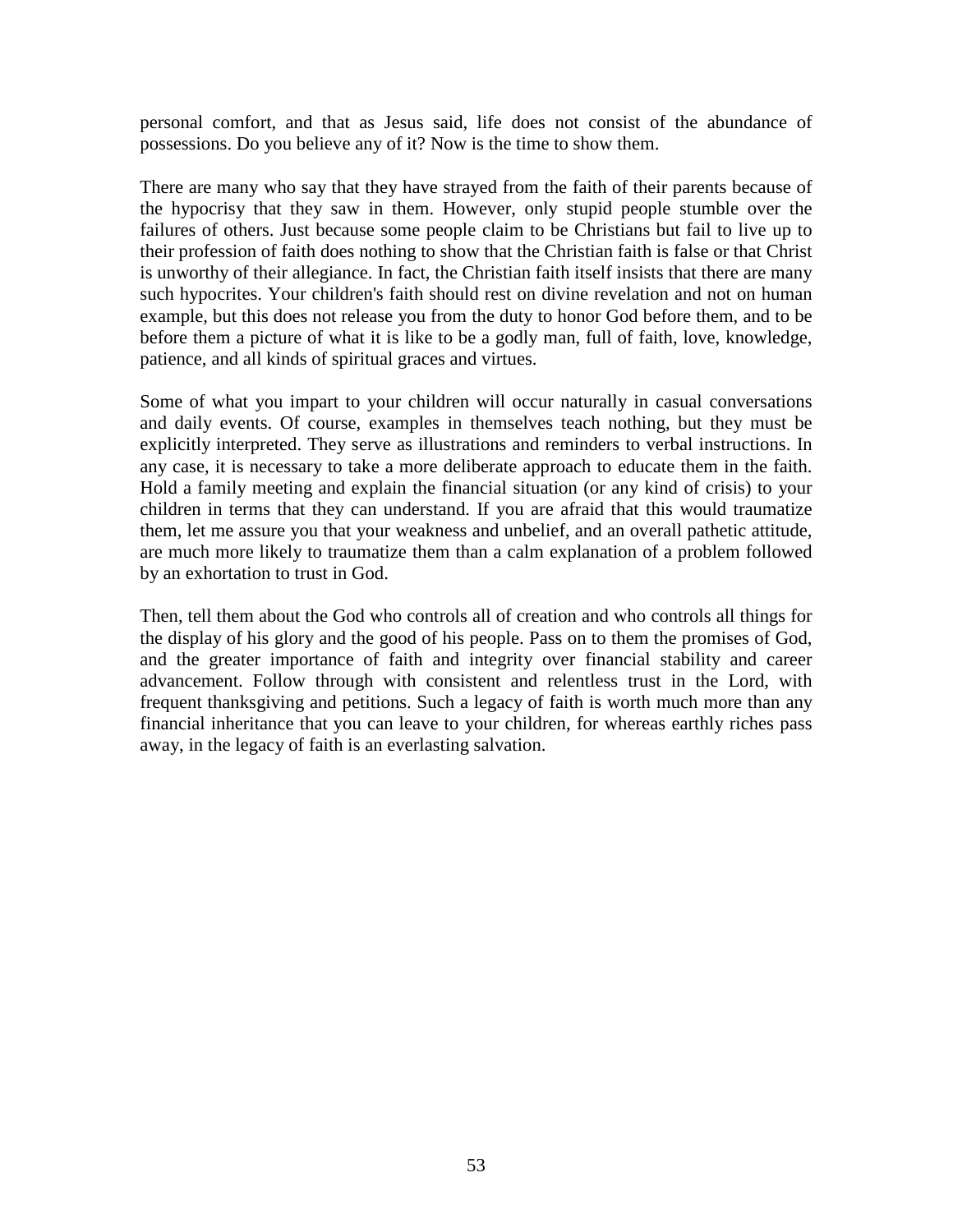# **18. The Context of 1 Peter 3:15**

### **Always be prepared to give an answer to everyone who asks you to give the reason for the hope that you have. But do this with gentleness and respect (1 Peter 3:15).**

Most instructors in evangelical apologetics, it seems, appeal to 1 Peter 3:15. They point out that the verse commands us to provide an "answer," defense, or *apologia* for the Christian faith. This is not our present focus. Then, they stress that the verse commands us to perform apologetics "with gentleness and respect." This is understood to mean that we are to speak with soft words and soft tones, without raising our voice, and without using insults and invectives – even biblical insults and invectives – at our opponents. It is this use of the verse that interests us.

The interpretation is prima facie impossible, because it would condemn the examples of the prophets, the apostles, and the Lord Jesus himself. They called the unbelieving and disobedient such things as whores, dogs, pigs, foxes, snakes, morons, hypocrites, murderers, wicked men, blind men, dead men, brutes, rubbish, dung, demons, sons of hell, and so on. Paul even told some of the Jews to castrate themselves if they were to promote circumcision against his gospel.

What, then, does this verse say? There is a definite and reliable way to determine the meaning, and this is to follow the grammatical-historical method of interpretation that these same evangelicals insist upon, but that is almost never applied when they appeal to this verse.

God speaks to us in the Bible. It is divinely inspired literature, but it is literature. Although the message applies to all men for all times, God used the words of human language, and he revealed these words at specific periods in human history. This means that the Bible is interpreted in accordance with some of the same principles that govern the interpretation of all works of literature. And one of the chief principles is that the meanings of the words and sentences are determined by the textual and cultural background against which they appear.

First, the textual context. The verse appears in a letter intended to encourage and instruct Christians who are facing persecution from authority figures, such as government officials (2:13-14), masters (2:18), and husbands (3:1). Therefore, although a broader application is possible, the verse mainly refers to offering a defense for the Christian faith in the face of interrogation, and in the face of people who have the authority and intention to inflict suffering (3:14).

Christians are urged to answer "with gentleness and respect" because, as the context indicates, they are addressing authority figures. As Peter writes, "Submit yourselves for the Lord's sake to every authority instituted among men" (2:13). This is the same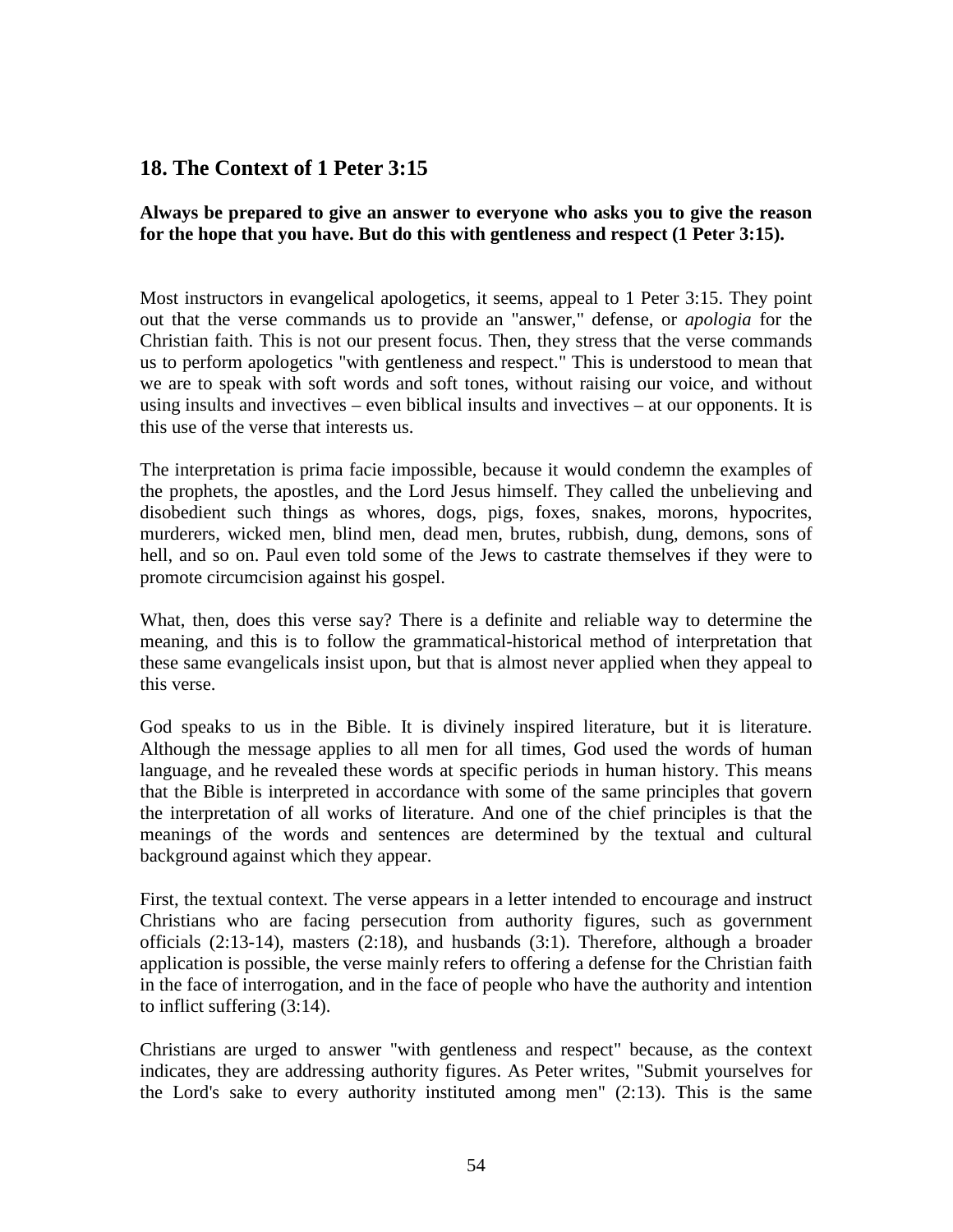principle that Paul asserts in his letter to the Romans: "Everyone must submit himself to the governing authorities, for there is no authority except that which God has established. The authorities that exist have been established by God" (13:1). This is illustrated in the Acts of the Apostles:

Paul looked straight at the Sanhedrin and said, "My brothers, I have fulfilled my duty to God in all good conscience to this day." At this the high priest Ananias ordered those standing near Paul to strike him on the mouth. Then Paul said to him, "God will strike you, you whitewashed wall! You sit there to judge me according to the law, yet you yourself violate the law by commanding that I be struck!"

Those who were standing near Paul said, "You dare to insult God's high priest?" Paul replied, "Brothers, I did not realize that he was the high priest; for it is written: 'Do not speak evil about the ruler of your people.'" (Acts 23:1-5)

Paul did more than insult the high priest with an invective – he cursed the high priest and said that God would strike him. Contemporary evangelicals, given their interpretation of 1 Peter 3:15 and other verses, would never find this acceptable in any situation. What Paul said can never fit into their idea of how Christians ought to answer people. This in itself ought to produce suspicion against the typical evangelical interpretation. Once Paul was informed that he was addressing the high priest, he cited a biblical teaching and implied that he would not have cursed him if he had known that he was speaking to an authority figure. This is exactly what we would expect given Romans 13:1, 1 Peter 2:13, and 1 Peter 3:15. Nevertheless, Paul did not retract his remark, or Luke did not see fit to record it.

As for the cultural context, the Bible's historical accounts are sufficient, and there is no need for extra-biblical information. Given the culture of that day, and especially in the way the people handled religious controversies, what did "gentleness and respect" mean *to Peter*? And, *to Peter*, what did it mean to handle religious controversies *without* gentleness and respect? What did *he* have in mind?

Herod beheaded John the Baptist. The Jews opposed Jesus, slandered him, and attempted to trick him, to put him at odds with the people and the government. When they failed, they conspired to murder him, and brought false witnesses and accusations against him. This continued on to the ministry of the apostles. The non-Christians whipped them, imprisoned them, threatened them to stop preaching the name of Christ, incited violent mobs against them, and even stoned some of them.

Peter taught his readers to answer with gentleness and respect against *this* background. At the time there were also religious zealots who, for one ideology or another, took up arms against the government. It is against *this* background that he wrote, "Submit yourselves for the Lord's sake to every authority instituted among men." Christians do not answer religious opposition with trickery, slander, and violence, and Christians do not respond to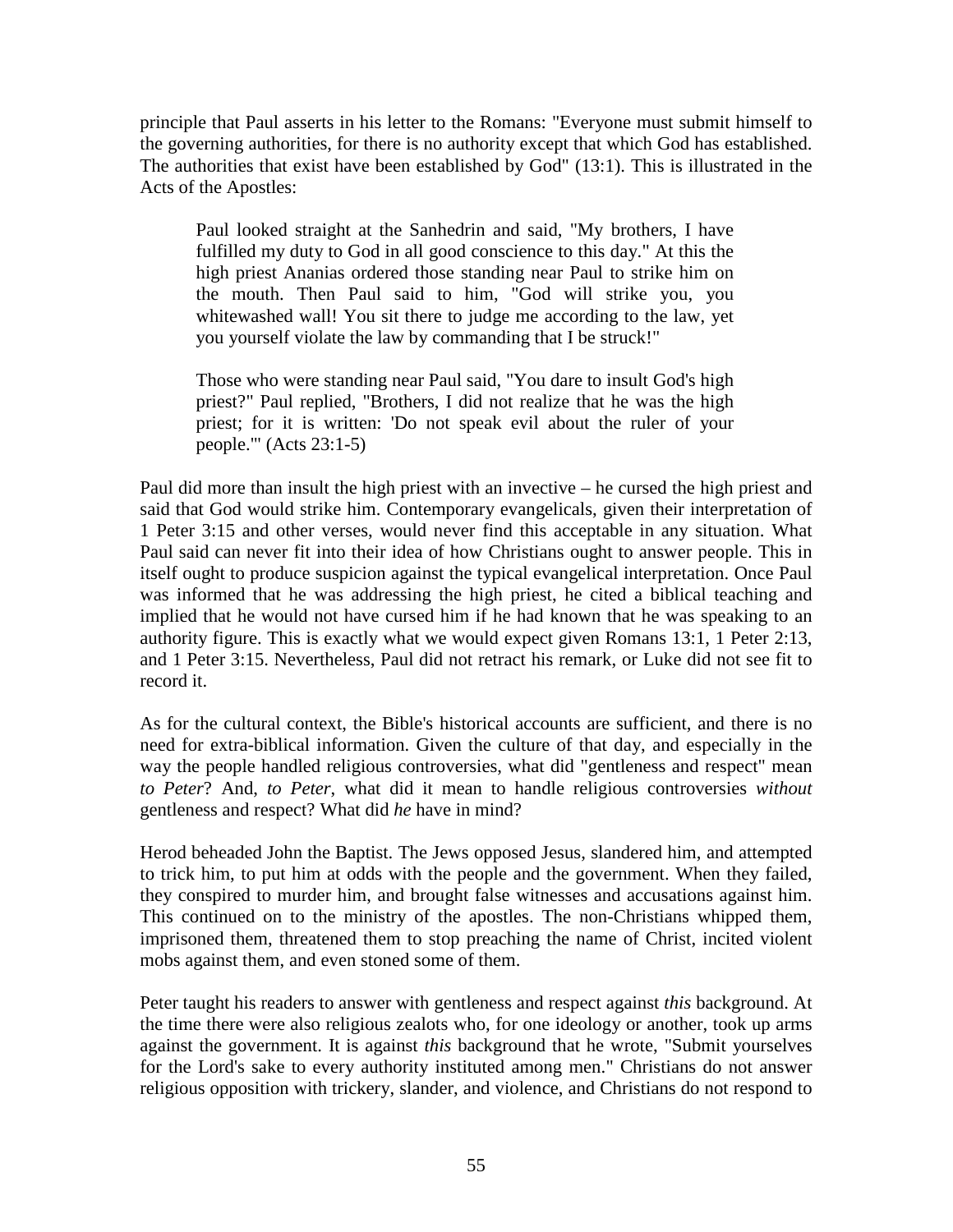government oppression by attempting to overturn it. This is as far as we can go with the "gentleness and respect," because the teachings and the examples of the prophets, the apostles, and the Lord Jesus continue to affirm the use of extremely harsh language against unbelief, heresy, and immorality.

In societies where the Christian faith has exerted influence, today's cultural context has become vastly different. The impact has been so extensive that even non-Christians generally behave in a peaceful manner. Yet we must continue to read 1 Peter 3:15 with Peter's culture in mind. When Christians read 1 Peter 3:15 against a cultural background that has already been somewhat christianized, they come up with a grossly perverted understanding of gentleness and respect that is far from what Peter had in mind when he wrote the verse, and that would even contradict the apostle's own practice.

With this in mind, consider Titus 1:13: "Therefore, rebuke them sharply, so that they will be sound in the faith." This was also written within the cultural context of the first century, where religious controversies led to conspiracy, mob violence, and murder. It is against *this* background that Paul commanded Titus to rebuke the people sharply. Just imagine what *Paul* meant by "sharply"! If there is no room in the contemporary church for this kind of ministry, then our verdict must be that the contemporary church is so unfaithful to the word of God that it has no room for apostolic faith and practice.

This is not to say that we should always scream out our apologetics with insults and invectives, but that all the rhetorical options demonstrated in the Bible remain available to us. The irony is that those who teach apologetics insist on the grammatical-historical method of interpretation when they answer non-Christian misrepresentations of biblical passages, but they ignore the method when they appeal to 1 Peter 3:15 as a basis for the practice of apologetics. The result is that they are requiring Christians to answer their opponents in a manner that is in fact different from the one taught in the Bible, and legitimate rhetorical options are taken away. This abuse of Scripture is a serious offense, and Christians should no longer put up with it.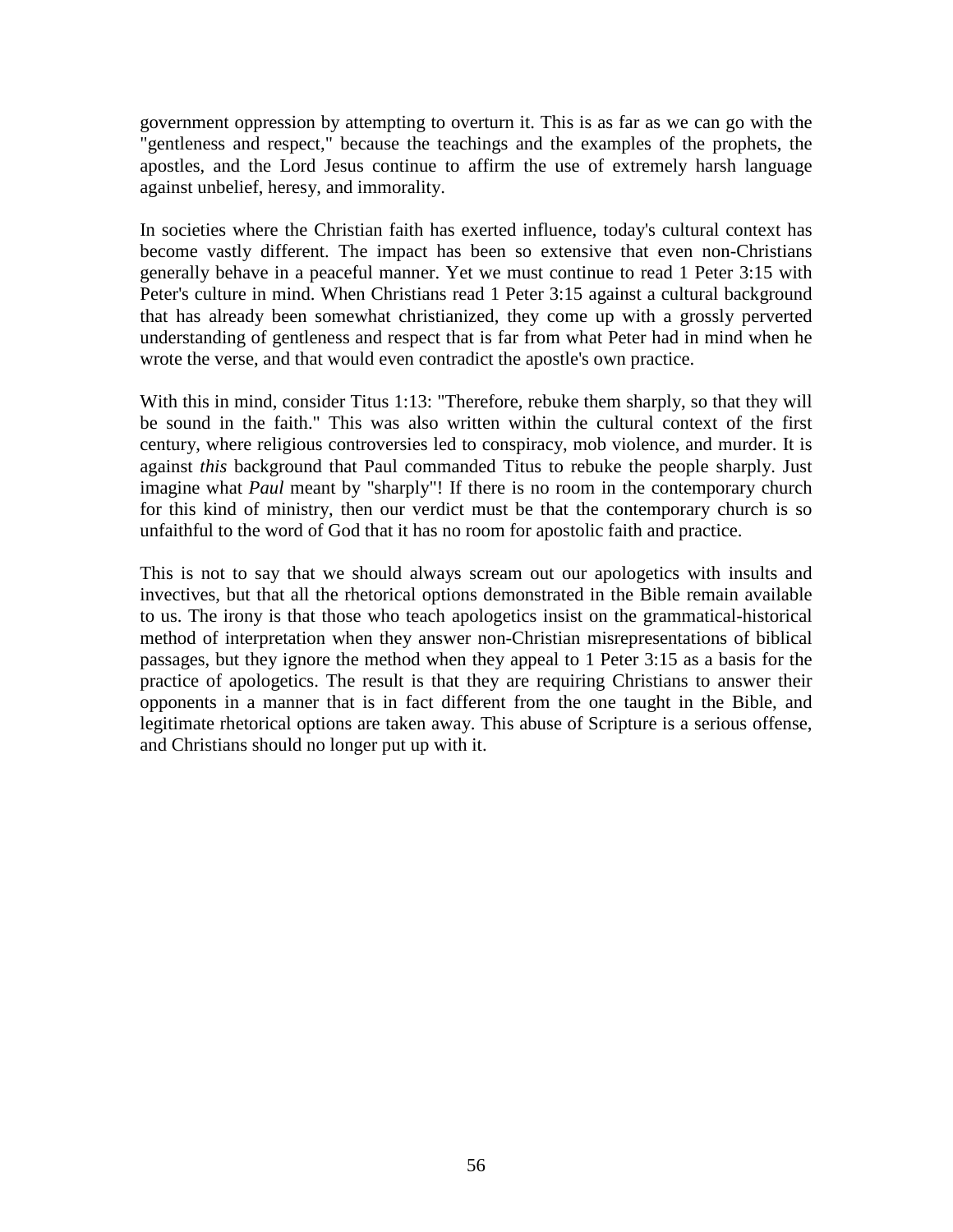## **19. The Apologetics of Stephen**

**All who were sitting in the Sanhedrin looked intently at Stephen, and they saw that his face was like the face of an angel. (Acts 6:15)**

In 1 Peter 3:15, the Bible teaches that we should always be ready to answer someone who asks us to explain the reason for the hope that we have in Christ. The verse is often used as a general charter for apologetics, and instructors on the subject almost universally insist that it is to be done with "gentleness and respect," not as defined by the internal context of Scripture, such as other biblical passages and examples from biblical characters, but as defined by contemporary non-Christian norms and cultures. The context of the verse, even the immediate context of 1 Peter 1-2, is seldom mentioned or applied to its interpretation.

It is often said that we can defend the faith without being defensive. This is one of the most idiotic and cliché statements in Christian writings, and it appears in so many places, whether in Evangelical, Reformed, Arminian, or Charismatic literature. But it is not a biblical teaching. A person who teaches with cliché statements is a lazy thinker, powerless expositor, and a useless believer. Still, I admit, an occasional cliché is not unforgivable. But a person who uses them too often is just a cliché person, unintelligent and uninteresting.

As anyone who actually reads Peter's letter should perceive, the context of 3:15 is interrogation by authority figures. Depending on a person's circumstances, such interrogation may very rarely happen, even if we include questioning by parents, teachers, and the like. The Christian does not have to answer his friend or a stranger on the street the same way that he answers a federal agent, a judge, or a king. Still less is a God-ordained preacher of the gospel required to always speak with soft words and tones to the general audience. In fact, if he does, he is most likely a weak and disobedient preacher, since the Bible says that some people ought to be rebuked sharply, so that they may be sound in the faith.

Whereas our encounters rarely fit the exact context of 1 Peter 3:15, Stephen's situation fits very well. Those who teach that apologetics is to be done with non-Christian gentleness and respect are afraid of biblical examples, because so many of them contradict their interpretation of apostolic teaching. That is, if these teachers of apologetics are correct, then it must mean that the prophets and apostles all practiced the opposite behavior that they set forth for us to follow. Were they hypocrites? No, our apologetic professors say, they were exceptions. I assume that believers from other traditions say this too, but I hear this most often from Reformed apologists – shame, shame, shame. The Reformed mantras are "This is a mystery" and "That is an exception," or as in many cases, "*All* of these are exceptions." And this is why some Pentecostals wonder if the Evangelical and the Reformed even affirm biblical inerrancy. Let me tell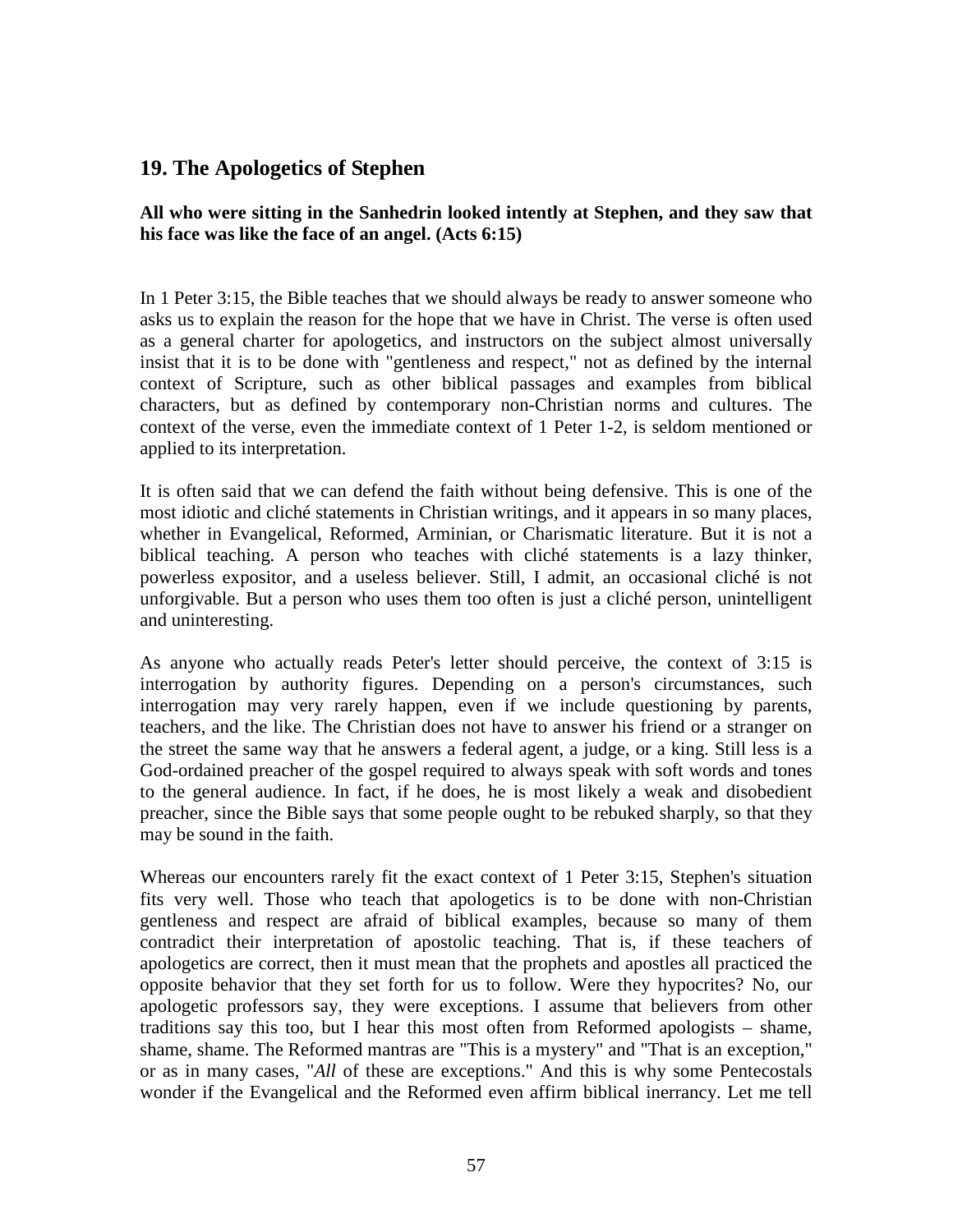you something: they think that *you* are the liberal theologians. Dutch Reformed? No, they say, you are Much Deformed.

But Stephen was not an apostle, and not a prophet. He was not even called an evangelist, or a pastor, or a teacher. The Bible says that he had the Holy Spirit, faith, grace, and power (Acts 6:5, 8). Thus anyone who calls him an exception also confesses that he lacks these things. And ironically, in this Stephen was indeed an exception. Our apologists may have a few good arguments, but the Spirit? Faith? Power? When it is put this way, I must accept the explanation. Stephen was a remarkable exception. Nevertheless, for those of us who possess Stephen's spiritual inheritance, or at least who despise the sorry excuse, let us examine his answer, his apologetic.

His whole answer is interesting, but the culmination is most applicable to our topic. He recites the history of Abraham and Moses, then briefly, Joshua and David, and this builds up to verses 51-53: "You stiff-necked people, with uncircumcised hearts and ears! You are just like your fathers: You always resist the Holy Spirit! Was there ever a prophet your fathers did not persecute? They even killed those who predicted the coming of the Righteous One. And now you have betrayed and murdered him – you who have received the law that was put into effect through angels but have not obeyed it." Stephen answered this way under official interrogation. It cannot possibly be reconciled with the common interpretation of 1 Peter 3:15. If their interpretation of 1 Peter 3:15 can accommodate this, then my disagreement with them ends. However, if I actually do it, let them not complain, but sit down and shut up.

Many positive reviews and endorsements for books on Christian apologetics share a common theme, that these books manage to provide sound arguments for the faith without becoming offensive, confrontational, or just plain rude. And debates about the existence of God and the truth of Christianity are often praised because the two sides remained cordial – that is, polite and academic – throughout the exchange. "How refreshing!" Christians would say. These people would not have approved of Stephen. They would have condemned the prophets and the apostles, and even Jesus Christ himself. After all, the Lord got physical and turned over tables. Will Christians now call him a terrorist? The truth is that these Christians are not brave enough, and they do not care enough. But they want to hide this, so they make behaviors that resemble those exhibited by the biblical characters into the *wrong* behaviors. It is now *unbiblical* to act like the prophet, the apostles, and Jesus Christ. Once again, those Pentecostals scratch their heads: Are these folks even Christians? Are these the liberal theologians that we hear so much about? Are these the anti-christs that John mentioned, who would lead people astray?

But I will follow Stephen. There might be an indirect way to say this, but this is meant to be brief: I have too little respect for these Christians to care what they think. I respect Stephen, because he received the Lord's approval: "But Stephen, full of the Holy Spirit, looked up to heaven and saw the glory of God, and Jesus standing at the right hand of God. 'Look,' he said, 'I see heaven open and the Son of Man standing at the right hand of God'" (v. 55-56). I want *that*. Would Stephen have coveted a silly endorsement that says,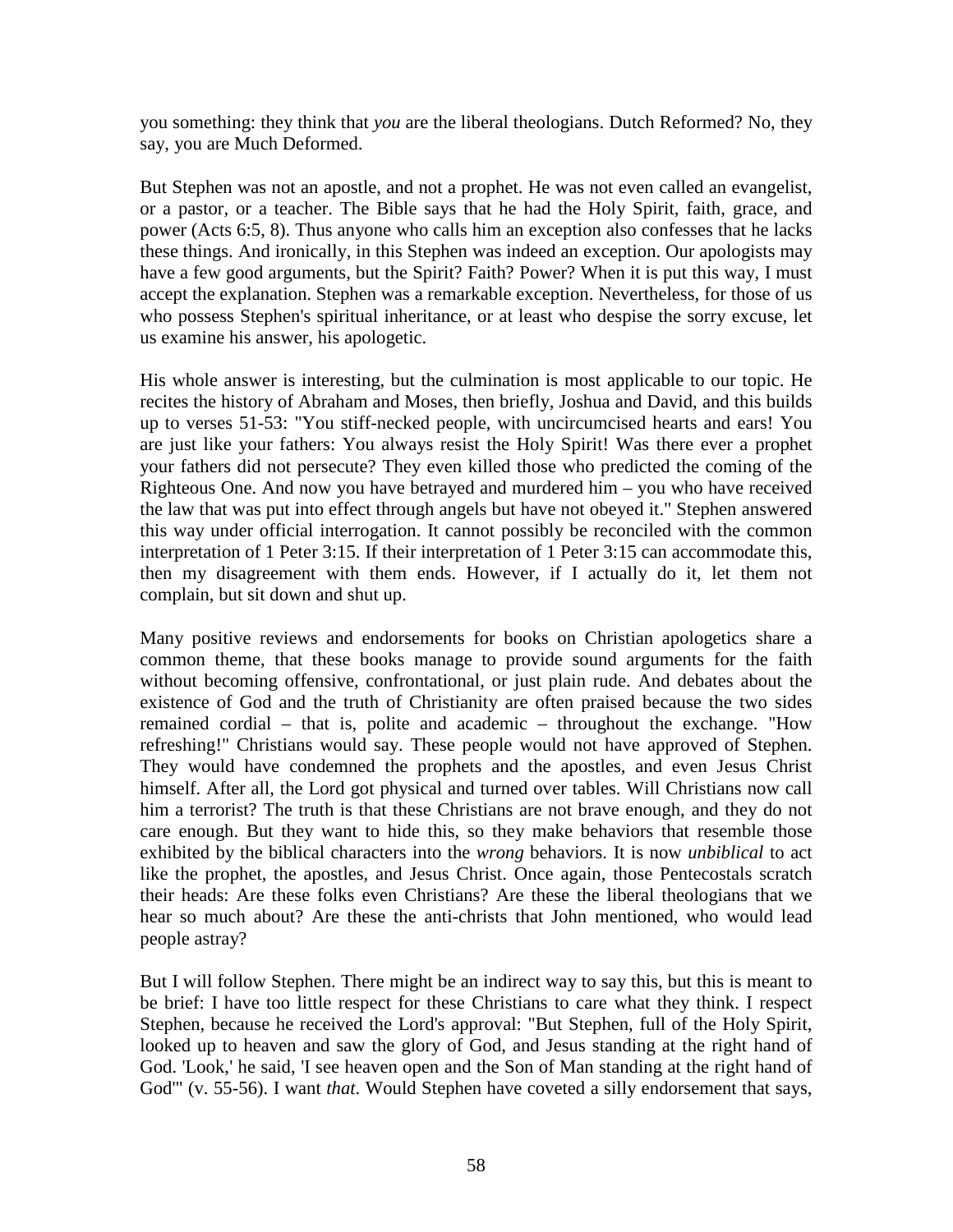"Stephen teaches us that we can disagree without being disagreeable"? Or, picking up a book on my floor to find another example, I read, "The author proves we don't have to be abrasive to be persuasive." Is that a jab at Stephen?

Stephen was full of the Holy Spirit, full of faith, grace, and power. When non-Christians argued with him, "they were not able to resist the wisdom and the spirit by which he spake" (6:10, KJV). If you still insist that he was an exception, then I will have to agree with you. I can see that you are right. You are nothing like him. And I hope that I will never be anything like you.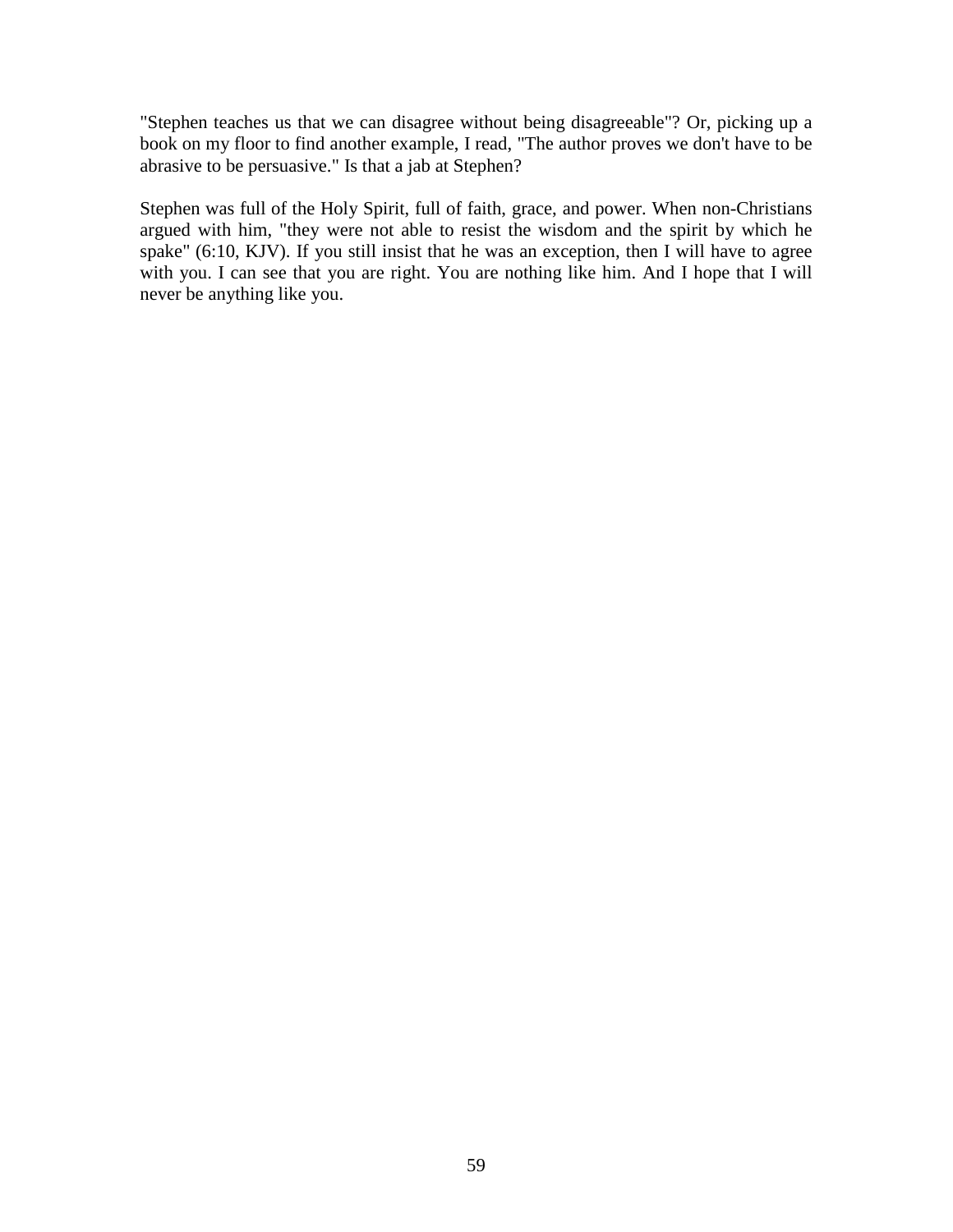## **20. Boldness: A Spiritual Power**

**Now, Lord, consider their threats and enable your servants to speak your word with great boldness. (Acts 4:29)**

Many achievements are great only in the eyes of those who care about the things of men, and not the things of God, whose thoughts concern only the lower things, and whose dreams are only childish fantasies. When men's minds languish, their heroes are athletes, scientists, and politicians. But when their spirits soar, they aspire to become like the prophets.

Many things are not worth doing, and the courage to do them is equally worthless. A person may say that he climbs Mount Everest "for the glory of God," but that is probably an excuse to make a name for himself. It is his own flag that he plants at the top. The slogan is used to attribute worth to whatever men wish to do, whether or not they care anything about the glory of God. The expression has turned from a doxology to a justification to pursue selfish ambitions and amusements. *Even if* all things are permissible, not all things are expedient.

The boldness that we should covet is the boldness to speak the message of Jesus Christ. There are two aspects to this. First, it is a boldness to defy tradition. This includes all the things that men already believe and practice, but that are contrary to the revelation of God. There are religious traditions, which stood behind the murder of Christ, and include all non-Christian faiths and doctrines. There are scientific traditions, which are inventions of men about the nature of reality, and that seek to subvert the truth that is in Jesus. There are cultural traditions, or norms related to values and lifestyles that sinners are comfortable with. Second, it is a boldness to declare truth. We must speak what the Bible teaches about God, about creation, about man, sin, and judgment, and the redemption that is only in Jesus Christ.

If people know our message and agree with it, they would already be Christians. But our message demands repentance and conversion from non-Christians. We defy their traditions, or what they are accustomed to thinking and doing. We tell them that they are wrong, and that they need to change. And we lecture them about God, sin, judgment, righteousness, and the only way to salvation. Moreover, Christian boldness will move us not only to speak the message, but to speak it in a clear and direct manner. A half-baked boldness suggests and implies, but a full boldness proclaims, threatens, and rejoices in the message of Jesus Christ.

Because the message is unpopular, and the method unambiguous, the preaching of it incurs the wrath of men. These first disciples implored the Lord to consider the threats against them, but instead of asking for a cave to hide, they prayed for boldness to go forth and preach. Ah, if Christians have this boldness, demons would fear us, and the world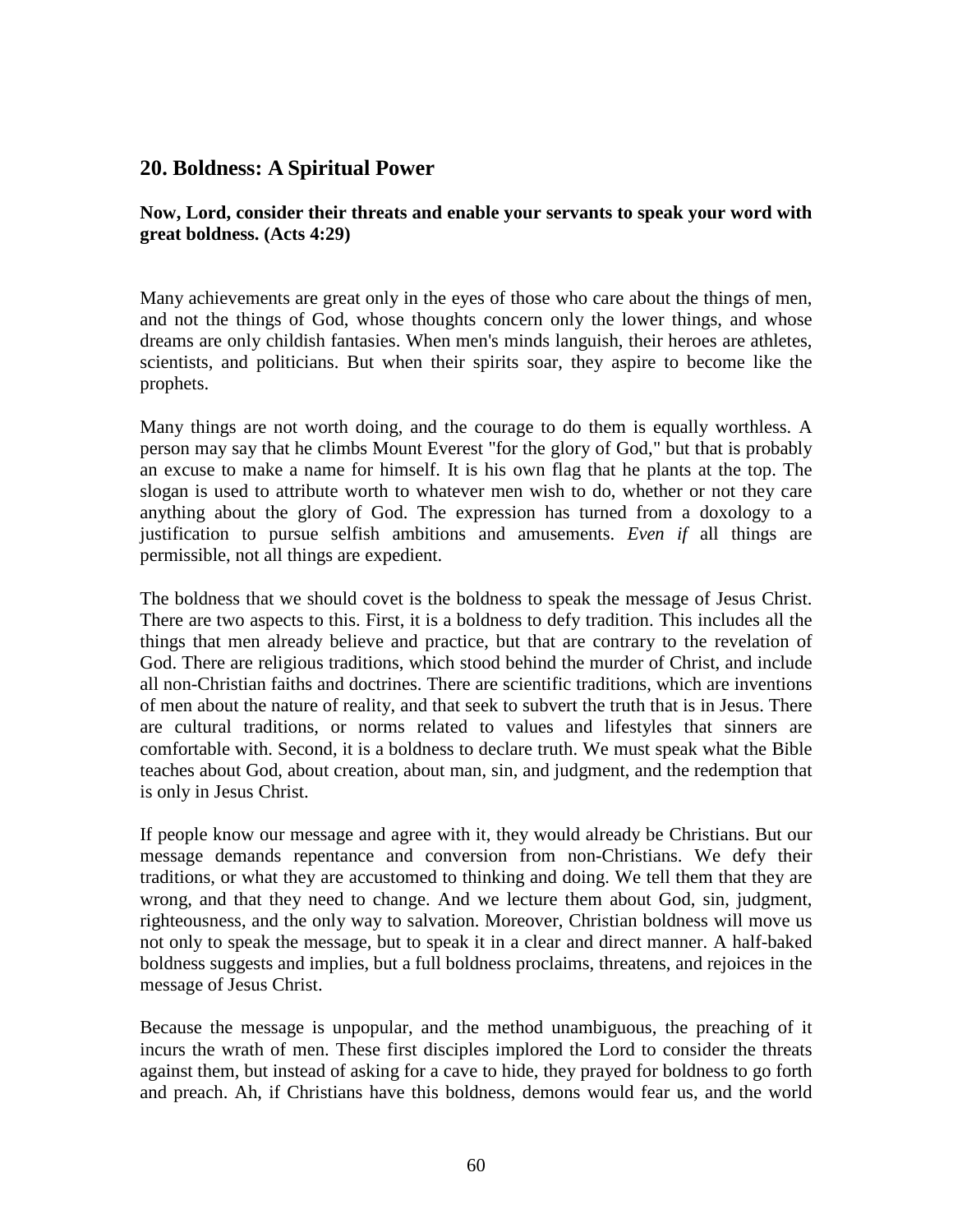must hear us. It is a spiritual power that overwhelms opposition and advances the fame of Jesus Christ. Any other undertaking asserted to be "for the glory of God" seems like a loser's errand by comparison.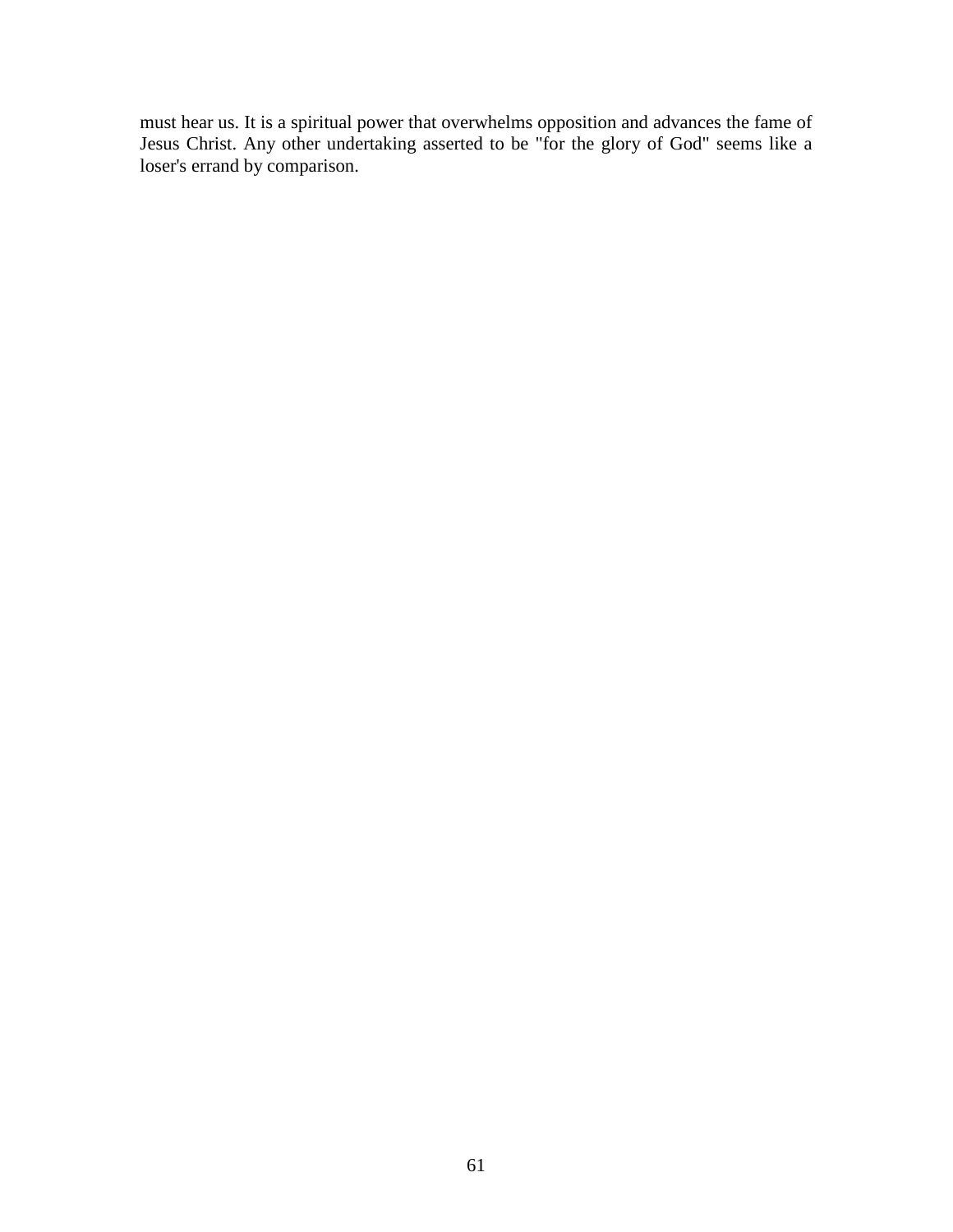## **21. Attack Non-Christians: Take the Offensive**

**At noon Elijah began to taunt them. "Shout louder!" he said. "Surely he is a god! Perhaps he is deep in thought, or busy, or traveling. Maybe he is sleeping and must be awakened." (1 Kings 18:27)**

The unbelievers have trained our leaders well. Most preachers and theologians have been thoroughly instructed and neutered by non-biblical principles. They are soft-spoken and non-threatening, and even when they speak the truth, they are easy to dismiss. It is even enjoyable to engage in debates with these people, just as a game of tug-of-war with a little puppy tends to lift one's spirit. It is fun and safe. Preachers talk about the Lion of Judah, but where is their roar? Theologians lament a domesticated God, but they purr like house cats themselves. No sword is unsheathed, no blood is spilled – metaphorically speaking, of course.

Elijah made trouble for the non-Christians. He was much more than a nuisance, like a fruit fly that would not leave and that refuses to die. He was their worst nightmare. And he did it to enforce the truth: The king said, "Are you the one who makes trouble for Israel?" The prophet answered, "I have not made trouble for Israel, but you have." Elijah disturbed the status quo, but the status quo was the trouble to begin with. The apostles upset the established order, but that was the problem in the first place. Jesus turned over tables, but the merchants had turned the house of prayer into a den of thieves.

The prophets and the apostles demonstrated the character that they taught. It is strange that some of those who are regarded as exemplars of their doctrine do not talk or act like them at all. There is almost no resemblance. In fact, the non-Christians who blast our religion sound more like the prophets and apostles than the Christians who defend it! How can this be? By the believers' own consent, faith has been tamed, but unbelief runs free and wild.

As for us, we will follow the examples of the prophets and the apostles. I refuse to enter into a contract of tolerance with unbelievers. I refuse to allow the current non-Christian standard of social propriety to define for me what Christian character means. As disciples of the Lord Jesus, we must make up our minds as to whether the prophets were right or wrong, and whether the apostles really commanded people to speak and behave in a way that is totally different from them.

Once it is settled that the prophets and apostles were correct in their approach, as all true Christians must, we ought to take steps to emulate them. What this means is that we must devote much more of our time, energy, creativity, and resources to mock non-Christians, and to make fun of their religions, philosophies, sciences, ethics, cultures, and lifestyles. All aspects of their lives are open to our scrutiny and assault. Preachers should preach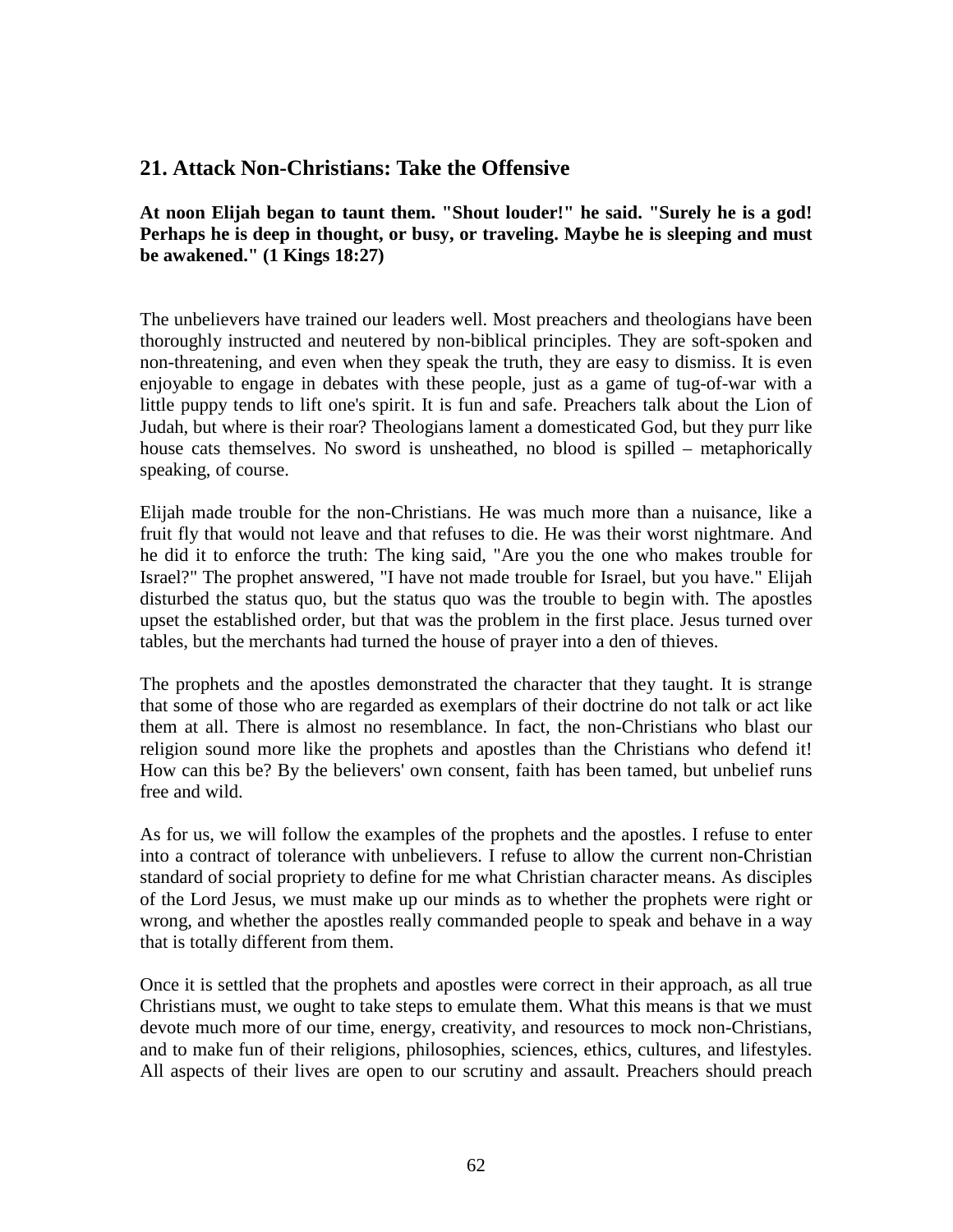sermons, and churches should hold seminars, not only on how to answer unbelievers, but on how to openly jeer at them.

It is a theological and tactical error that many courses in apologetics instruct believers to answer questions and wait for more, rather than to attack non-Christian beliefs with relentless aggression. By definition, the missionary enterprise takes the offensive – we take the gospel to them, and we live the gospel before them – otherwise, there would be no objections to our religion in the first place. Of course we can answer them, and we should, but there is no reason to retreat into the defensive after we have introduced the topic. Take the offensive and remain on the offensive. Persist. Press on. Increase the pressure. The word of God is a sword – plunge it into them and twist the blade. Make it hurt. Then do it again.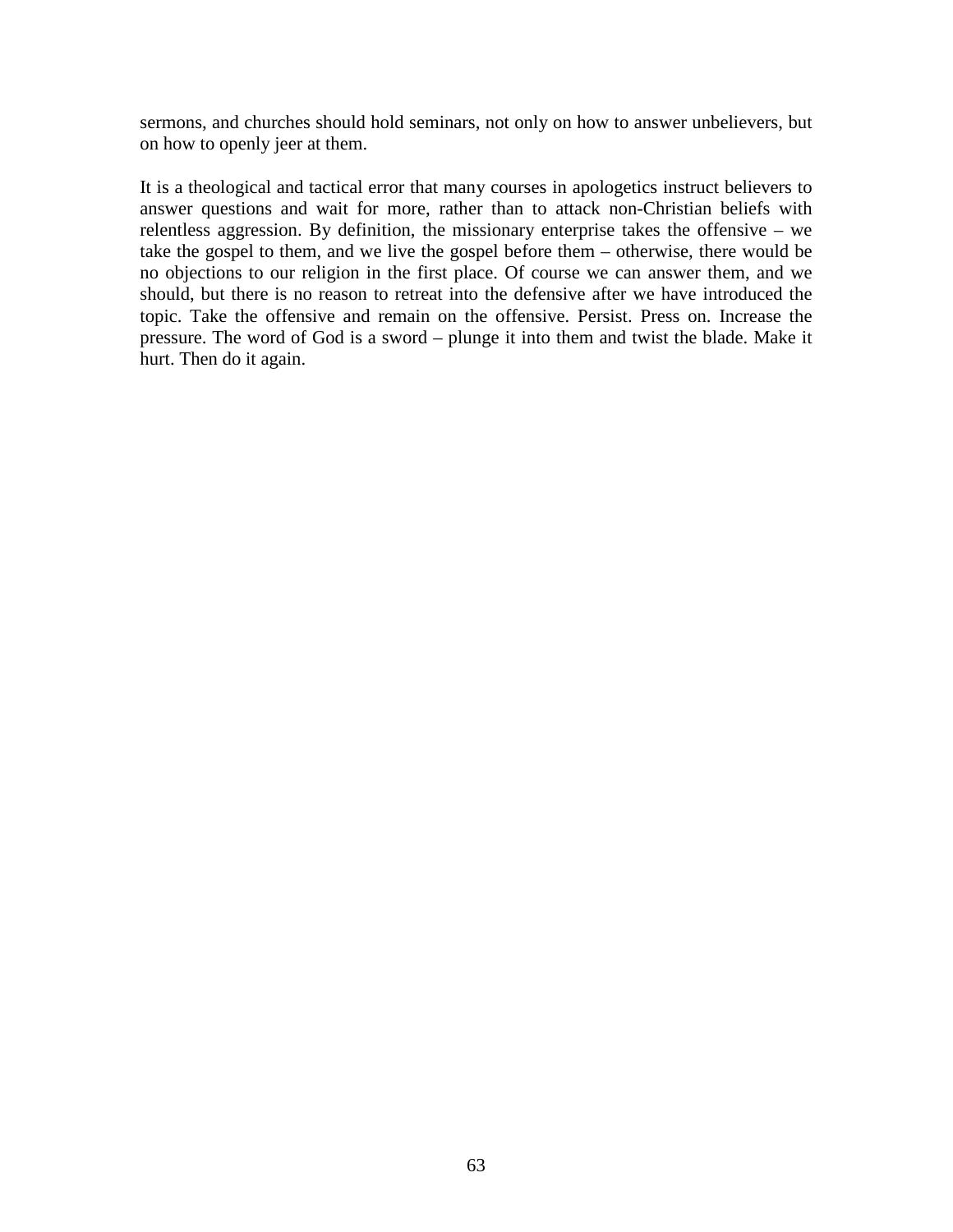### **22. Always Ready**

**Then the LORD answered Job out of the storm. He said: "Who is this that darkens my counsel with words without knowledge? Brace yourself like a man; I will question you, and you shall answer me….Will the one who contends with the Almighty correct him? Let him who accuses God answer him!" (Job 38:1-3, 40:2)**

If God would speak this way to Job, who did not sin, how much more does his challenge apply to those who refuse to serve him? If God was angry with Job's friends, who said the wrong things about God (42:7), how much more is he displeased with those who slander the gospel? As Christians, we are to speak God's words to believers and unbelievers alike. On the basis of God's revelation, we say to them, "This is what God says. This is what God thinks." This is no exception.

Always be ready to demand an answer from anyone who has not given a reason for his unbelief. And do this with confidence and aggression. Challenge him. Put pressure on him. "Stand up, non-Christian. Answer me, you unbeliever. Where were you when God created the universe, the heaven and the earth? Prove to me your theory of cosmology. Defend your speculations! Where were you when God made the animals and plants, the man and the woman? Prove to me your theory of evolution. Defend your methodologies! Where were you when Adam sinned and plunged men into depravity? Prove to me your theories on psychology and sociology. Defend your observations! I am suspicious of you. You say that you are wise and informed. But I think you are foolish and know nothing."

When the non-Christians attempt to answer, tear them apart. Annihilate all their beliefs and arguments with your God-given ability to think and to reason. Do not be afraid of them. Confront them with divine wisdom and authority. Unbelievers have been able to advertise themselves as the intellectual elite of this world because Christians have failed to perform their duty. God demands an answer from those who accuse him, and if you are his true messenger, you will relate this demand to those who hear you. If you hold back, then you are a worthless and unprofitable servant.

As you begin to issue God's demand to his accusers, you will find that the non-Christians have nothing, and they know nothing. They are completely naked and wretched. Keep up the attack. Be relentless. Refuse to stop. When you have pursued them to the end of the cliff, as they hold on to the edge with their bloodied and weakening hands, and as you step on their fingers and they cry out in agony, you say, "You atheists, you agnostics, you Catholics, you Buddhists, you Muslims, or whatever you are, you have been saying the wrong things about God, and he is very angry with you. Why would you die a miserable, pathetic death? Come now, I will pray for you, so that perhaps he will have pity on you and cause you to see the truth, and save you by Jesus Christ."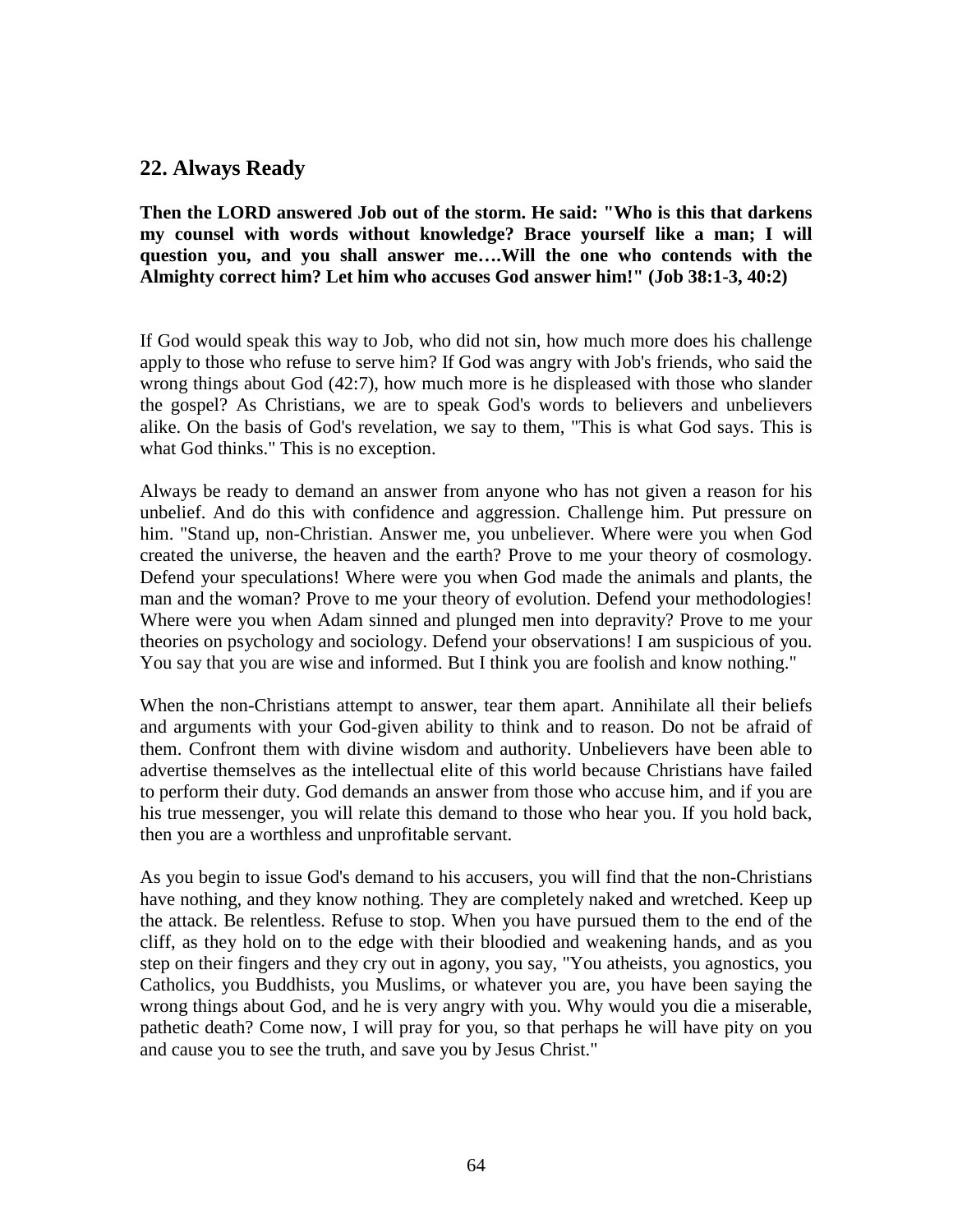### **23. Religious Diversity**

**"It is by the name of Jesus Christ of Nazareth, whom you crucified but whom God raised from the dead, that this man stands before you healed….Salvation is found in no one else, for there is no other name under heaven given to men by which we must be saved." (Acts 4:10, 12)**

Religious diversity is often portrayed as a feature of modern life, and it is regarded as a sign of progress in knowledge and character to enjoy the variety. Somehow it is thought that the more a person is exposed to multiple opinions, the more he should be regarded as ignorant and arrogant if he continues to assert his own as the only truth. But one does not follow from the other. Everything depends on the nature of these opinions. It may be that the more a person is exposed to them, the more he perceives the wisdom of his own position and the folly of alternatives.

In any case, religious diversity is not new. The apostles did not have to travel to China, India, or the New World to be exposed to other religions and philosophies. They lived at a time when Greek and Roman cultures were prominent, and the history of their own people was marked by idolatry. People have been exposed to many opinions and cultures since Genesis. The prophets and apostles understood religious diversity, but they rejected it.

This must be one of the things that define an authentic Christianity. There is no true Christian faith, no true commitment to Christ, without a rejection of religious diversity. A woman cannot say, "I swear to remain faithful to my husband, but I plan to be with many men." No, if she remains faithful to one, she must reject all others. A monotheist cannot say, "I believe that there is one God, but I appreciate the viewpoint of those who believe that there are many gods." No, if he believes that there is one God, then he must declare that all polytheists are wrong. Likewise, a Christian must be against all non-Christian religions, or he cannot be a true Christian. He must deny that religious diversity is an ideal, and he must deny that religious tolerance is a virtue.

God has defined true religion in a specific and narrow manner. Peter says that the way to salvation is in Jesus, who is called Christ, the prophesied Messiah. He refers to the one from Nazareth, the one whom the Jews crucified, who died, but whom God raised from the dead. Salvation comes through *this* person, and no one else, because there is no other name given to men by which they must be saved. All this is said in our very short text, and reinforced throughout the Old and New Testaments, with the prophets as forerunners who denounced all non-biblical religions.

This matter is of such seriousness that, I would insist, all those who show the slightest sympathy for non-Christian religions must be tried before church courts and shamed before the covenant community. This is especially urgent if they are leaders and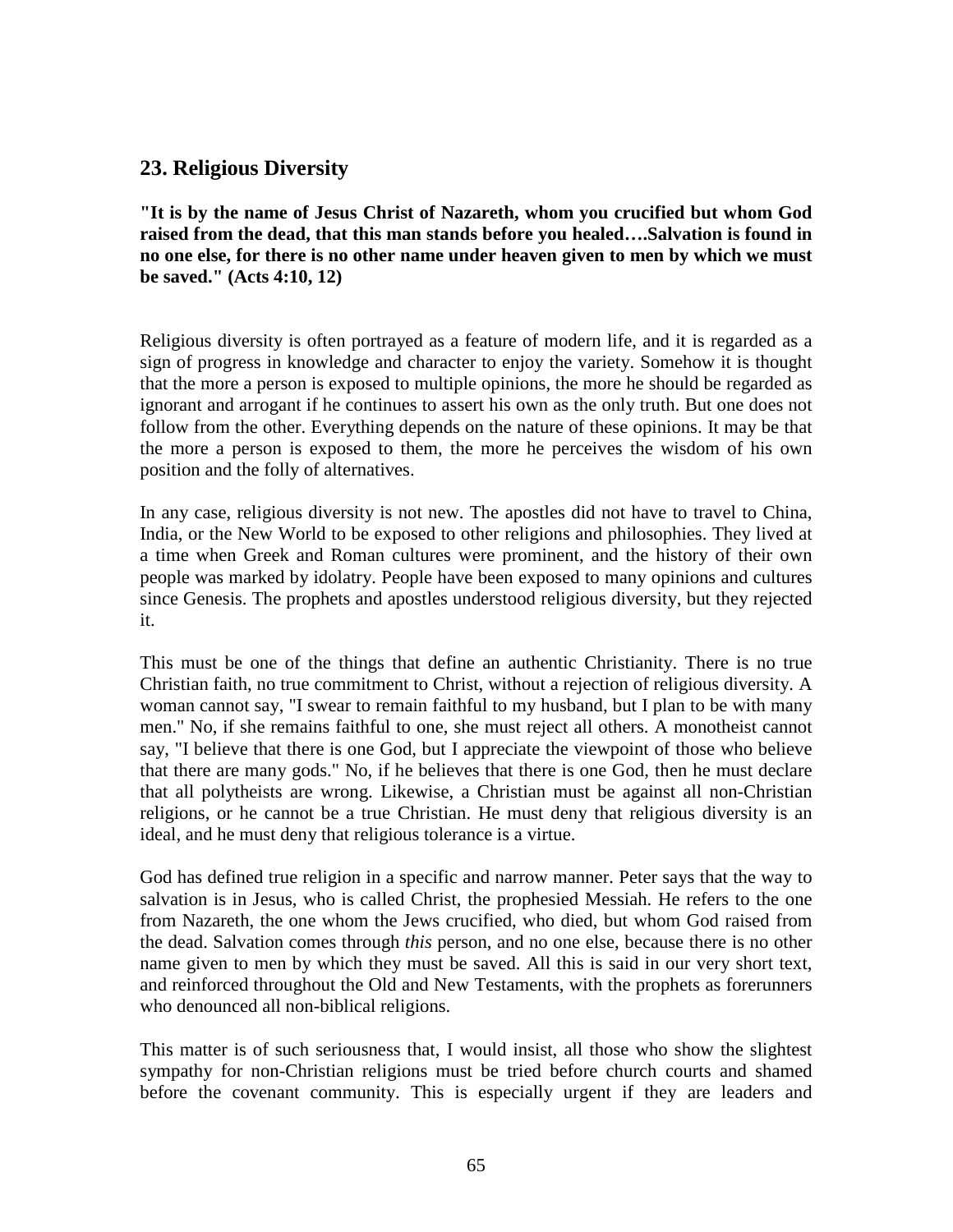professors. They must be immediately expelled from church and seminary premises, and cut off from all association with believers. Now, this is stated only as a matter of principle, since I have no expectation that it will be carried out in the near future. I have no confidence that Christians have the courage and zealousness to enforce the word of God. Christians are not strong enough, not faithful enough, and they do not care about the Lord Jesus enough. They do not even like him very much.

So religious diversity flourishes, along with tolerance and disobedience. Nevertheless, while religious diversity is not a good thing in itself, in God's providence it could serve to benefit an unfaithful church. Religious diversity flourishes because the church is weak, because it is unsound in doctrine and practice. These are the same flaws that allow false believers to remain in our congregations. But because religious diversity flourishes, and because tolerance is considered a virtue, this same cultural trend that has been enabled by the church's disobedience also helps to expose and draw away some of the false believers in our congregations.

In my judgment, and I am not alone in this, false believers constitute a majority of church members today, most likely a very large majority. For this same reason, non-Christians are in control of church assets, creeds, policies, and programs. This is vividly illustrated by the number of denominations that have now voted to permit homosexuals to become ordained ministers. Those who contributed to this are non-Christians, including those who campaigned and voted for the change, and those who spoke for it and approved it. The church has long been a comfortable place for unbelievers due to its weak preaching and spineless policies. But now we can know who these unbelievers are – we can know many of them by name.

Religious diversity provides a distraction from truth, and a temptation to those whose hearts do not cling to the Lord. A false believer is more likely to stay where he is and go along with others around him if he sees no other option. But diversity helps to expose those who are not true in their faith. At a time when Christians are weak and unfaithful, diversity helps to slow a quiet takeover of all of Christendom by unbelievers. And it also compels true believers to remain alert, to become decisive in practice, precise in doctrine, and vigilant in prayer and ministry.

Ask a person what he thinks about religious diversity, and you will know his heart. Ask a preacher or theologian if he thinks there is anything we can learn from non-Christian religions, and you will know whether to welcome him into your home, or to throw him out on to the street. Ask a church if it insists that faith in Jesus Christ of Nazareth is the only way to salvation, the only way to escape endless pain and fire, and you will know whether it is a church of God or a synagogue of Satan. Thus in our weakness, God turns a weapon of the devil into a tool our hands, lest his chosen people be destroyed and wiped out.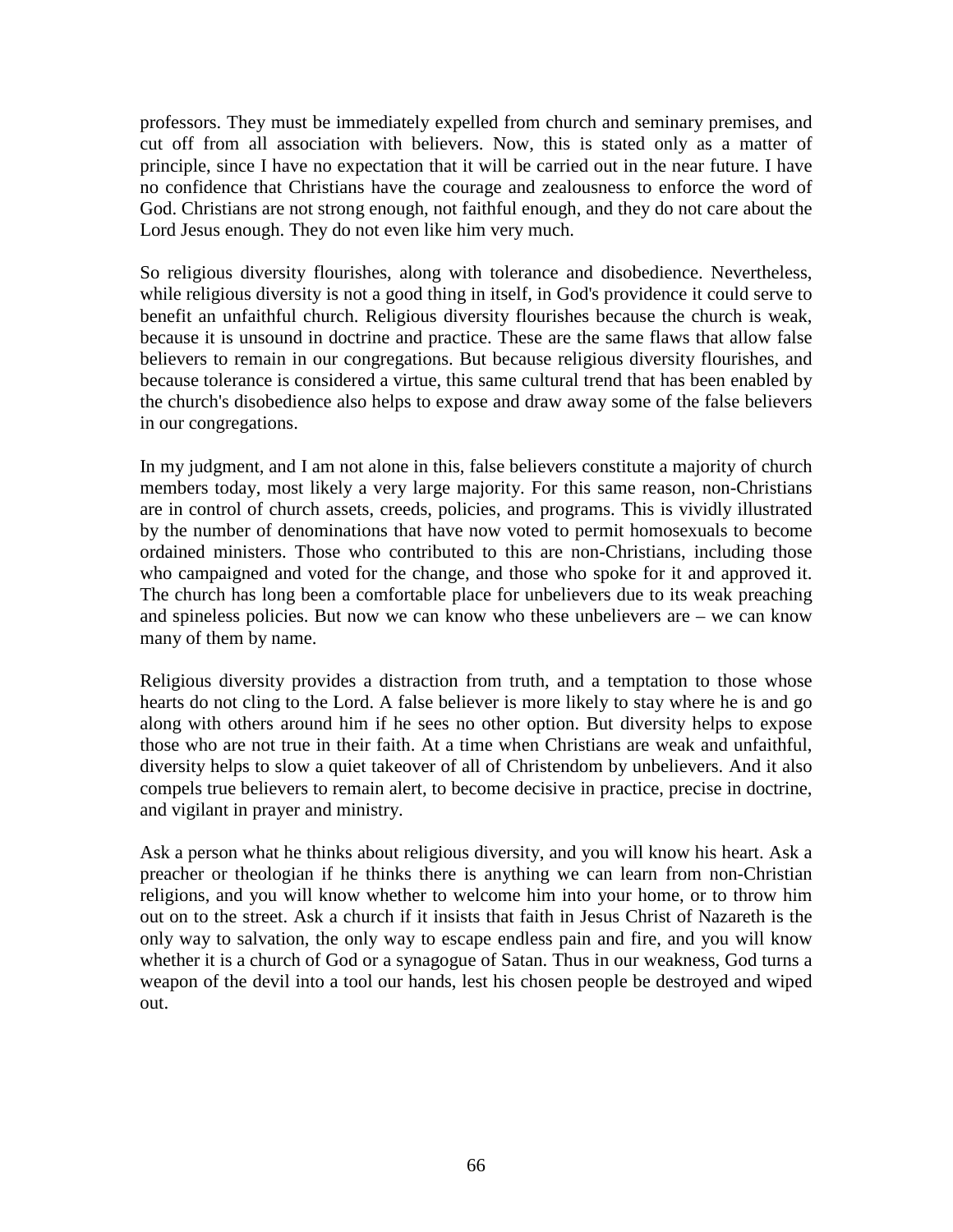## **24. The Non-Christian's Dilemma**

**Even one of their own prophets has said, "Cretans are always liars, evil brutes, lazy gluttons." This testimony is true. (Titus 1:12-13)**

The poet cited appears to be Epimenides of Crete. It is alleged that the verse poses a liar's dilemma. That is, if a Cretan makes the statement that Cretans always lie, then is he telling the truth when he says that Cretans always lie? Then, it is said that because Paul cites Epimenides, it has become his dilemma, and thus also a dilemma for those who affirm the inerrancy of Scripture.

However, there is no dilemma in the statement. Just because a group of people are all liars, or because they always lie, does not necessarily mean that every proposition that proceeds from them must be false. Many lies require some true statements to provide the context for deception. I may say to a non-Christian, "Strawberries are delicious. If you eat enough of them, it will make you less stupid." Taken as a whole, that is a lie, but there is truth in there to give it a context, or to make it more interesting. Strawberries may indeed be delicious, at least to me, but nothing except omnipotence can make a non-Christian less stupid.

Some people are so focused on the non-existent dilemma that they fail to read the rest of the verse. Cretans are said to be not only liars, but gluttons. They serve their own bellies. If they are all gluttons, or always gluttons, then does this mean that they eat continuously and never go to sleep? In any case, if they are always eating, then it is at least possible that they would tell the truth about what they want to eat when they order their food. And perhaps they may even stop talking – and telling lies – while they chew.

The truth is that there is no dilemma here, and no difficulty arises from Paul's usage of the poet. Rather, the inordinate interest in forcing a dilemma illustrates the silly and desperate nature of non-Christian criticisms of the biblical religion. If anything, it is another indication that unbelievers are always stupid, evil brutes, lazy thinkers. And this testimony is true.

The non-Christian's dilemma is that he is too unintelligent to refute the wisdom of Christ, but to become intelligent, he must first accept the wisdom of Christ, the very wisdom that he wishes to become intelligent enough to refute. He must choose: either remain stupid, or abandon this futile project and embrace the gospel. But this introduces another dilemma: the non-Christian is too stupid to choose to become not stupid. He is stuck on stupid. Who will rescue him? The only way out is for God to act, to convert his thinking, to inject wisdom into his stupid mind, and to add humility to his wicked soul.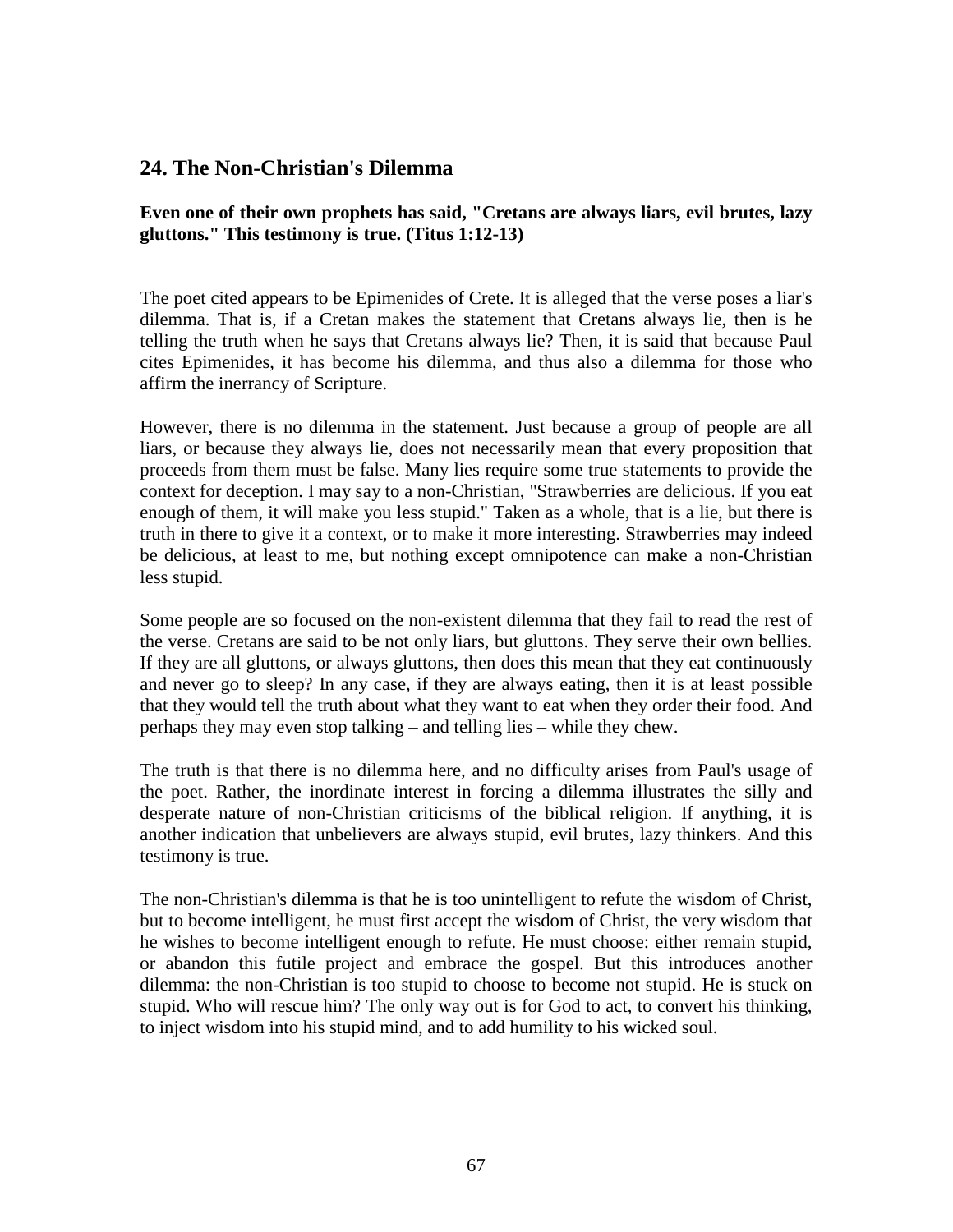# **25. Some Questions for Empiricists**

### **INTRODUCTION**

The following are some questions that I posed to an atheist several years ago in the course of a written exchange. These questions and others like them are unanswerable by any belief system that places any dependence on the reliability of sensations, rendering them untenable.

The questions do not apply only to non-Christian systems, but almost all of them also apply to any system of so-called Christian theology, philosophy, or apologetics that affirms the reliability of sensations, including the one that claims that the reliability of sensations is "properly basic" so that it requires no rational justification, and that school of pseudo-presuppositionalism that claims that biblical presuppositions "account for" the reliability of sensations, induction, and science.

Even if it is "properly basic" to be able to see a mirage, it is also properly useless to do so unless we can know by sensation that it is a mirage. Therefore, properly basic reliability is not enough; the empiricist needs properly basic infallibility. But does he even have properly basic reliability?

Then, it is sheer blasphemy to claim that biblical principles can "account for," in a sense that approves or justifies, something that is inherently illogical or impossible, such as empiricism, induction, and science, whose method of experimentation adds the fallacy of affirming the consequent to the fallacies of empiricism and induction. Thus this philosophy, which claims to be a method of apologetics, makes God and Scripture accomplices to irrationality and falsehood. Nevertheless, it is true that Scripture can account for this foolish and wicked blasphemy by its doctrine of human depravity.

Pseudo-presuppositionalism claims to begin from biblical principles as its foundation, but when pressed on the matter, it affirms, even insists, that the reliability of sensations is the necessary epistemological starting point, that it is even the precondition by which the biblical principles are known. Thus unless this system can justify the reliability of sensations, it is shut out from the Scripture – from Christianity – itself. Since it indeed fails to justify the reliability of sensations whether with or without biblical presuppositions, it has by logical necessity made itself a heathen philosophy.

Of course, there are many additional questions and challenges that we can pose to empiricists, whether they are of the "Christian" or non-Christian variety. These are provided in my other writings.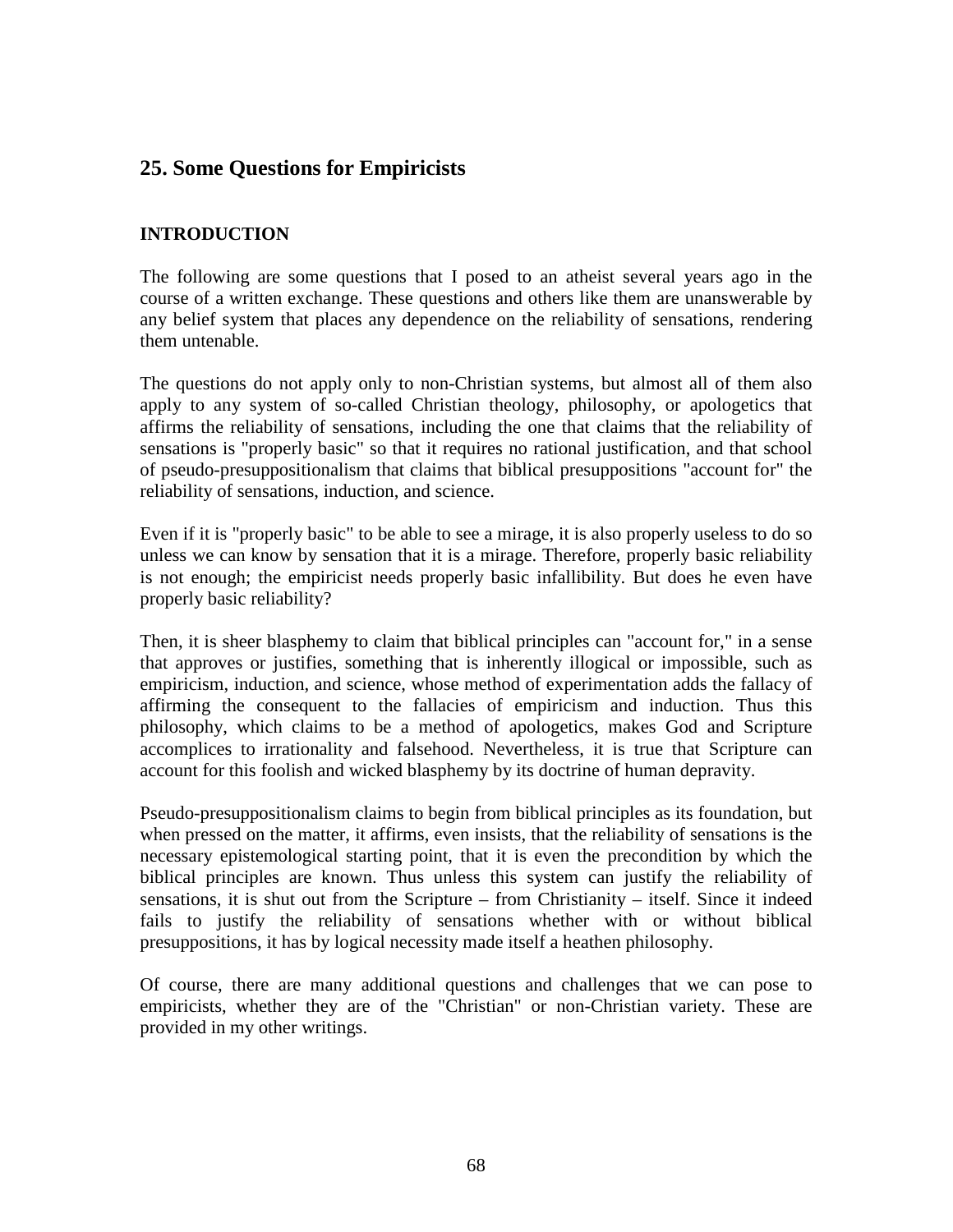#### **QUESTIONS FOR EMPIRICISTS**

Since sensation is so important to your view, I would like to understand what you are talking about.

What is a sensation? How did you learn the meaning of a sensation? How do you know when you are having a sensation? Do you sense the sensation to know that you have a sensation? If you sense a sensation, then how do you know that? Do you sense the sensation that senses the sensation? Then, do you sense the sensation that senses the sensation that senses the sensation? If this is not your view, then please explain. That is, if information comes from sensation, then how do you know when you are having a sensation?

Do you ever not have a sensation? How do you know that? Is a lack of sensation itself a sensation? Then, do you sense that you are not having a sensation?

Can you have a sensation and not be conscious of it? How do you know that? Have you ever sensed that you are not conscious of a particular sensation? If so, then are you not in fact conscious of it? Does this not return us to the original question, that is, can you have a sensation and not be conscious of it?

Or, are you conscious of all the sensations that you are having? How do you know that? Do you sense that you are sensing all? But then, do you sense that you sense that you are sensing all? How do you know? By sensation again?

Do you always sense everything around you? If not, how do you know that you are not sensing everything around you if you are not sensing everything in order to know what there is to sense and to know what is there but not being sensed?

How about radio waves? Are there radio waves? If so, do you sense radio waves? If you use a radio device to pick up these waves, then what are you sensing? The sound from the radio, or the radio waves? Do you hear words and music from the radio? If so, then are radio waves words and music? You might say that these are the "effects" of the radio waves. But then, you are only sensing the effects and not the cause. If so, how do you know the cause? If you infer from the effects to the cause, then how do you know that the inference is valid? By sensation again? What do you sense that would confirm this?

Also, how do you know that you do not know certain things? By sensation? Again, is the lack of sensation a sensation? How do you know this? Do you sense that a lack of sensation is a sensation?

Then, if you know that you do not know certain things, what are these "certain things"? If you know what they are, then you must know what they are by sensation, but then, this means that you have sensed them  $-$  if so, in what sense do you not know them?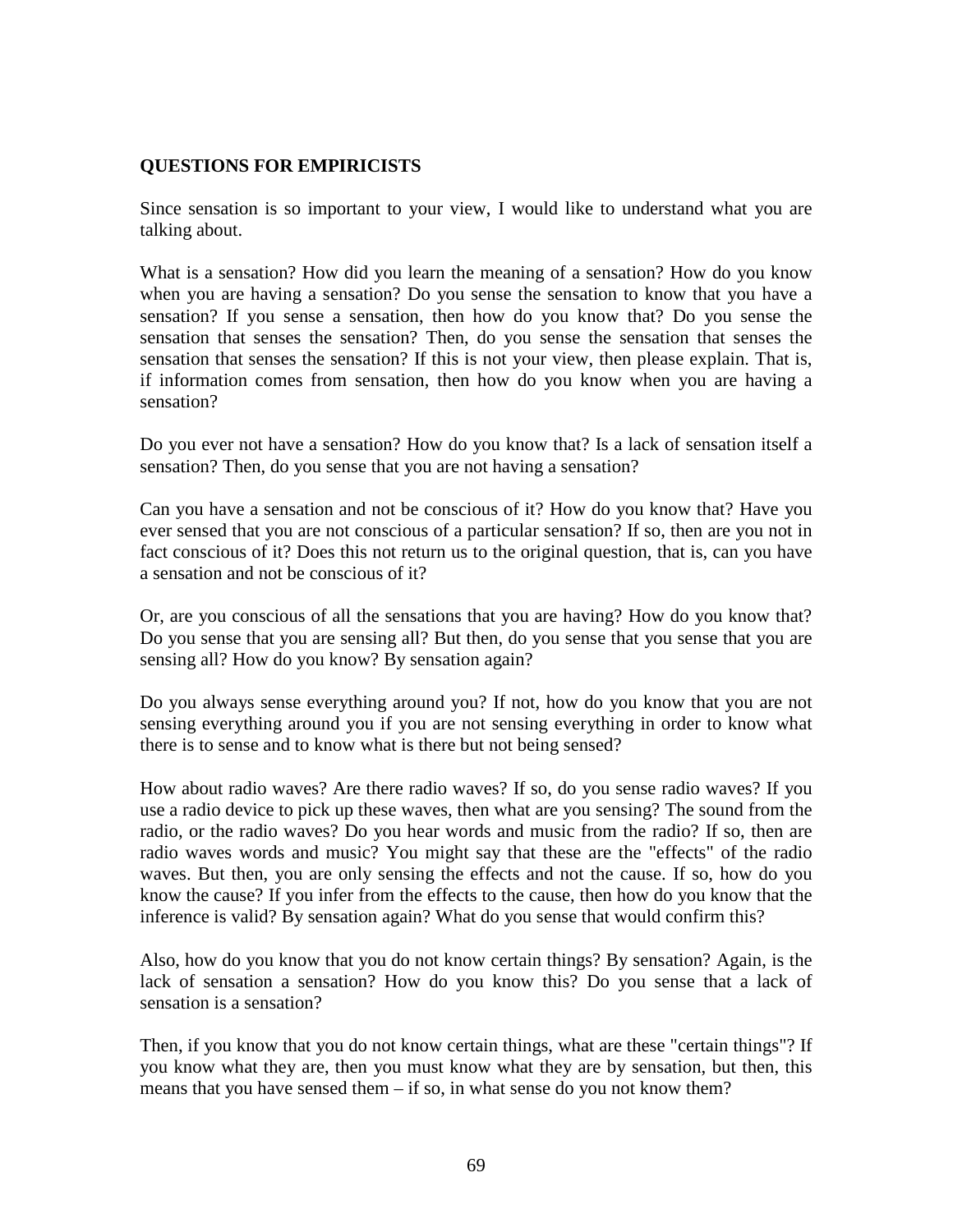Do you believe that the earth is flat, or that it is a sphere? If you believe that it is a sphere, then how do you know this? By sensation? How? Have you seen the earth from space?

Or do you trust the experts and the scientists? But then you did not sense what you claim to know, but you sensed only the testimony of these "experts." Maybe you have seen a picture of the earth? But a picture is not the earth, so at best you sensed a picture. How do you know that the picture was not "doctored"? By sensation? How do you sense "not doctored"? Also, a picture is flat, so how is the earth a sphere?

The sun looks pretty flat to me. Now suppose that I look at the sun from space and see that it is spherical, then what am I suppose to believe? If we assert that the sun and the earth are spheres and that they rotate, then the rotation is not really sensed, but calculated. Even then, how do you confirm that no errors in calculation were made? Again by sensation? What do you sense to know this?

Also, do you believe in atoms? Have you sensed an atom? Even if you have, how do you know that there are atoms other than the one that you have sensed? Or are we just supposed to trust the scientists? Are they your pope? If you do not believe all that they say, then why do you accept some of what they say and not others when you have sensed neither (except for their testimonies, if even that)? Have they seen atoms? Have they seen the effects of atoms? If so, how do they know that those effects were produced by atoms? And still, maybe they sensed the effects (if even that), and not the atoms.

How did you learn your name? Did you accept a word as your name, just because people called you something enough times? I can think of a number of things to call you other than your name, but will you accept one or more of those words as your name or names if I call you those things often enough? Why or why not? If I call you "Ralph" twice, would you accept that as your new name? How about six hundred times? Why or why not? How often is "often enough"? How did you know that it was enough when you first accepted your name? Did you sense "enough"? Or the effects of "enough"? How? Are you Pavlov's dog? But there is not always food after the sensation of the bell's ring, is there? Or did you somehow make an inference from what you heard? If so, did you sense the inference? Please write out the process of inference in syllogistic form so you can exhibit its logical validity.

Do you like logic? Do you want to be rational? Then how did you learn the law of contradiction? If you learn all things by sensation, then how did you sense the law of contradiction? If you sensed it used or applied and then inferred this law, then is your knowledge still from sensation? Or is it from sensation plus logical inference? But then, how come you used logical inference before you learned the law of contradiction? Also, before you learned the law of contradiction, did you have sensations? If so, did you apply the law of contradiction to those sensations, so that a sensation could not mean one thing and its contradictory at the same time? If you did not apply the law, then how come all sensations were not nonsense? If you did apply the law, how could you do it before you learned it?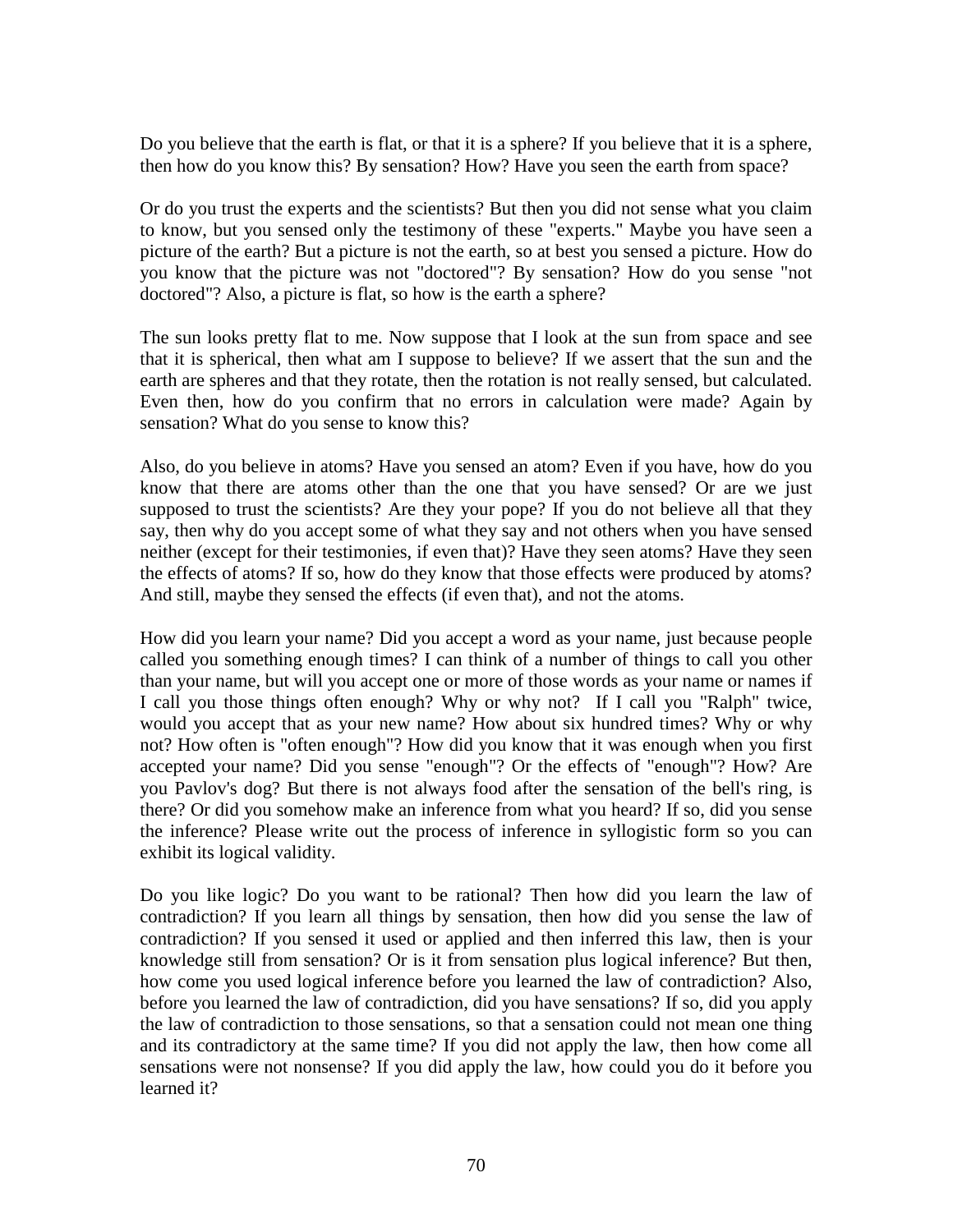How did you learn the word "God"? If all knowledge comes from sensation, then have you sensed God? If you have sensed God, then why are you an atheist? If you have not sensed God, then maybe you heard the word and inferred the meaning of the word, but then by sensation you only learned the sound and not the meaning, since you inferred the meaning. But then, did you and I infer the same thing out of the sound? Do we mean the same thing when we say "God"? If we do not mean the same thing, then all the arguments you have against "God" do not apply to me.

As for the question of personal identity, how do you know that you are the same person today as you were yesterday? Do you sense that you are the same person? But cannot two different things give you the same sensation? If so, then the problem remains. If not, then how do you know? That is, how or what have you sensed that no two things in this universe can give you the same sensation, so that you can always distinguish between different things?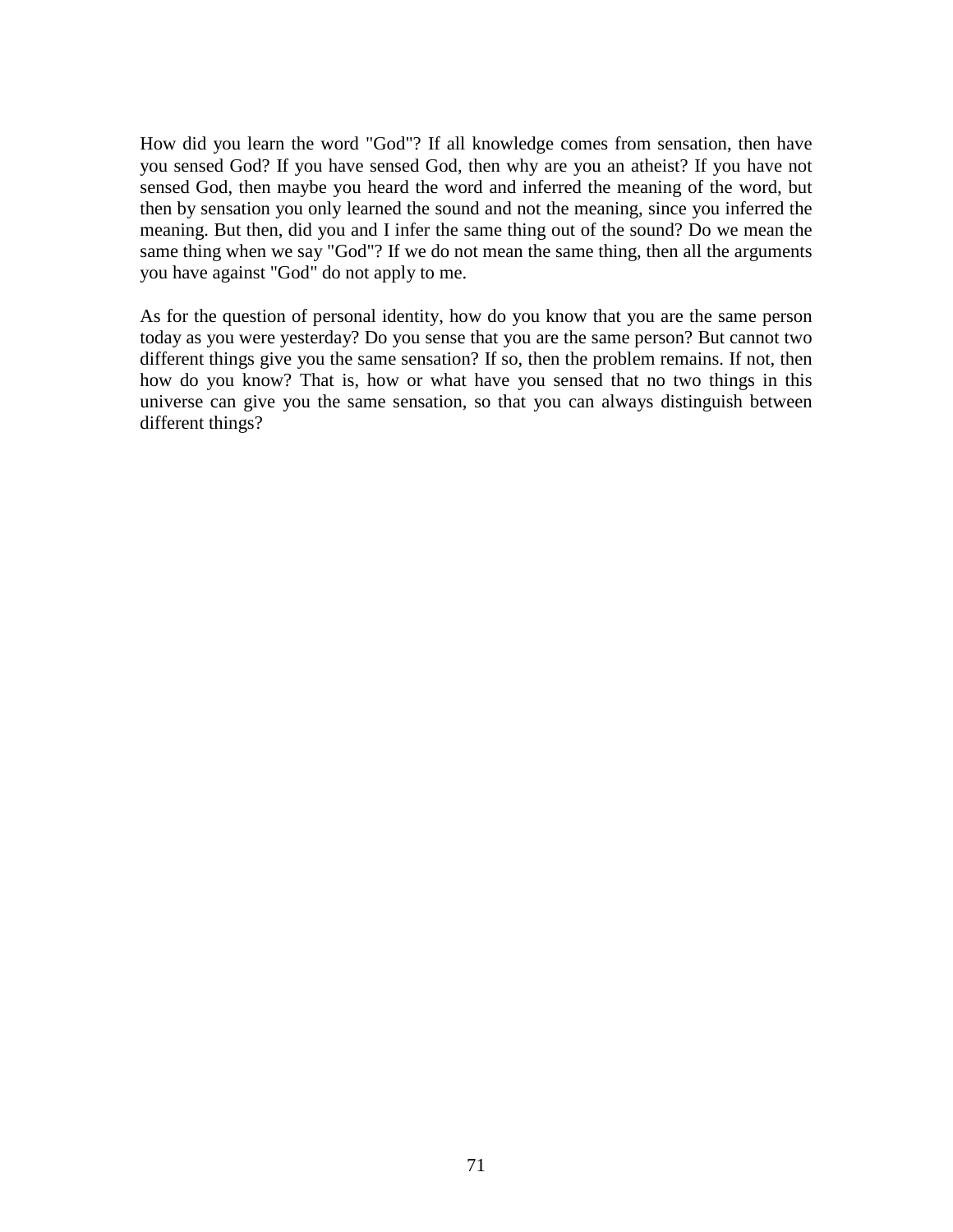## **26. A Gang of Pandas<sup>1</sup>**

#### $\sim$  1  $\sim$

I am a Christian, novice philosopher/logician, and scientist in molecular biology. I have been reading *Ultimate Questions* and *Presuppositional Confrontations*. In the latter you state the following about the reliability of science:

> If what is said about scientific experiments is difficult for some people to understand, the problem of "affirming the consequent" may be more easily grasped. Consider the following form of argument:

1. If X, then Y 2. Y 3. Therefore, X

This form of reasoning, called "affirming the consequent," is always a formal fallacy in logic; that is, the structure of the argument is invalid. Just because Y is true does not mean that X is true, since there can be an infinite number of things that may substitute for X so that we will still have Y. Correlation is not the same as causation – but can science even discover correlation? Thus if the hypothesis is, "If X, then Y," the fact that Y turns up does nothing to confirm the hypothesis.

If what you say about science is true, that does not anger me or deter me from doing what I do; however, I want to understand what you are saying. From my point of view, when I am in the lab the argument goes like this:

- 1. If this solution turns green  $(X)$ , then chemical Y is present  $(Y)$ .
- 2. The solution turned green (X).
- 3. Therefore, chemical Y is present (Y).

Is this not valid? How am I misunderstanding what you have said?

Your example is valid, but it is something that occurs *after* the criticism against the scientific method. That is, the scientific method leads to false conclusions, and then these false conclusions are applied.

<sup>&</sup>lt;sup>1</sup> Adapted from email correspondence.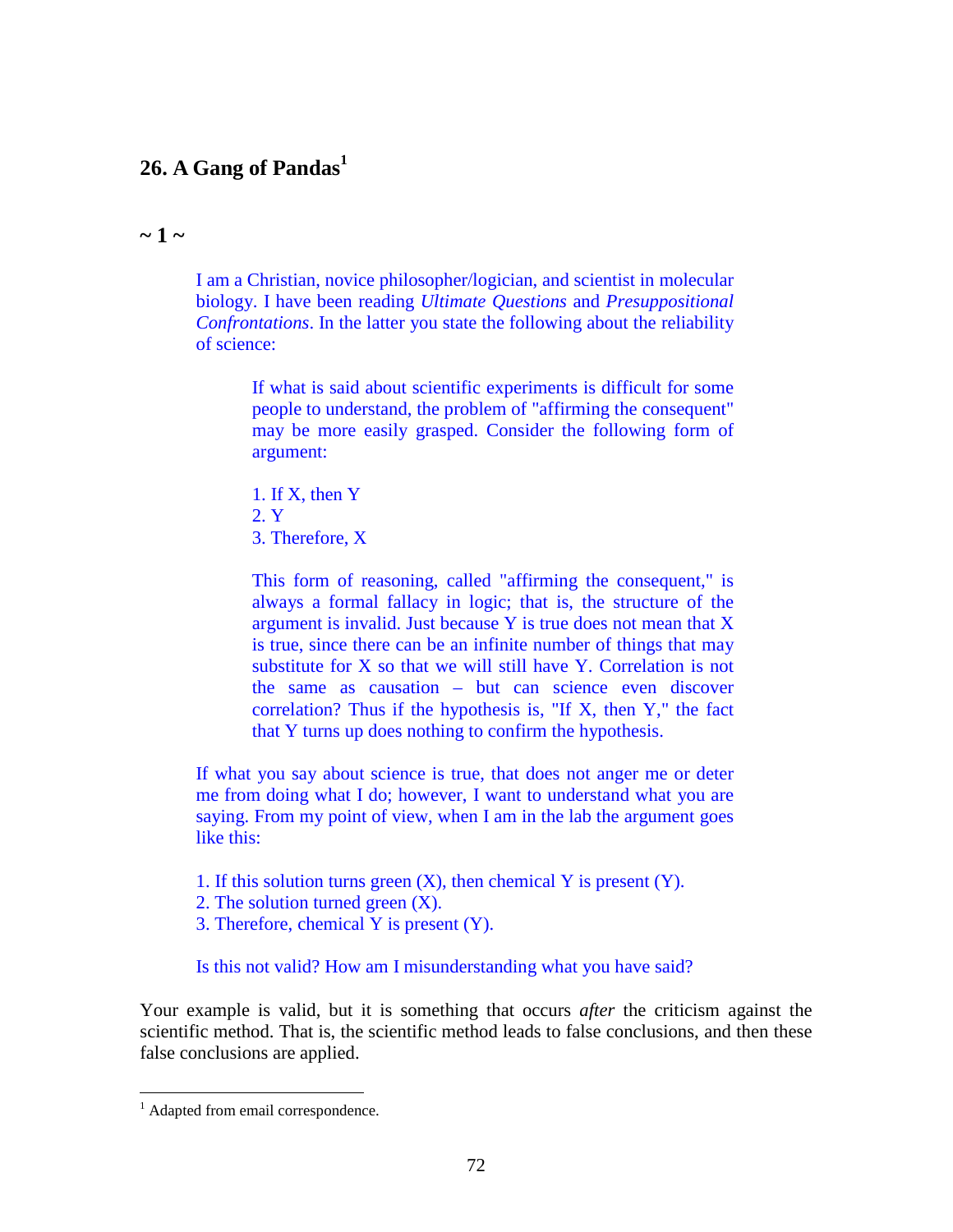Consider the following:

Argument A A1. If I punch Tom in the face  $(X)$ , then Tom will be injured  $(Y)$ . A2. Tom is injured (Y) A3. Therefore, I have punched Tom in the face (X). Argument B

B1. If Tom is injured (P), then I have punched Tom in the face (Q).

B2. Tom is injured (P).

B3. Therefore, I have punched Tom in the face (Q).

Argument B is valid, but Premise B1 depends on Argument A, and Argument A is invalid, since it commits the fallacy of affirming the consequent.

Premise B1 depends on Argument A, because by itself, it does not eliminate an infinite number of alternatives. If Tom is injured, it does not necessarily mean that I have punched him in the face. Maybe he walked into a wall. Maybe he fell down some stairs. Or, maybe Harry, Mary, Jones, or an infinite number of other possible persons or objects, in an infinite number of possible combinations, beat him in the face (e.g. an alien with a hammer, a monkey with a wrench, or a gang of pandas).

So Argument B is valid, but unsound, because Argument A is invalid. Argument A represents scientific experimentation (the attempt to discover cause-and-effect relationships by positing hypotheses and testing them). Argument B represents an *application* of the conclusions of scientific experimentation (an application of a supposedly true cause-and-effect relationship).

Therefore, although Argument B is valid, it is also completely worthless.

To make this even more clear with an illustration:

If water is wet  $(X)$ , then Vincent Cheung is president  $(Y)$ . Water is wet  $(X)$ . Therefore, Vincent Cheung is president (Y).

Valid, but untrue and worthless.

Returning to your example, your Premise 1 is like Premise B1 above. By itself it does not exclude an infinite number of alternatives. Thus:

If this solution turns green  $(X)$ , then an alien spat in it  $(Y)$ . This solution turned green (X). Therefore, an alien spat in it (Y).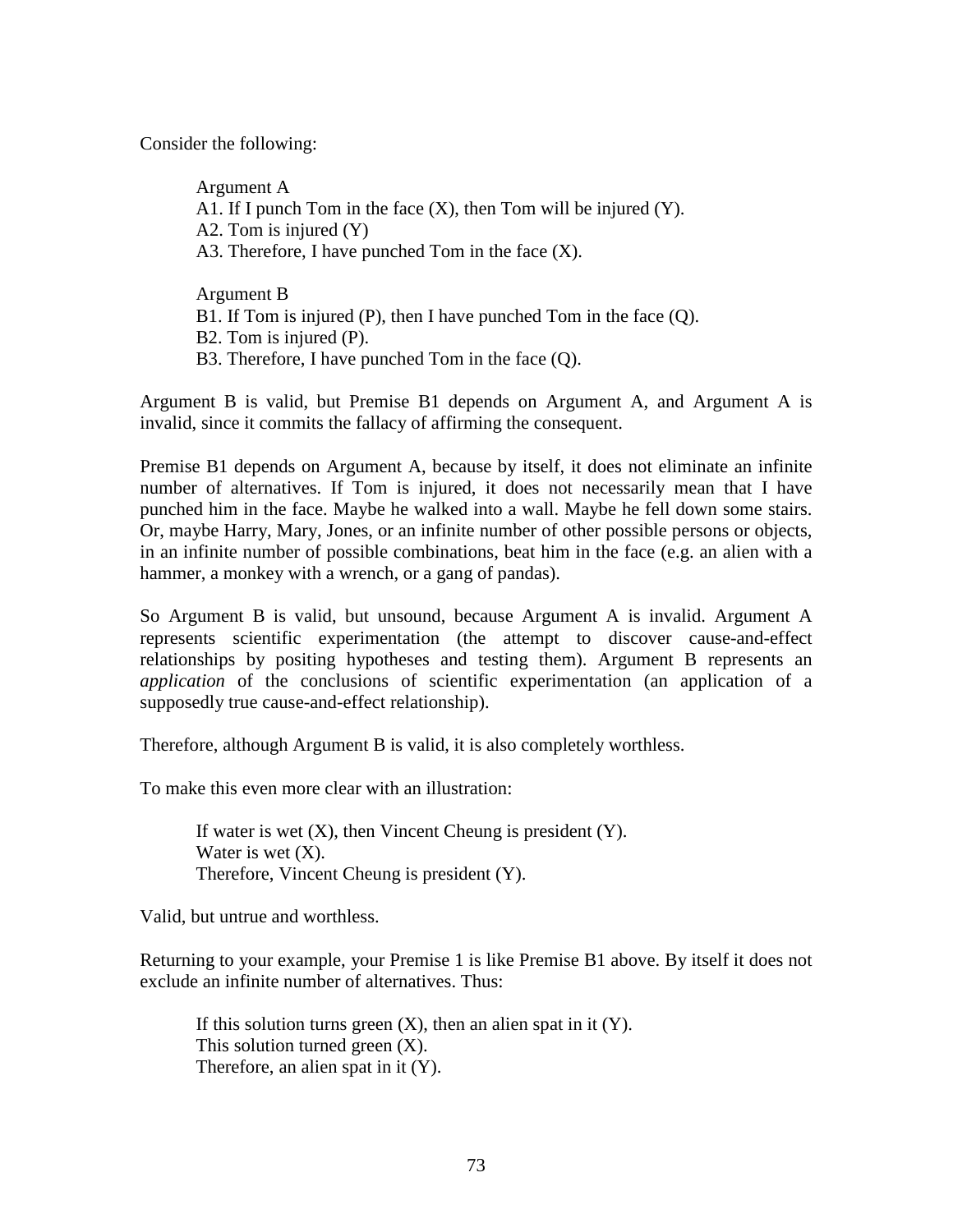This is what the entire scientific enterprise amounts to: first, it is a systematic repetition of the fallacy of affirming the consequent, and second, it is a systematic application of the false conclusions so obtained.

This is not to insult scientists, but to remind them to remain humble before God, and acknowledge their ignorance, for God has made foolish the wisdom of this world. As long as man puts himself at the center of knowledge, thinking that by his own power he can discover all things, he shall discover nothing.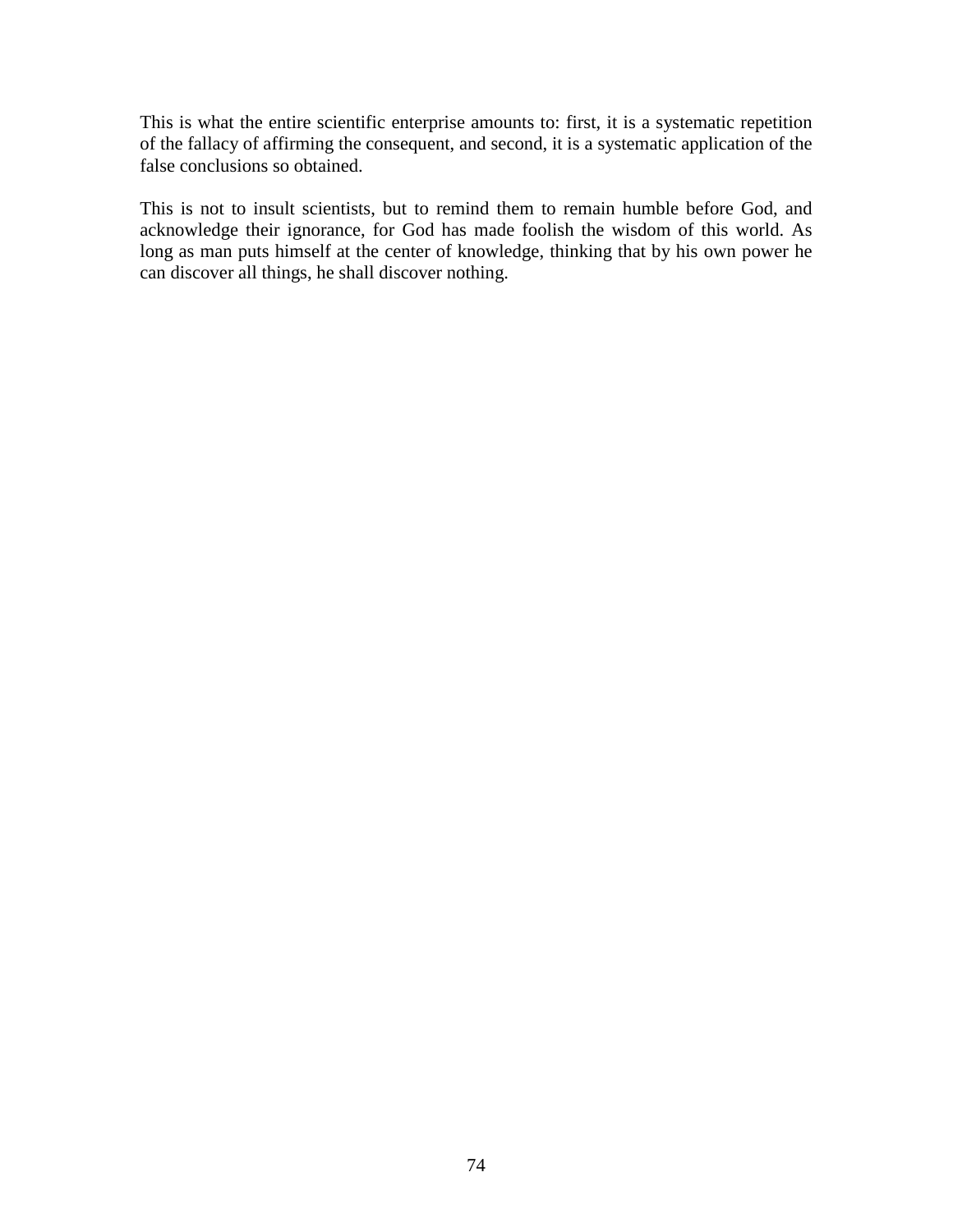$\sim$  2  $\sim$ 

I completely agree with your last paragraph. I think the scientific community is rather arrogant, and thinks that it is the end-all-be-all of truth. Of course, it is probably because the community is run for the most part by secular humanists who hardly believe in objective truth.

Anyway, in all honesty I am still having trouble with something. You mention this in *Presuppositional Confrontations*, and that is the notion of controls. You address this by saying that there could be an infinite number of parameters needing to be "controlled" in an experiment (i.e., some undetected component in a solution). However, if the controls are constructed properly will we not end up compensating for those variables anyway?

The scientific method suggests that you must identify variables and perform controlled experiments. But the problem of infinite alternatives remain the same.

Suppose a scientist swings a pendulum, makes some objects bump into one another, or perform some kind of experiment like this. He identifies certain variables such as altitude, weight, temperature, and so on. However, he can never say that he has identified all variables, such as an alien messing with his experiment from space, or an unruly and invisible spirit tempering with his project for its own amusement.

These latter possibilities may seem absurd, but according to what standard are they absurd? Only according to the scientist's own assumptions. Also, even if we admit that these are absurd, there are still an infinite number of variables that may or may not be present. The scientist may be missing an entire category of variables. For example, what if the scientist has no concept of temperature? He cannot then possibly measure and control it in an experiment. Yet it might be a decisive factor. If he does not know about it, he cannot even say that he does not know about it. Neither can he say that he *knows* this category of variables does not exist. There is an infinite number of possible categories of variables that he is missing. Therefore, a scientist can never say that he has accounted for all relevant variables, and he can never claim to have "constructed properly" any experiment.

The scientist simply does not know – he assumes without argument, without evidence, and without proof. He can do what he wishes, but if he claims that this whole thing is *rational*, then he is just arbitrarily calling it so. In fact, from even a simple analysis of science, there is no way that a scientist can claim to have any rational contact with reality at all. And certainly, he would have no right to call the Christian irrational.

The idea is simple. To know that any experiment is "constructed properly" the scientist's knowledge must be "bigger" than the experiment. But if his knowledge is already "bigger" than the experiment, then he hardly needs to perform the experiment to gain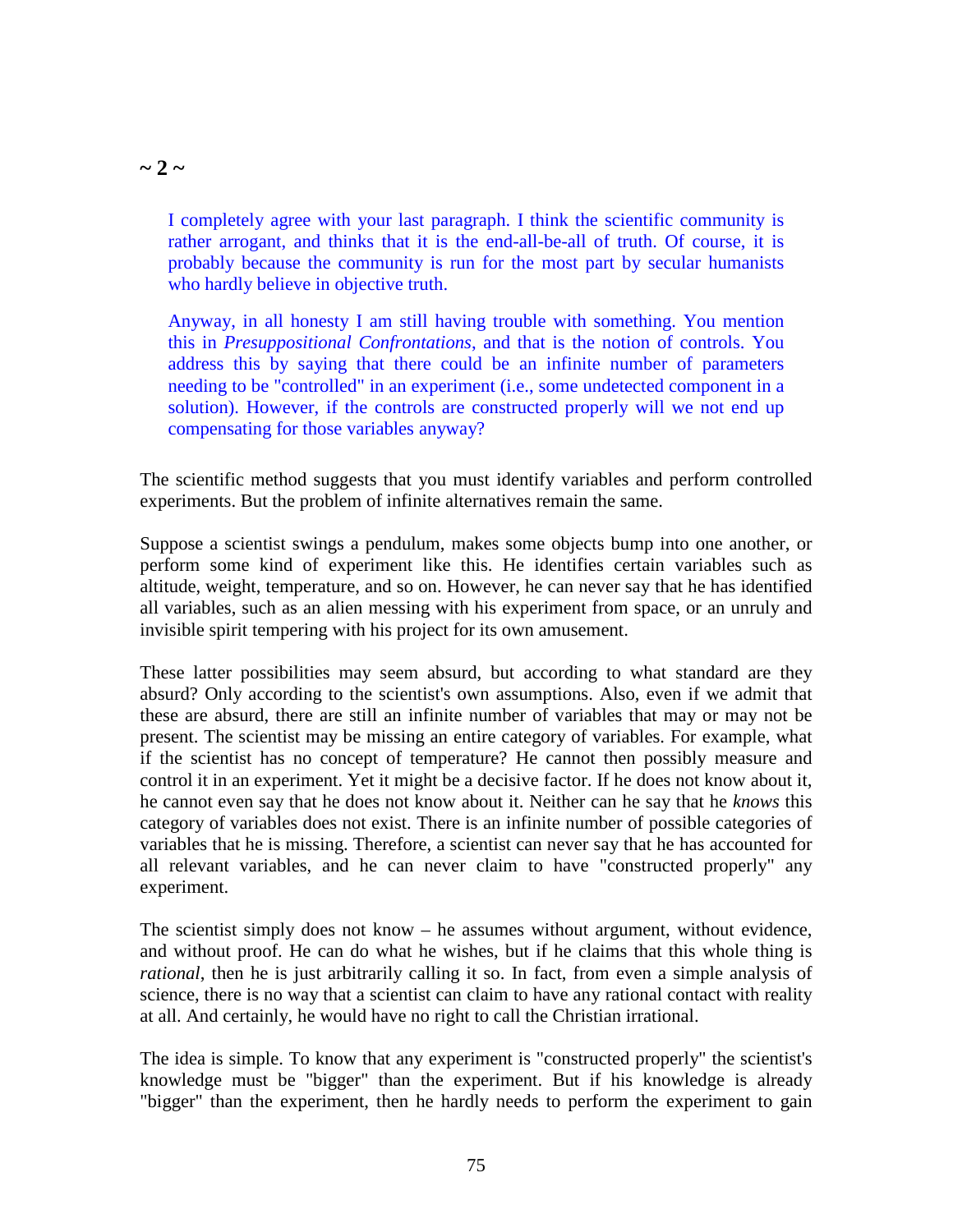knowledge that is limited by the experiment. The only way to be sure that one has identified and controlled all variables that may affect the experiment is to possess omniscience. The conclusion is that only God can tell us about the universe.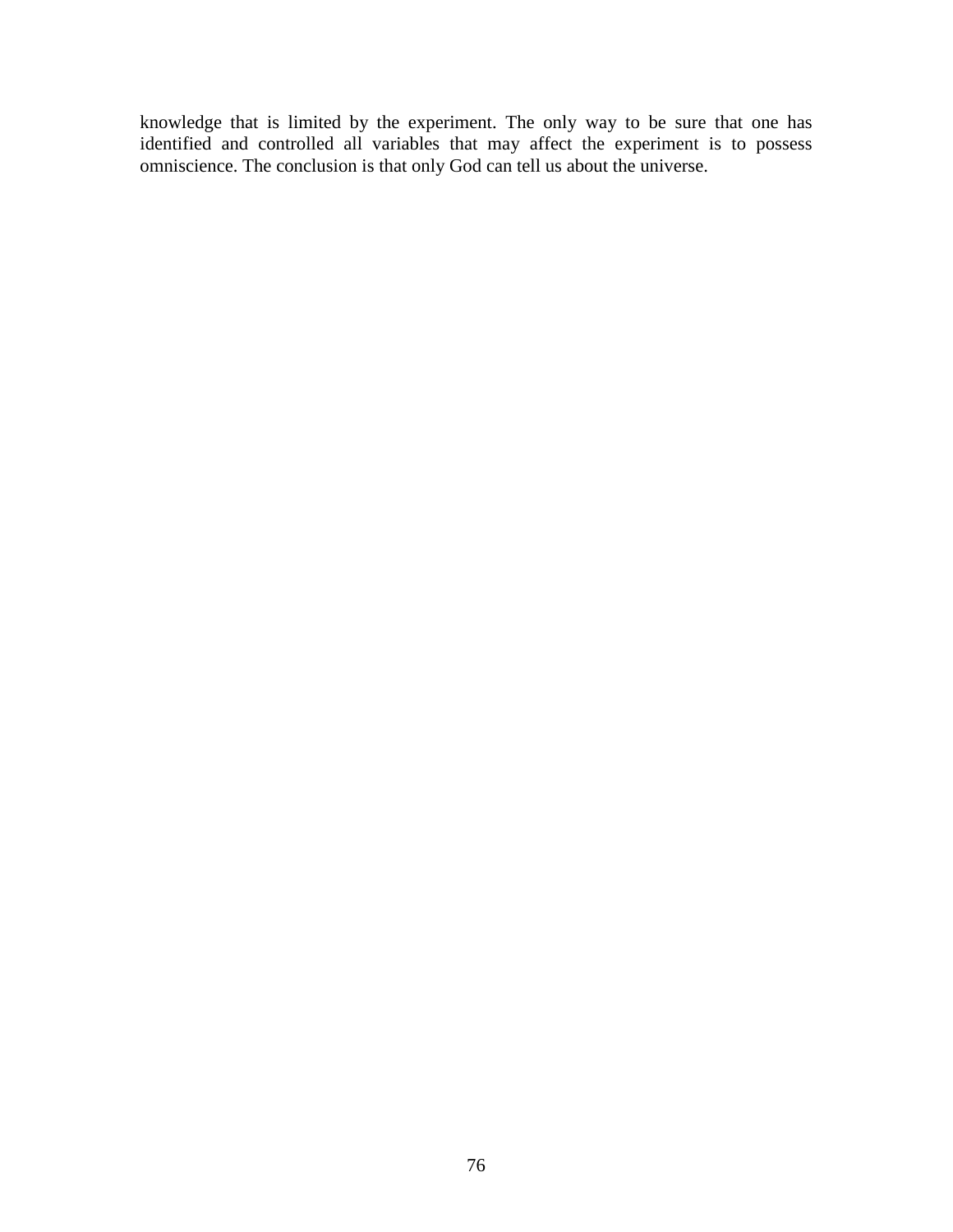#### $\sim$  3  $\sim$

After thinking about what you wrote for a bit, the question that lingers is this: Can I, first as a Christian and second a scientist, be consistent in trusting my results in the lab as far as pursuing truth? Granted, I as a Christian have the mind of Christ and recognize His Lordship over all creation, but does merely admitting that I know nothing and that God knows everything and trusting Him in my work of exploring His creation therefore give me the ability to describe my findings as truth? Or is the real truth the realization that my findings are true only inside the box that is "scientific study" as described by fallible humans rather than truth in the sense that Christ is Truth? If it is only true in a box, is it true at all?

I guess, now that what you have said about science makes sense to me I am wondering about my work and how I can worship and give God glory in my work if the work itself does not purpose to find truth outside the box of science.

There is no rational justification for saying that there is any truth at all in science. The inherent irrationality and even epistemological impossibility are built into its assumptions and method. There is no way to justify empiricism, induction, and the scientific method.

There is a school of thought that claims that if we will use the Bible as the first principle of our thinking, then the Bible can justify or at least "account for" these things that are unjustifiable when considered in themselves (sensation, induction, science, etc.). However, this just makes it worse. It is one thing to say that these things could be somehow rational in themselves, and that the only problem is that there is no rational foundation to place them on, although this to say this is perhaps nonsense in the first place. But it is much worse to realize that these things are irrational in themselves, so that no epistemological foundation can ever justify them, and then to insist that God and the Bible could justify them. This position makes God an accomplice to irrationality and falsehood. It is blasphemy. Even if we begin with God, we still cannot justify things that are false in themselves like " $1 + 1 = 83629473.9273$ " or "The devil is a golden retriever named Skip." A true first principle destroys falsehood; it does not justify or support it.

As for science, it can remain as long as it does not claim too much for itself. Please see "A Career in Science" in my *Doctrine and Obedience*.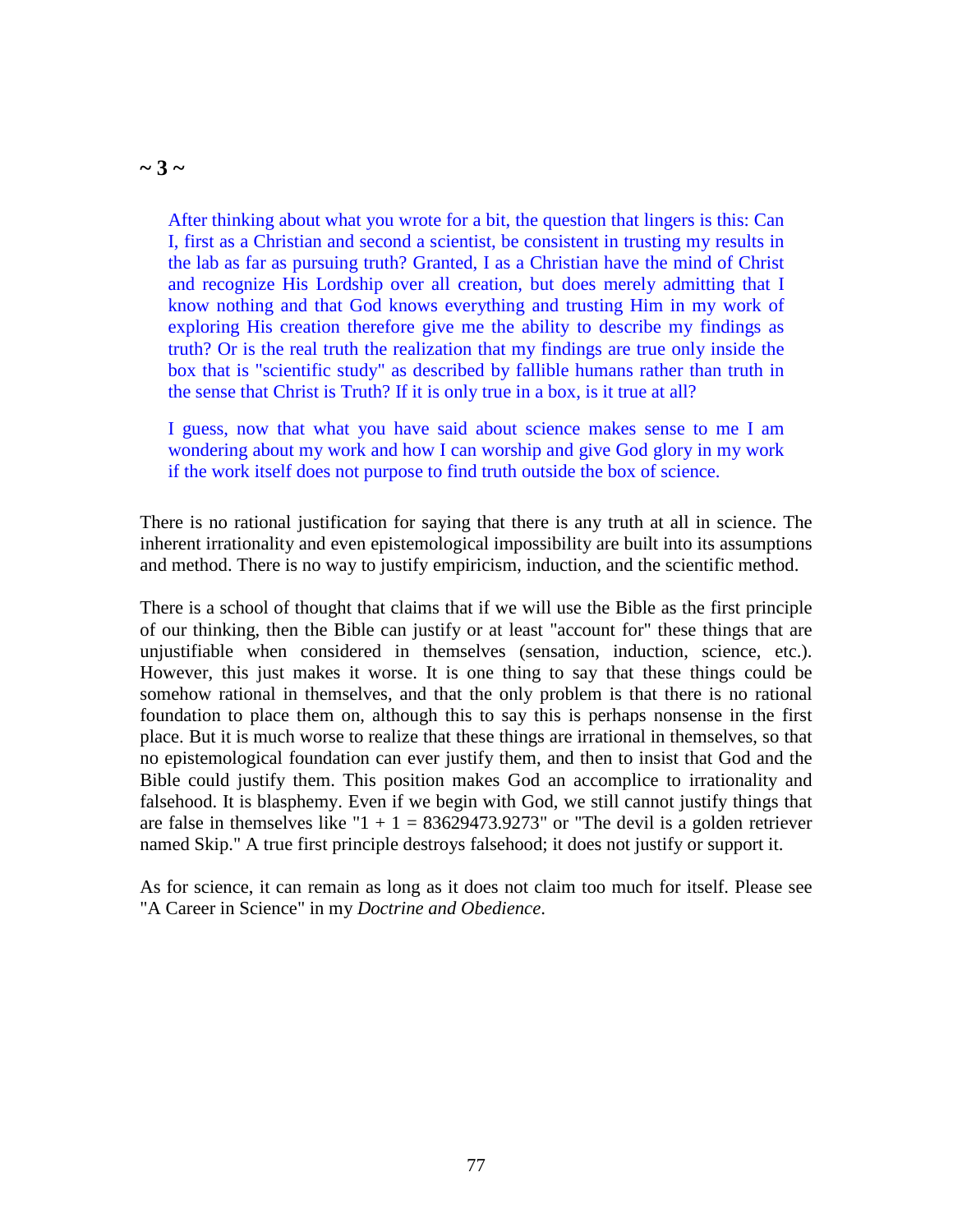#### $\sim$  4  $\sim$

What about the results that science has yielded? Technology, medicine, the computers that we are currently using to communicate, the microwave that I used this morning, the ultrasound machine used to see my unborn son? If we take any type of medication, then are we relinquishing our health to the irrationality of science? Whether or not we can accurately describe truth may be another issue, but it can hardly be denied that science has yielded results that are of use to us.

You said that science can remain as long as it does not claim too much for itself, and again I agree. Does it not have its place, its role to play in our existence?

I have answered this question in "In God We Trust," in my *Blasphemy and Mystery*. But I will make some remarks about it here as well.

Think about what you are saying. It is as if you say, "I know that it is not true, but...." Well, if we have the first part, do we need to hear the second part?

To appeal to the effect of science (medicine, microwave, etc.), is only an appeal to the fallacy of affirming the consequent again. Affirming the consequent is just another way of saying an appeal to the result or effect. The assumption is that if you seem to be getting the result that you want or predict, then there must be some truth behind the assumption that yields this result. Again, that is a logical fallacy. Correlation does not indicate causation. But my contention is that science cannot even detect or establish correlation.

Of course science has a role. It is an irrational feeling in the dark. It can never claim to have the truth, and not just when it comes to religion. In this conversation with you, I have suppressed the problems with sensation and induction, but have focused on the method of science (the process of reasoning after the reliability of sensation and induction have been *assumed without proof, and even assumed despite proof to the contrary*). Once we introduce them back into the conversation, we would not even be able to get so far as to discuss method. That is, it is not that the scientist is feeling in front of him in the dark. He does not even have arms.

You might wish we could say more for science, but how? There is no rational basis to say more for it. Science touts itself as a rational enterprise, but here I am, giving arguments that even elementary school children can grasp and apply to completely destroy it. Science is essentially, pervasively, undeniably, incurably, and often arrogantly, irrational. To believe that it can discover truth is nothing other than superstition.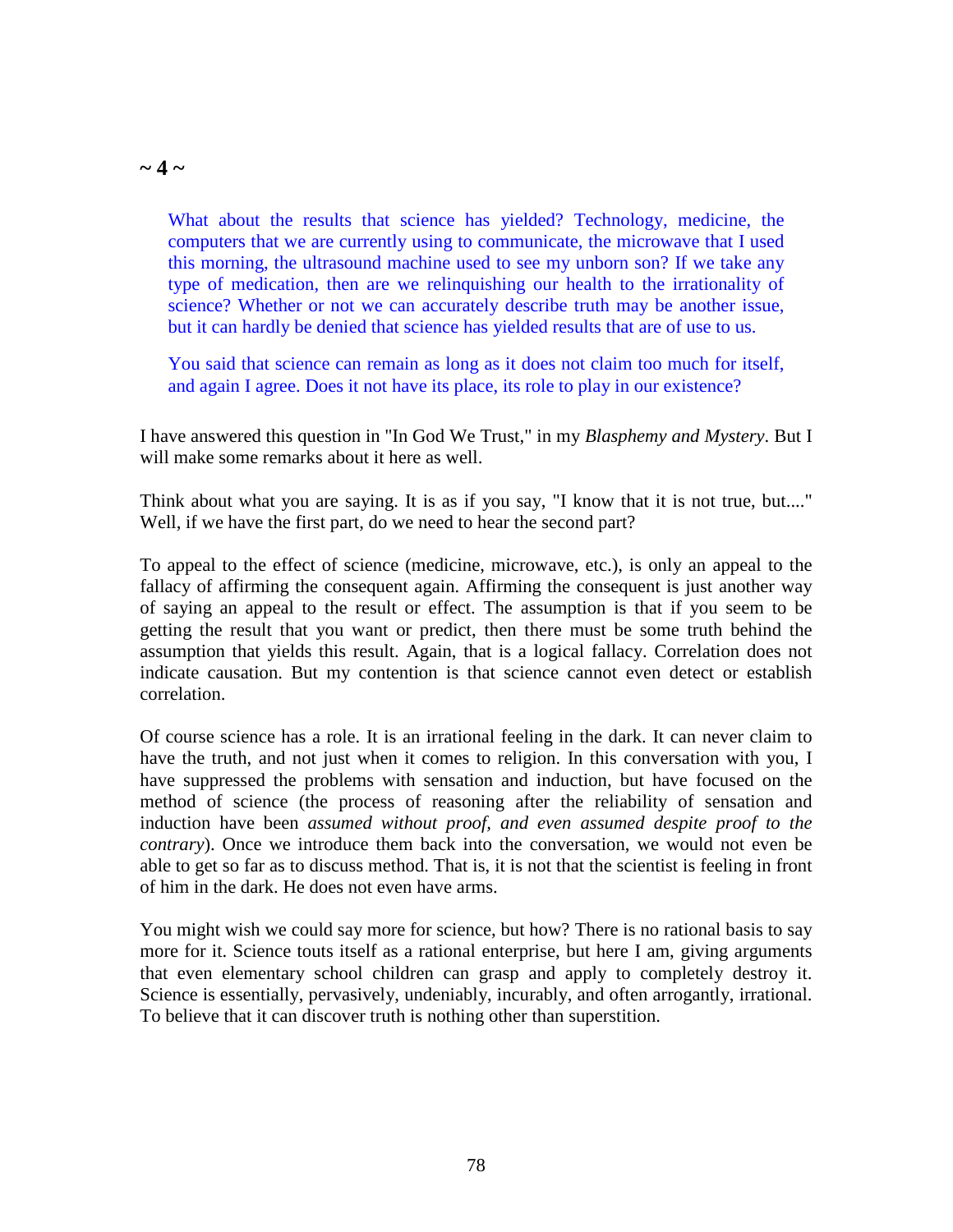# **27. The Incomprehensibility of Dad**

*Or, the Henry-Peter Controversy.*

Dad: "Henry, please empty the trash and take it out."

Henry: "Oh, you are so wise, so strong, and so great. I am just your worthless, stupid son. Your thoughts are not my thoughts. I can never understand what you are saying. Emp...tee... the tra...ashhh? This is a great mystery..."

Peter: "What's the matter with you? Dad just told you his thoughts. And he is making perfect sense. He is telling you to throw out the garbage. There is the bag. There is the door. Fill that bag with trash and walk outside with it."

Henry: "Blasphemy! Do you think that the greatness of our father can be explained? I don't care what you say. For that matter, I don't even care what he says. He cannot be understood. How dare you bring him down to your level? If I hear you say that Dad makes sense again, I am going to see to it that this family disowns you. You got that? (Screams) I will destroy you! I will kick...you...out!"

Dad: "Son, are you all right? Why don't you just accept what I say and do what I tell you?"

Henry: "(Screams) Shut up! I am just trying to show you some respect. Don't worry, Dad. Peter insults you, but I'll get him. (Sings) Hooowww greeeaaaat thooou arrrrt!"

So Peter takes out the trash. And Dad takes out Henry and puts him in a mental institution.

Henry fits right in, because there nothing makes sense, everything seems to contradict everything else, and everybody is just as confused as he is. Surrounded by contradictions, paradoxes, and antinomies, the thoroughly insane Henry is happy at last.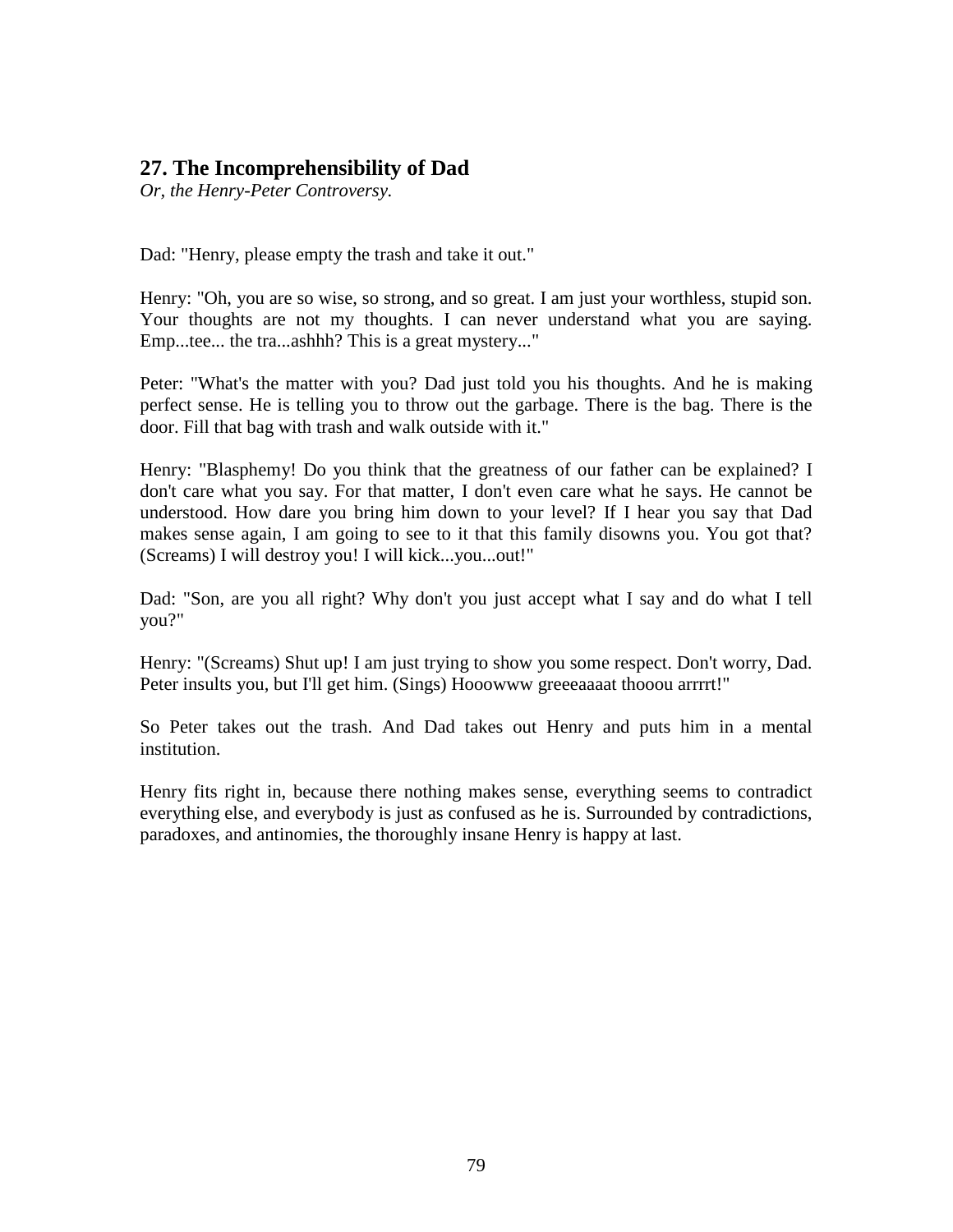# **28. Sarcasm and Sovereignty<sup>2</sup>**

If God is sovereign over all things, and everything including the Fall came about by his will, then why should I care about anything?

I never had a choice whether or not I existed – he created me a sinner, why should I care? And, if God is sovereign why should he care either way? He is only getting what he wants.

I am very confused, and I need to repent of this – but God is not willing repentance in my life right now.

Your question assumes that you should care about something only if it is not determined or only if it is not controlled by God. This premise is necessary for your question to be rational or to make any sense. Therefore, unless it is established, your question is arbitrary, random sounds in the air with no logical connection. Why should anyone care to answer it?

It is important to establish the assumption not only to make someone like me care about it, but also to make sense of any alternative. That is, even if your thoughts and actions are not determined, and not controlled by God, why should you care? Even if God had not determined or even caused the Fall, why should you care? Even if he did not create you a sinner, why should you care? If he created you neutral, why should you care to choose to become righteous or unrighteous? Why should you care? If he created you righteous, why should you care to remain righteous? Why should you care? What, you would not want to become a sinner and suffer the consequences? But why? Why should you care?

If your thoughts and actions are not determined and caused by God, but are rather entirely produced by your own control and sovereignty over yourself, so that your thoughts and actions are free, and produce effects entirely attributed to your metaphysical power, so what? Unless you demonstrate why and how meaning, significance, and the reason for caring is established on the basis of indeterminism or human freedom, you still have not found any reason to care.

What kind of person does not care about God, and life, about truth, and worship, and loving others, even though God has issued many commandments about these things? What kind of person would spurn the divine commands because God is sovereign and man is not free, and because divine sovereignty is incompatible with human freedom? A wicked and worthless person.

<sup>&</sup>lt;sup>2</sup> Adapted from email correspondence.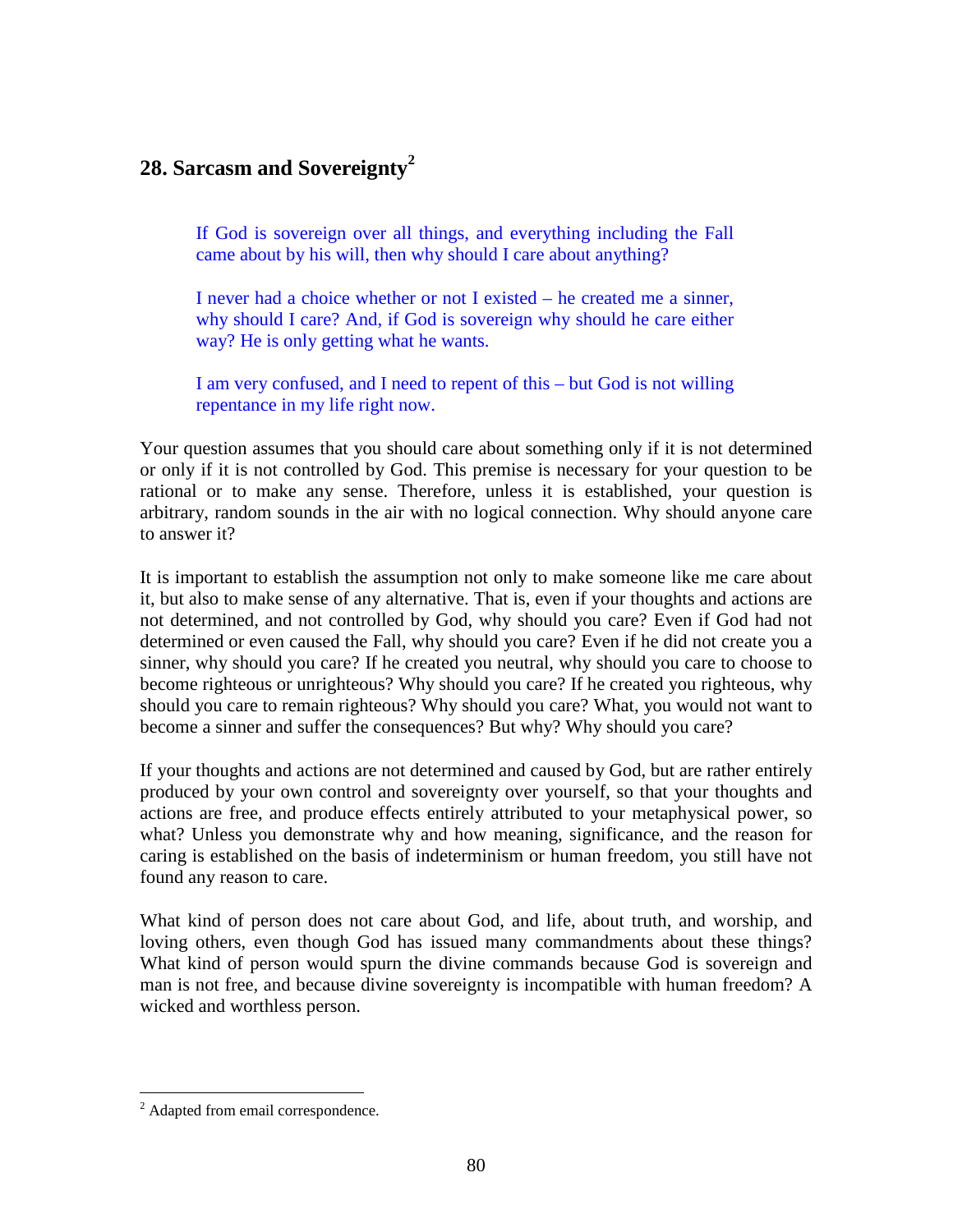Then, you say, "If God is sovereign why should he care either way? He is only getting what he wants." Why should he care, because he gets what he wants?! How is this different from saying, "Why should God care? He is getting what he cares about"? Or, "Why should he want anything? He is getting what he wants." Do you mean he should care only if he does not get what he cares about? Do you mean he should want something only if he does not get what he wants? Do you mean that to care and to want are by definition meaningless unless the care and the want are frustrated? If this is not what you mean, then what do you mean? Do you even know? If this is indeed what you mean, then why should I accept this premise? Or, is that just a careless and useless statement, and I am making too much out of it?

You are correct in saying that you are confused and that you need to repent. And I hope you are not being sarcastic about God granting repentance, because it is indeed he who grants or withholds it. Jesus says, "No one can come to me unless the Father who sent me draws him" (John 6:44). Paul writes, "Therefore God has mercy on whom he wants to have mercy, and he hardens whom he wants to harden," and that we instruct people, "in the hope that God will grant them repentance leading them to a knowledge of the truth" (2 Timothy 2:25), implying that it is up to him to grant repentance, but that he might not grant it.

You will have to excuse me for being blunt, but I do care when people question the truth and appear to be sarcastic about it. If God has not granted you repentance to believe the gospel, or if you think he has but subsequent obstinacy against God's word reveals that he in fact has not granted you repentance, then it means that you are still in your sin, and you will burn in hell when you die. But even if this is the case, you can take comfort in the fact that, since this has been determined by God, then although you will suffer extreme conscious torment for an endless duration in hell, you probably will not care.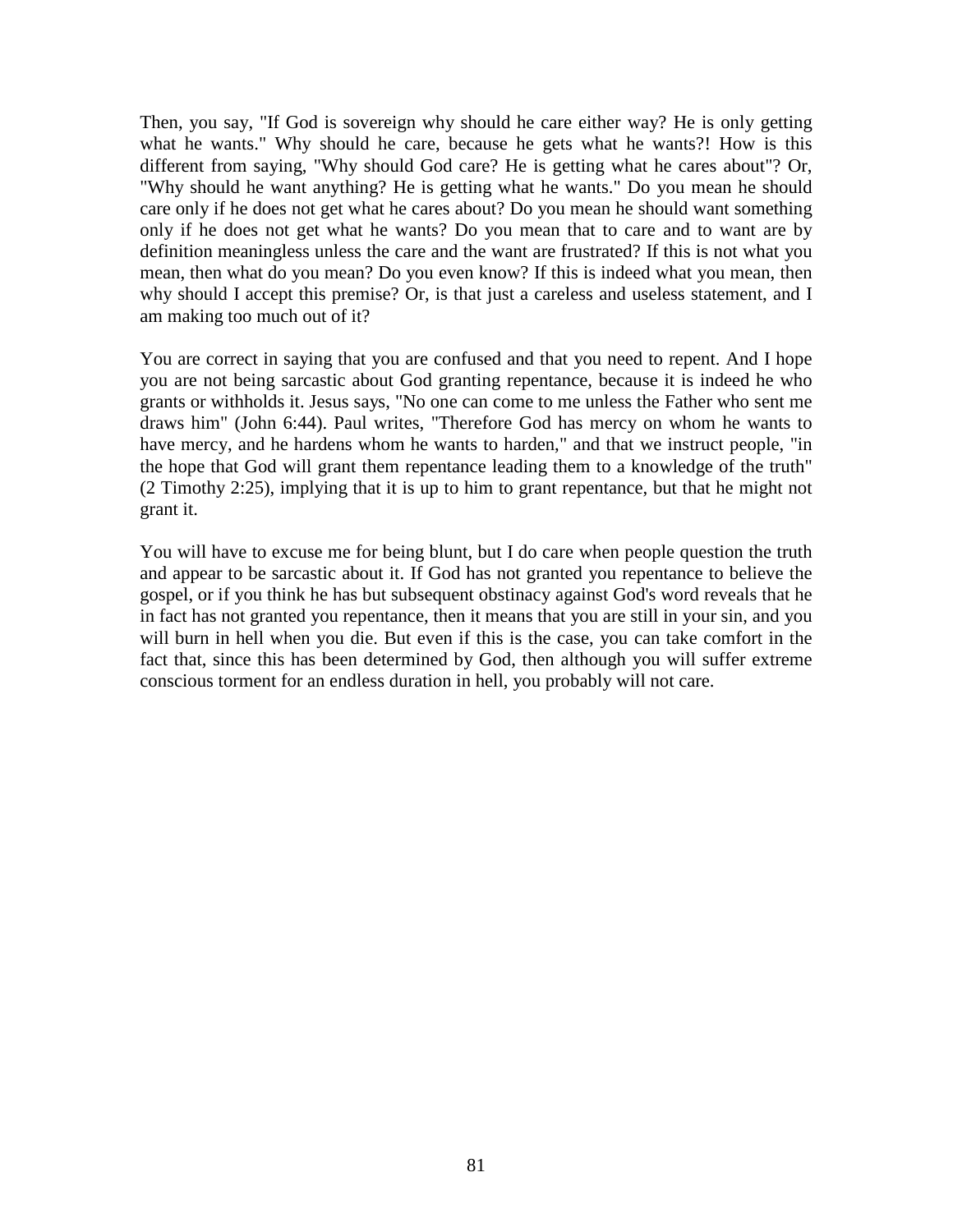## **29. What is the Point?<sup>3</sup>**

If as you insist that men and women are either chosen by God for eternal life or eternal death, then there is absolutely no point at all in evangelism.

As with all challenges against the doctrines of divine sovereignty and divine election, this popular objection is easy to answer. It is also very sad, because the objection reveals the sinister attitude that is in this person's heart, something that he would probably refuse to state in explicit terms.

Anyone who raises this objection tells me that he is far from God and has no respect for him. It betrays an attitude that says, "Unless my role is at least as important and determinative as God's role, I find absolutely no point at all in doing what he tells me to do. Unless my disobedience will directly and necessarily contribute to someone's everlasting damnation – to cause him to burn in hell forever – there is no point in obedience toward God, none at all." I had more fear of God than this even before I became a Christian. I would have been too terrified to align myself with something like this.

In any case, this objection is used by many, if not most, of those who call themselves Christians but who resist the doctrines of divine sovereignty and divine election, and it tells us what they truly think about God. They come together every week to worship a God whose commands they would find pointless the moment they discover that he has more control than they thought, and that he is in fact not dependent on them to accomplish his plans. As they say, with friends like these...

May God have mercy on his people.

<sup>&</sup>lt;sup>3</sup> Adapted from email correspondence.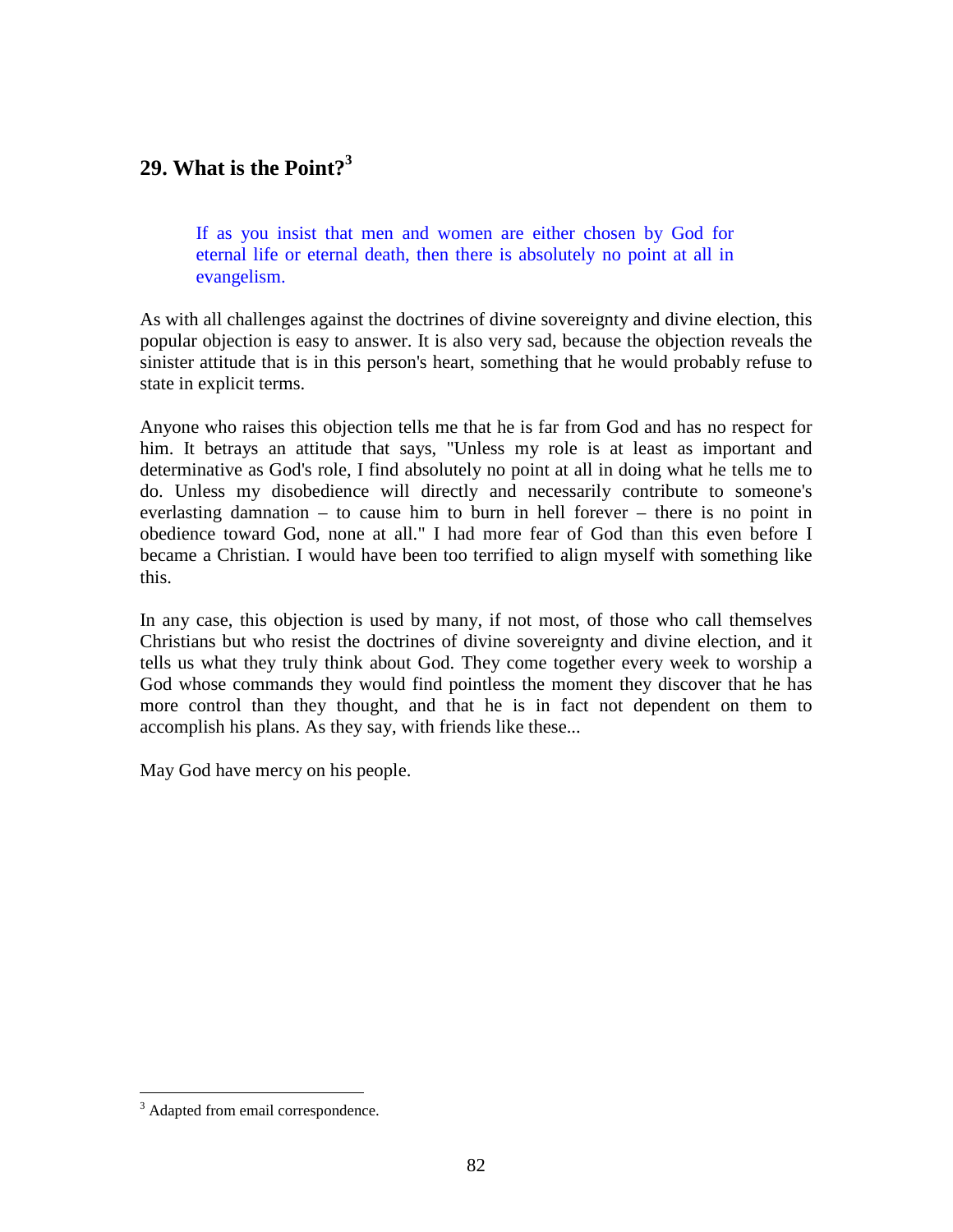## **30. WCF, secondary causes, etc.<sup>4</sup>**

Why do you think the Westminster Divines stated that God ordained whatsoever comes to pass and then also stated that God is not thereby the author of sin?

It seems that, like most theologians, they assumed that to cause evil is to commit evil; therefore, they had to distance God from evil. However, the assumption that to metaphysically cause evil is to morally commit evil is false, and rarely even mentioned or defended. It is taken for granted, but these are two separate issues. One deals with how something can happen at all, and the other deals with what moral laws God has declared to define what is good and what is evil. If he has not declared that it is evil for himself to metaphysically cause evil, then how dare men say that it is evil for him to do so?

To say that God is not the author of sin necessarily means that his sovereignty cannot be direct and exhaustive. That God is totally sovereign is something that the Bible clearly teaches. On the other hand, that God is not the author of sin is something that men wish to maintain against the Bible. Therefore, they affirm both, and most theologians attempt to work around it with permissive decrees (but the concept makes no sense), secondary causes (but does God directly cause and control these "secondary" causes or not?), and compatibilism (but this is irrelevant, since if God controls all things, then the fact that men make choices and what choices they make are also controlled by God, so that this means only that God is compatible with himself; thus the idea is a red herring that does not address the question).

When you refuse to accept nonsense and press the issue, they throw up their hands and call it a mystery, and call you a heretic if you insist that the biblical doctrine is clear. But if this is permitted, then anyone can hold any position on any issue, and just call it a mystery.

…the Westminster Confession on secondary causes and the author of sin: "God, from all eternity, did, by the most wise and holy counsel of his own will, freely, and unchangeably ordain whatsoever comes to pass: yet so, as thereby neither is God the author of sin, nor is violence offered to the will of the creatures; nor is the liberty or contingency of second causes taken away, but rather established."

I believe that if a person is a Christian and somewhat intelligent, then if we were to repeat, "If God is not the direct metaphysical cause of something, then something else is," to his face over and over again, eventually he would realize what this really means and

<sup>&</sup>lt;sup>4</sup> Adapted from email correspondence.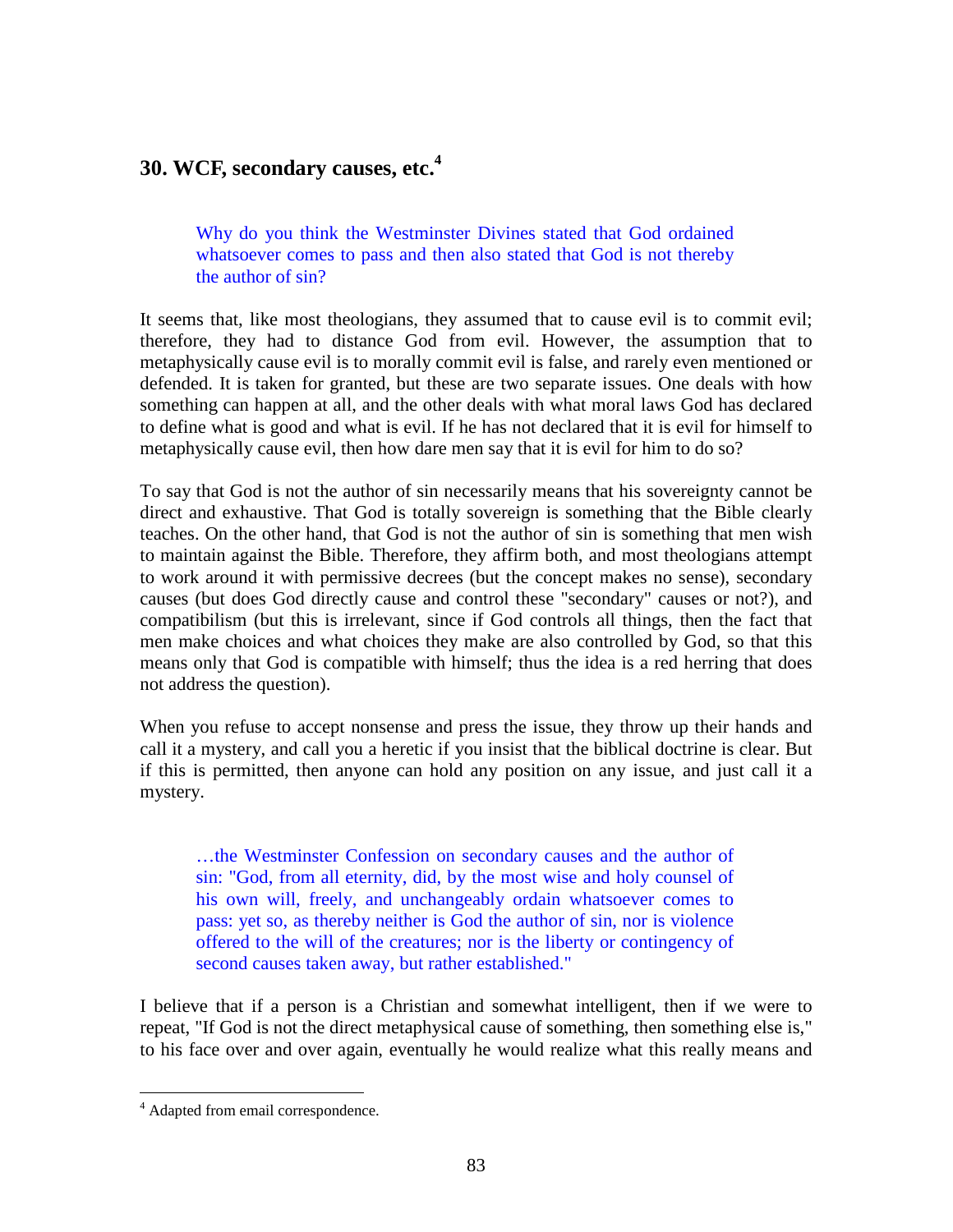would become just as alarmed and repulsed at the notion as we are. But perhaps both faith and intelligence are rare, and the combination even less likely.

As for secondary causation, I have addressed this a number of times. If all else fails, I can say that I did not write the books, but my computer did. The fact that I was typing on it when the books appeared does not nullify the authorship of the computer or its moral responsibility, but only establishes it. If the reply is that the computer is not an intelligent mind but a dead object, I would insist that Dual Core is superior to a lump of clay (Romans 9). In any case, if God's authorship is only so distant (I did not make the computer, the software, nor did I make or control the electricity), he might not be so clearly the author of sin.

…in the Westminster Confession it is stated: "God, from all eternity, did, by the most wise and holy counsel of his own will, freely, and unchangeably ordain whatsoever comes to pass: yet so, as thereby neither is God the author of sin, nor is violence offered to the will of the creatures; nor is the liberty or contingency of second causes taken away, but rather established."

Arthur W. Pink wrote in a book about the sovereignty of God: Once more, it needs to be carefully borne in mind that God did not decree that Adam should sin and then inject into Adam an inclination to evil, in order that His decree might be carried out. No; "God cannot be tempted, neither tempteth He any man" (James 1:13). Instead, when the Serpent came to tempt Eve, God caused her to remember His command forbidding to eat of the tree of the knowledge of good and evil and of the penalty attached to disobedience! Thus, though God had decreed the Fall, in no sense was He the Author of Adam's sin, and at no point was Adam's responsibility impaired. Thus may we admire and adore the "manifold wisdom of God", in devising a way whereby His eternal decree should be accomplished, and yet the responsibility of His creatures be preserved intact.

If I am right, then they must be wrong. The question is, how can they be right without self-contradiction – that God controls all things, but he really doesn't, that God causes all things, but he really doesn't? The Reformed is fond of appealing to "mystery," "paradox," and "antinomy," which are nothing but more dignified and deceptive terms for saying, "Clearly, I contradict myself, but I don't care." Instead, it seems to me that divine sovereignty is an altogether clear and coherent doctrine. It is so easy to understand. I have also answered the almost universal abuse of James 1:13. Temptation and causation are two different things, and the topic is causation, not temptation.

We must submit to the direct teachings of Scripture and its necessary implications, and not the traditions and good intentions of men.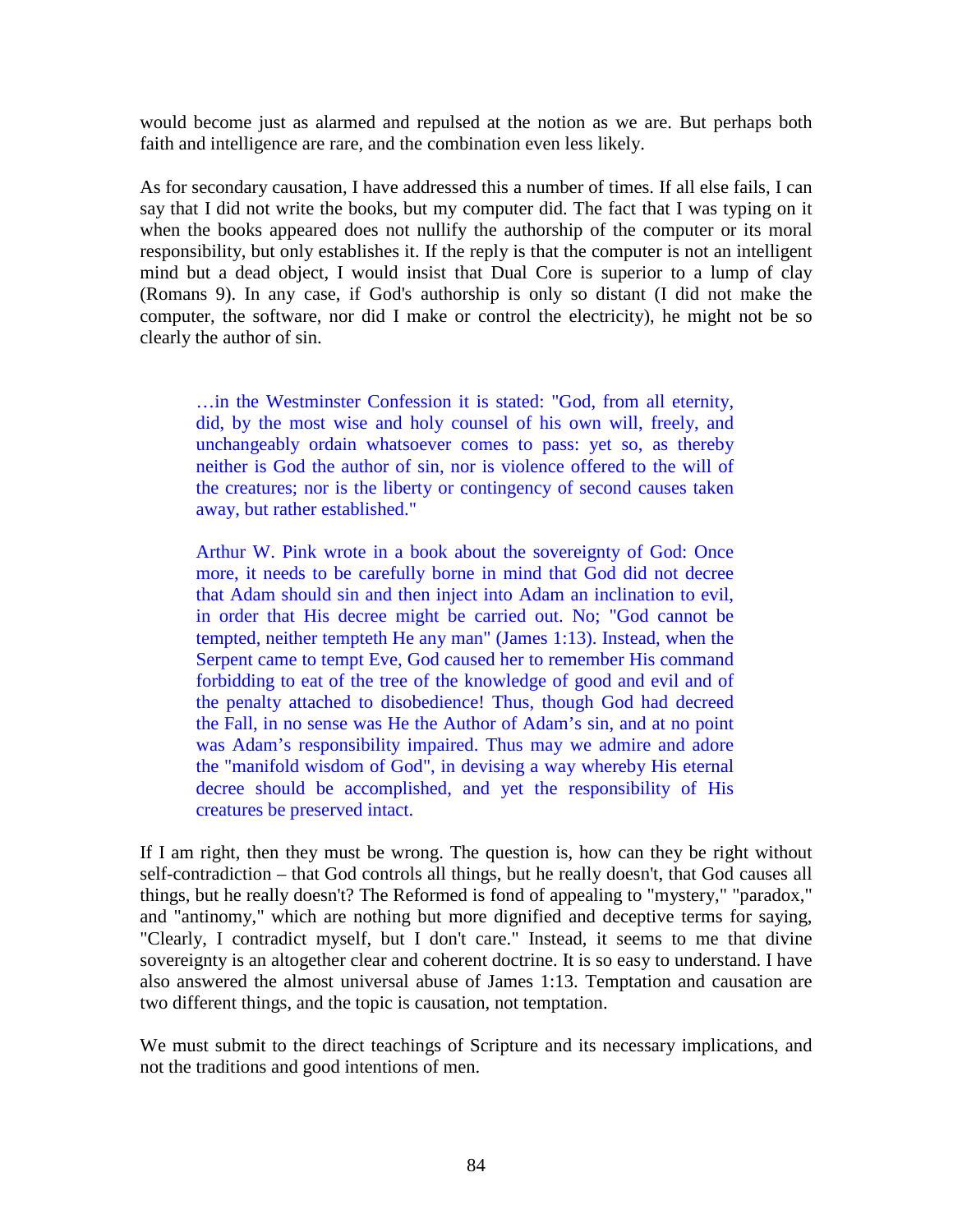# **31. Lead Us Not Into Temptation<sup>5</sup>**

In the Lord's Prayer, what does Christ have in mind when he says, "lead us not into temptation"?

He has in mind exactly what the words  $say - he$  is telling us to petition God to not lead us into temptation. The contrast immediately follows: "but deliver us from evil" or the evil one. Temptations are completely under God's control, and of course he leads people to temptations, as the Spirit led Jesus into the wilderness to be tempted by Satan. As James 1:13 says, he does not tempt, neither can he be tempted; however, he initiates, sustains, and directs temptations through Satan and other created "things" (such as our lusts). The distinction is clear: God is not Satan, and God is not our lusts, but he causes and controls both in order to tempt people to sin.

Just as we know that God decrees many negatives things, such as sicknesses and disasters, and God's precepts teach us to face the negative things that he decrees (to pray to be healed, to endure, to comfort others, etc.), God also leads people into temptation, but his precept is for us to desire not to be tempted, and when tempted, to fight the temptation. This is analogous to the fact that it is God who decrees persecution against Christians, but it does not follow that we should surrender or compromise because of persecution. Rather, it is God's precept that we stand firm under it.

Is God the author of sin? Yes. Is God the tempter to sin? No. These are two different roles, but the Bible clearly makes him the leader-into-temptation. This does not really distance God from temptation, so if this is what someone is looking for, he will not find it. However, it is still a distinction that the Bible makes, but it is not an attempt to metaphysically distance God from evil.

What does it take for God himself to be the tempter? He could say to a person, "Go kill that person." What would be the problem with this? If he says that to a person, it would not be a temptation, but it would be a precept or a command, so that by definition it would be morally right and even obligatory for the person to perform it. Consider the command to Abraham to sacrifice Isaac. If God tells one person to kill another, it would not be murder.

So the distinction between the leader-into-temptation and the tempter is not intended to distance God from evil – we are not interested in that at all. It is a necessary distinction because whatever God tells a person to do is, by definition, right and obligatory. Therefore, he cannot be the tempter, since temptation is persuasion or enticement to deviate from or transgress something that God has said. If God himself does it, it would not be temptation, but a moral precept and command.

<sup>&</sup>lt;sup>5</sup> Adapted from email correspondence.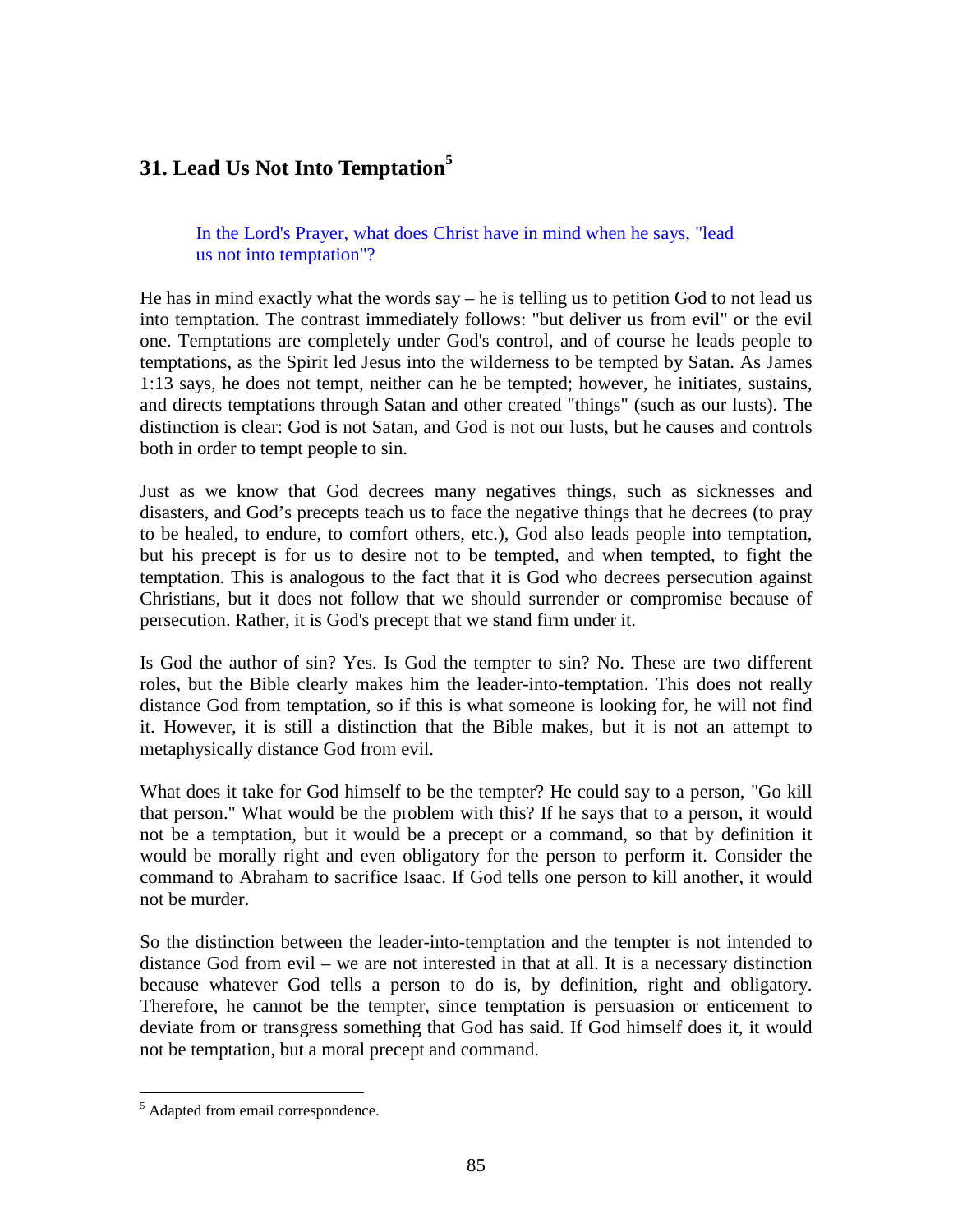# **32. There is No Real Synergism<sup>6</sup>**

In your *Systematic Theology*, you say that sanctification is synergistic, because we cooperate with God, even though he is the cause of our deeds, the cause of our good works. But, in this sense, couldn't we say that the conversion is synergistic as well? I'm not talking about regeneration or justification, but about the act of believing. Because, even though God is the author and the cause of our faith, we exercise the faith, like in sanctification. Wouldn't it be better to say that even our sanctification is monergistic?

Let us use chess as an analogy. All analogies have their limitations, but as long as we focus on what an analogy is meant to illustrate, it can be useful.

There are two "levels" of reality in a chess game: [1] The actions of the players, and [2] The relationships between the chess pieces. If we are talking about #2, then "knight takes pawn" makes sense. But when we say this, of course we do not mean that the knight moves itself and removes the pawn from the chessboard. We assume that the knight has no inherent power to move itself, but we assume that a player caused the movement. However, as long as we are speaking on level #2, we do not need to mention the player, even though he is a necessary part of the whole picture. But when the topic switches over to a discussion of cause, to level #1, then "knight takes pawn" makes no sense as a description of cause, since it is not a description of cause. We must talk about the player.

Now, to bridge this analogy over to our topic, let us add a few things to the chess game: [A] Suppose the chess pieces are in fact sentient – intelligent beings with awareness, thought processes, and feelings. [B] Suppose any event on the chessboard, any action associated with the chess pieces, must be entirely caused by a player. This includes the thoughts and feelings in the chess pieces. [C] Suppose that some actions taken by the player on the chess pieces involve an awareness in the chess pieces, and some actions do not.

Given B, it is conceivable that we might have no interest in distinguishing the two kinds of actions in C. But suppose we are interested in making a distinction, then we can call the first kind C1, and the second kind C2.

We are now ready to apply this to the topic of divine sovereignty and salvation.

If the topic is metaphysics, or causation, then terms like "synergism" and "secondary cause" make no sense. They are meaningless and useless. When the main topic is divine sovereignty, we are indeed talking about metaphysics, about causation. This means that I

<sup>6</sup> Adapted from email correspondence.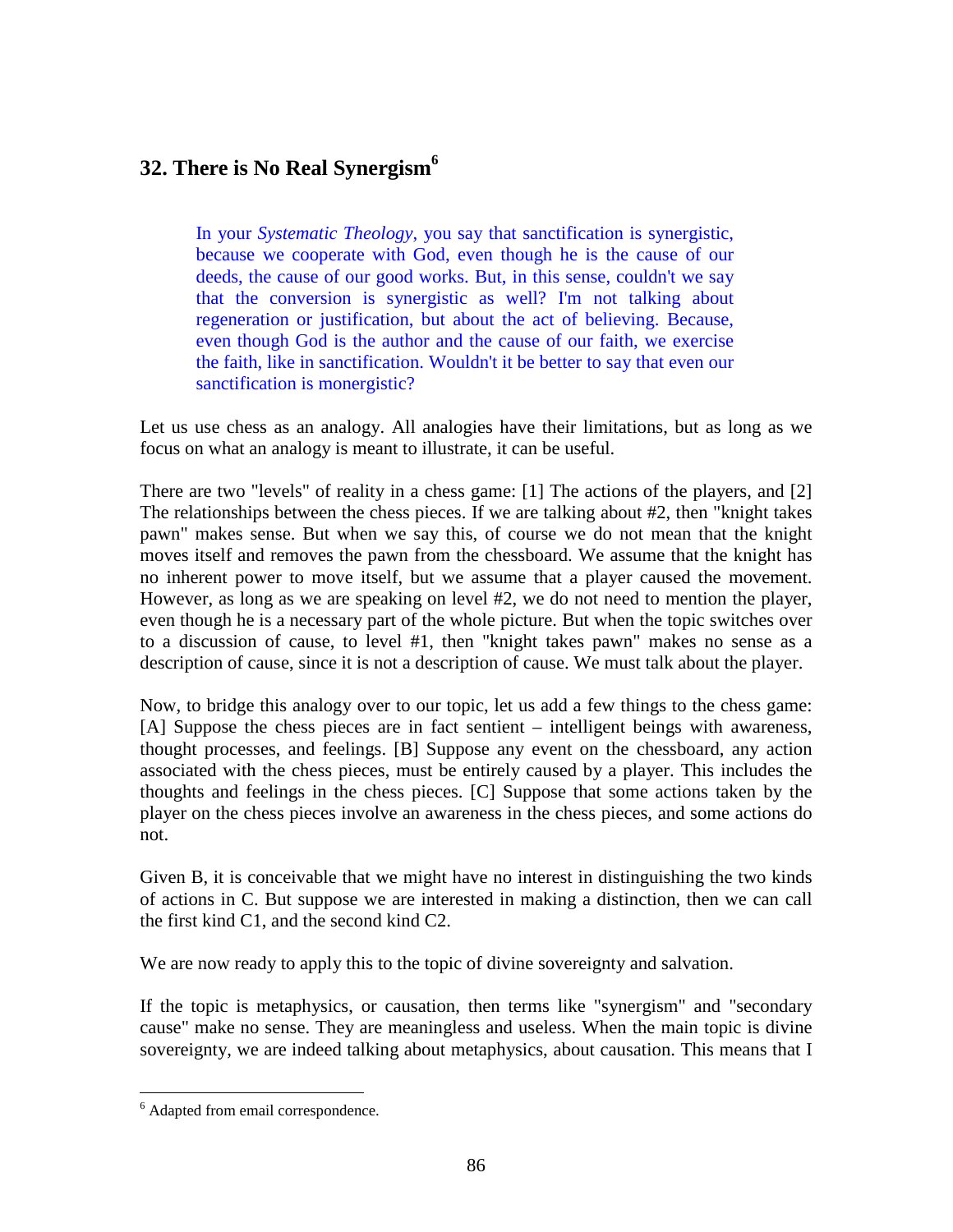oppose the traditional doctrine on the matter. It is absurd to say that God's sovereignty does not take away but rather establishes "the liberty or contingency of secondary causes." Of course liberty and contingency are taken away. They, along with the very idea of secondary causes, are entirely destroyed and rendered meaningless.

If the topic is the relationships between created objects, then the term "secondary cause" still makes no sense, since if the discussion is limited on this level, then the "cause" is in fact not "secondary," and what is "secondary" is not really the "cause." I sometimes, but rarely, use the term to accommodate tradition (so that people know what I am talking about, although, since the term itself is nonsense, I wonder if anyone knows what we are talking about!), which I try not to completely overturn, although one can hardly blame me if I were to do so. In any case, I usually make some qualifications to avoid too much confusion.

My use of the term "synergism" is also to accommodate tradition. There should be some way to distinguish between C1 and C2. All things are caused by God, but things like election and justification are not associated with any awareness or feeling in man, whereas sanctification – such as resisting temptation, or even moving your lips to  $\text{pray}$  – involves some conscious effort, some awareness and feeling in man. (Note that in my *Systematic Theology*, I also use consciousness of effort as the reason to make a distinction for sanctification.) In C2, even the effort and the awareness are directly caused by God, so that metaphysically speaking, man does not in fact contribute or cooperate – creatures never contribute or cooperate in the metaphysical sense, but only in a relational sense.

Thus some distinction between justification and sanctification is warranted. Nevertheless, your question raises the issue as to whether synergism is the best term to describe this distinction, since the idea of "energy" is involved, and man does not in fact contribute any inherent energy from within himself to cooperate with God. Even any "energy" that is placed in man must be moved by God to function. In sanctification, God causes man to cooperate with the divine precepts while causing an awareness of effort in man.

As for whether there should be a distinction between conversion and sanctification, I see your point, but a distinction could be warranted. This is because, at sanctification (e.g. when one resists temptation), a person already has faith, but when a person is converted, he receives faith – there is no spiritually good effort to receive faith. In terms of causation, it could be argued that there is no difference – all things are caused directly and solely by God. But in terms of relation between created things, there is a difference. In sanctification, God has already installed a godly disposition in man, and causes him to be aware of his efforts.

The bottom line is that there is no real synergism in any action taken by creatures, but if we need a word to signal a distinction between two kinds of events caused by God – one without man's awareness, the other with man's awareness – then "synergism" is one option, although it is arguably an imperfect and misleading one.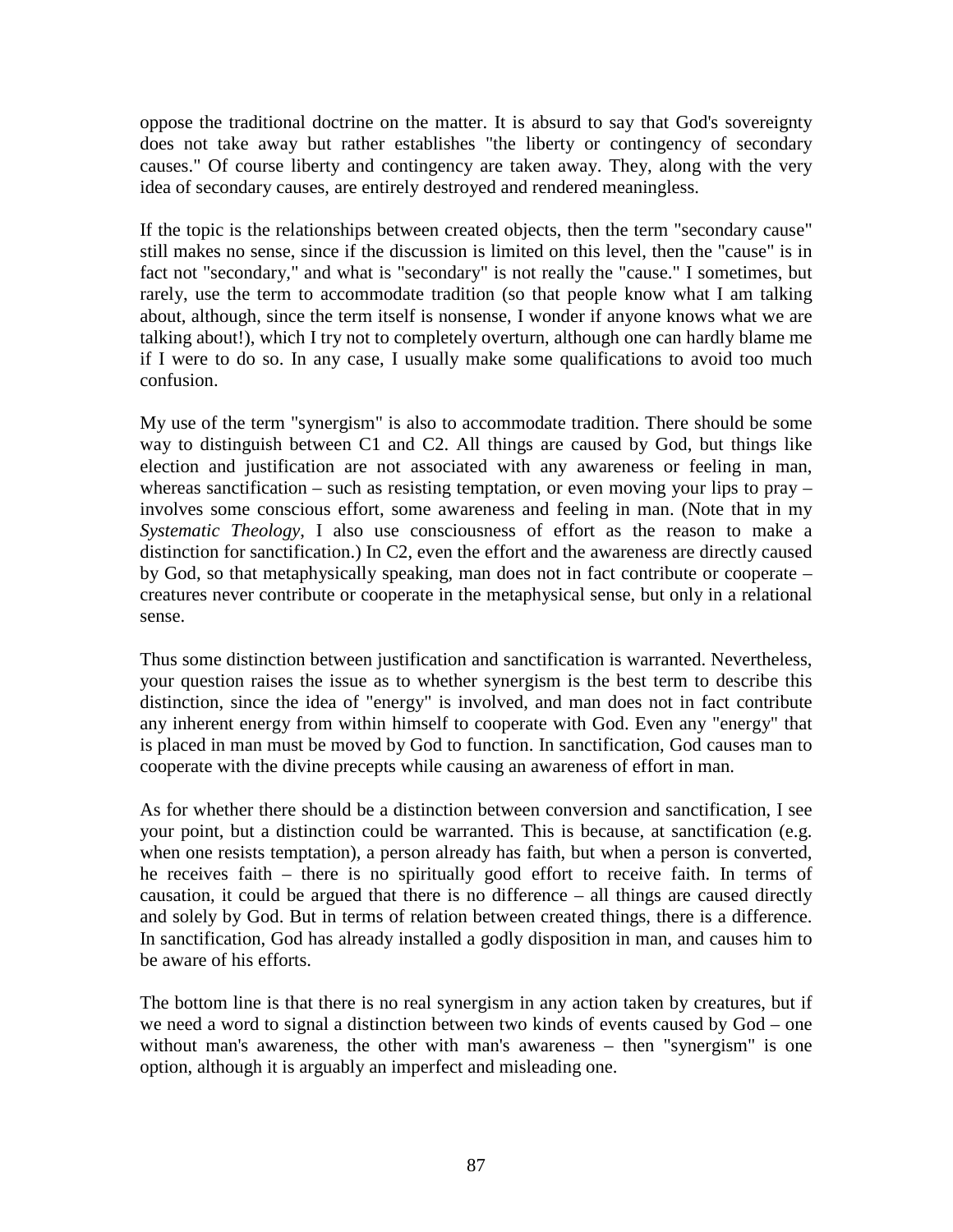## **33. The Lord's Supper: Mysticized and Miniaturized**

Three sets of verses are considered in connection with the Lord's Supper. The first comes from the Synoptic Gospels: Matthew 26:26-29, Mark 14:22-25, and Luke 22:14-20. The second is 1 Corinthians 11:20-34. And the third is John 6:53-57.

This third passage is usually included in an exposition of the doctrine; however, it is unlikely that it refers to the Lord's Supper, and thus should be excluded. Robert Reymond offers four reasons.<sup>7</sup> First, the context does not fit. Jesus was addressing people who would not have understood a reference to an ordinance that he had not yet instituted. Second, "flesh" is not the word he later used when he instituted the ordinance. Third, his words are absolute and pertain to salvation. It is impossible that, to attain salvation, Jesus required participation in an ordinance that he had not yet instituted. And in fact, the biblical teaching is that a person attains salvation before he participates. Fourth, the context stresses hearing and believing his words (v. 63), so that the eating of his flesh and the drinking of his blood are best understood as metaphors for the acceptance of his teachings.

To illustrate the fourth point, Jesus called himself the bread from heaven, or manna (John 6:30-40), but that referred to spiritual nourishment through faith in him, and not the work of atonement symbolized by broken bread. He makes this very point in that context: "For my Father's will is that everyone who looks to the Son and believes in him shall have eternal life" (v. 40). Thus it would be an equivocation to identify this bread of nourishment with the bread of communion.

Therefore, the New Testament doctrine of the Lord's Supper mainly rests on the Synoptic and Pauline verses.

The Reformed doctrine of the Lord's Supper is without doubt superior to the abomination of Catholicism. That said, it has its own problems. Although less severe, these problems continue to maintain human tradition and superstition above the plain teaching of Scripture. Of course, not all of them are unique to the Reformed tradition. Here I will list two of them.

First, the Lord's Supper has been mysticized. This is seen in two aspects of the Reformed doctrine, and these are the "real" presence and the spiritual nourishment associated with the elements. Calvin's formulation was indefinite and unintelligible, even absurd. As Reymond points out, Charles Hodge regarded it as "peculiar," and William Cunningham said that it was "about as unintelligible as Luther's consubstantiation" and "perhaps, the greatest blot in the history of Calvin's labours as a public instructor." Robert Dabney

<sup>7</sup> Robert L. Reymond, *A New Systematic Theology of the Christian Faith* (Thomas Nelson, 1998), p. 963- 964.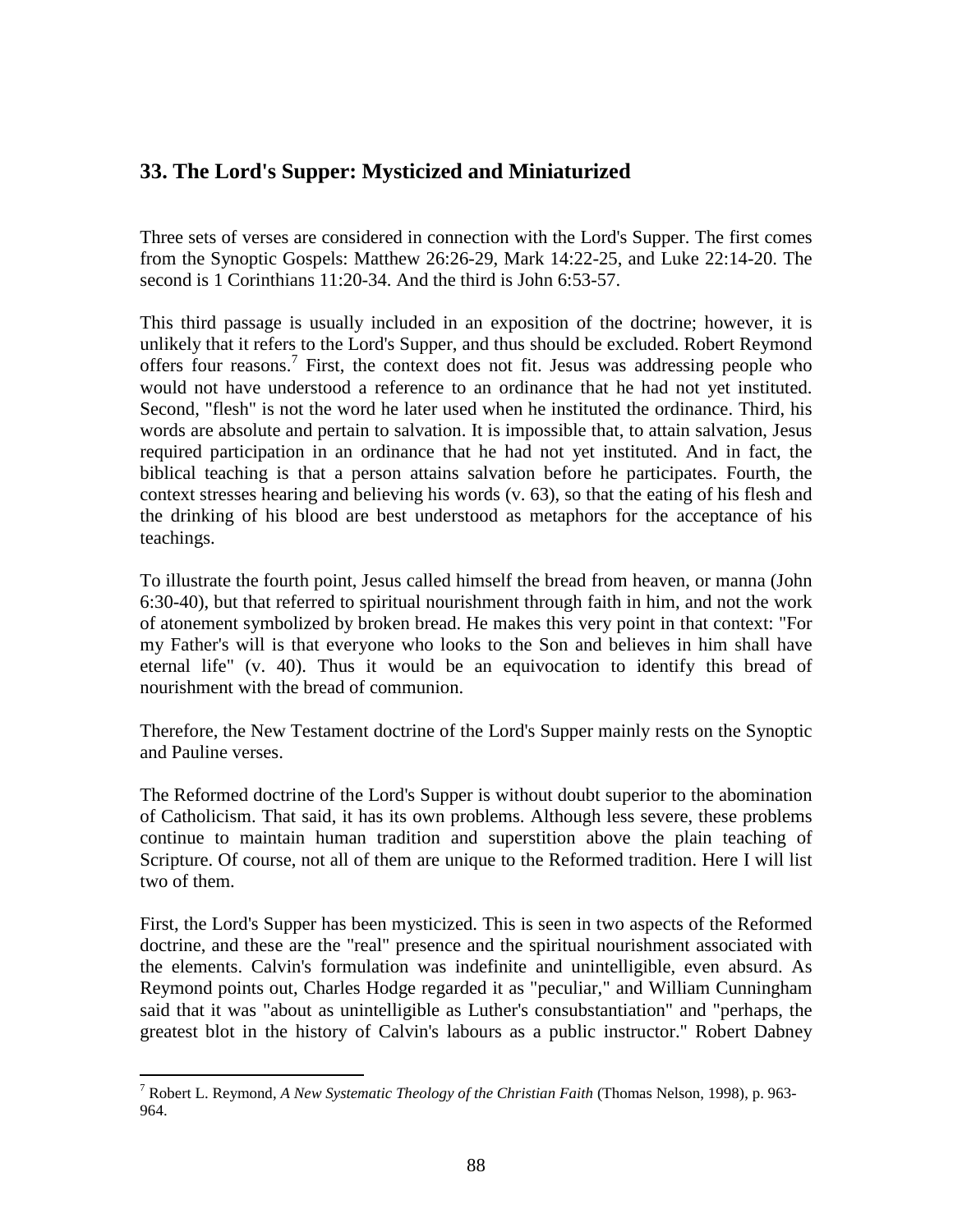denounced it as "strange" and "not only incomprehensible, but impossible."<sup>8</sup> Perhaps Calvin himself perceived the difficulties, and finally resorted to an appeal to mystery  $- a$ favorite excuse of Reformed theologians to affirm something that they cannot defend, or that they cannot even state intelligibly.<sup>9</sup>

In any case, the definitive hurdle is that the Synoptic and Pauline verses do not mention, associate, or even hint at any sort of presence or nourishment when it comes to the Lord's Supper. There is no biblical basis for them. They appear to be completely made up in order to romanticize the ordinance, and to infuse it with mystical piety. Thus Calvin's formulation cannot be rescued, and to the extent Reformed variations maintain these two aspects of the formulation, they perpetuate the absurdity.

Second, the Lord's Supper has been miniaturized. The Synoptic verses indicate that the ordinance was instituted in the context of a full meal. The Pauline verses assume that the Supper was substantial enough to satisfy hunger and for someone to get drunk. The apostle commanded the believers to wait for each other before they eat, or if they were too hungry, to eat at home (1 Corinthians 11:20-21, 33). This would make no sense if the ordinance consisted of tiny cups and crackers that were consumed in a few seconds.

The Lord's Supper is a figure for feasting at the Master's table. In oriental cultures, and in a weaker form also in Western cultures, it is a sign of friendship to dine with another person, and it is a sign of rejection to refuse to eat with him (1 Corinthians 5:11). To sit at the king's table was a tremendous honor (2 Samuel 9:7), and those who eat together are the dearest friends and comrades. In the Lord's Supper, Christians sit together at the King's table – regardless of race, status, or gender – to eat and drink to his honor, in remembrance of his sacrifice for us, and in anticipation of his return. This bond by virtue of our common allegiance to the King of Kings is stronger than blood relation, and the Table provides the context for this bond to manifest and develop.

All of this is obscured when the ordinance is reduced to tiny cups and crackers. The full meaning of the Table, the deep fellowship, the joy and laughter, the comfort and encouragement, the full remembrance of what the Lord has done over hours of conversation, are all lost. All debates concerning the elements are limited in significance as long as we are arguing about tiny cups and crackers, because all this time there is in fact no actual *supper* to speak of, and the whole practice has been much more unbiblical, ritualistic, and meaningless than people realize.

 $8$  Reymond, p. 961.

<sup>9</sup> Vincent Cheung, *Blasphemy and Mystery*.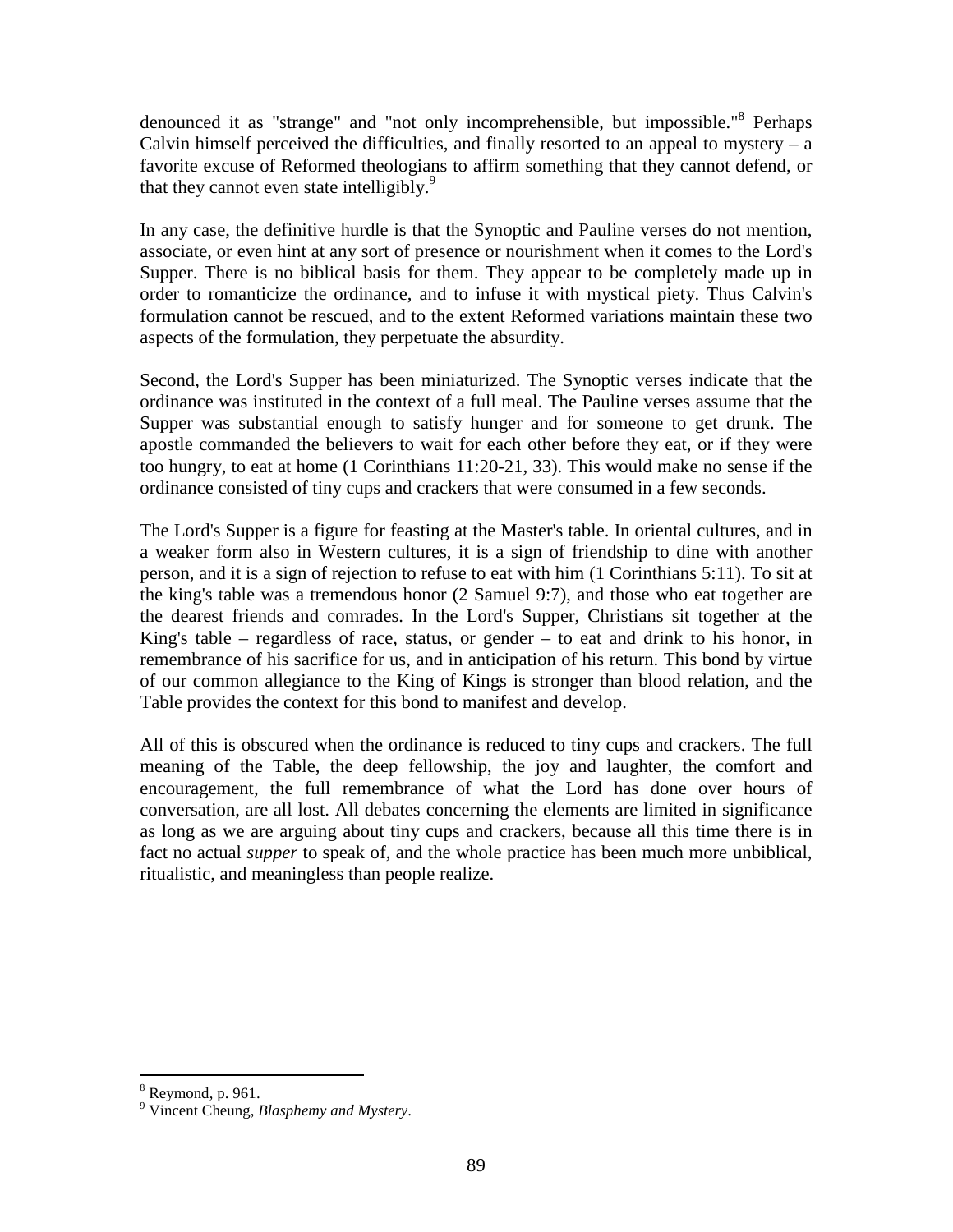## **34. Civil Marriage**

Marriage is an ordinance of creation, and not an ordinance of cult (the word refers to a form of worship, not necessarily negative). It is fundamentally different from something like baptism and communion.

Baptism and communion were established in the context of cult, and therefore must be associated with the proper cult. For this reason, Catholic baptism and communion do not count. If I remember correctly, Calvin suggested that a person who has been baptized under Catholicism does not need to be baptized again. I disagree. That person has never been baptized. A Mormon or a Buddhist can throw a bucket of water on me, but that does not amount to Christian baptism. I deny that Catholics are Christians, and therefore I deny that Catholic baptism is Christian baptism. So I oppose many Reformed and other Christians on this matter.

It is said that the legitimacy and efficacy of the rite are associated with the faith of the recipient. I agree, but if the person considers non-Christian baptism legitimate, then his faith is defective. Thus Catholic or Mormon baptism is never Christian baptism, because the person who willingly receives this baptism cannot be a Christian, so that both the cult and the faith are false. As for infant baptism, the issue of the recipient's faith may be irrelevant at the time of baptism; however, if the Church of Satan can baptize an infant, and the baptism is considered legitimate when the recipient matures and looks back with the proper faith, then is it necessary to be baptized in any church at all? The parents can perform the rite well enough at their own kitchen sink. In any case, baptism by the Church of Satan is not Christian baptism and can never become Christian baptism.

In some of their confessions, the Reformed has codified the policy that only duly ordained ministers can perform baptism or serve communion. This is utter nonsense. There is zero biblical basis for this. Rather, the Bible says that all Christians are priests in Christ, and since we are priests, and since there is no explicit exception stated, then at least in principle even a Christian woman or child can perform baptism and serve communion, just like any priest has the authority to declare and dispense the graces of the deity he serves. It seems that the only thing forbidden to women is official or governmental authority in the church. Big difference. For the sake of church order, some individuals, most probably the ministers, are designated to perform baptism and serve communion, but this does not mean only they have the authority to do it.

The Reformed are rather inconsistent and hypocritical about this. They strongly assert the priesthood of all believers, and on this basis they declare that all vocations are holy, even as holy as the gospel ministry. This is rubbish, since no priest can make prostitution holy. And if plumbing is just as holy as preaching, then why is it that both the plumber and the preacher must preach the word of God to the world? Why not just do more plumbing? But the preacher is not remiss if he does no plumbing at all.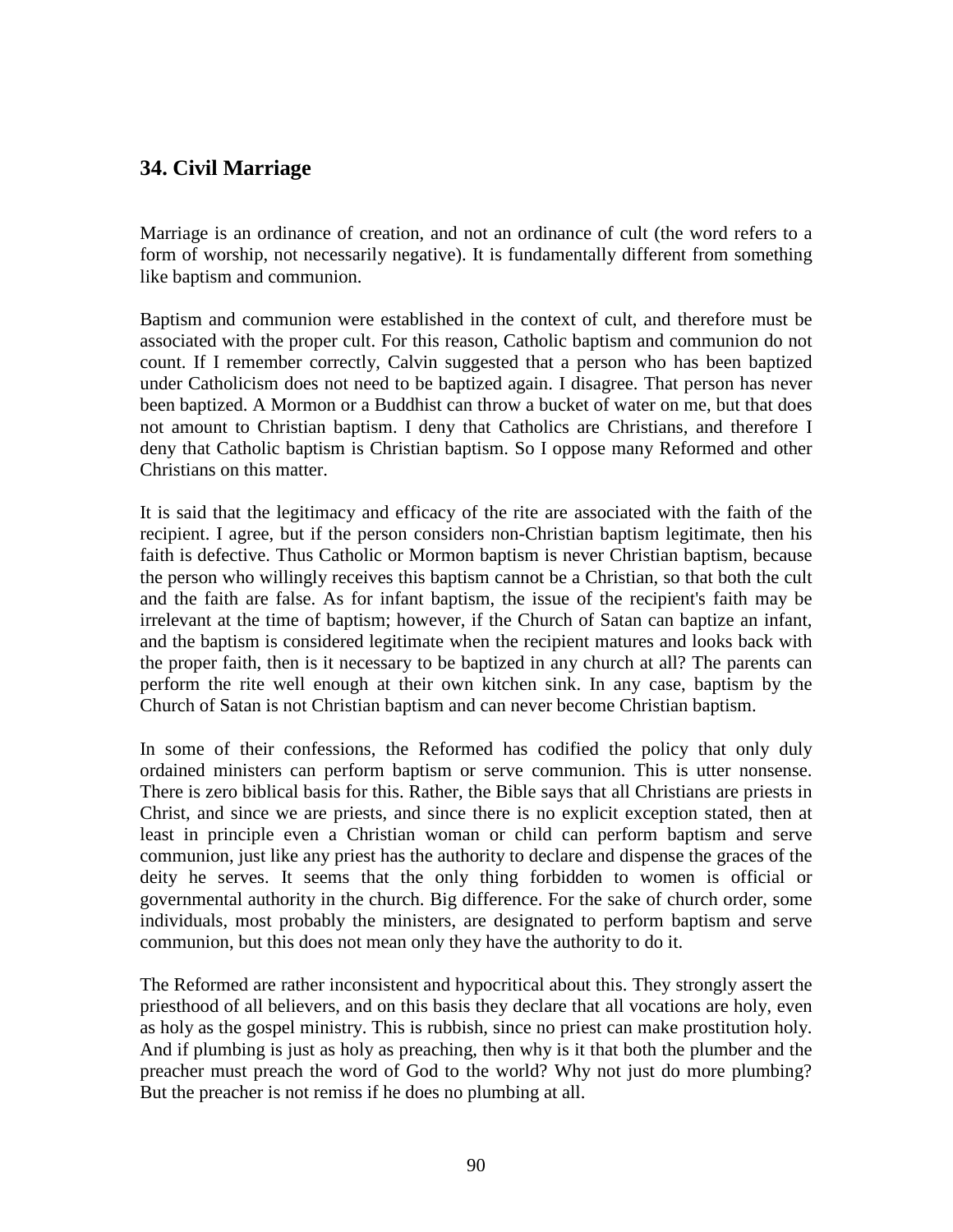Rather, the proper application is that since all believers are priests, all believers possess the authority of priests and can perform the functions of priests. Entirely independent from the church and other believers, Christians have direct access to God through Jesus Christ, and they can administer – yes, even women – the gifts of God under Jesus Christ. It is a denial of the priesthood of all believers to limit priestly functions to so-called "ordained" ministers – as if there is an elite class of believers, which is precisely the thing that the Reformers claimed they opposed. There is no super-priesthood within or above the believer's priesthood.

Marriage is different, because it is not associated with any cult. Rather, what "makes" a marriage is the agreement between a man and a woman that they will form such a relationship. God is the only necessary witness, and he is the witness to every marriage, whether or not he is acknowledged. The first marriage had no third human witness. There was no state and no church, unless we use the word "church" so loosely that Adam and Eve counted as the church. Even then, we perceive a difference, since there was no formal cult.

Thus no state and no church can create or destroy a marriage – the relationship has no necessary relationship with them, but it is formed only between the man and the woman before God. The state and the church can only acknowledge the agreement between the man and the woman, and the agreement still stands even if the state and the church refuse to acknowledge it. The church must be especially careful to remember this – it has no mystical power to form a union, so it must not claim to have such power.

The implication is consistent with what (I hope!) most people already acknowledge. We acknowledge that non-Christian couples are indeed married, no matter how the marriage occurred. If they say they are married, then we believe that they are, and we expect them to behave as if they are married, so that all biblical principles concerning marriage apply, including male leadership, female submission, prohibitions against adultery, and so on.

If the man runs off with another woman and marries her, we would not shrug and say, "Well, he was unmarried in the first place, so he did nothing wrong." No, we would say that he was already married, and thus he has committed adultery, and polygamy. In other words, it does not matter whether a couple marries under a state, church, or even a voodoo ceremony – if they agree that they are married, they are married. The ceremony is just a formality added on to the actual marriage agreement. Thus a man and a woman married under Catholicism do not need to be married again, because they were not married by Catholicism, but by their own agreement. Of course the Bible includes records of marriage ceremonies, but as history, not as a doctrine teaching that those ceremonies are necessary to make a marriage. What *God* has put together, let no man pull asunder – man has no power to do either.

Christians regard marriage as special and spiritual. I agree. However, this does not permit the church to make it into something that it is not. It is not a sacrament. It is an agreement instituted in creation, not cult. To reserve some special power to the church to "make" a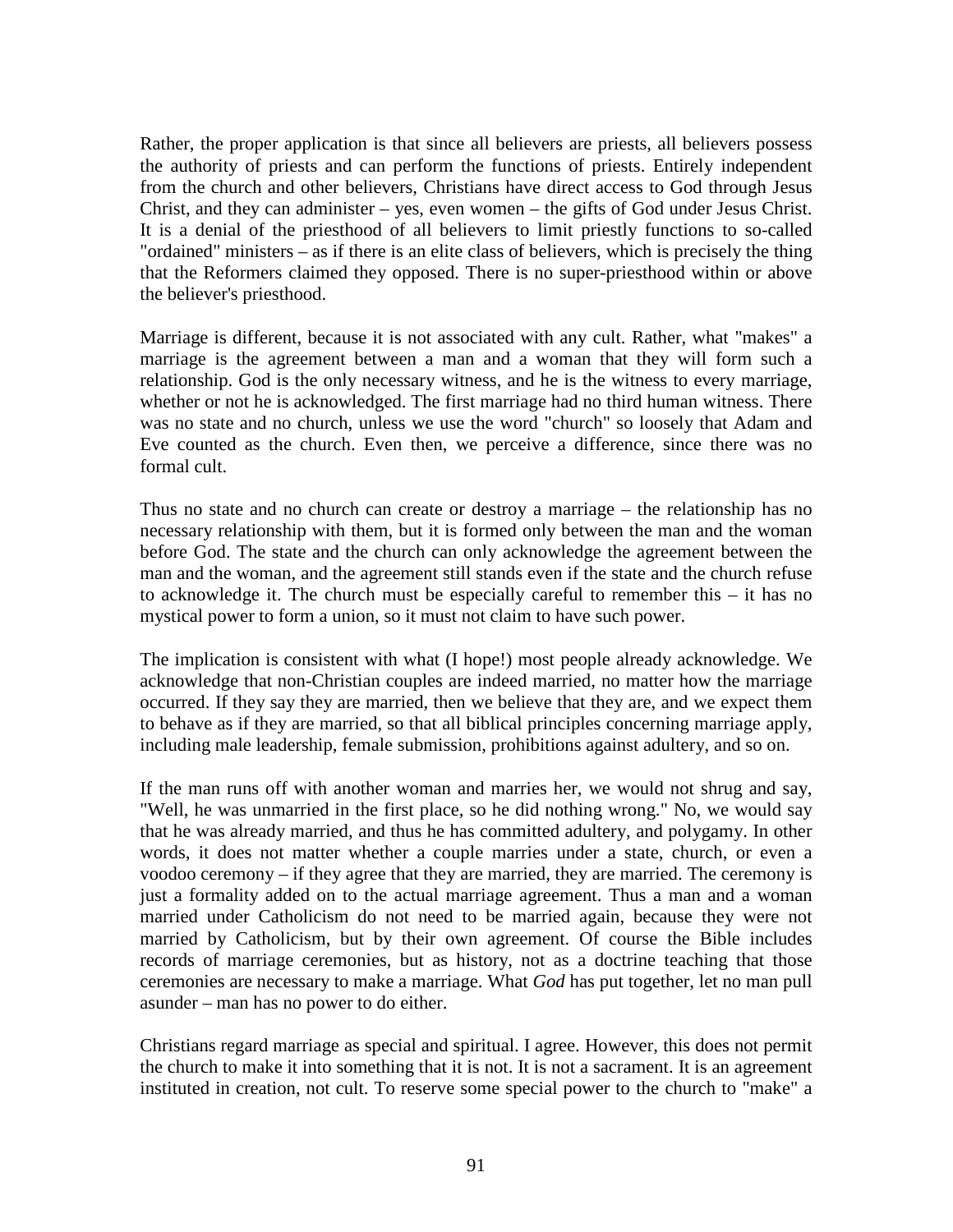marriage union is Catholic thinking. It would be very hypocritical for Protestants, and especially the Reformed, to disagree with what I am saying here.

No human ceremony is strictly necessary beyond the agreement of the man and the woman. Nevertheless, when we live in a society, there are often ceremonies and procedures added on top of that basic marriage agreement so that the relationship can be recognized in that society, and so that the couple can function as a married unit. This is why we register with the government. Thus state marriage is acceptable, because no state or church really makes the marriage.

Some Christians might be uncomfortable with this, but the unease is due to human traditions. The position asserted does not loosen the standard of marriage, but makes it strict, honorable, and universal. It affirms that God holds all marriages accountable, not only those that were performed in a church. He holds all non-Christian marriages to biblical standards, and of course, they can never live up to it.

Any person considering civil marriage should settle this on the basis of the word of God, defying human tradition, so that his conscience may line up with the truth, and then he will be free to act boldly and unashamed.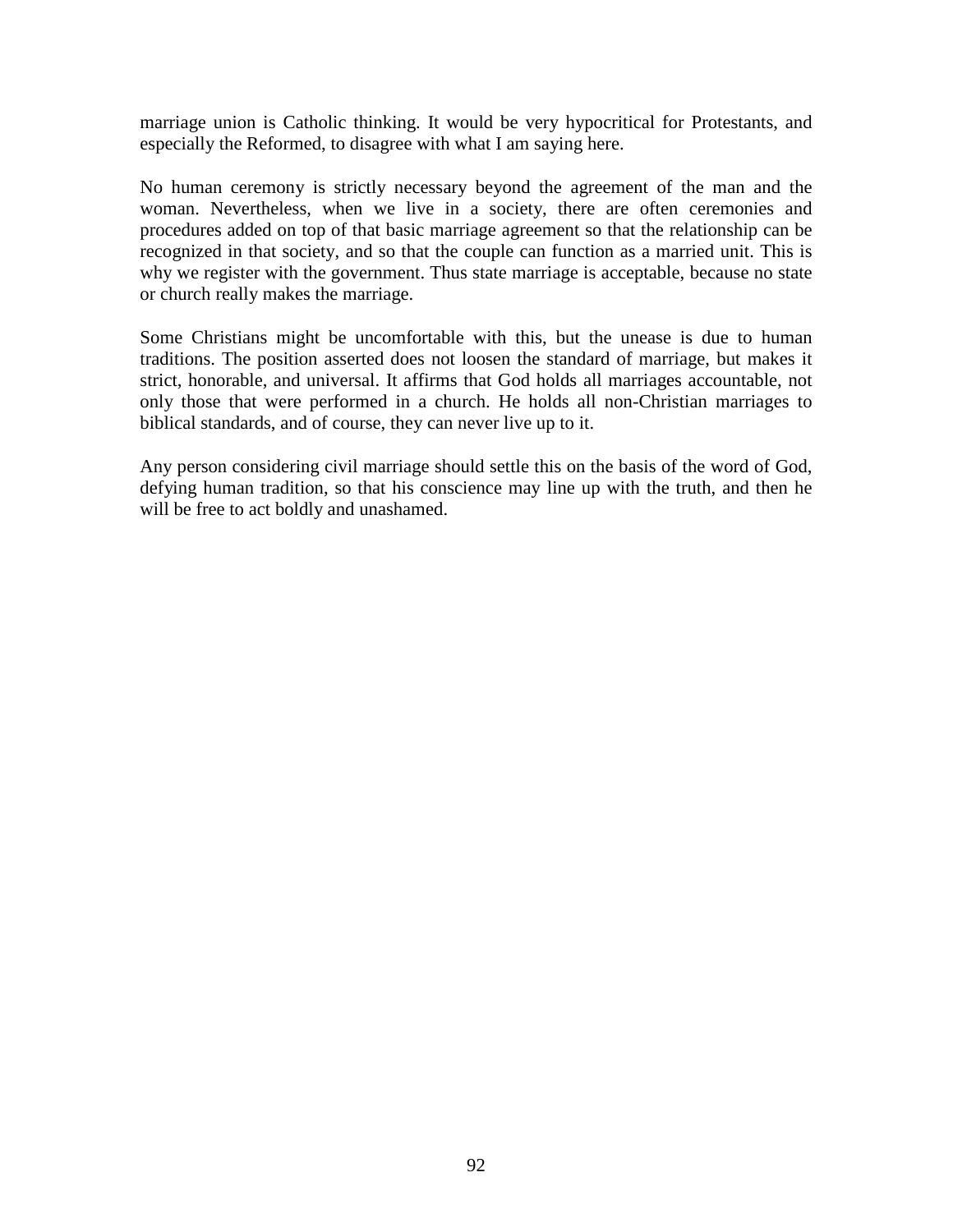### **35. Homosexuality and the Wrath of God**

**Because of this, God gave them over to shameful lusts. Even their women exchanged natural relations for unnatural ones. In the same way the men also abandoned natural relations with women and were inflamed with lust for one another. Men committed indecent acts with other men, and received in themselves the due penalty for their perversion….Although they know God's righteous decree that those who do such things deserve death, they not only continue to do these very things but also approve of those who practice them. (Romans 1:26-27, 32)**

As Paul makes the case that every person has sinned and that every person falls short of the glory of God, he cites homosexuality as a prime example of wickedness. This judgment is offensive to non-Christians, and even a significant part of the contemporary Church rejects it. They offer a number of powerless arguments.

There is the "love is always right" argument. They say, "How can it be wrong for two people to love each other, even if they are of the same gender? If they love each other, then it is right and good." Love is never wrong, that is true. But what is love? The Bible says that love is a summary of God's law. It is a summary of what God tells us about how we are to treat people. Since God forbids homosexuality, homosexuality never comes from love, and love never leads to or coexists with homosexuality.

In fact, to entertain or even act on a homosexual attraction to another person is to treat that person in a way that is forbidden by God's law, and to invite that other person to also think and behave in a way that is forbidden. Therefore, homosexuality comes from hate, and not love. Love is often mixed into the equation because the homosexual experiences physical and/or psychological attraction, dependence, and affinity to another person of the same gender. But the proper word is lust, not love.

This way of thinking is contrary to the philosophy of man. To illustrate, the Bible says that if you do not discipline your child with the rod  $-$  if you do not hit him for the purpose of instruction – then you hate him. But people who refuse to use physical punishment appeal to precisely the opposite reason – they say it is because they love their children. So we return to the definition of love. The Bible says that love is obedience to God's law in the way we treat people. If you love your child, you will use physical punishment whenever it is needed. If you do not, you hate your child.

Likewise, homosexuals do not love one another. They hate one another. They want to use one another to satisfy their own lust, and they want their partners to cooperate in continuing a lifestyle that incurs God's punishment. How is that love? If I love you, even if I am unable to resist temptation, I would urge you to flee this thing that has ensnared me: "Run! Save yourself! Do not be like me! Do not be punished as I surely will be!" If, like Eve, you disobey God, and then invite another to disobey God along with you, there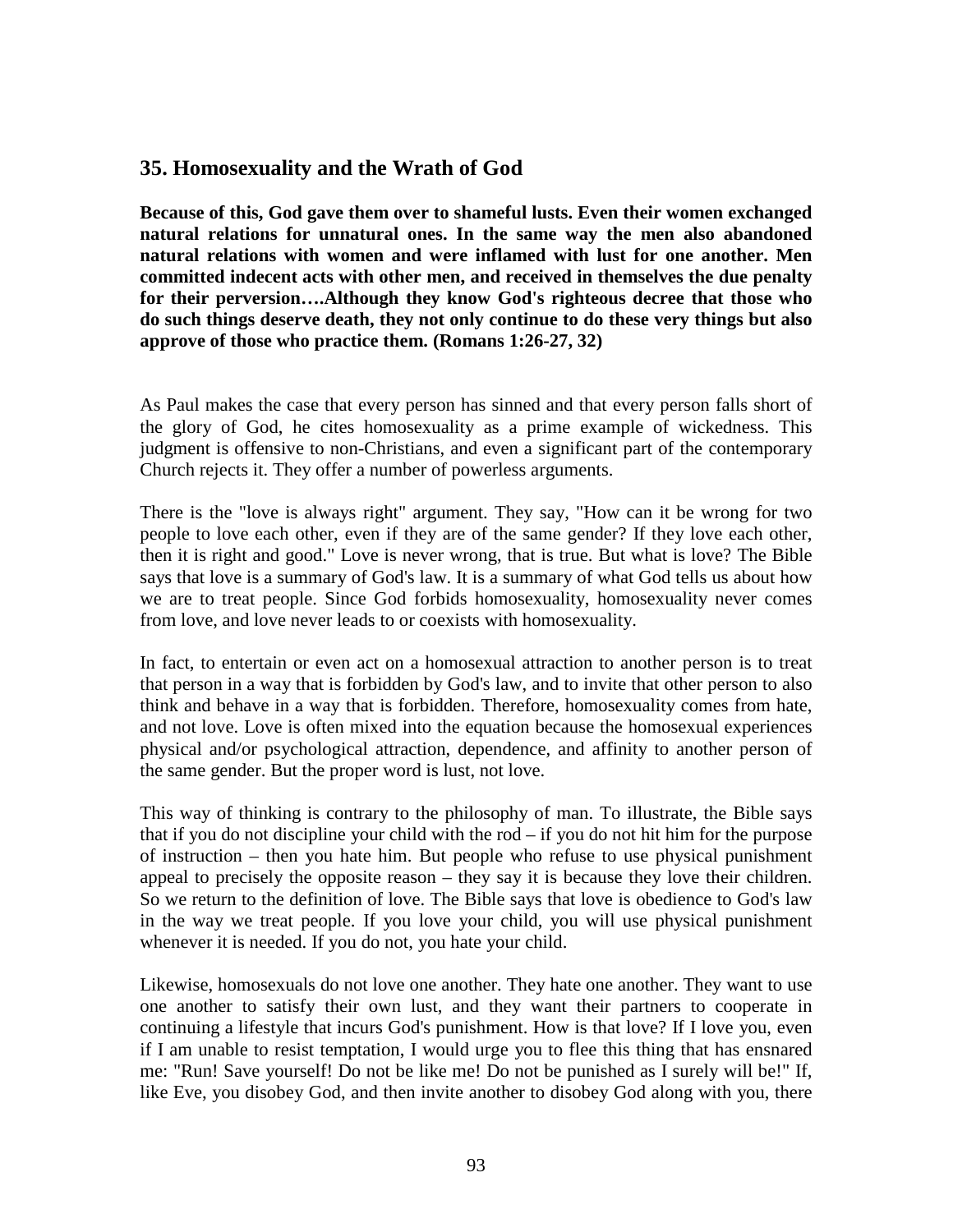can be hardly a more vivid depiction of hate. If I decide to rob a bank and ask my wife to help me, it can only mean that I do not love her as much as I say I do.

There is the "no harm done" argument. They say, "As long as we are not hurting anybody, it is none of your business." The standard is arbitrary. On what basis do they say that right and wrong is determined by whether it hurts someone? Without a basis that they can defend against me, I have no reason to accept this as a standard of ethical judgment. Certainly, they cannot appeal to the Christian worldview to support this principle, since it is the Christian worldview that condemns homosexuality, and it is the Christian worldview that they oppose.

Also, what is their definition of harm? Even if their lifestyle does not directly and obviously harm me in the physical sense, is harm limited to the physical? What if their lifestyle affects me psychologically? That is, what if homosexuality offends and repulses me? If that does not count, then do they give blanket permission to the whole world to harm them psychologically? Thus as long as we do not directly and obviously harm them in the physical sense, we can say anything we want about homosexuality, and it is none of their business. Perhaps this is unacceptable to them, but in any case, it is necessary to define harm. Otherwise, the argument is arbitrary and meaningless, and can be dismissed without further consideration.

There is the "mutual consent" argument. They say, "As long as the relationship is consensual, it is no one else's business what two people do with each other." This is just as arbitrary as the "no harm done" argument. Who established this standard, and why must I accept it? And it is like one argument for abortion: "Does a woman not have the right to do what she wants with her body?" Of course not. We are God's creation, and only he has the right to decide what we should do with our bodies. Similarly, mutual consent between two people is irrelevant. They need God's consent to proceed. But he does not consent. He forbids what they consent to do with each other.

There is the "animals do it" argument. Some animals seem to exhibit homosexual behavior. This is irrelevant. Just because animals do something does not make it right even for them, let alone for us. Just as homosexuality has arisen in humans because of sin, the Fall of Adam has also brought down a curse on the rest of creation. If animal behavior is used as a standard for human behavior, then maybe the reverse is also true. Since I oppose homosexuality, perhaps chimpanzees should speak up too. In any case, some animals are cannibals, and some eat their own excrements. If you are going to appeal to animal behavior, at least be consistent about it.

There is the "born this way" argument. Some people, they say, are born homosexuals. They cannot help it. It is in their genes. But genetics is irrelevant. First, science cannot provide rational support for a genetic argument, because science itself is irrational. Science depends on sensation, induction, and experimentation. But sensation is unreliable, and an empirical epistemology is easily refuted. Induction is a formal fallacy, and the conclusion is never a necessary inference from the premises. As for experimentation, it involves a repeated use of sensation and induction, propelled by a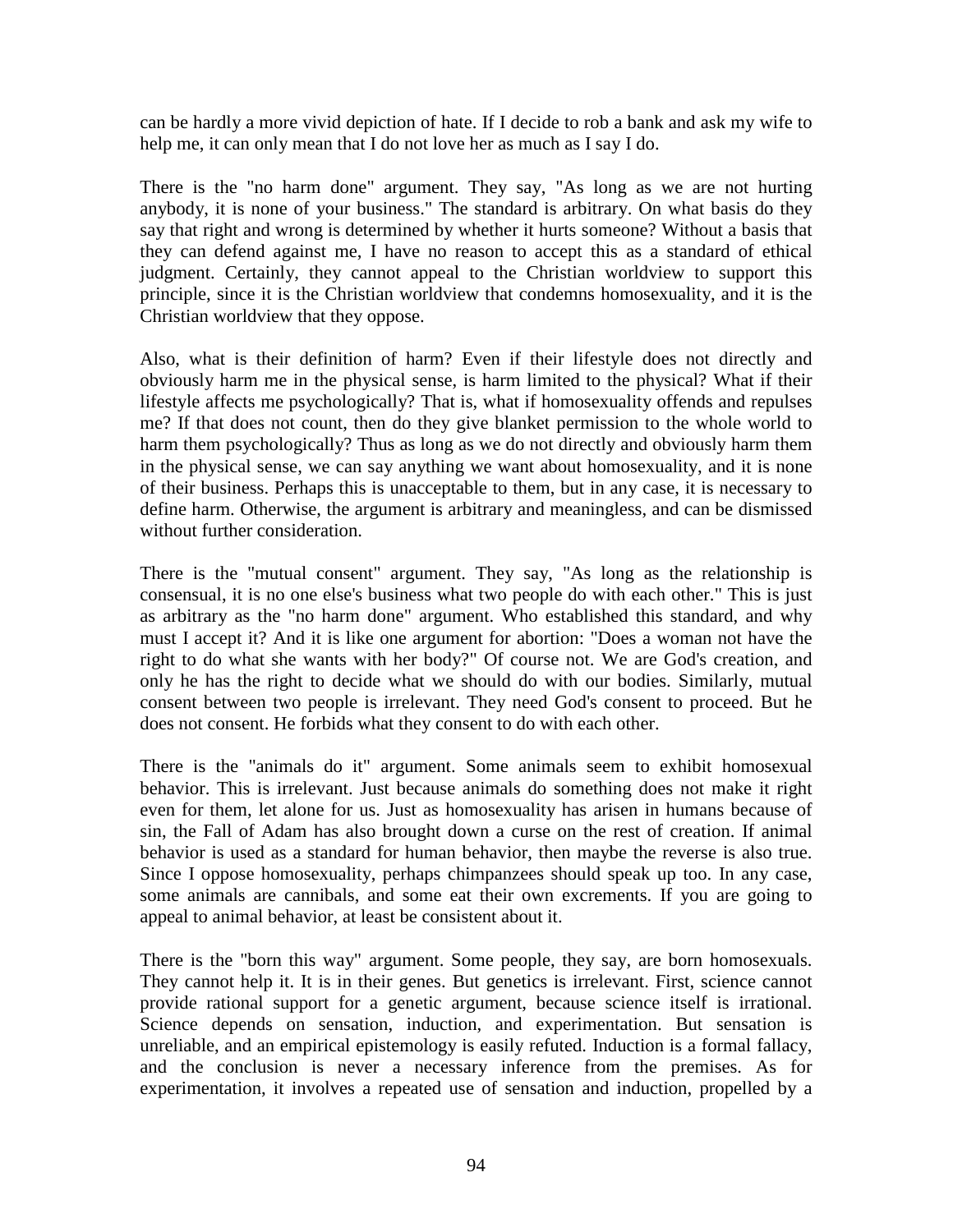method that is characterized by the fallacy of asserting the consequent, so that the whole thing spirals into one arbitrary and impossible conclusion after another. They call these scientific theories.

But for a moment let us pretend that science can discover truth. Let us pretend that there are such things as genes. Let us pretend that genes are what science says they are. Let us pretend that science has discovered a gene that is associated with homosexuality. Then let us pretend that man cannot change his genes. After all this pretending and supposing, the whole argument still suffers from irrelevance. So what if some people are born homosexuals? So what if they cannot help it? This does not make homosexuality right, and for that matter, it does not make homosexuality wrong. It is entirely irrelevant. Does not even science say that some people are born more violent or more susceptible to alcohol addiction? Ah, I will not press this point, since science may change its verdict tomorrow, next week, or ten years from now. They call this scientific progress.

The Bible says that all men born after Adam are sinful at conception. We are all born sinners. Whether something is sin has nothing to do with birth, with choice, or with freedom. The Christian's definition of sin has to do with God's command. If God says something is wrong, then it is wrong to do it, regardless of the context or choice, and regardless of freedom. In fact, the Bible says that the non-Christian is unable to obey God's law. If sin presupposes the freedom or ability to obey God's command, or to not sin, then all non-Christians are already sinless, since all of them are unable to obey God, and they would require no salvation. However, it is precisely because they are sinful and unable to change that they need Jesus Christ to save them.

If homosexuality is inseparably tied to a person's genes, then this means that even if he becomes a Christian, he might still experience temptations in that area. He might still experience temptations even if it is not tied to his genes. If he is tempted after conversion, is homosexuality still a sin? Sure. Is this person saved from his sin? Certainly, if he trusts in Christ to save him, and in the Holy Spirit to help him overcome his temptations. What is unacceptable is for this person to deny that homosexuality is a sin at all. Nevertheless, our thinking does not need to stop at this point. If homosexuality is inseparably tied to a person's genes, then this only means that, if God wills, he will change the genes after conversion. Why not? God can deliver a person from homosexuality even without changing his genes. There is nothing impossible with God. But if God does not see fit to manifest entire deliverance at this time, then the person must honor God by his suffering and perseverance.

There is the "there are other sins" argument. Is this a defense, or an admission? Certainly there are other sins. Perhaps the point is that Christians should not focus so much on homosexuality. My first answer is that we do not. We also talk about unbelief, envy, greed, murder, theft, and many other sins. If they think that we only talk about homosexuality, it is because they pay attention only when we talk about homosexuality. And my second answer is that, if they want us to talk even less about homosexuality, and give other sins a greater share of our attention, then they should not spend so much time rubbing it in everybody's face, and trying to legitimize it and glorify it.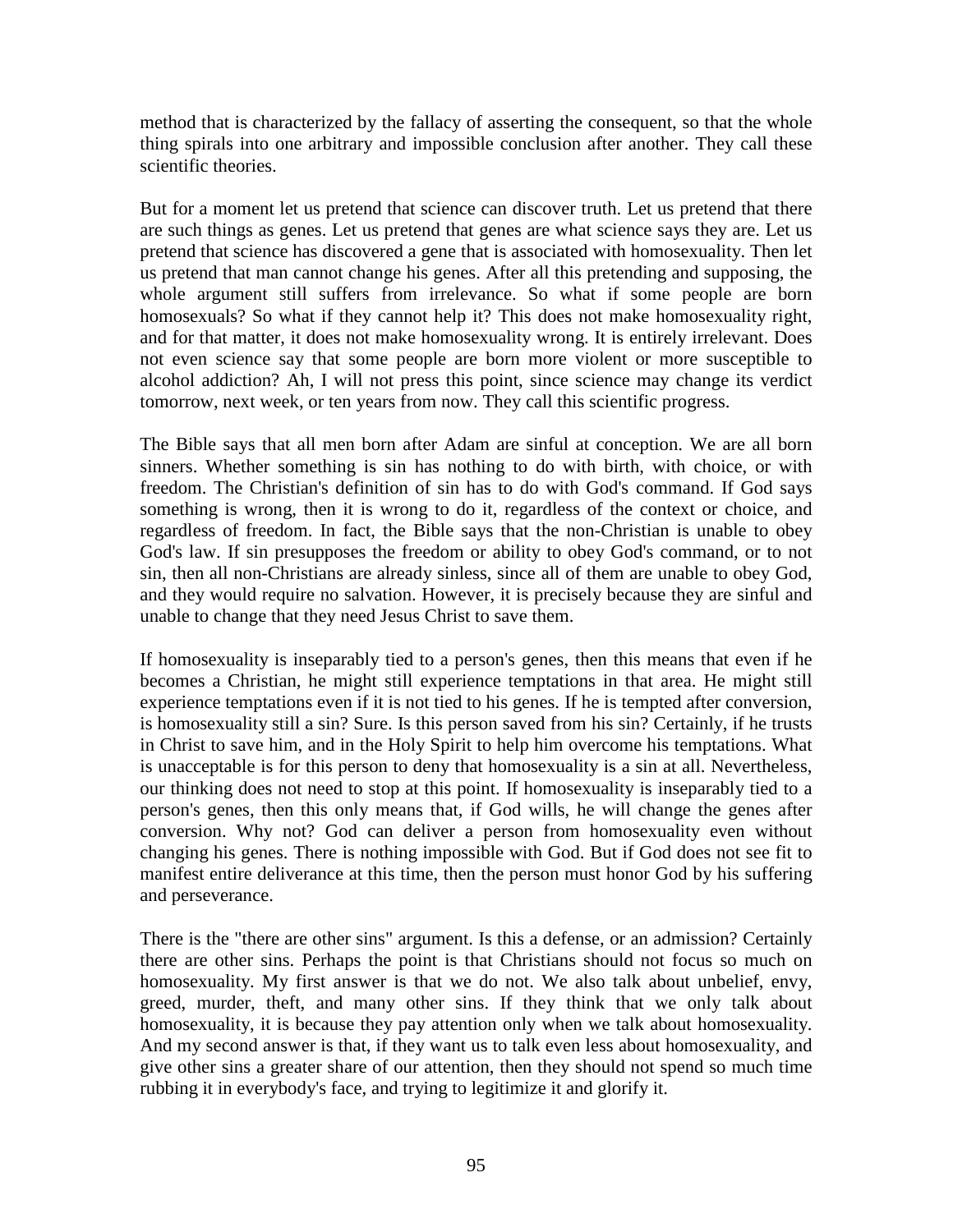There is the "it's the idolatry" argument. Some smart alecks who call themselves scholars assert that, in a text like Romans 1, the Bible is really condemning idolatry, as pagan worship was commonly accompanied by homosexual acts. Now, I have the suspicion that those who would excuse homosexuality this way will likely find some other excuse for pagan religions if that were the topic. In any case, the argument fails because the Bible refers to the lust of the homosexuals and calls their relations unnatural. These factors stand independent of idolatry. The association with idolatry is significant, but it is incidental and unnecessary. Homosexuality can occur apart from idolatry, and when it does, the lust is still there and the relation is still unnatural, contrary to what God regards as natural. This argument makes things even worse for the homosexuals, because it draws our attention to the fact that God does not condemn only the overt act, but also the very desire of the homosexuals.

This brings us to the "none of your business" argument, which is attached to many of the other arguments: "If there is love, it is none of your business. If there is no harm, it is none of your business. If there is consent, it is none of your business." So, they say, "What gives you the right to interfere with our affairs?" My answer shall remind us that our disagreement is really an effect of a prior and broader disagreement – it is a result of the clash between the Christian worldview and the non-Christian worldview, the Christian basis of thinking and judgment and the non-Christian basis of thinking and judgment.

The Christian faith addresses people's lives all the time, and when it does, it speaks to people's very thoughts, desires, and motives. Thus when Jesus talked about adultery, he did not mean only the overt sexual act, but the lust itself counts as sin. The Bible certainly regards theft and fraud as sins, but covetousness is also condemned. As a Christian, I preach the Bible's message. So of course your life is my business, and not only your actions, but your very thoughts. Now, you do not need to tell me your actions, and I have no power to see your thoughts. You are not accountable to me – I am not the one who will send you to hell. You are accountable to God, but he wants me to tell you that.

And this also answers the "who are you to judge" argument. This is the same argument that the people of Sodom used when they were trying to break down Lot's door so that they could have sex with the handsome angels (Genesis 19). If God had not said a word about homosexuality, I would be perfectly happy to let you eat your own feces like the animals do. As it is, I am not the judge, but there is one who judges, and I am telling you about him, and what he will do to you if you do not repent.

So what will God do to the homosexual? The Bible is clear about this, but non-Christians do not want to hear it. Many of those who call themselves Christians refuse to accept it. So Paul says, "Do not be deceived." Do not let someone lie to you, and do not lie to yourself about this. "Do you not know that the wicked will not inherit the kingdom of God? Do not be deceived: Neither the sexually immoral nor idolaters nor adulterers nor male prostitutes nor homosexual offenders nor thieves nor the greedy nor drunkards nor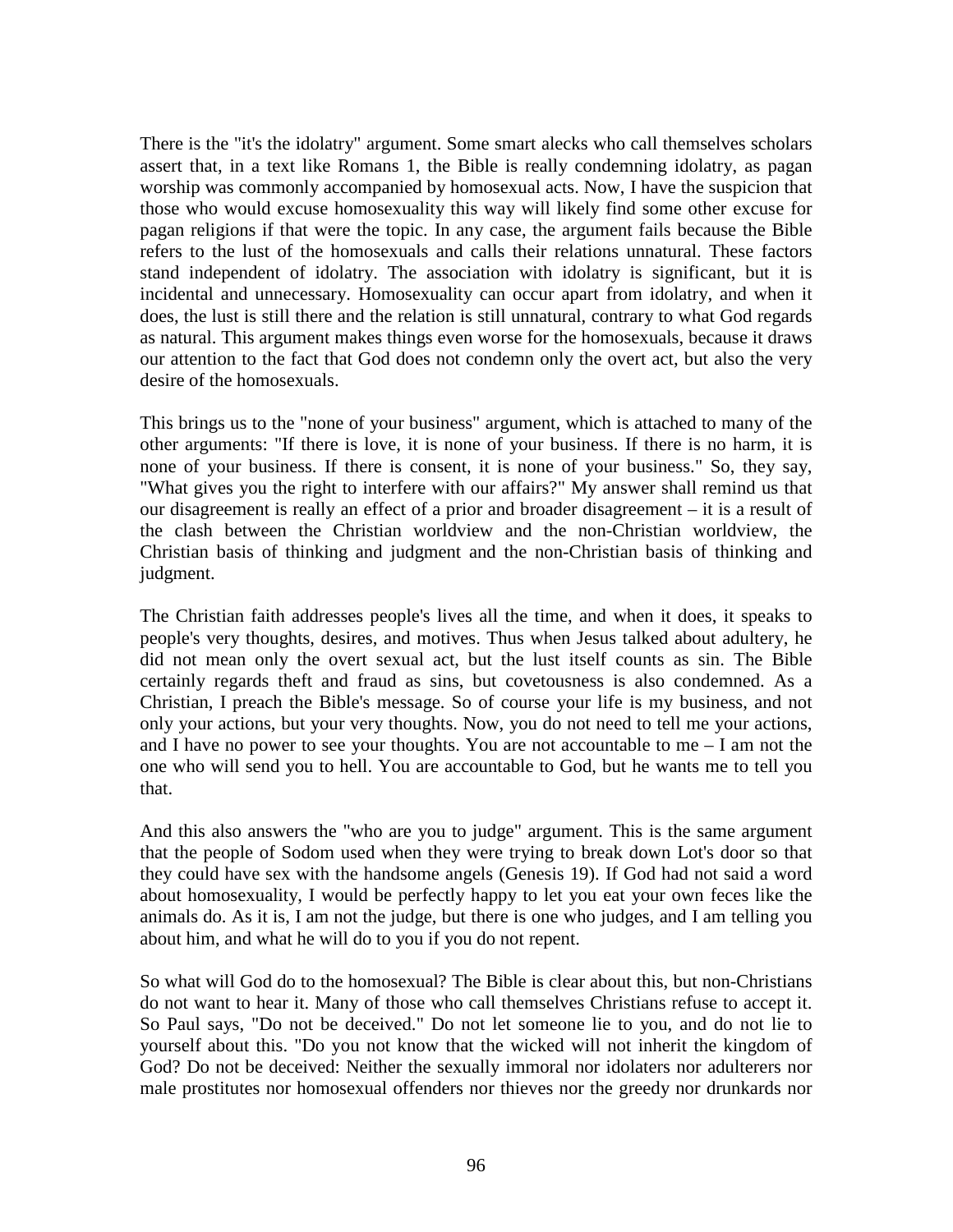slanderers nor swindlers will inherit the kingdom of God" (1 Corinthians 6:9-10). If you are a homosexual, God puts you together with idolaters, adulterers, prostitutes, thieves, and such. He says that if you are a homosexual, you will go to hell. There is a great temptation to disagree with this, or to explain this away, but any other opinion is deception.

There is hope. The Bible continues, "And that is what some of you were. But you were washed, you were sanctified, you were justified in the name of the Lord Jesus Christ and by the Spirit of our God" (v. 11). The Corinthians *were* some of these things. They were idolaters, thieves, adulterers, homosexuals, heading toward everlasting punishment, pain, misery, and madness that continue forever. Jesus Christ saved them and changed them, so they were no longer idolaters, no longer thieves, no longer adulterers, and no longer homosexuals.

Consider someone who has spent all his life practicing witchcraft. The Bible teaches that God would damn this spiritual rebel to hell. After this person is converted to the Christian faith, and before he has become skillful in the things of God, there may remain a strong temptation to go back to the things that he is familiar with. He had depended on them for a sense of security, control, power, for relief from worries about the future, and for assurance as he faced difficulties in life. The temptation itself does not mean that his conversion has failed, but it means that he must remind himself that these things that he used to believe in were untrue and unreliable, and that he must press on in faith and grow in it. He must learn to trust in Jesus Christ both for this life and the life to come. The worst thing that he can do is to convince himself that witchcraft is not forbidden after all.

It is possible for the homosexual to change, even if temptations remain. The convert must abandon his sinful past, his false love and evil desires, and learn to trust Jesus Christ, and develop the right kind of love and the right kind of relationships. When temptations come, resist. When temptations overcome, repent. Keep learning. Keep trying. Do not give up. Do not yield to spiritual fatigue. Do not escape guilt by excusing sin. The worst thing that a person can do is to convince himself that homosexuality is not a sin after all. That would be like a return to witchcraft, to murder, to adultery, and to idolatry. This person is deceived if he thinks that he is saved from hell.

Because a significant part of the Church now condones homosexuality, we must also consider the status of the people. The same passage that says God pours out his wrath upon the homosexuals also condemns those who approve of them: "Although they know God's righteous decree that those who do such things deserve death, they not only continue to do these very things but also approve of those who practice them" (Romans 1:32). Their status is the same as the homosexuals, and the status of homosexuals is the same as idolaters, murderers, thieves, and adulterers.

What are we to do with a non-Christian murderer? We preach Christ to him, calling him to repent and believe the gospel. What are we to do with a person who calls himself a Christian, but who preaches that murder is acceptable to God, or who endorses murderers for the ministry? We excommunicate him, and then treats him as a non-Christian,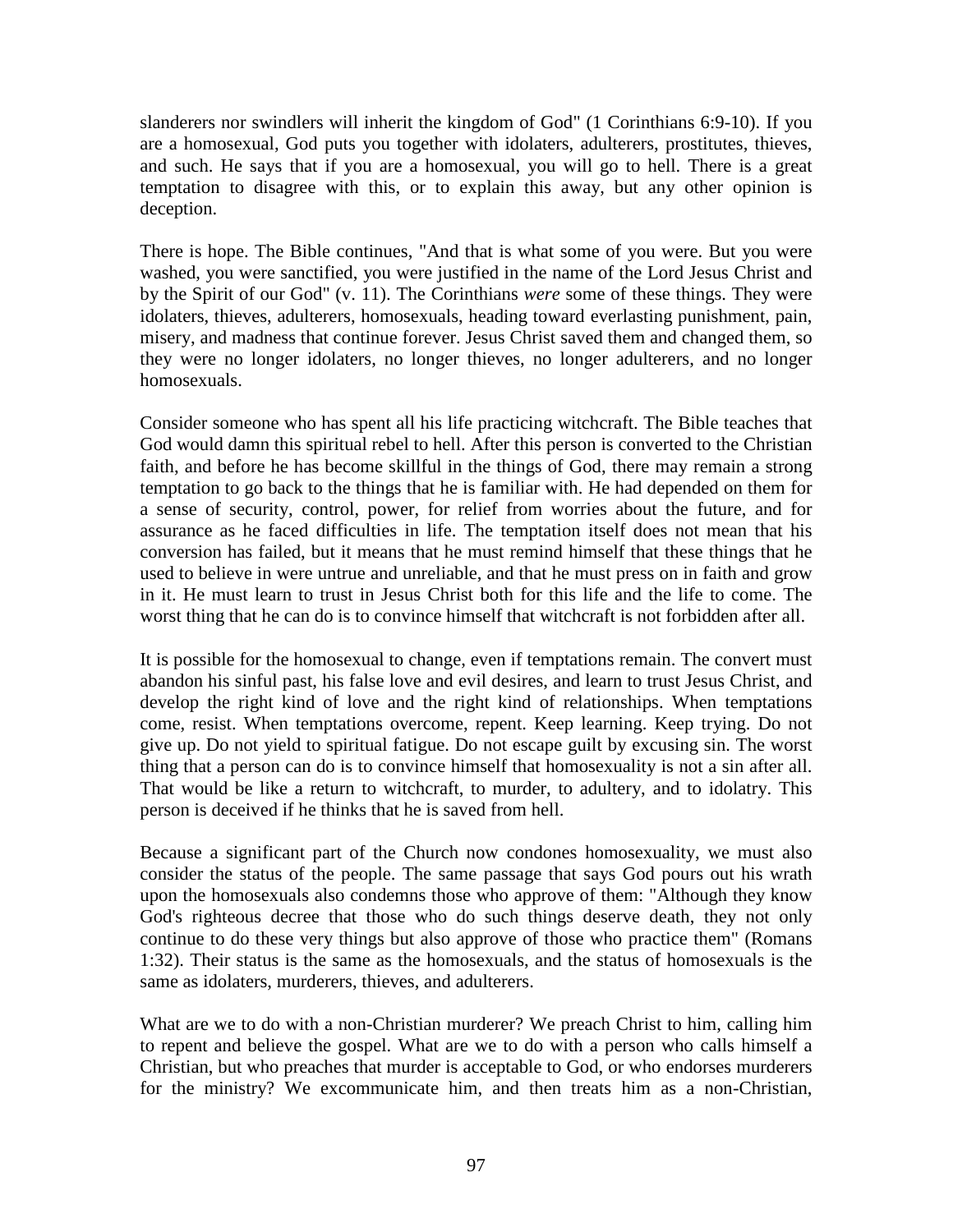because that is what he is. The same policy must apply to homosexuals and those who support them. We preach repentance to non-Christian homosexuals, we excommunicate professing Christians who condone homosexuality, and we also excommunicate those who refuse to excommunicate them.

By excommunication, I mean that we must declare them as non-Christians, that we must decidedly declare that God will send them to hell, that we must shun them in all social and business transactions whenever possible, and that we must physically remove them from church and seminary premises. The only way for them to regain fellowship with believers is to renounce their former opinion and to declare that homosexuality is indeed a sin, and that to condone it is also a sin, and to offer an informed and sincere profession in Christ, that righteousness is as God defines it, and that though all have fallen short, Christ brings us into the kingdom of heaven by giving us faith in him.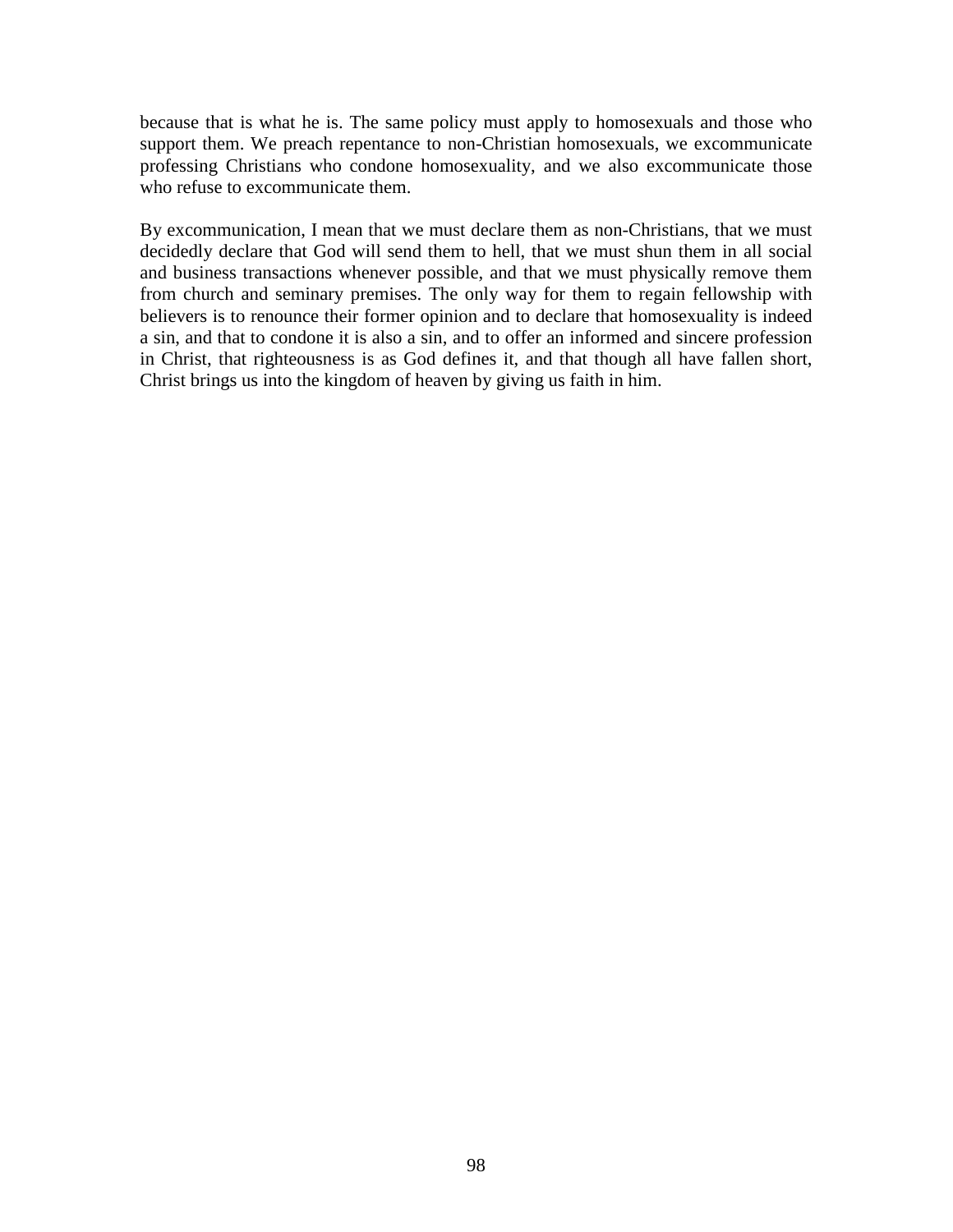## **36. Conversation on Racism**

(Based on an actual conversation.)

Samuel: What a bunch of ignorant people!

Vincent: What are you so upset about?

S: Ugh. I am referring to this news article reporting on a case of blatant racial discrimination. It disgusts me to think that, in this day and age, there are still those who treat people according to their skin color.

V: I see. You said that these racists are ignorant people.

S: Yeah!

V: What exactly are they ignorant of?

S: Sorry?

V: You said that racists are ignorant people. If I understand you correctly, and if your words mean anything, then by associating racism with ignorance, you are asserting that racists lack certain information, and that if they were to learn this information, they would not be racists. What is this information that they lack?

S: Um…they are ignorant of the fact that all human beings are really the same.

V: I see. Racism treats people as if they are different, but the truth is that they are really the same. Therefore, racism is wrong.

S: Yeah.

V: How do you know that people are really the same? On what basis do you think this?

S: Science has provided us with so much knowledge about human beings, and it has shown that, whether black or white, we are all the same.

V: I do not share your confidence in science. In fact, I think that science is an irrational enterprise that cannot discover or prove anything. This is because science relies on sensation, induction, and experimentation. However, let us put that aside for the moment, and assume that it can discover truth. Your claim is that science proves that all human beings are the same, but it seems that it has done the opposite. Is it not a scientific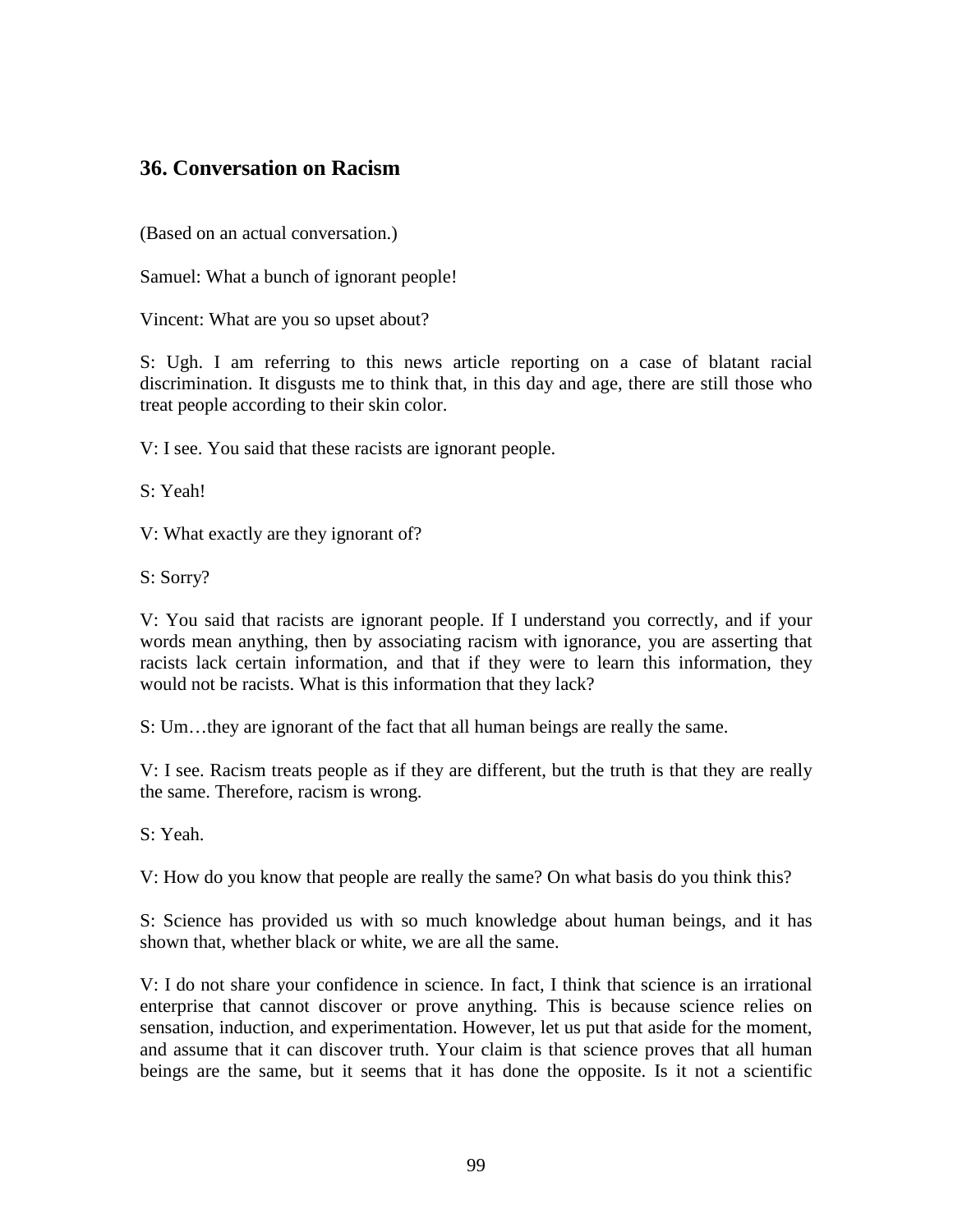opinion that some people, because of their race or their gender, are more susceptible to certain diseases?

S: That is true. But this is not an essential difference.

V: So there are differences between the races. To maintain your position, you have to say that these are non-essential differences. This only adds to your problem, since now you must define and defend a standard for determining essential and non-essential differences. Even if this specific difference of the susceptibility to diseases is not true, there are indeed differences between the races. At the least, we can say that their skin colors are different! Unless you are able to define and defend a standard, how can you say that skin color itself is not the essential difference? Maybe skin color is precisely the factor that makes a race superior and another inferior. Perhaps it is the most important difference.

S: We ought to judge people according to their character, and not their color.

V: But why do you believe this? And what gives you the right to impose this standard on everyone else? Also, what is good character, and what is bad character? How does science tell you any of this? Why not judge people by their physical beauty or strength, education, or wealth? Why not judge people by their ability to juggle or to win at poker? As it is, I can just as easily assert that we ought to judge people according to their color, and not according to their character.

S: Are you a racist?

V: I would be happy to tell you what I think about race, discrimination, and so on, but that is not immediately relevant to this part of our discussion. What matters now is this: You said that racists are ignorant people, but you are unable to define and defend what it is that you think they are ignorant of. You said that all people are the same, but when questioned, even you agreed that all people are not the same. Then, you said that the differences between them are non-essential, but you are unable to define and defend a standard to judge between essential and non-essential differences, and to do it in a way that everyone must accept.

S: So where does this leave us?

V: Your claim is that racists are ignorant people. They do not realize that all people are really the same, but you are not a racist because you realize that all people are the same. It seems that your position on racism is important to you, since you were so disgusted with the racists. But it turns out that your position cannot withstand the slightest scrutiny, and you really have no justification for it. You assume a position of knowledge and enlightenment, but you are just as ignorant as the racists.

You are careless. You are unintelligent. You are ignorant. You present yourself as someone who possesses knowledge, but you have not really thought through the things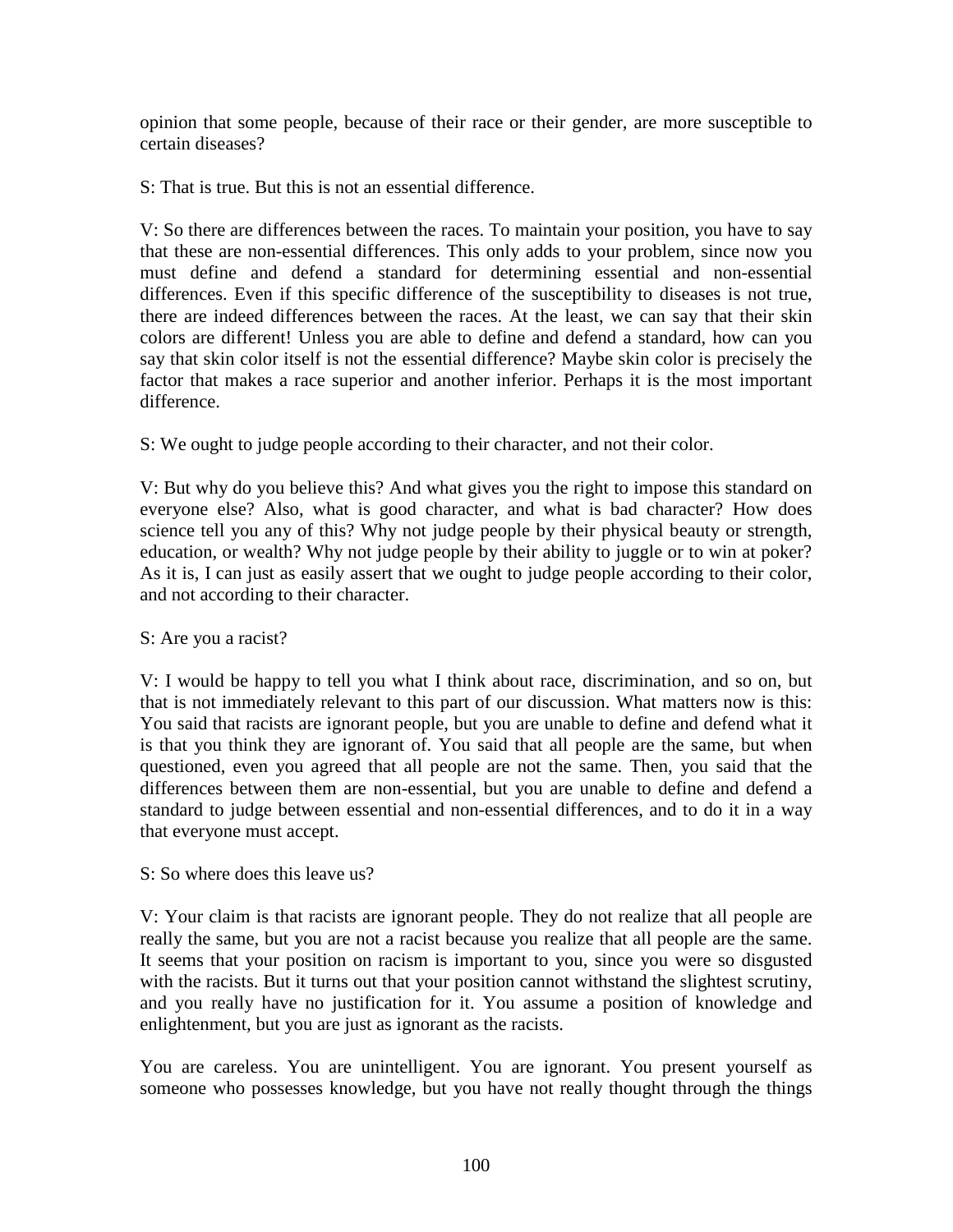that you believe, even those things that are important to you. Thus you are also dishonest and hypocritical. You are usually able to get away with it because other people are also like you, and they agree with you. But now that I have exposed you, where are you going to run?

You are a non-Christian. What is your basis for denying God and Jesus Christ? You say that Christians are irrational, but have you thought through your own position? Or is it just as careless, foolish, and dishonest as your reason for affirming racial equality? You see, you think that you are intellectually competent, informed, and honest. But you are none of these things. You are stupid, ignorant, and dishonest. And your rejection of the Christian faith is also stupid, ignorant, and dishonest.

The Bible tells me that you know about the Christian God, and if we continue this conversation, I will show you more and more that this is the case. But you are too stupid and wicked to admit it. You are dishonest, so you try to suppress what you know. But God's reality and precepts are so evident that you cannot consistently deny him. Perhaps your attitude toward racism is a distorted effect of this knowledge that is built into your very being.

You think I am harsh in speaking to you like this. But I am the best friend that you could have. Think about it: I can take apart everything that you believe in a matter of seconds, and this means that intellectually and spiritually, you are in a lot of trouble. Your whole life is a lie. And if you cannot even fool me, do you think that you can fool God? The Bible says that his wrath is poured out against people who suppress their knowledge about him – people like you. You are in a lot of danger right now. Your only hope is to abandon your pride, and admit your foolishness and wickedness, and call out to Jesus Christ – he is the only one who can save you. Let us discuss this further, for if God has mercy on you, this is what you will do.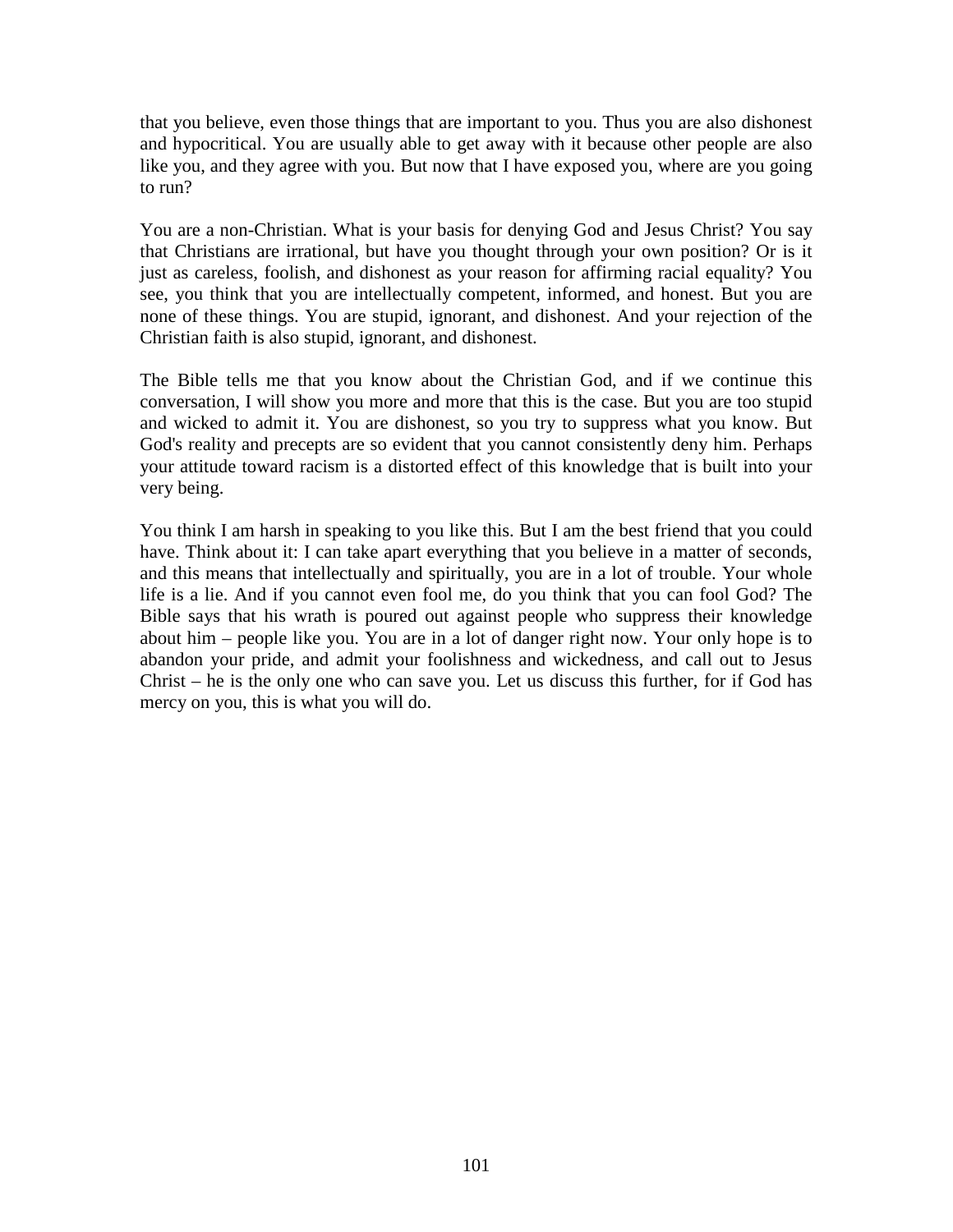### **37. Teaching Children**

There are two popular false assumptions when it comes to teaching children about the Christian faith. The first is that they are not interested, and the second is that they do not understand. They think that children are shallow and stupid.

Of course many children are not interested in the things of God – even adult reprobates are uninterested in them. But there are elect children, and they are very interested. Then, adults are out of touch with reality if they think that children cannot understand concepts like God, sin, man, redemption, atonement, marriage, divorce, sex, adultery, homosexuality, abortion, war, death, heaven, hell, and so on. Children can have some understanding of all of these by the time they are 3 or 4. If Christians assume that they are too young to understand, then the children will probably get their information from non-Christians.

All the children books that I have come across (of course, I have not read them all, and I hope there are many exceptions) either assert or assume the above two errors. And so they often either use teaching methods like stories and games, or they are very diluted. If they manage to avoid too much frivolity and dilution, they nevertheless tell the children that they should not understand what is being discussed.

One example of this is Bruce Ware's *Big Truths for Young Hearts* (Crossway, 2009), a recent bestseller. The book is a systematic theology for young people that is neither frivolous nor diluted. However, the reader is repeatedly told that the topics discussed are hard to understand, although this is often preceded or followed by a clear exposition of Ware's position. That is, even when the matter is obviously easy to understand and to explain, Ware insists that we are not supposed to find it straightforward.

On page 31, when Ware begins a discussion on God's eternity and independence, he says, "This is a very difficult idea for us to understand, since we do not know of anything like this – and that's because there is nothing in all of creation that is like God." First, even as a child, I find the idea very easy to understand, and I think that I am not alone in this. Second, Ware's reason for why it should be difficult is ridiculous. If God's nature is difficult to understand because he is unique, then the first time a person encounters any object at all, he should find it equally as difficult to understand as God's nature. Now, if learning does not come by experience, and it is my view that it does not, then every object will forever remain just as difficult to understand as God's nature – that is, unless uniqueness is irrelevant to whether something is difficult to understand. Or, if Ware thinks that the more we encounter certain objects, or the more similar objects there are for us to encounter, then the easier it is to understand these objects, then this should also mean that the more we encounter God or information about God, or the more we think about him, the easier it becomes for us to understand him. Either way, his reason for why God is difficult to understand is arbitrary and false.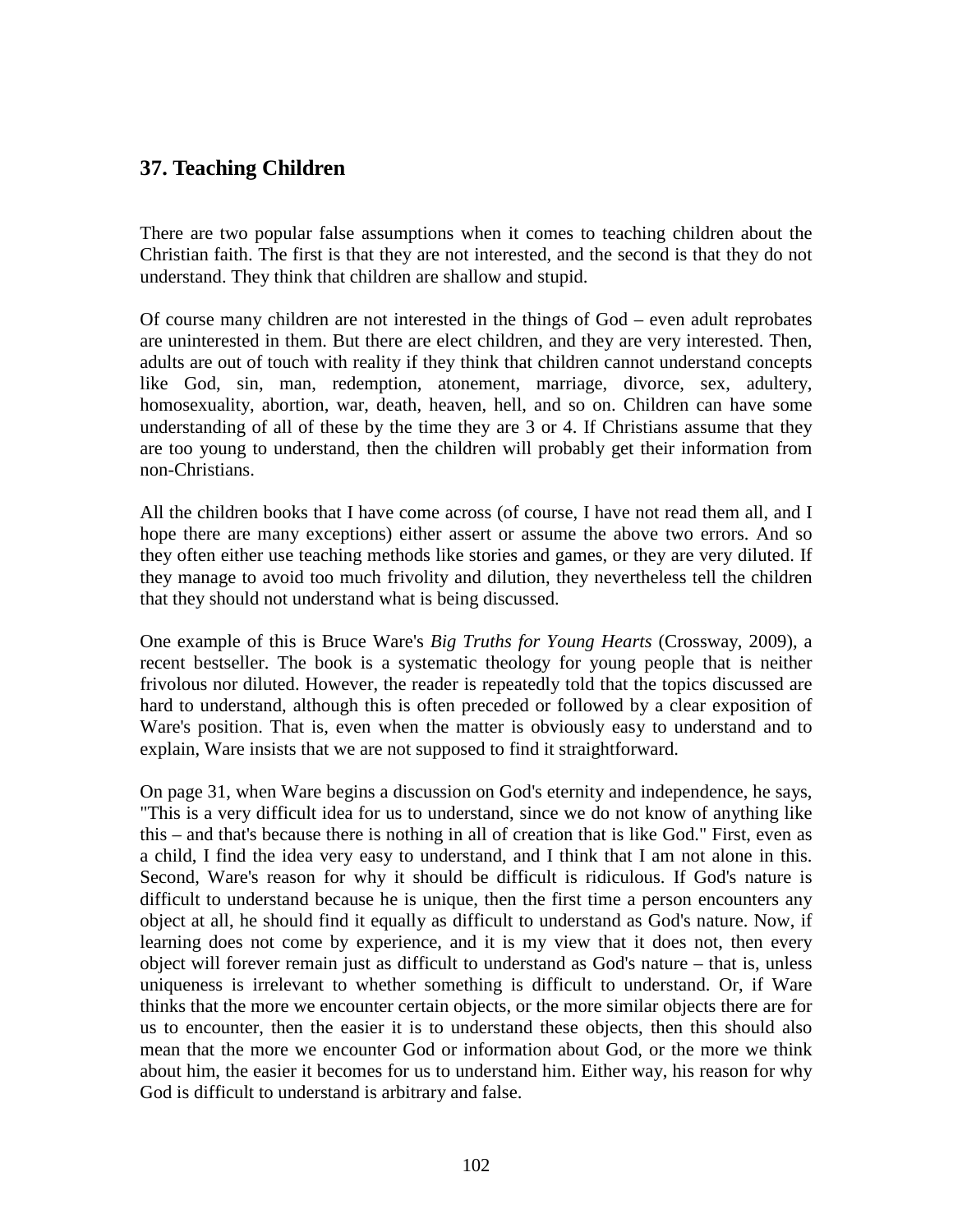On page 35, he says, "God is all-good. Even though we are very glad that God is completely good, this is another truth about God that is sometimes hard to believe. After all, we do not know anyone who is completely and perfectly good." First, it is not up to Ware to tell children whether it is easy to believe that God is all-good. Perhaps some children have superior faith than Ware. How dare he trample that potential? Second, if a person finds it hard to believe that God is all-good, then it is his own fault. If Scripture reveals a God that is all-good, and a person finds that hard to believe, then it is because of that person's sinful unbelief. But Ware blames it on the situation; in fact, he even blames it on the uniqueness of God. This does not help in developing reverence in children. For all we know, children may find it very easy to believe that God is all-good, but Ware introduces his own doubts into their minds.

On page 51, he says, "When we begin to talk directly about the Holy Spirit, we face another area that is difficult to see. For on the one hand, the Bible teaches that 'God is Spirit…' But on the other hand, the Bible also teaches that the third Person in the Trinity is 'the Spirit.'" I am not sure what kind of children Ware is accustomed to dealing with, but many young people are well able to handle it when one word is used in two different ways, or even five or six different ways. It is not "difficult to see," but if we repeatedly tell them that it is difficult, eventually they might accommodate us, and we will finally have the satisfaction that we are all stupid.

On page 61, when he discusses creation, he writes, "And Hebrews tells us that we must accept this truth 'by faith.' Why is that? Simply because we cannot understand how someone could just speak and bring something into being without using any materials to do it." So he wants us to tell our children that faith and understanding are mutually exclusive. You accept something by faith because you do not understand it. If you understand it, it probably means that no faith is involved. Do not dismiss my criticism as mere nitpicking – our ability to understand God and his revelation is a foundational issue in all biblical studies. And do not assume that children will not catch on or adopt this nonsense by osmosis. They can learn by explicit statements and also inferences from them, even unconscious ones. And these accumulate to form a general way of thinking by which they process all information. In any case, this is not what the Bible means by faith, but it is the non-Christian caricature of faith.

On page 72, he writes, "To say that God rules over all things, both the good and the bad, is to say that he is completely sovereign over them. This teaching of the sovereignty of God is one of the hardest areas for all of us to understand." But unless Scripture asserts that this is difficult to understand, what gives him to right to speak for "all of us"? What gives him the right to tell my child that something is "hardest" for him to understand, when the Scripture does not say so? As it is, Ware is setting up children to stumble over the problem of evil. But I say that divine sovereignty is one of the easiest doctrines to understand. It is clear, absolute, straightforward, and amply explained and illustrated in Scripture. Doubtless some people have difficulties, but they can be helped if they will listen, because the doctrine is one of the easiest to explain and to grasp.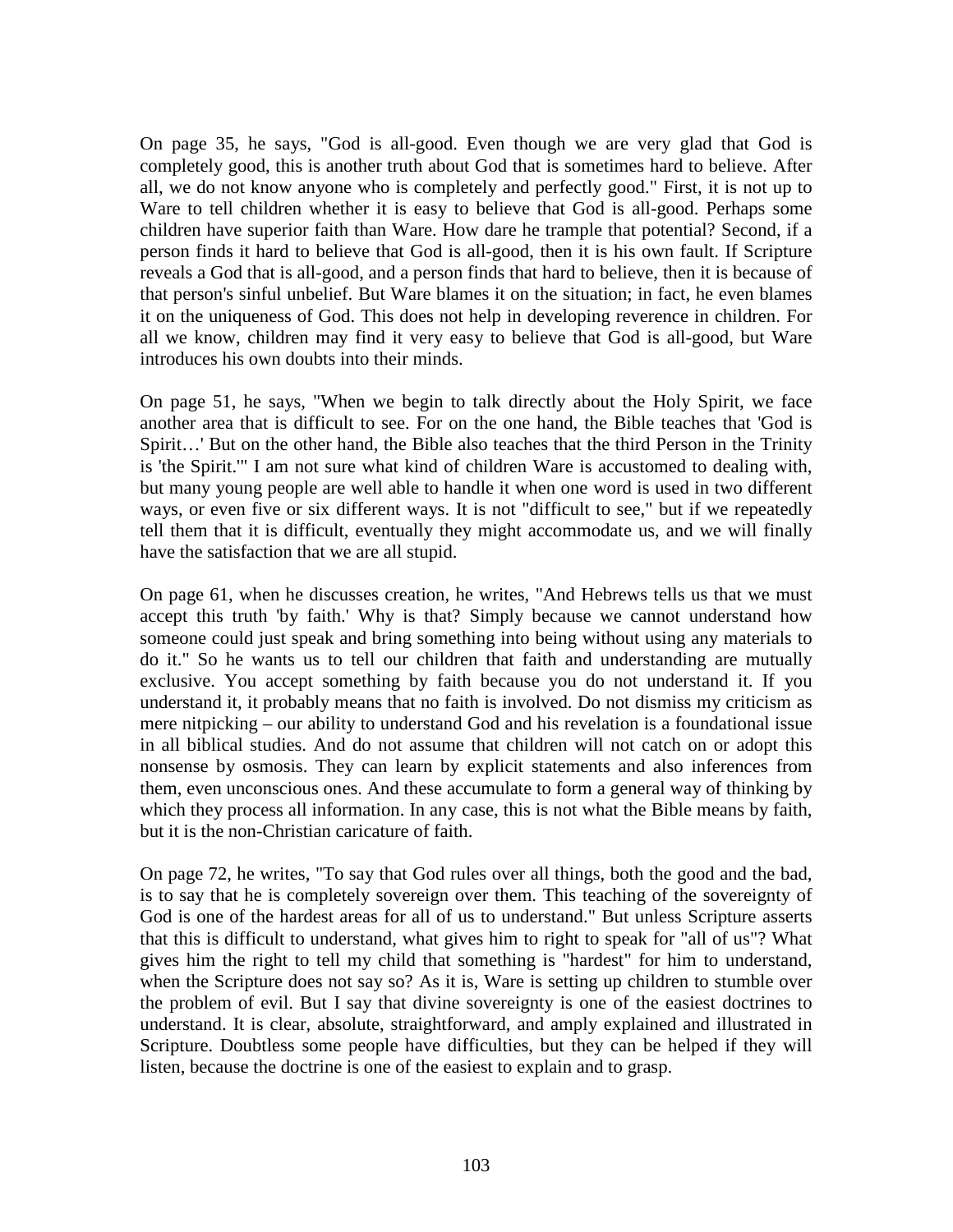On page 76, he writes, "God is sovereign (he's in control), and we are responsible (we are accountable for the actions we do). The Bible helps us see that these two things must be kept together. Although we cannot understand this fully…" He does not state exactly what it is that we do not understand about this. Is he suggesting that the two appear to contradict, although they do not? Is he suggesting that responsibility presupposes freedom? Are children born with this baseless assumption, or is Ware's statement an illustration of how they learned it? But I say, "God is sovereign, and in his sovereignty, he has declared us responsible. Therefore God is sovereign and we are responsible, and we are responsible because he is sovereign. Don't let anyone tell you there is even a hint of paradox or contradiction in this." Done. It takes a theologian to mess this up, but children can understand it just fine.

On page 127, he writes, "Why God loves us is completely beyond our ability to understand. We have turned away from him, mocked him, resisted him, scorned him, and in a million other ways have slighted God." So children are supposed to understand the ideas of turning way, mocking, resisting, scorning, and a million other ways of slighting God, and also, as implied, the idea of judgment, but they are not supposed to understand forgiveness or love in the face of sin? Is this suggestion even within the scope of acceptable Christian teaching? I think we should consider it heresy.

Then, on page 140, he writes, "Then we hear Jesus of Nazareth proclaim words almost too good to believe." It is best to avoid using imprecise expressions and cliches when teaching doctrine, lest the child says, "Too good to believe? OK, then I won't believe it." Anyway, what is it that Ware thinks is "almost too good to believe"? It is when Jesus said, "The time is fulfilled, and the kingdom of God is at hand; repent and believe in the gospel." So…it is too good to believe that God is faithful to his own promises? Instead, teach the children, "Then we hear Jesus of Nazareth say what stubborn unbelievers refuse to accept, but exactly what we should expect, something that is very good and easy to believe."

I have not mentioned all the doctrinal problems in the book, since our focus is on the assumption that children cannot understand. Consider the possibility that the reason some of them seem unable to understand is because we tell them that they are not supposed to. As it is, Ware's book inflicts tremendous damage upon young minds. Yet it is already one of the better ones. Therefore, I cannot recommend any children's books. Instead, I would gather the best teaching materials I can find – preferably not intended for children – and adapt them myself. This does not have to take a lot of effort, and much of this can be done "on the fly." Or, if one decides to use Ware's book, he should teach his child to challenge the assumption: "Mr. Ware wants to tell you that this is hard to understand. But do you understand it? So Mr. Ware is wrong? Why do you think he keeps telling you that something is hard to understand when it seems so clear and simple to you? What is wrong with him?" Teach children to detect the assumption. They do not have to accept it.

1 Corinthians 2:9-10 says that, although no mind has conceived what God has prepared for those who love him, he has revealed it to us by his Spirit. In Romans 11, Paul exclaims that God's judgments are unsearchable and his paths beyond tracing out, but he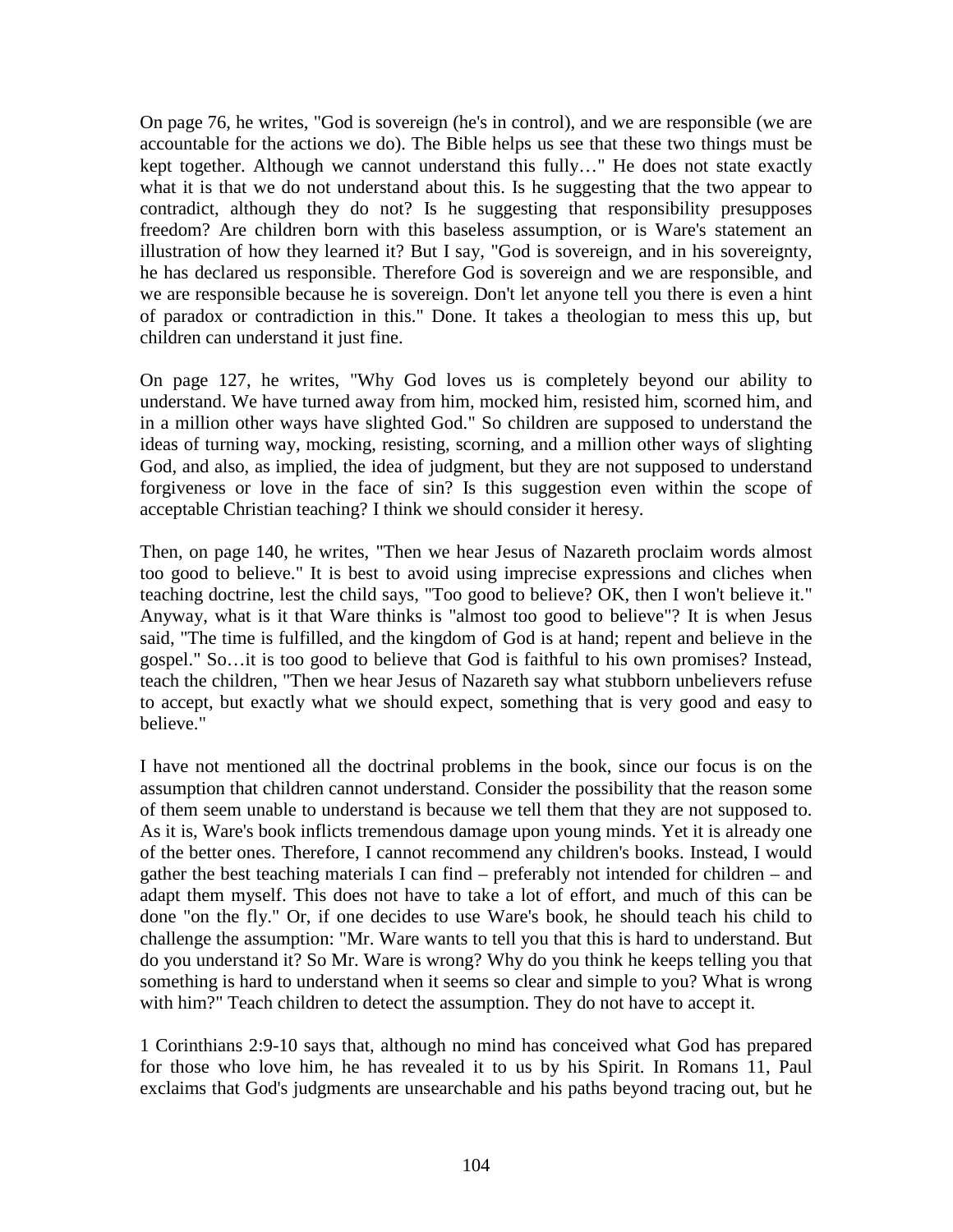says this *after* he has conclusively answered all the questions that he raised in the previous chapters, including matters concerning divine sovereignty, man's responsibility, election, and reprobation. Thus it is in fact one of the strongest passages showing that we can understand all these allegedly difficult doctrines. His point is that there is always more to know about God, and not that we cannot know what he has just explained.

Many Christians have the idea that piety entails a stubborn and indiscriminate insistence on human finitude, and this is vigorously applied in defiance of Scripture, reason, and examples to the contrary. It seems that to emphasize our smallness is to magnify God's greatness. But this kind of piety is false and lazy. It is even used as an excuse to reject the plain teachings of Scripture. Those who insist that God's revelation is clear and consistent are condemned as heretics, as rationalists, and as those who deny their doctrine of the incomprehensibility of God. Their tradition has been challenged, and they are made to look foolish. True piety entails faith, understanding, and obedience. Do not teach your children a counterfeit. Tell them, "You are made in the image of God. You are made to understand him. You can understand all that God tells you in the Bible. And you are to believe and obey all that he says. There is no excuse."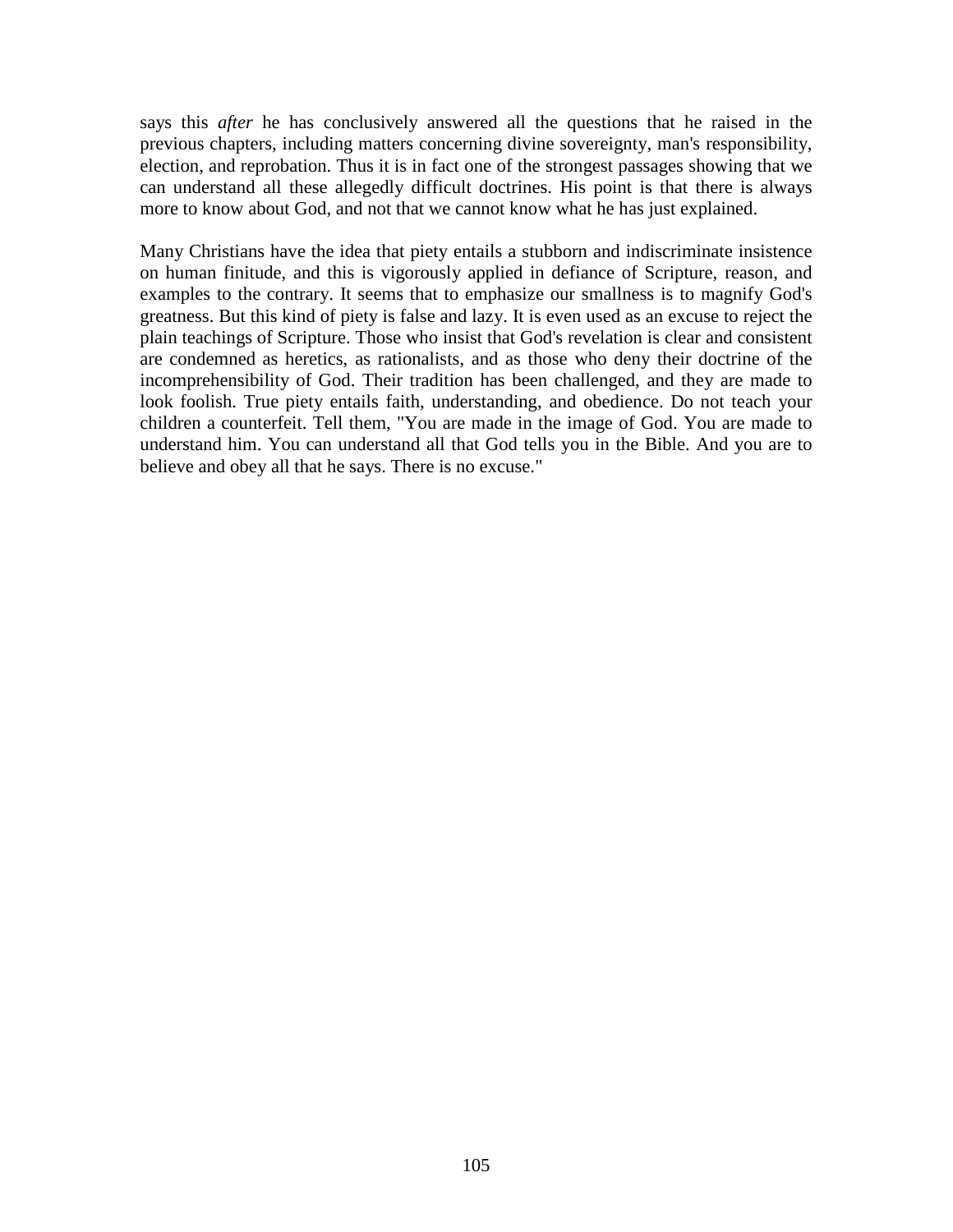### **38. Back to School**

**Oh, how I love your law! I meditate on it all day long. Your commands make me wiser than my enemies, for they are ever with me. I have more insight than all my teachers, for I meditate on your statutes. I have more understanding than the elders, for I obey your precepts. I have kept my feet from every evil path so that I might obey your word. I have not departed from your laws, for you yourself have taught me. How sweet are your words to my taste, sweeter than honey to my mouth! I gain understanding from your precepts; therefore I hate every wrong path. (Psalm 119:97-104)**

I have some thoughts for students. Since they are based on broad principles, others can also derive some benefit. Now, if you attend a Christian school, your situation is so dangerous, and your soul is in such peril, that a brief word will not do. Beg the Lord to spare you from heresies, subtle deceptions, and a gradual deadening of your spirit. Here I will focus on those who go to non-Christian schools, where they also teach lies but do not disguise them with Christian vernacular.

You have been told, by Christians no less, that although non-Christian teachers blaspheme your God and hold your dearest beliefs in contempt, you should nevertheless respect them for their scholarship and experience, and to learn all the truths that you can from them. They tell you that these men, even though they are unbelievers, and even though they despise your faith, are brilliant men who have labored long and achieved much in their fields. Humility demands that you listen to them.

But I tell you, that is complete rubbish. It is the worst advice that can be offered to a student. You say, "But my parents told me this." Your parents lied to you. And you say, "But my pastor told me this." Your pastor was a fool. He did not know what he was talking about, and if he knew what damage his advice could cause, he must have been a demon in the flesh to have told you to open your mind to non-Christian teachers.

Whatever the reason, it seems that many Christians think that this is what they are supposed to say to students. But this advice, if accepted, dulls your spiritual aggression, reduces your inward power to resist unbelief, and compels you to become vulnerable to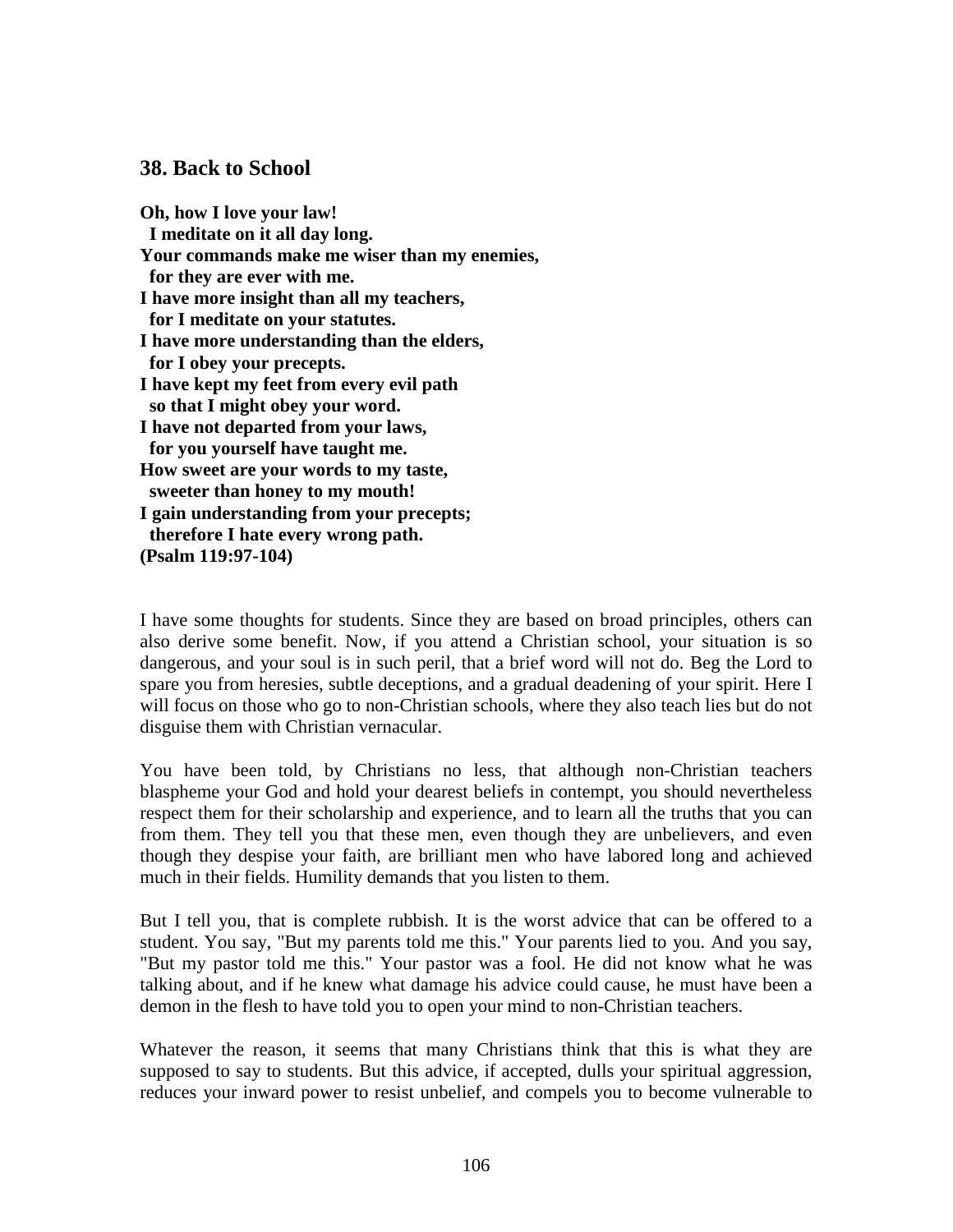deception. It divides your heart and generates a contradiction in you. The non-Christians do not hesitate to consistently deride your beliefs, and thus the bad advice puts you at a great disadvantage. To bow before the devil is not humility, but idolatry. It is sinful and foolish. On the other hand, it is not arrogant to despise falsehood, and to spit on idols.

Non-Christians are educated and accomplished only according to their own standards, and those standards are according to wickedness and foolishness, not according to holiness and truth. Just because non-Christians tell you that they are intelligent and successful according to their own standards, this does not mean that you have to accept their standards and accept their claims. To do so would be to *become* a non-Christian.

Rather, whether educated or uneducated, whether rich or poor, whether accomplished or unaccomplished, according to God's standards, non-Christians are bad people, just like you were a bad person before Christ changed you and rescued you. Non-Christians, as long as they remain non-Christians, are at least as bad as you were before you were converted. So either you admit that non-Christians are sinful and stupid, or you deny that you were sinful and stupid before Christ saved you, in which case you would insult the grace of Christ, and cast doubt upon the genuineness of your own faith.

If you are a Christian, you have inherited the most intelligent and powerful system of thought in existence. It is the only true religion, the only sound philosophy. If you are a Christian, then you believe the Bible, the verbal revelation of God. For this reason, you are in a position of knowledge, and just as God himself is intellectually superior to all non-Christians, because you have accepted God's wisdom, it is not arrogant for you to think that you are superior to all non-Christians in your intellect and knowledge. You are not superior in yourself or because of yourself, but God is superior, and you have received from him.

Do you not know about the foundation of all reality, which is God? Non-Christians do not know him. Do you not know the way of salvation, about which unbelievers are entirely ignorant? Do you not know about the creation of the world, the doctrines of moral excellence, or righteousness, or ethical judgment? Do you not know, or at least have access to, the universal and enduring principles concerning religion, psychology, politics, economics, history, family, sexuality, and all pivotal topics, and how all these fit together? Non-Christians know none of these things. If you have learned and believed any portion of Scripture at all, then to deny that you are superior to all non-Christians in wisdom and knowledge is also to deny that God is superior to them in these things.

To affirm that you have received good gifts from God is not arrogance, but the very definition of humility. Arrogance supposes that you possess good things when you have nothing, or to boast about something that you have received as a gift, as if you have not received it, and as if it was not given to you as a gift. It is not arrogant to say that you know more and that you know better than the non-Christians, if it is because you have learned the words of the Bible, and that God has, as a gift, given you faith to believe in these words.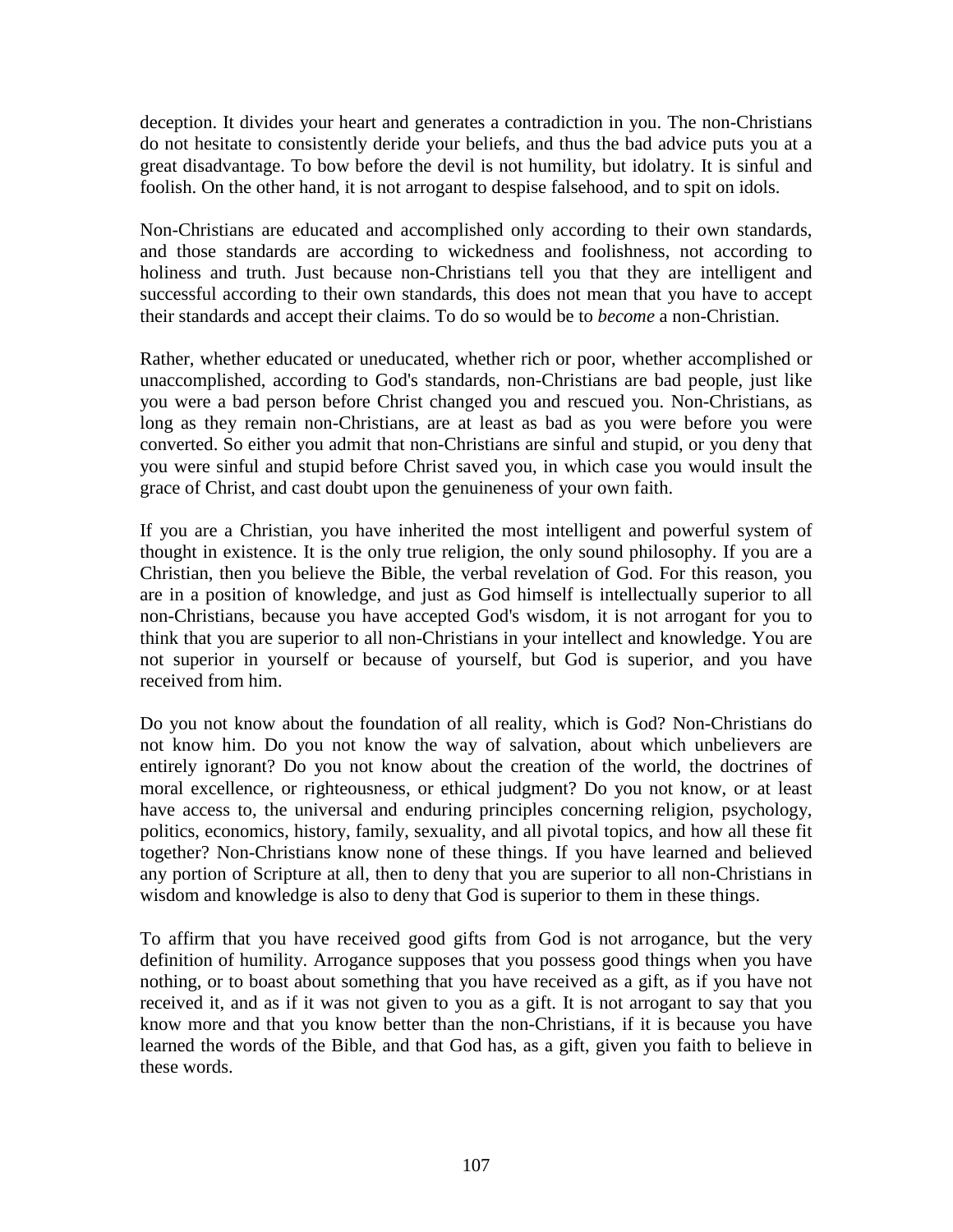Non-Christians know no truth and can teach no truth. Even their opinions in a field like mathematics must be thoroughly reinterpreted and reconstructed in order to arrive at something that is in touch with reality. But if this is the case, what is the reason for attending a non-Christian school?

First, there is the practical benefit of earning a diploma that allows you to circulate more freely in society. Even from a Christian institution, a diploma is nothing more than a symbol of human approval. It is no proof of intellectual competence or proficiency in anything important. A Christian who seeks God's approval should place no pride in it. But men, since they have no approval from God, seek approval from one another. And the diploma is a document that shows you have been included in men's pathetic exercise in self-approval. Convenience is its sole benefit.

Second, non-Christians can show you what it means to be non-Christians. I do not mean that they can teach you the truth about themselves. No, they do not understand themselves, and they cannot teach you anything. Rather, since they are non-Christians, they will talk and behave as non-Christians, and by living among them, you can perhaps gain some familiarity about their thinking and lifestyle. This will enable to you infiltrate circles that are mainly infested by non-Christians, and to build a life in this world, so that you may more effectively promote God's agenda among them, as well as to undermine their own.

Therefore, attend the schools which divine providence assigns to you, whether Christian or non-Christian. Both kinds of schools are dangerous, since so few are faithful to the Lord, but you will find safety not in men, but in the words of the Bible. Cling close to the Book, and you will be invincible in spiritual conflict. Submit to Potiphar in his household, but resist the seduction of that whore of a wife, and endure the vexation of spirit under his idolatrous culture. Do this not to gain Potiphar's approval, but so that one day you may rule over him.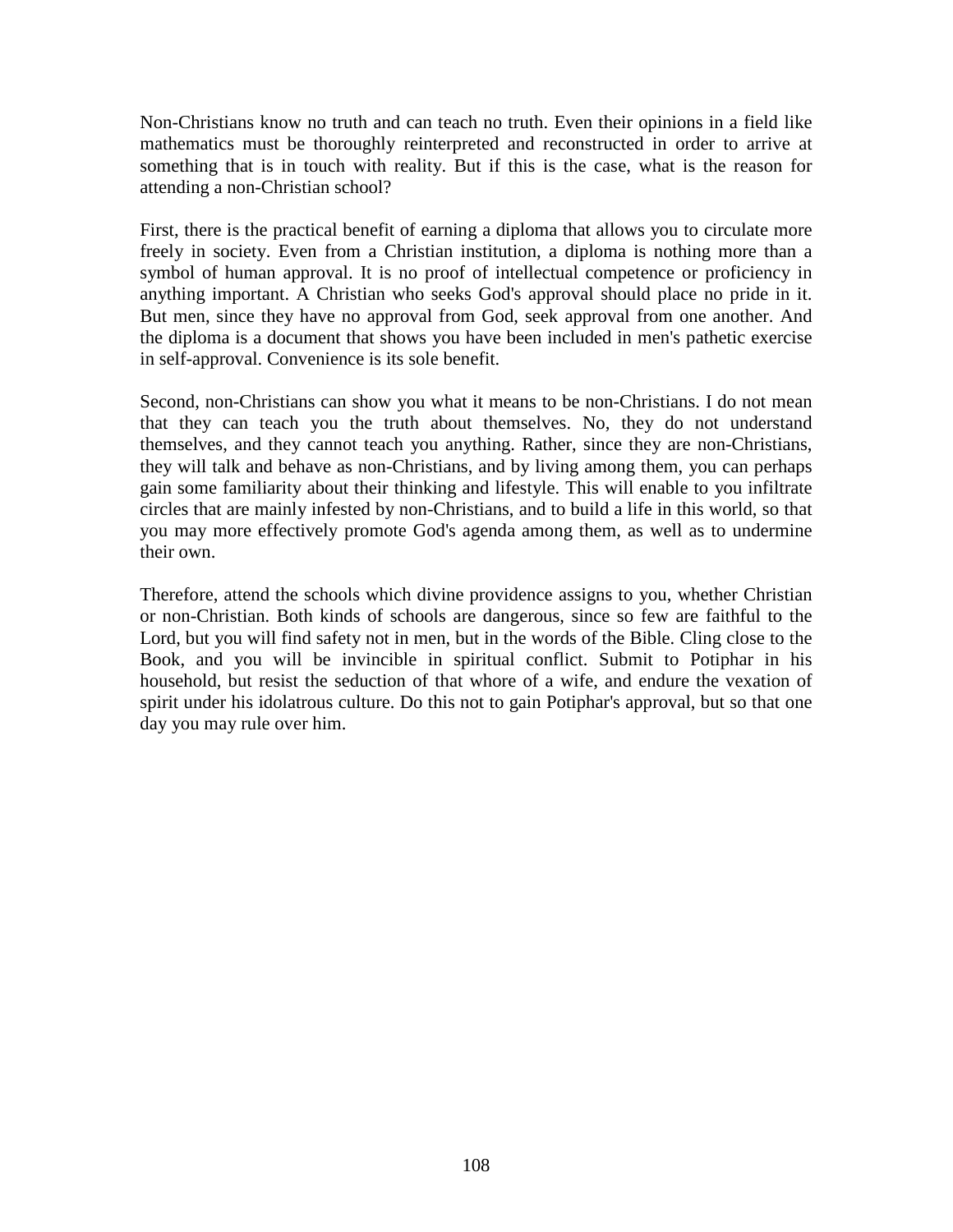### **39. The Burning of Books**

**When this became known to the Jews and Greeks living in Ephesus, they were all seized with fear, and the name of the Lord Jesus was held in high honor. Many of those who believed now came and openly confessed their evil deeds. A number who had practiced sorcery brought their scrolls together and burned them publicly. When they calculated the value of the scrolls, the total came to fifty thousand drachmas. In this way the word of the Lord spread widely and grew in power. (Acts 19:17-20)**

No matter how we twist it with some "history of redemption" approach, and no matter how hard we try to "preach Christ from all of Scripture," the passage exists in a definite context that we cannot escape from. If the conditions surrounding the text are absent in our day, then a direct application is hardly reasonable, and can amount to only empty talk and unfulfilled expectations.

When it comes to the modern church, things do not look good. Except for some sects that appear problematic in theology and that are vilified by other traditions, almost all the conditions that come before our passage have been rendered irrelevant. Christians usually do not lay hands on people (v. 6a). Although the Acts of the Apostles records a number of examples in which the Holy Spirit is received as a second experience subsequent to conversion (v. 6b), they say that all those instances were exceptions, and except for all the exceptions, the Holy Spirit is received at conversion. This way of reasoning is the foundation of several major traditional doctrines, and it is an awfully convenient way of doing theology. Except for all the instances where I am wrong, I am always right. Except for all the instances where the Bible says something different, the Bible always agrees with me. Wonderful.

Here I have no intention to discuss this topic of the Holy Spirit. At this moment, for all I care, you can even believe that conversion is a second experience subsequent to the endowment of the Spirit. However and whenever they obtain it, Christians are supposed to have the power of the Holy Spirit. Do we? Tell me! Do we? Modern Christians exhibit almost none of the signs of power, faith, wisdom, and grace that the early disciples possessed. They have no tongues and no prophecy (v. 6c). They do not speak boldly (v. 8a). They do not argue persuasively (v. 8b). They perform no miracles, let alone extraordinary ones (v. 11). They depend almost exclusively on medical science to cure sicknesses (v. 12), and some of them think that all evil spirits have disappeared (v. 12). Before people were possessed, now they are just crazy.

So it is difficult to teach from this passage how the same effect can be produced in this generation, how to cause the unbelievers to be "seized with fear" (v. 17b), and for the name of the Lord Jesus to be "held in high honor" (v. 17c), and to compel those who believe to openly confess their evil deeds (v. 17d). In fact, it is easy to teach it, to tell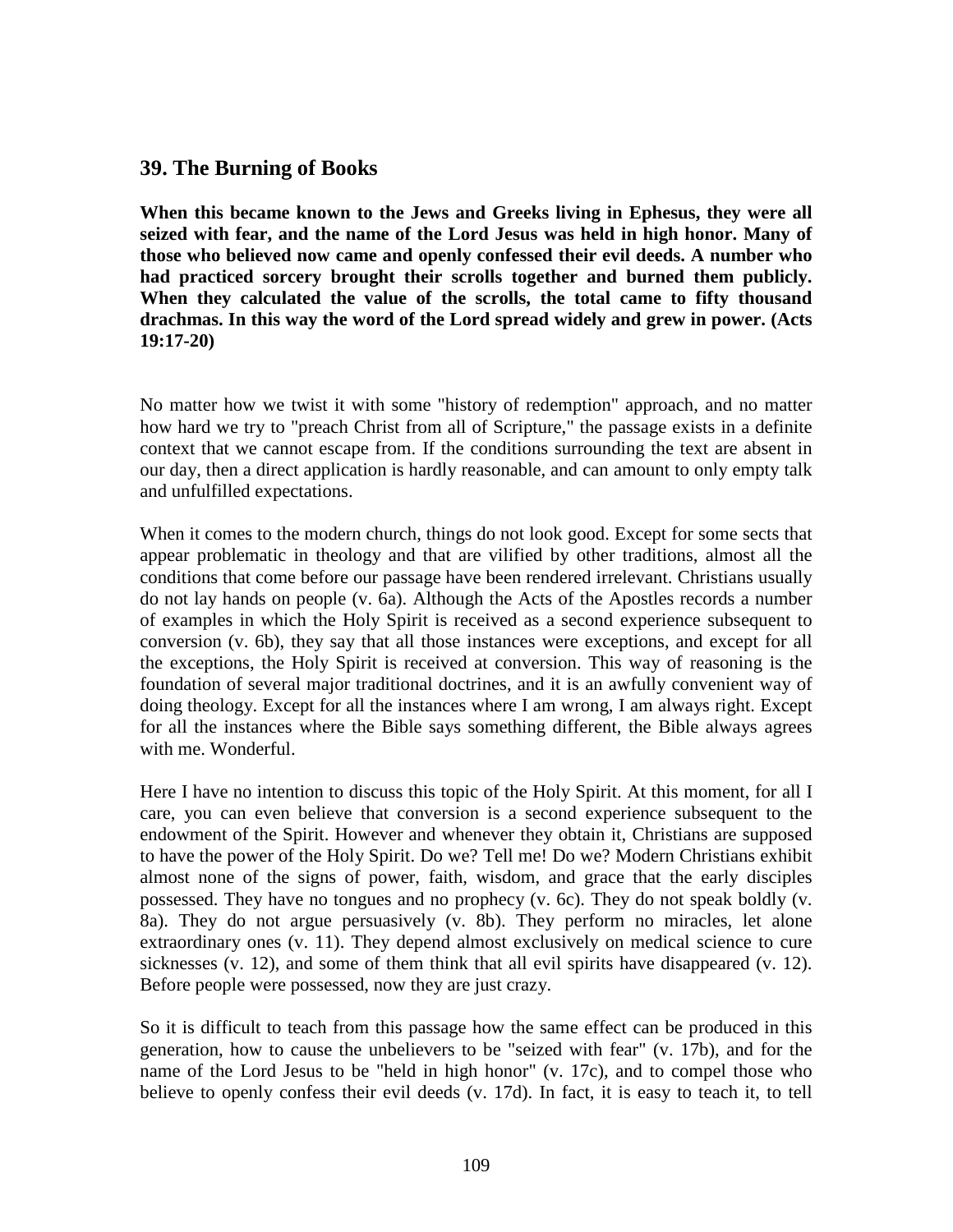what it says. Even a child can understand it. But it is hard to make Christians believe it. Instead, we have the opposite effect on the world: non-Christians are seized with disdain for us, and even Christians do not hold the name of Christ in high honor.

The result is that it is difficult to make any application at all except to show how modern Christians are weak, faithless, and impotent. I am sure that dishonest and imaginative preachers can extract some historical-redemptive principle from this, not that the approach is always a problem, but the text itself is plain – miraculous power, in a frightening measure, accompanied the testimony of the early Christians, so much so that the people were terrified and held the name of Christ in high esteem. This is what the text says.

Nevertheless, since this power is now denied, I will do the best I can. Let me think about this. Aha! At least we still know how to make fire to burn some books (v. 19). We still believe in fire, do we not? Fire did not die with the apostles. Alas, now we have powerful shredders and an advanced system of trash disposal. Still, consider the advantages of burning non-Christian books:

First, it reflects God's disapproval of non-Christian religions, occult teachings and practices, and all kinds of magic, divination, and esoteric doctrines. These ancient evils have persisted to this day, and it is disappointing to see the number of professing Christians who dabble, or more than dabble, in astrology, witchcraft, necromacy, and all kinds of forbidden arts, even if only in the form of milder derivatives. If you are a pastor, ask how many in your congregation have consulted with psychics after their profession of faith. Do not ask for a show of hands – unless you have the power of Acts 19:4-16, do not expect the honesty of Acts 19:18. But if you will pay attention, perhaps you will see some of them squirm in their seats.

Second, it depicts God's punishment for those who study and practice the forbidden materials. Revelation 21:8 says that, along with unbelievers and idolaters and murderers, those who practice magical arts will be thrown into a lake of fire. A ceremony where non-Christian materials are burned with fire provides an image of what God will do to those who do not relinquish these into the flames. Either they give up their books to be burned with earthly fire, or they give up their souls to be burned with endless hellfire.

Third, it testifies to our agreement with God on this matter, that there is no goodness and no salvation, but only evil, deception, and blasphemy, in non-Christian teachings, especially in their spiritual and occult materials, and that those who believe and practice them deserve to be punished by the fire of hell, which never weakens and never relents.

Although many of us reject the ancient power of the apostles, and thus do not share in it, all the ancient sins and manifestations have remained with us. We deny that occult powers are real, and if things get out of control, we ask non-Christians to save us by locking the people up in mental institutions. When it comes to the really scary stuff, we will let the Pentecostals handle them. We will let our crazies deal with their crazies. The apostles demonstrated a better way.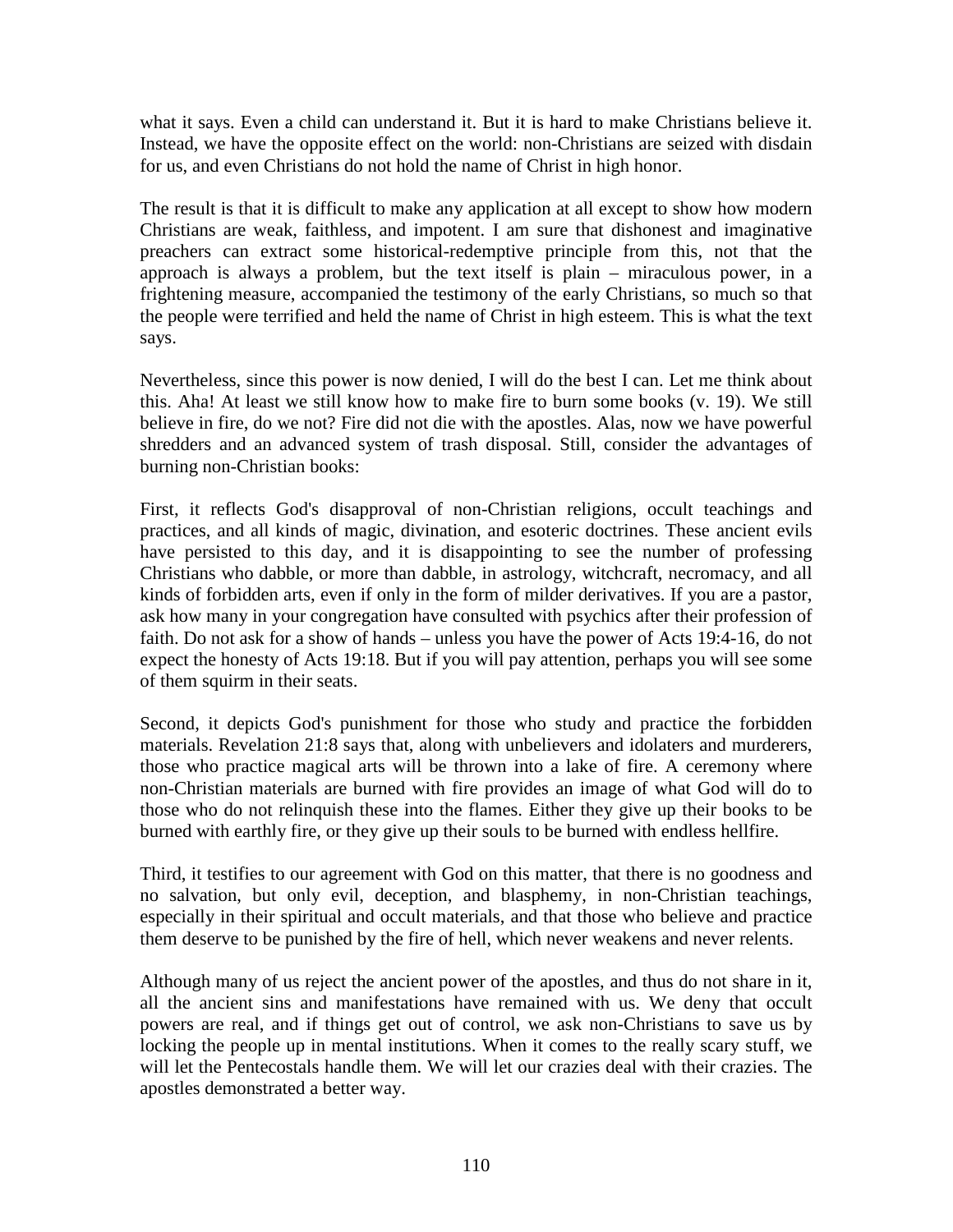Due to the mighty displays of divine power, the word of the Lord "spread widely and grew in power" (v. 20). For those who call themselves Christians, but who reject this power, or at least this extent of power, my advice is to pray for as much of it as you dare, and then stretch your thinking to accept a little more. If you cannot throw off the religious tradition that forbids you to obey Christ, who through Paul commanded you to covet spiritual gifts and powers, then for the sake of the church, covet as much as you can get away with before they call you a heretic. And as you petition the Lord for greater power and effectiveness in the ministry of the gospel, it might be that he will also grant you the humility to say, perhaps at the privacy of your home, when no one is listening, "Lord, I believe, help my unbelief!"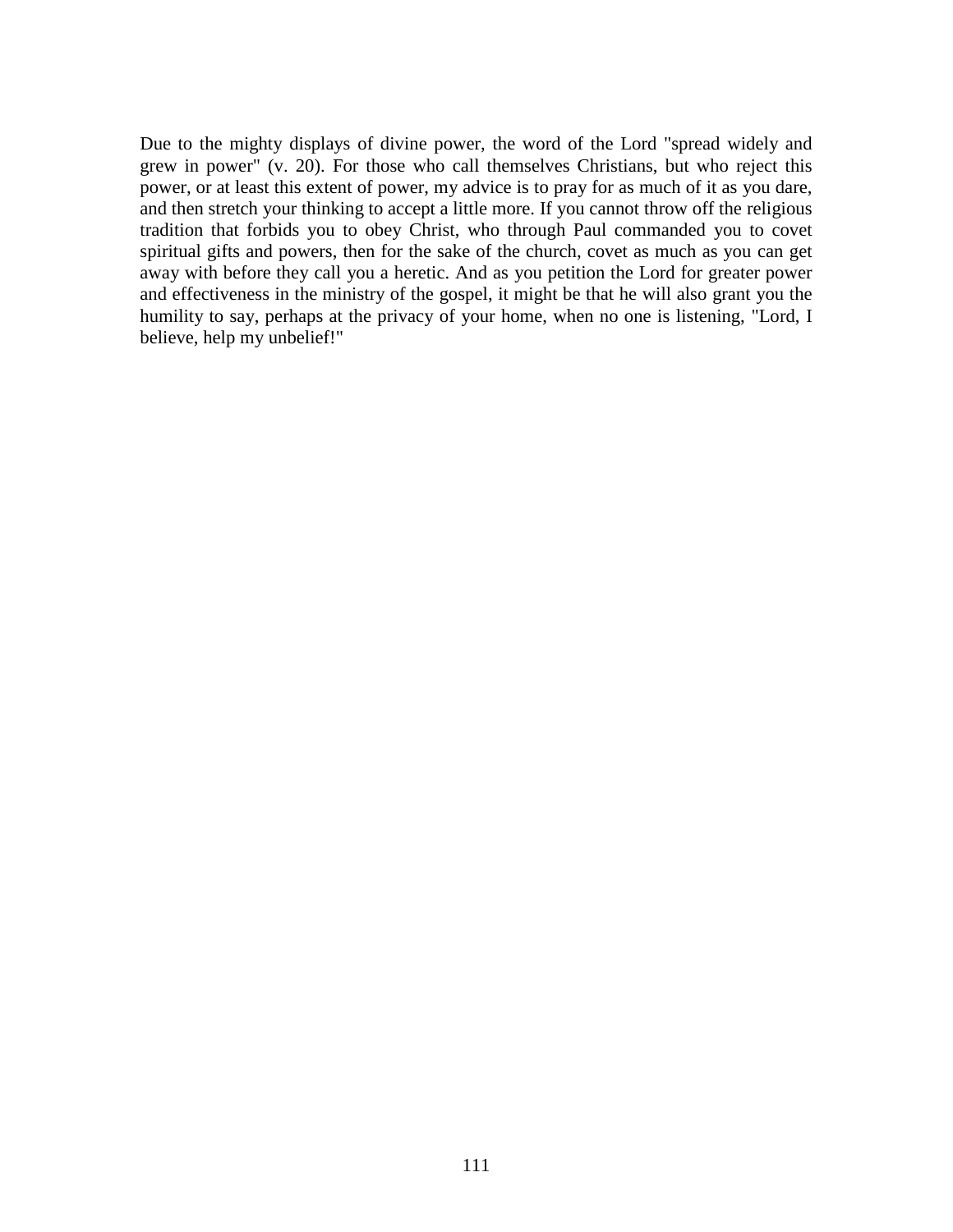# **40. Cessationism and Speaking in Tongues**

### **~ 1 ~**

Some people call me a Reformed Charismatic.<sup>10</sup> I remember one person who criticized me on the basis that the term is a misnomer and an oxymoron. He thought that a Reformed person could not at the same time be a Charismatic, and a Charismatic could not possibly deserve to be called Reformed.

While I agree that much of my theology agrees with those who are Reformed, I do not call myself Reformed. And although I affirm the continuation of the supernatural endowments of the Spirit, I do not call myself a Charismatic. This person had a certain concept of the Reformed, and a certain concept of a Charismatic, and the two were incompatible. But why must I be either one or both of these things? The way he thinks of these two groups make them incompatible, or maybe they are indeed incompatible, but what does that have to do with me?

A person might think that a Christian must either be Baptist or Presbyterian, and if a person affirms Baptist sacraments but Presbyterian government – or any one thing that is supposedly Baptist and another that is supposedly Presbyterian – then he must be wrong, simply on the basis that, according to him, these two categories are incompatible. But this is a poor argument, and does nothing to address whether this person's doctrine is right or wrong. It does, however, tell us that the critic's understanding of the Christian world is limited to a narrow conception of Baptists and Presbyterians. He is like a frog trapped at the bottom of a well, and his idea of the heavens is as small as the opening through which he views the sky.

The Christian world is very broad. Just because a person believes in the biblical doctrine of predestination does not mean that he learned it from Calvin. Maybe he learned it from Augustine. Maybe he learned it from Hodge, or Shedd, or Berkhof. Maybe he learned it from Vincent Cheung, or you, or your pastor. How about this – maybe he read the Bible himself and learned it there! But... is it possible? Is it possible that a person can read biblical passages and actually learn biblical doctrines? Who has ever heard of such a thing? And even if it is possible, is he a Calvinist or not? Maybe he learned it from someone that you have never heard of. Now it would be most foolish of you to apply

<sup>&</sup>lt;sup>10</sup> Here I capitalize the word "Charismatic," because it is used in a sense that refers to a kind or group of people commonly associated with the belief in the continuation of the supernatural gifts of the Spirit. It is more than a very broad term that refers to anyone who believes in the continuation of the gifts without other assumptions attributed to such a person. Although I recognize the differences between Pentecostals and Charismatics, since this article does not address these differences, I will use the two terms as if they are interchangeable, focusing only on their similarity in affirming the continuation of the supernatural gifts of the Spirit.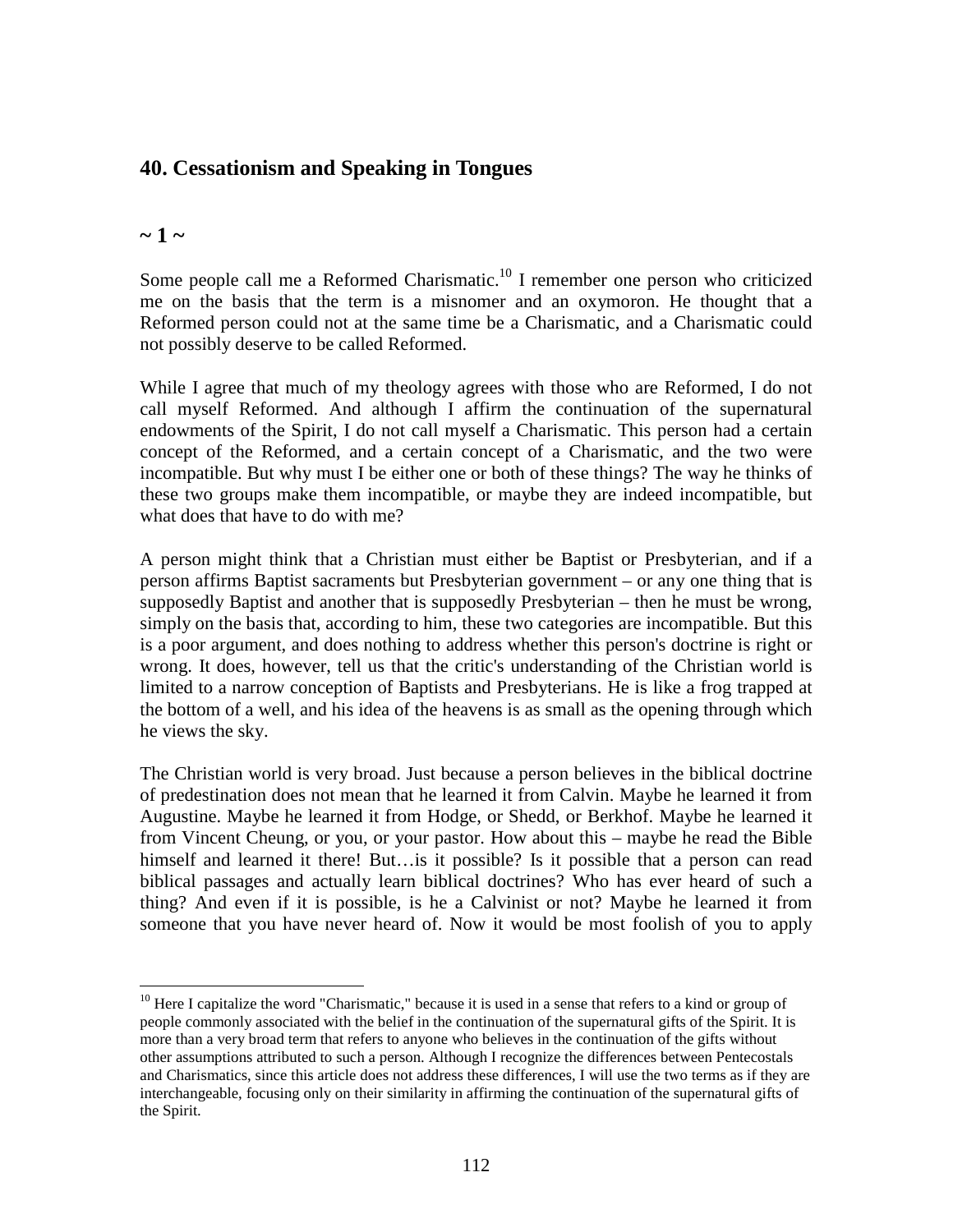your criticisms of Calvin to this person, as if he is some devoted disciple of his, but who may have never heard of Calvin.

So, although labels and categories can make conversation more convenient, it can also make the person who uses them lazy and careless. You cannot press an argument with labels and categories that your target has no obligation to satisfy. When you do this, you are only showing that the way you understand the terms somehow generates some conflict and confusion. You are not saying much more than this. Certainly, you cannot defend any doctrine or refute anyone on this basis alone.

Thus I would caution against simplistic categorizations that result in misrepresentations. There are those who think that if a person believes in the continuation of the supernatural manifestations of the Spirit, then they must be like the Pentecostals – that is, those crazy Pentecostals that they know about. It does not occur to him that this person might not be like the Pentecostals at all, that even his doctrine on the spiritual gifts might be vastly different. And it might not occur to him that there might be Pentecostals somewhere that are not crazy. It is unfair for a cessationist to use Pentecostals as the standard, so that it is as if a person is either like the Pentecostals *that he has seen*, or he must be a cessationist like him.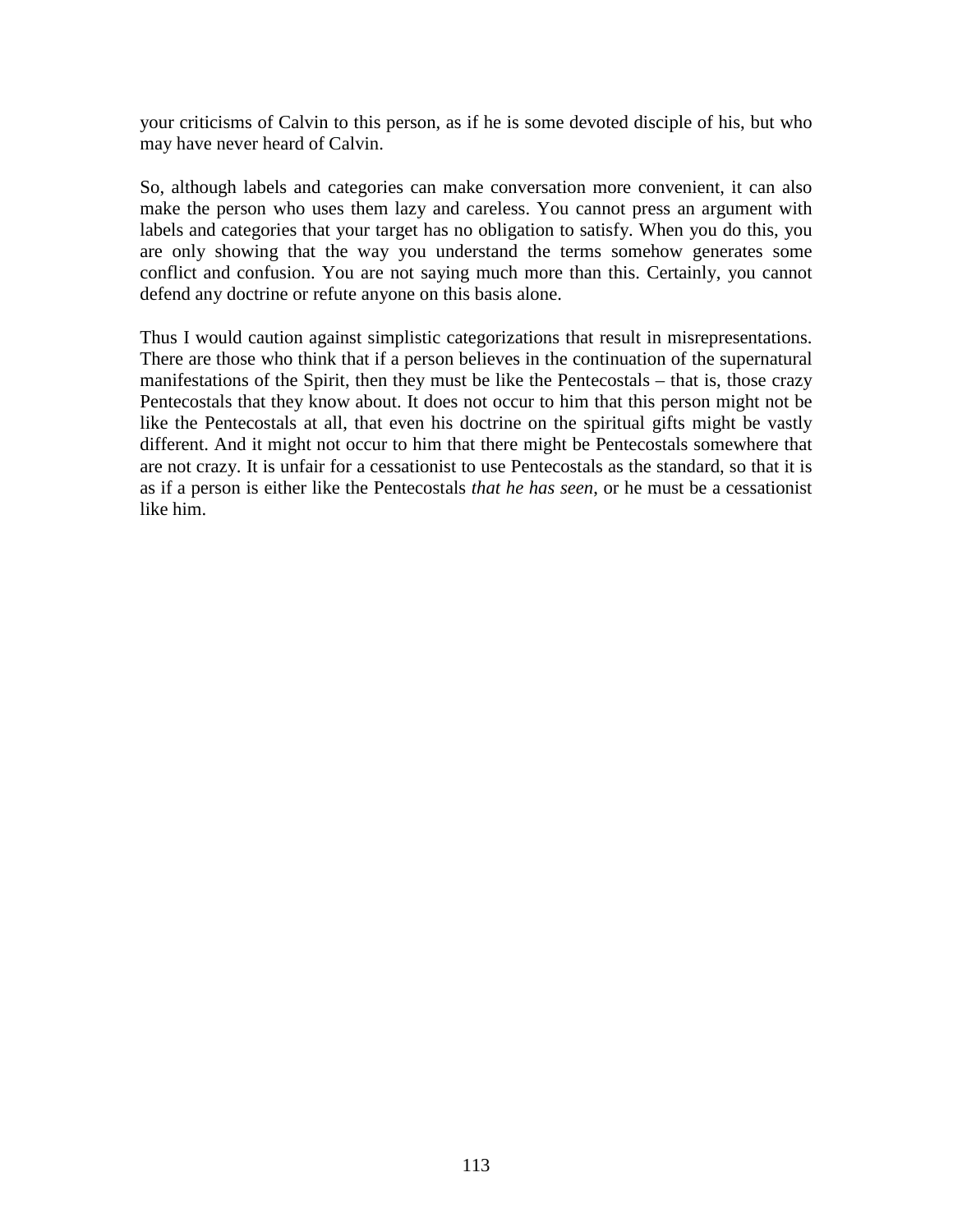### $\sim$  2  $\sim$

When it comes to the continuation of miracles, whether they occur to a person or through a person, the doctrine of the sovereignty of God settles the issue. God can do anything he wishes, and if he wishes, he can work a miracle today. It can be a miracle that is done to a person, or a miracle that appears to be effected through a human instrument. God can do anything he wishes, including miracles. If a person questions this, he has a much greater problem than whether he affirms cessationism. His belief about the most basic aspects about God is flawed.

Cessationists do not object to the above. They readily agree that God can do anything that he wishes. If this is true, then it is conceivable that I can pray for a cancer patient, and if God wishes, he would heal the person, and the person would be freed of cancer. Here I am not saying that it happens every time, but only that it is conceivable given the doctrine of God's sovereignty.

This is agreed by all who believe in God. However, in practice very few believe it. They say that they believe in God's sovereignty, but they deny it by their works, having a form of sound doctrine and godliness, but denying the power thereof. How often do cessationists pray for God to heal the sick? No, I am not referring to prayers that ask God to guide the physicians. I am referring to petitions that ask God to heal the sick person. How often do cessationists even attempt this? If their doctrine allows for the possibility that God might heal if he wishes, then why not ask him to heal? Is God the savior of the soul, but not of the body? Is the arm of the Lord too short, or his ears dull of hearing?

You say, it is true that God can heal if he wishes, but perhaps he never wishes to heal anymore. How do you know this? It is one thing to say that he might not wish to heal in some instances, but another to claim that he no longer wishes to heal. No one *knows* that he does not wish to heal, and there is no biblical or any other kind of evidence to show that God no longer wishes to perform miracles.

Cessationists claim that they want to protect the doctrines of the sufficiency and the completion of Scripture. I believe this, that this might be one of the reasons they consider it necessary to affirm cessationism. However, I do not believe that this is the only reason. There are ulterior motives behind this doctrine, such as unbelief, and the fear that this unbelief would be exposed if they venture out and sink like Peter did when the Lord called to him to walk on the water. Seasoned theologians do not like to be embarrassed. Some of them would rather crucify Christ with their pens, just to shut him up, than to admit that they struggle with unbelief. In any case, it has been shown that the continuation of the supernatural manifestations of the Spirit does not compromise the sufficiency and the completion of Scripture. $^{11}$ 

<sup>11</sup> See Don Codling, *Sola Scriptura and the Revelatory Gifts*.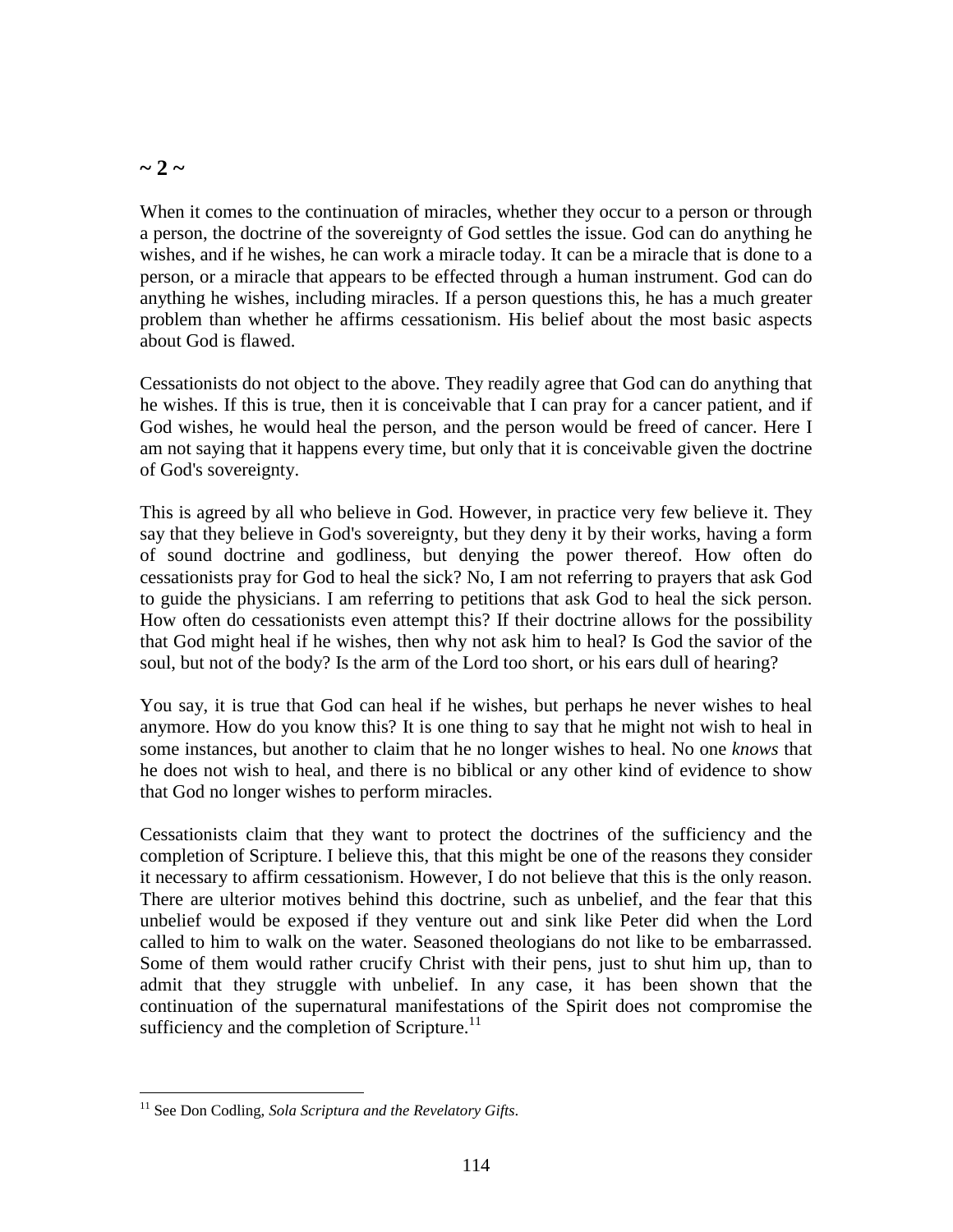The affirmation of God's sovereignty means this: If God wishes to make a person speak in a language that he has never learned, he can and he will. It is as simple as that. Whether he does this is one thing, but there should be no question that it is possible, even today.

Nevertheless, we must recognize that the issue is not settled by affirming the bare doctrine of God's sovereignty, since it has to do with how he uses this sovereignty relative to the spiritual gifts, and what he has revealed in Scripture about this. Also, when it comes to spiritual gifts, we are referring to a particular mode of the manifestation of God's power, namely, through human instruments as spiritual endowments. So it is acknowledged that the matter is complex, although it remains that the foundation for the discussion must be God's sovereignty, that he can and will do whatever he wishes. And in connection with the spiritual gifts, I will say again that, although there are many verses in Scripture commanding us to operate in spiritual gifts, there is no biblical or any other kind of evidence that even comes close to suggesting that these have ceased.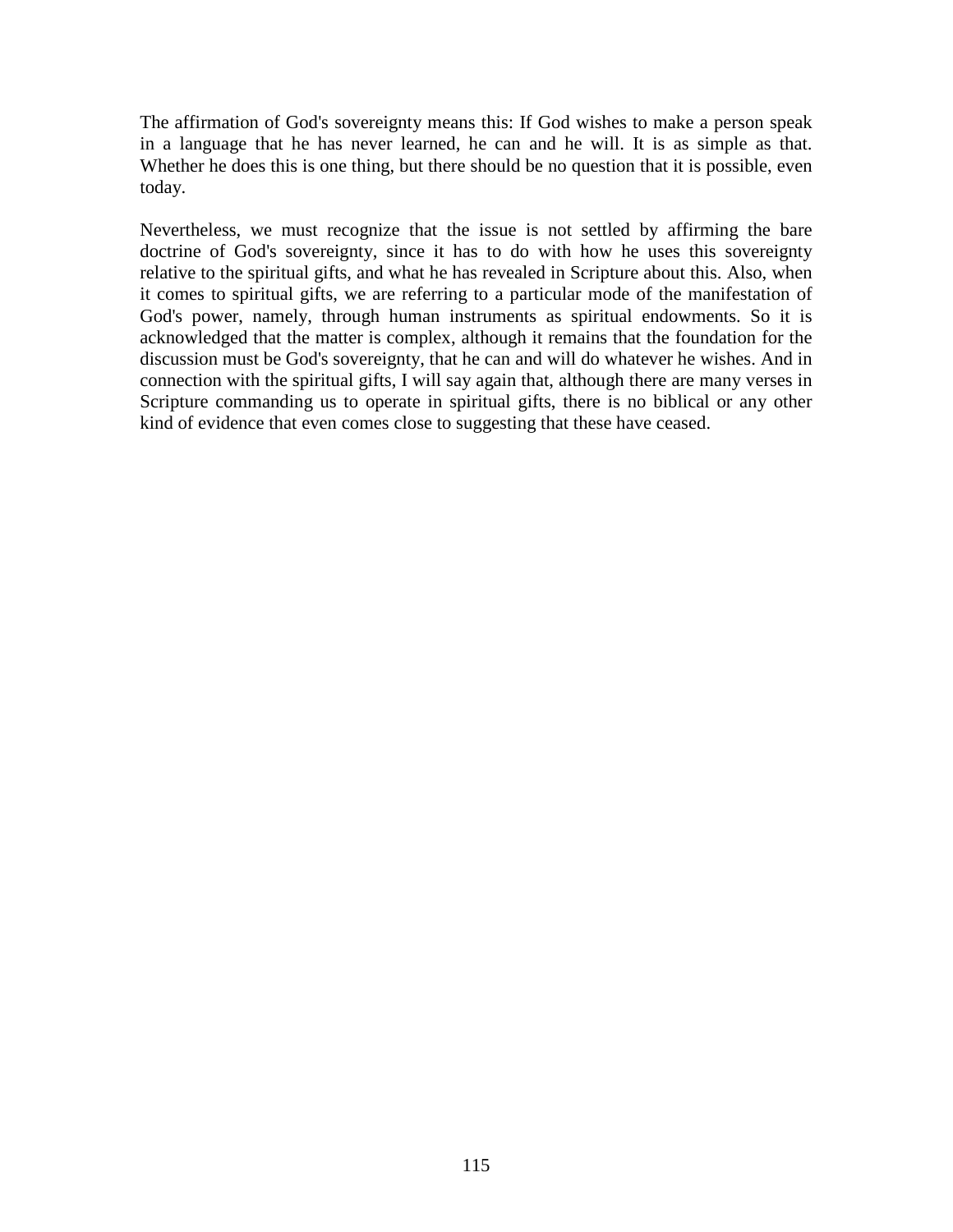## $\sim$  3  $\sim$

Let me first apply my simple argument against cessationism to speaking in tongues. Paul writes, "Do not forbid speaking in tongues" (1 Corinthians 14:39). But if all supernatural gifts have ceased, then tongues have ceased. And if tongues have ceased, then all claims to speaking in tongues today are false. If all claims to speaking in tongues today are false, then we *must* forbid speaking in tongues. In other words, if cessationism is correct, then we are obligated to do exactly the opposite of what Paul commands in this verse on the basis that the situation has changed, so that the same apostolic concern would require us to forbid all speaking in tongues.

However, to turn "*Do not* forbid speaking in tongues" to "*Always* forbid speaking in tongues" would require a biblical argument that is either equally explicit, or if it must come by deduction or inference, one whose reasoning is perfect, infallible, without any possibility for error or room for criticism. Otherwise, no one has the authority to say that speaking in tongues has ceased, and still less to forbid speaking in tongues.

Jesus says, "Anyone who breaks one of the least of these commandments and teaches others to do the same will be called least in the kingdom of heaven" (Matthew 5:19). God commanded me, "You shall not commit murder." If you wish to advance a doctrine that requires me to change this to, "You shall always commit murder," then before I go on a killing spree, I am going to demand that you produce either a direct biblical command that replaces the former one, or a biblical argument supporting the new command or obligation that is clear and perfect, without any possibility of error or room for criticism. If I perceive even the slightest flaw or weakness, I am going to remain with what is clear and direct, that is, "You shall not commit murder."

Likewise, if I teach "Do not forbid speaking in tongues" and you teach "Always forbid speaking in tongues" (or a doctrine that leads to this), then one of us must be wrong. To show me that I am the one in the wrong, I would demand that you produce a biblical argument that is as clear, as forceful, as perfect, and as infallible as the one that says, "Do not forbid speaking in tongues."

Frankly, against this consideration, I would be too afraid to teach cessationism. And I wonder how we can justify the decision to allow anyone to remain in the ministry who would continue teaching cessationism after hearing this simple argument. If he cannot answer it – if he cannot produce an infallible argument for cessationism – but continues to teach the doctrine, this can only mean that he consciously promotes rebellion against the Lord. What right do we have, then, to refrain from throwing him out of the ministry? Do I have the authority to protect such a person from church discipline? But I am not stronger than the Lord. As it is, cessationism is not a doctrine to be argued about, but a sin to be repented of. Christians should not only avoid cessationism, but they should be afraid, deathly afraid, to affirm it, since as it stands, it entails a direct and deliberate defiance of God's commands.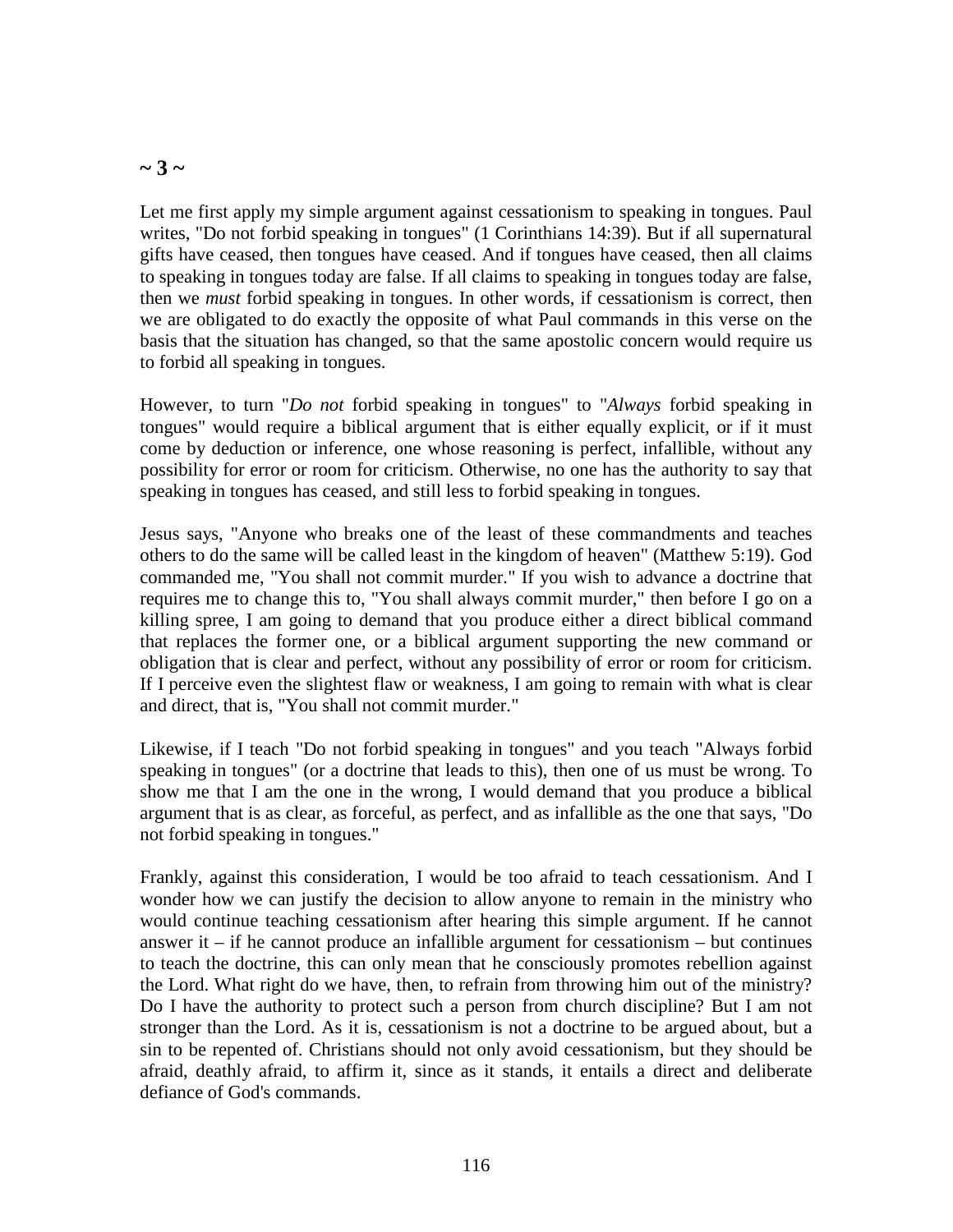You may say, "It is fine to say that we must not forbid speaking in tongues, but we must forbid the counterfeit." How is this relevant at this point? If in the attempt to oppose the counterfeit, you oppose all claims to speaking in tongues as a matter of principle, then you are back to defying Paul's command again. If you admit that we must not forbid speaking in tongues, but must judge each instance on its own merit, I would agree with you, but then you are no longer a cessationist.

Now that we have mentioned the possibility of counterfeit, the discussion has finally come to the nature of tongues. Acts 2 tells us that the Holy Spirit enabled the disciples to speak in languages that they had never learned. These were human languages known and recognized by the foreigners who were present. It is sometimes supposed that it was a miracle of hearing, but the foreigners heard the disciples speak in their languages because the disciples *were* speaking in their languages. The Scripture states that they spoke what the Spirit gave them. It does not say that the Sprit altered the audience's hearing. The speaking in tongues in 1 Corinthians 12-14 is the same kind of manifestation as the one in Acts 2. There is no reason to think otherwise.

Since the utterances consist of human languages, as demonstrated in Acts 2 and also indicated in 1 Corinthians 13:1, there are certain characteristics that we should expect. A human language includes a substantial vocabulary, or words, which form sentences. In ordinary speech, sentences are marked by pauses and inflections, which often determine the precise meaning of these sentences. For example, an inflection might change what could be understood as a statement of fact into a question. Thus, "You are going to church today," changes to "You are going to church today?" An inflection might also turn an ordinary statement into an exclamation, or even an accusation. There are many other things that we can mention about the characteristics of human languages, but the point is that they exhibit discernable complex traits and patterns.

I mention the above to say this: Judging from my admittedly limited experience, most of the people who speak in tongues probably do not speak in real languages. Of course, my experience does not reflect the total number of those who claim to speak in tongues. The claim is that most of those that *I have heard* probably do not speak in real languages, and that there are probably many others like them. When they supposedly speak in tongues, their sounds do not exhibit the variety and complexity expected in actual human languages. They very often repeat only one, sometimes two or three syllables in rapid succession, like "da-da-da-da-da-da-da", or "wa-ka-la-ka-wa-ka-la-ka-wa-ka-la-ka-waka-la-ka," or "moshimoshimoshimoshimoshi."

There are three possible explanations for this:

First, they could be speaking in Morse code, or something like it. However, even Morse code must differentiate its signals by patterns and pauses. But when a person repeats the same syllable sixty times without any pause at all, and after taking a quick breath, repeats the same syllable another forty times, it is difficult to believe that he is communicating any meaningful message. One may also object that speaking in tongues is supposed to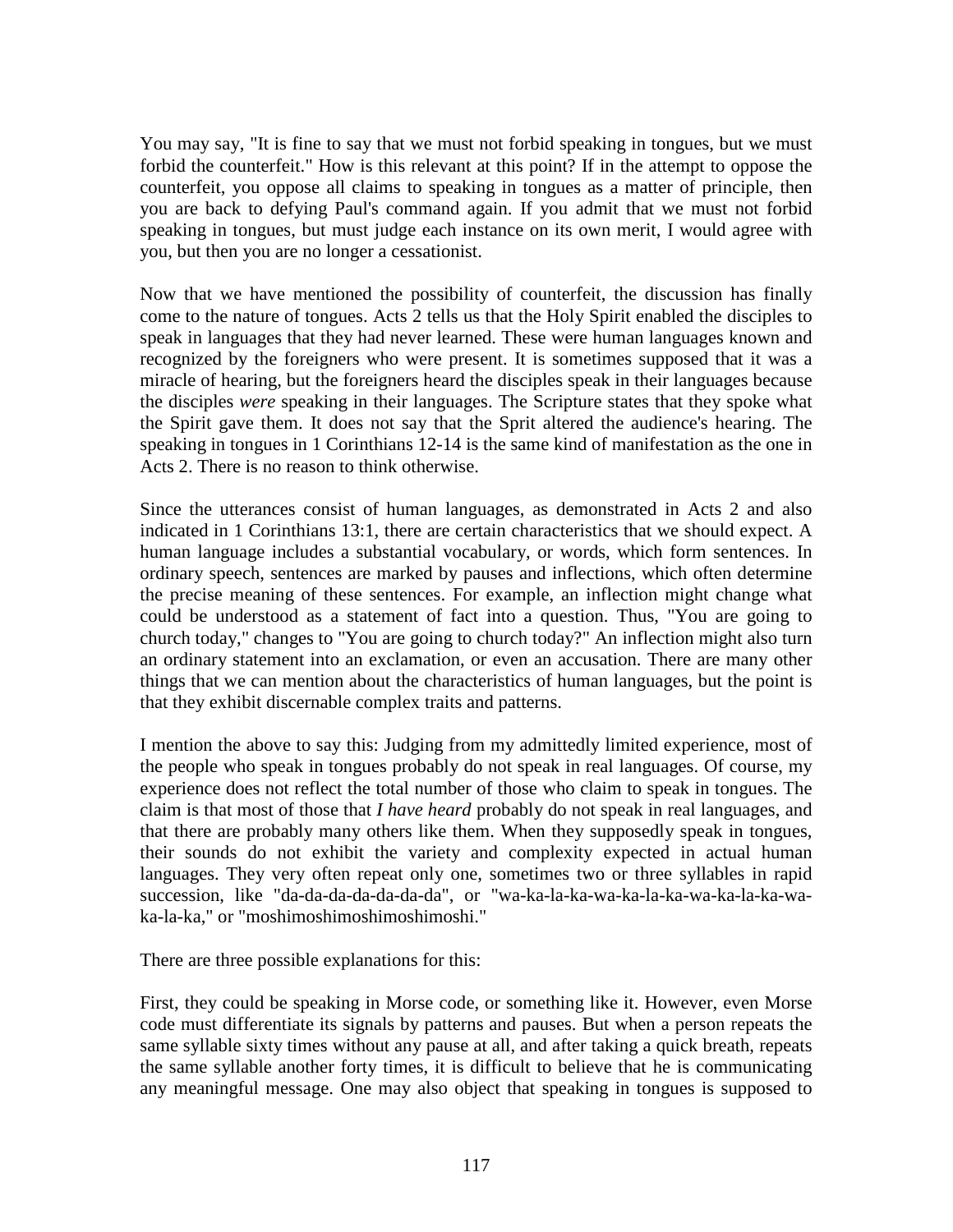refer to an ordinary human language, but this cannot settle the question, since Morse code or something like it can conceivably qualify as a human language.

Second, it is alleged that some of them might be speaking in the language of angels, which might not exhibit the same characteristics as the languages of men. However, even if 1 Corinthians 13:1 indeed grants the possibility that one might speak in the language of angels, the same concerns regarding Morse code applies. There must be discernable patterns to differentiate between signals for there to be a language, at least when it is spoken through men. And if the language of angels cannot be spoken through men *in a way* that there are discernable patterns, then they are not in fact speaking in the language of angels, since apparently this language cannot be spoken through men at all.

Third, and it seems the most likely one, those who speak without any discernable pattern are not speaking in human languages, and they are not speaking in tongues at all. I am not saying that there is no genuine speaking in tongues today. I have very forcefully affirmed that the manifestation continues according to God's will. But if those who speak in tongues wish to exercise the genuine gift, and if they wish to be taken seriously, they must raise the standard. Anything less than Morse code is unacceptable, because it would not be a language at all. And are we to believe that all or most of the people who speak in tongues do so in code? No, genuine tongues will be human languages, and will sound like human languages. We should be suspicious of any alleged manifestation of speaking in tongues that lack any discernable pattern or complexity.

One factor that has contributed to the pervasive instances of false tongues is the neglect of the fact that speaking in tongues is a *manifestation* of the Spirit – it is something that the Spirit pushes out into the open. Therefore, it is not something that one man can teach another to do. Pentecostals sometimes teach the newcomer, "Just start speaking. Say, 'dada-da-da-ka-ka-sha-la-la….there, that's it! You've got it!" No, neither of them has anything. It is a manifestation of the Spirit, and when it happens, there is a heavenly quality, a noticeable intelligence behind it. It is not something that can be taught, practiced, or enforced by the flesh.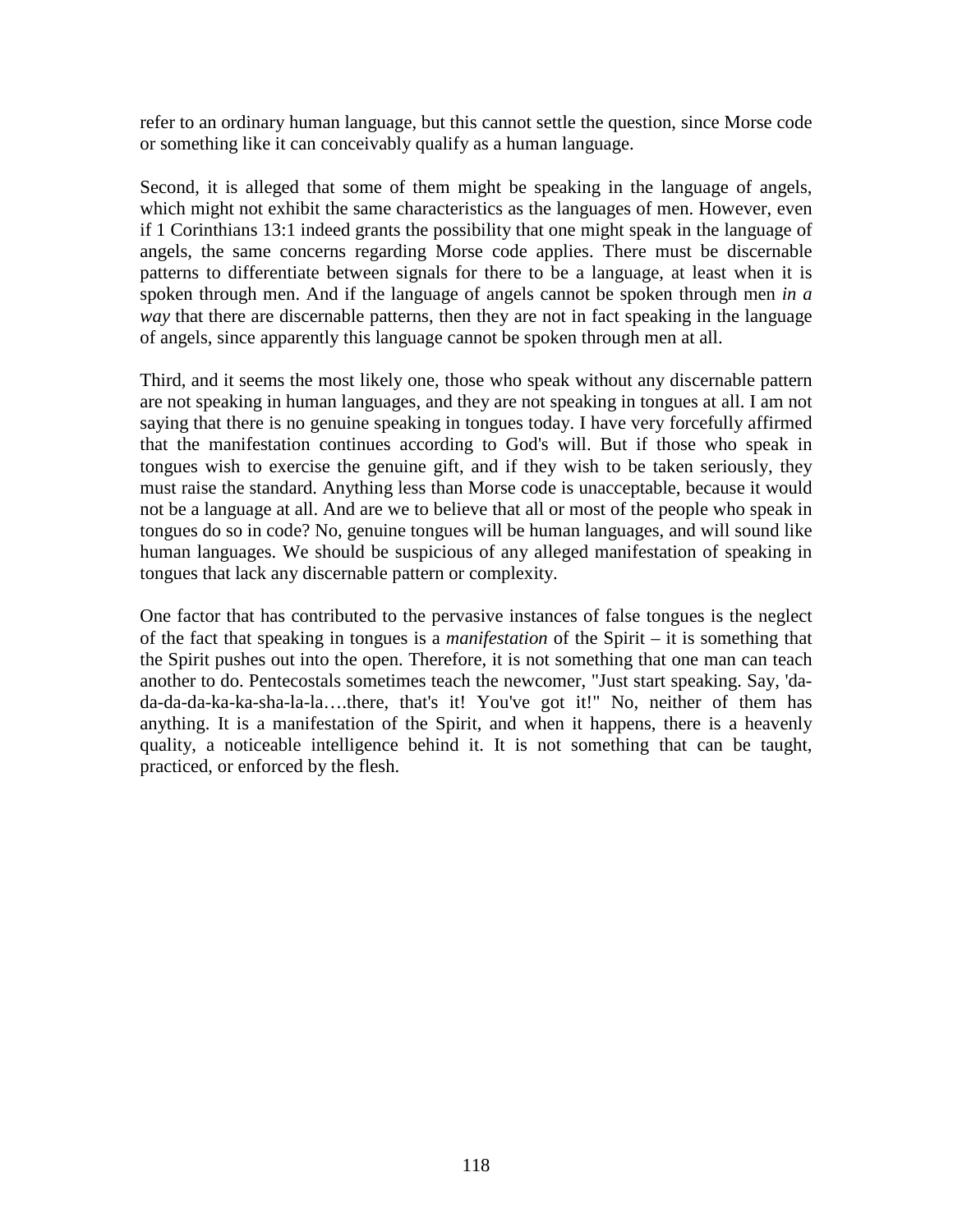#### $\sim$  4  $\sim$

Recently, I heard a sermon on the biblical approach to church growth by John MacArthur. He insisted that church growth methods that are based on business theories and marketing gimmicks are unfaithful and destructive. Rather, he proposed that Christians should return to the Acts of the Apostles, since in there the divine method modeled by the first disciples is set forth. He did not refer to some New Testament model in a general sense, but he was adamant that we must follow *the Book of Acts*.

Then, in the course of the sermon, he offered five principles that he had derived: The early church had 1) A transcendent message, 2) A regenerate congregation, 3) A valiant perseverance, 4) An evident purity, and 5) A qualified leadership. However, any honest expositor should have added, 6) A tongue-speaking, cripple-healing, dead-raising, demon-expelling, liar-slaying, prison-breaking, house-shaking, sorcerer-cursing, visionseeing, future-predicting, miracle ministry. All these things are recorded in the Book of Acts, are they not?

Of course, I did not expect MacArthur to embarrass himself with the truth. Knowing that he was a raging cessationist, I waited for a mention of this item before it would be dismissed, but it never came. He did not even mention it. But I thought we were to return to the pattern in the Book of Acts? Which Book of Acts was he reading? Is this the champion of expository preaching that so many Christians adore? But I thought expository preaching was supposed to compel the preacher to address topics that he is uncomfortable with, and to set forth what he might find difficult to accept? What happened to that?

I will tell you what the pattern in the Book of Acts is – there is the pattern of not allowing dishonesty and prejudice to obscure the plain teachings of the word of God. If we were to force ourselves to be unreasonably charitable, we might say that MacArthur skipped the issue to save himself time from mentioning something that he did not believe in the first place. But at least on the surface, he violated his own standard of preaching the word of God as it is written. It is very difficult, if not impossible, to excuse someone for not mentioning miracles when he himself, with so much zeal and indignation, reprimands churches for failing to follow the pattern in the Book of Acts.

Jesus said that we would receive power when the Holy Spirit comes upon us. So where is the power? You who do not believe in the continuation of the supernatural gifts: You say that you have the Spirit, that all believers do, so where is the power? You hypocrite – you pretend to have it by redefining it. And you who believe in the continuation of the supernatural gifts: You claim that you have the Spirit, but where is the power? You hypocrite – you insult the Spirit by implementing a low standard, so that the false and the excesses are numbered with the genuine, if there are indeed genuine manifestations among you. When Elijah challenged the false prophets, he did not make it easy for himself or for the Lord. He did not pour gasoline on the sacrifices, but he poured much